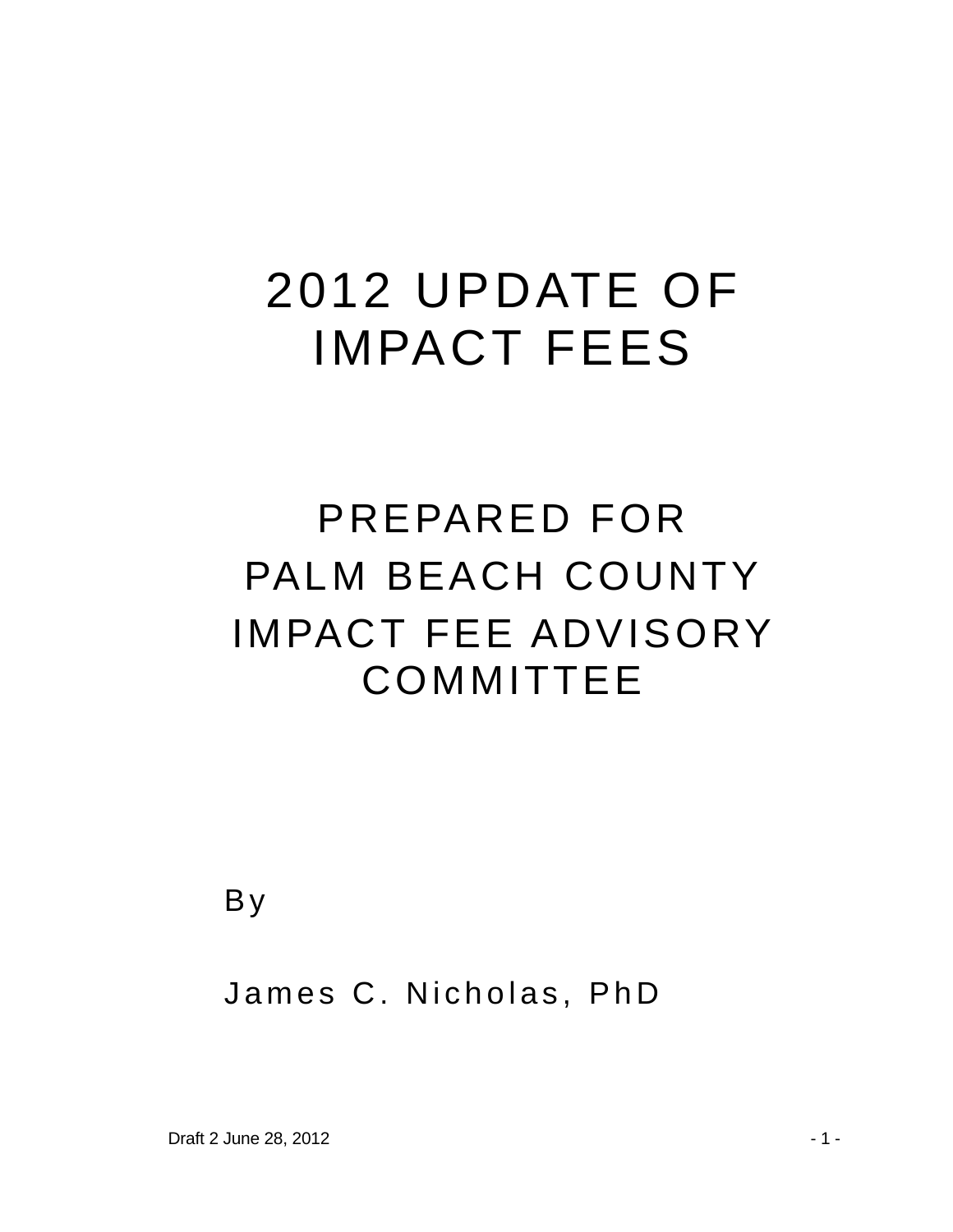## **TABLE OF CONTENTS**

| Ī                           |                                                  |  |
|-----------------------------|--------------------------------------------------|--|
| Ш                           |                                                  |  |
| A <sub>1</sub><br><b>B.</b> |                                                  |  |
| Ш                           |                                                  |  |
| <b>IV</b>                   | Public Building Impact Fees 35                   |  |
| V                           | Law Enforcement Impact Fees  46                  |  |
| VI VI                       | <b>Fire Protection and Rescue Impact Fees</b> 53 |  |
| VII                         | Public Library Impact Fees  60                   |  |
|                             | <b>VIII Roads</b> 2008 2009 2010 2020 2030 204   |  |
| IX                          |                                                  |  |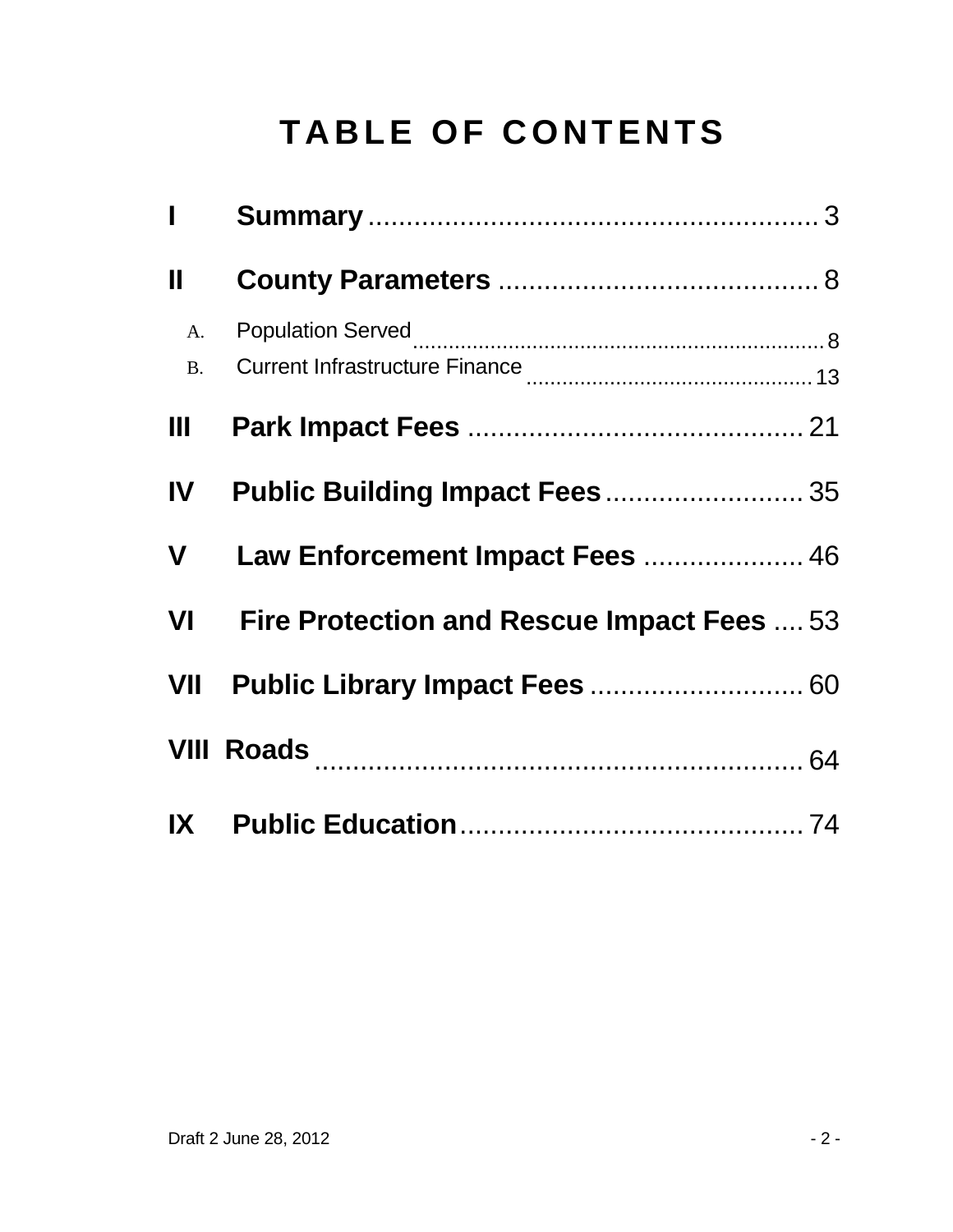## **I Summary**

The 2012 updated impact fees for Palm Beach County are shown below. The existing fees and the percentage increases are in the following table.<sup>1</sup> The 2012 fees represent substantial increases over existing impact fees.

| <b>Residential</b>                                    | <b>Roads</b> | Law   | <b>Fire</b> | <b>Bldgs</b> | Parks   | <b>Schools</b> | Library | <b>Total</b> |
|-------------------------------------------------------|--------------|-------|-------------|--------------|---------|----------------|---------|--------------|
| Single Family Detached                                | \$8,592      | \$135 | \$0         | \$966        | \$1,059 | \$0            | \$361   | \$11,113     |
| Non-Residential                                       |              |       |             |              |         |                |         |              |
| Drive-in Bank Per 1,000 FT <sup>2</sup>               | \$15,720     | \$11  | \$0         | \$1,088      |         |                |         | \$16,819     |
| Mini-Warehouse Per 1,000 FT <sup>2</sup>              | \$643        | \$40  | \$0         | \$58         |         |                |         | \$741        |
| Hotel Per Room                                        | \$2,297      | \$111 | \$0         | \$210        | \$288   |                |         | \$2,905      |
| Movie Theater Per Seat                                | \$480        | \$60  | \$0         | \$41         |         |                |         | \$581        |
| Racquet Club Per Court                                | \$11,030     | \$60  | \$0         | \$933        |         |                |         | \$12,024     |
| Church/Synagogue Per 1,000 FT <sup>2</sup>            | \$2,482      | \$60  | \$0         | \$222        |         |                |         | \$2,765      |
| Day Care Center Per 1,000 FT <sup>2</sup>             | \$11,380     | \$60  | \$0         | \$1,098      |         |                |         | \$12,539     |
| Quality Restaurant Per 1,000 FT <sup>2</sup>          | \$19,351     | \$60  | \$0         | \$1,338      |         |                |         | \$20,749     |
| High Turnover Rest. Per 1,000 Ft <sup>2</sup>         | \$32,817     | \$60  | \$0         | \$1,424      |         |                |         | \$34,301     |
| New Car Sales Per 1,000 FT <sup>2</sup>               | \$8,138      | \$60  | \$0         | \$600        |         |                |         | \$8,798      |
| Office Per 1,000 FT <sup>2</sup> :                    |              |       |             |              |         |                |         |              |
| $\leq$ 10,000 FT <sup>2</sup>                         | \$5,839      | \$11  | \$0         | \$480        |         |                |         | \$6,330      |
| 50,000 FT <sup>2</sup>                                | \$4,021      | \$11  | \$0         | \$526        |         |                |         | \$4,558      |
| 100,000 FT <sup>2</sup>                               | \$3,424      | \$11  | \$0         | \$656        |         |                |         | \$4,092      |
| 150,000 FT <sup>2</sup>                               | \$3,128      | \$11  | \$0         | \$640        |         |                |         | \$3,779      |
| 200,000 FT <sup>2</sup>                               | \$2,920      | \$11  | \$0         | \$631        |         |                |         | \$3,562      |
| <b>Medical Buildings:</b>                             |              |       |             |              |         |                |         |              |
| Medical Offices Per 1,000 FT <sup>2</sup>             | \$9,332      | \$11  | \$0         | \$1,020      |         |                |         | \$10,363     |
| Hospitals Per 1,000 FT <sup>2</sup>                   | \$4,249      | \$11  | \$0         | \$873        |         |                |         | \$5,133      |
| Nursing Home Per 1,000 FT <sup>2</sup>                | \$967        | \$11  | \$0         | \$109        |         |                |         | \$1,087      |
| Industrial Buildings:                                 |              |       |             |              |         |                |         |              |
| Gen. Industrial Per 1,000 FT <sup>2</sup>             | \$1,791      | \$18  | \$0         | \$270        |         |                |         | \$2,079      |
| Warehousing Per 1,000 FT <sup>2</sup>                 | \$919        | \$40  | \$0         | \$121        |         |                |         | \$1,079      |
| General Commercial Retail Per 1,000 FT <sup>2</sup> : |              |       |             |              |         |                |         |              |
| $= 10,000$ FT <sup>2</sup>                            | \$16,658     | \$60  | \$0         | \$1,229      |         |                |         | \$17,947     |
| 50,000 FT <sup>2</sup>                                | \$13,217     | \$60  | \$0         | \$1,200      |         |                |         | \$14,477     |
| 100,000 FT <sup>2</sup>                               | \$11,632     | \$60  | \$0         | \$1,189      |         |                |         | \$12,881     |
| 200.000 FT <sup>2</sup>                               | \$10,116     | \$60  | \$0         | \$1,306      |         |                |         | \$11,482     |
| 300,000 FT <sup>2</sup>                               | \$9,261      | \$60  | \$0         | \$1,318      |         |                |         | \$10,640     |
| 400,000 FT <sup>2</sup>                               | \$8,684      | \$60  | \$0         | \$1,333      |         |                |         | \$10,077     |
| Pharmacy With Drive Thru                              | \$6,320      | \$60  | \$0         | \$1,269      |         |                |         | \$7,649      |
| <b>Fast Food Restaurant</b>                           | \$28,450     | \$60  | \$0         | \$1,252      |         |                |         | \$29,762     |
| Gas Station Per Fueling Stn.                          | \$7,265      | \$60  | \$0         | \$1,198      |         |                |         | \$8,524      |
| <b>Convenience Retail</b>                             | \$31,735     | \$60  | \$0         | \$2,218      |         |                |         | \$34,013     |

#### **2012 UPDATED IMPACT FEES**

 $\overline{a}$ 

 $1$  In this and many other tables in this report, cents have been suppressed for ease of reading and to meet page size limitations. This will occasionally result in totals being slightly different if rows are added manually.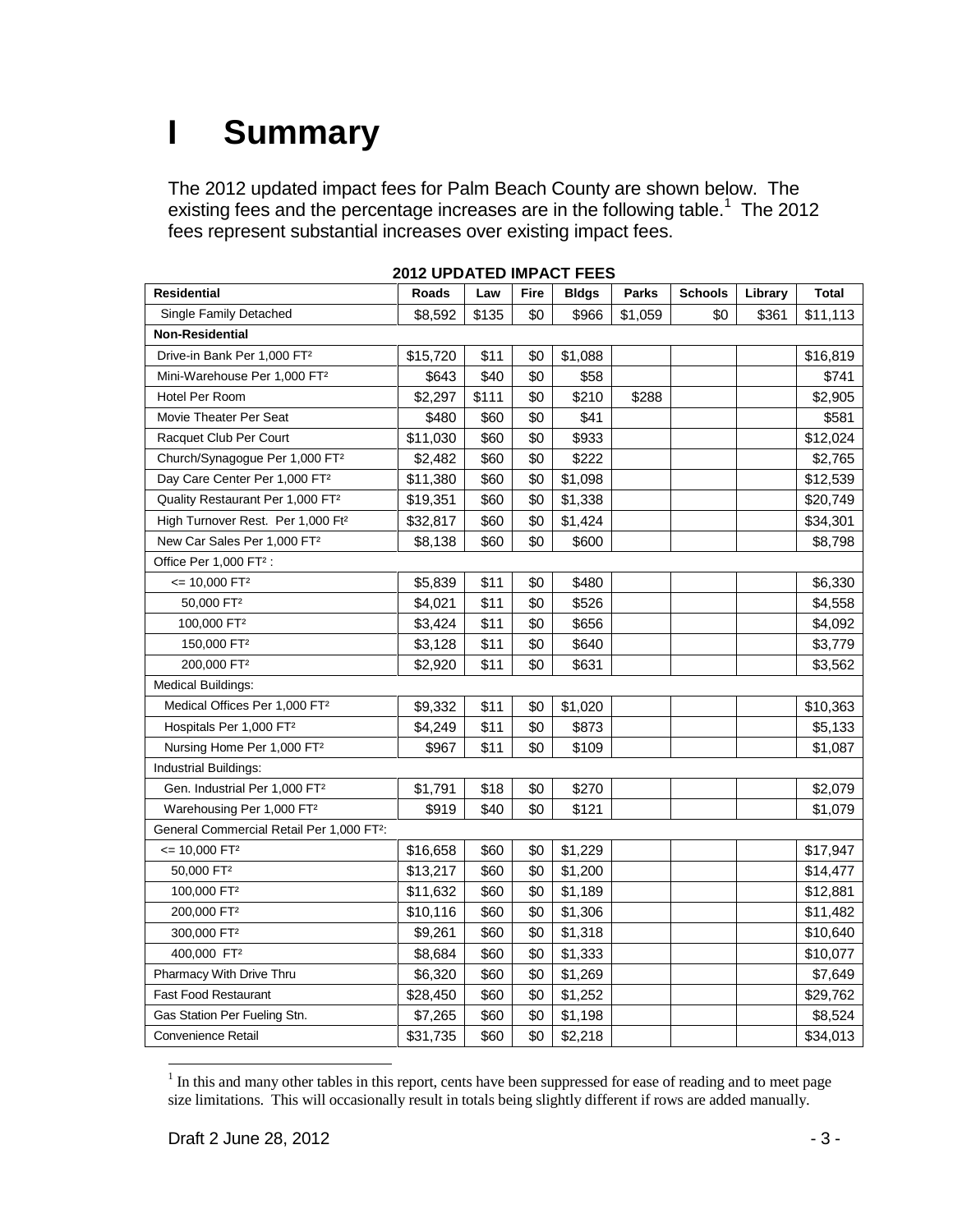#### **2012 UPDATED IMPACT FEES**

| <b>Residential</b>        | <b>Roads</b> | Law  | <b>Fire</b> | <b>Bldgs</b> | <b>Parks</b> | <b>Schools</b> | Library | <b>Total</b> |
|---------------------------|--------------|------|-------------|--------------|--------------|----------------|---------|--------------|
| Automotive Repair Shop    | \$3,561      | \$60 | \$0         | \$230        |              |                |         | \$3,852      |
| Car Wash per Bay          | \$23,810     | \$60 | \$0         | \$2,822      |              |                |         | \$26,692     |
| <b>Carpet Store</b>       | \$1,009      | \$60 | \$0         | \$1,041      |              |                |         | \$2,110      |
| Cemetery per Acre         | \$694        | \$60 | \$0         | \$610        |              |                |         | \$1,365      |
| <b>Funeral Home</b>       | \$1,818      | \$60 | \$0         | \$221        |              |                |         | \$2,100      |
| <b>Furniture Store</b>    | \$784        | \$60 | \$0         | \$73         |              |                |         | \$918        |
| <b>General Recreation</b> | \$2.460      | \$60 | \$0         | \$1,031      |              |                |         | \$3,552      |
| Oil and Lube Shop per Bay | \$5,749      | \$60 | \$0         | \$217        |              |                |         | \$6,026      |
| Veterinary Clinic         | \$4,714      | \$60 | \$0         | \$1,065      |              |                |         | \$5,840      |

NOTE: Slight differences due to rounding.

| <b>Residential</b>                                     | <b>Revised</b> | <b>Existing</b> | % Change |
|--------------------------------------------------------|----------------|-----------------|----------|
| Single Family Detached                                 | \$11,113       | \$10,557        | 5.3%     |
| <b>Non-Residential</b>                                 |                |                 |          |
| Drive-in Bank Per 1,000 FT <sup>2</sup>                | \$16,819       | \$24,729        | $-32.0%$ |
| Mini-Warehouse Per 1,000 FT <sup>2</sup>               | \$741          | \$679           | 9.1%     |
| <b>Hotel Per Room</b>                                  | \$2,905        | \$2,535         | 14.6%    |
| Movie Theater Per Seat                                 | \$581          | \$540           | 7.5%     |
| Racquet Club Per Court                                 | \$12,024       | \$7,264         | 65.5%    |
| Church/Synagogue Per 1,000 FT <sup>2</sup>             | \$2,765        | \$1,810         | 52.7%    |
| Day Care Center Per 1,000 FT <sup>2</sup>              | \$12,539       | \$9,822         | 27.7%    |
| Quality Restaurant Per 1,000 FT <sup>2</sup>           | \$20,749       | \$13,508        | 53.6%    |
| High Turnover Sit-Down Rest. Per 1,000 Ft <sup>2</sup> | \$34,301       | \$19,339        | 77.4%    |
| New Car Sales Per 1,000 FT <sup>2</sup>                | \$8,798        | \$6,524         | 34.9%    |
| Office Per 1,000 FT <sup>2</sup> :                     |                |                 |          |
| $= 10,000$ FT <sup>2</sup>                             | \$6,330        | \$3,950         | 60.3%    |
| 50,000 FT <sup>2</sup>                                 | \$4,558        | \$2,832         | 61.0%    |
| 100,000 FT <sup>2</sup>                                | \$4,092        | \$2,484         | 64.7%    |
| 150,000 FT <sup>2</sup>                                | \$3,779        | \$2,289         | 65.1%    |
| 200,000 FT <sup>2</sup>                                | \$3,562        | \$2,162         | 64.8%    |
| <b>Medical Buildings:</b>                              |                |                 |          |
| Medical Offices Per 1,000 FT <sup>2</sup>              | \$10,363       | \$6,227         | 66.4%    |
| Hospitals Per 1,000 FT <sup>2</sup>                    | \$5,133        | \$3,089         | 66.2%    |
| Nursing Home Per 1,000 FT <sup>2</sup>                 | \$1,087        | \$845           | 28.6%    |
| <b>Industrial Buildings:</b>                           |                |                 |          |
| Gen. Industrial Per 1,000 FT <sup>2</sup>              | \$2,079        | \$1,329         | 56.4%    |
| Warehousing Per 1,000 FT <sup>2</sup>                  | \$1,079        | \$893           | 20.8%    |
| General Commercial Retail Per 1,000 FT <sup>2</sup> :  |                |                 |          |
| $= 10,000$ FT <sup>2</sup>                             | \$17,947       | \$14,996        | 19.7%    |
| 50,000 FT <sup>2</sup>                                 | \$14,477       | \$8,806         | 64.4%    |
| 100,000 FT <sup>2</sup>                                | \$12,881       | \$7,118         | 81.0%    |
| 200,000 FT <sup>2</sup>                                | \$11,482       | \$5,903         | 94.5%    |

#### **2012 UPDATED IMPACT FEES**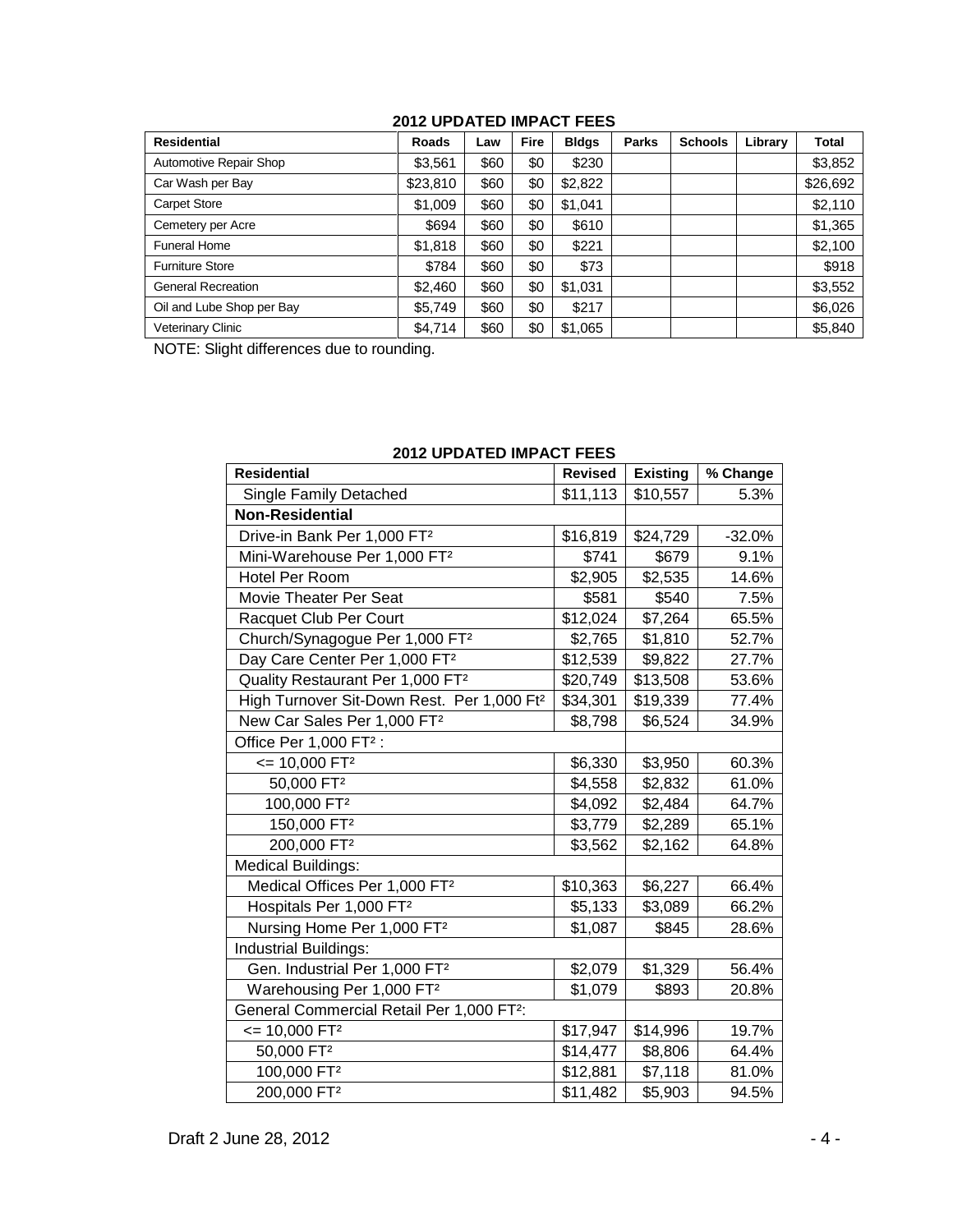| <b>Residential</b>            | <b>Revised</b> | <b>Existing</b> | % Change |
|-------------------------------|----------------|-----------------|----------|
| 300,000 FT <sup>2</sup>       | \$10,640       | \$5,356         | 98.7%    |
| 400,000 FT <sup>2</sup>       | \$10,077       | \$5,052         | 99.5%    |
| Pharmacy With Drive Thru      | \$7,649        | \$5,011         | 52.6%    |
| <b>Fast Food Restaurant</b>   | \$29,762       | \$23,388        | 27.3%    |
| Gas Station Per Fueling Stn.  | \$8,524        | \$6,069         | 40.5%    |
| <b>Convenience Retail</b>     | \$34,013       | \$25,698        | 32.4%    |
| <b>Automotive Repair Shop</b> | \$3,852        | \$4,358         | $-11.6%$ |
| Car Wash per Bay              | \$26,692       | \$14,884        | 79.3%    |
| <b>Carpet Store</b>           | \$2,110        | \$1,075         | 96.3%    |
| Cemetery per Acre             | \$1,365        | \$869           | 57.1%    |
| <b>Funeral Home</b>           | \$2,100        | \$2,438         | $-13.9%$ |
| <b>Furniture Store</b>        | \$918          | \$924           | $-0.7%$  |
| <b>General Recreation</b>     | \$3,552        | \$2,968         | 19.7%    |
| Oil and Lube Shop per Bay     | \$6,026        | \$10,457        | $-42.4%$ |
| <b>Veterinary Clinic</b>      | \$5,840        | \$5,617         | 4.0%     |

#### **2012 UPDATED IMPACT FEES**

The typical residential impact fee would increase by 5.3%. The typical nonresidential fee would changes from a decrease of 42% to an increase of 100%, with an average of 42.6%. The reason for the difference among non-residential land uses is new and updated traffic and travel information. The majority of this increase is attributable to the cost of road.

| Change                  | <b>Revised</b> | <b>Existing</b> | Change    | % Change   |
|-------------------------|----------------|-----------------|-----------|------------|
| Roads                   | \$8,592        | \$5,075         | \$3,517   | 69.3%      |
| Law                     | \$135          | \$179           | ( \$44)   | $-24.4%$   |
| Fire                    | \$0            | \$556           | (\$556)   | $-100.0\%$ |
| <b>Public Buildings</b> | \$966          | \$136           | \$830     | 610.9%     |
| Library                 | \$361          | \$148           | \$213     | 143.9%     |
| Parks                   | \$1,059        | \$1,417         | (\$358)   | $-25.3%$   |
| Schools                 | \$0            | \$3,046         | (\$3,046) | $-100.0%$  |
| Total                   | \$11,113       | \$10,557        | \$555     | 5.3%       |

#### **COMPONENTS OF CHANGE**

NOTE: The existing fees are shown at 100% of calculated amount. Palm Beach County has a practice of discounting impact fees by 5% from that calculated.

The Federal Highway Administration publishes road and highways construction cost index, shown below. These data show that road construction costs increased at double-digit rates for some of the recent past, while experiencing a decline over the past few years.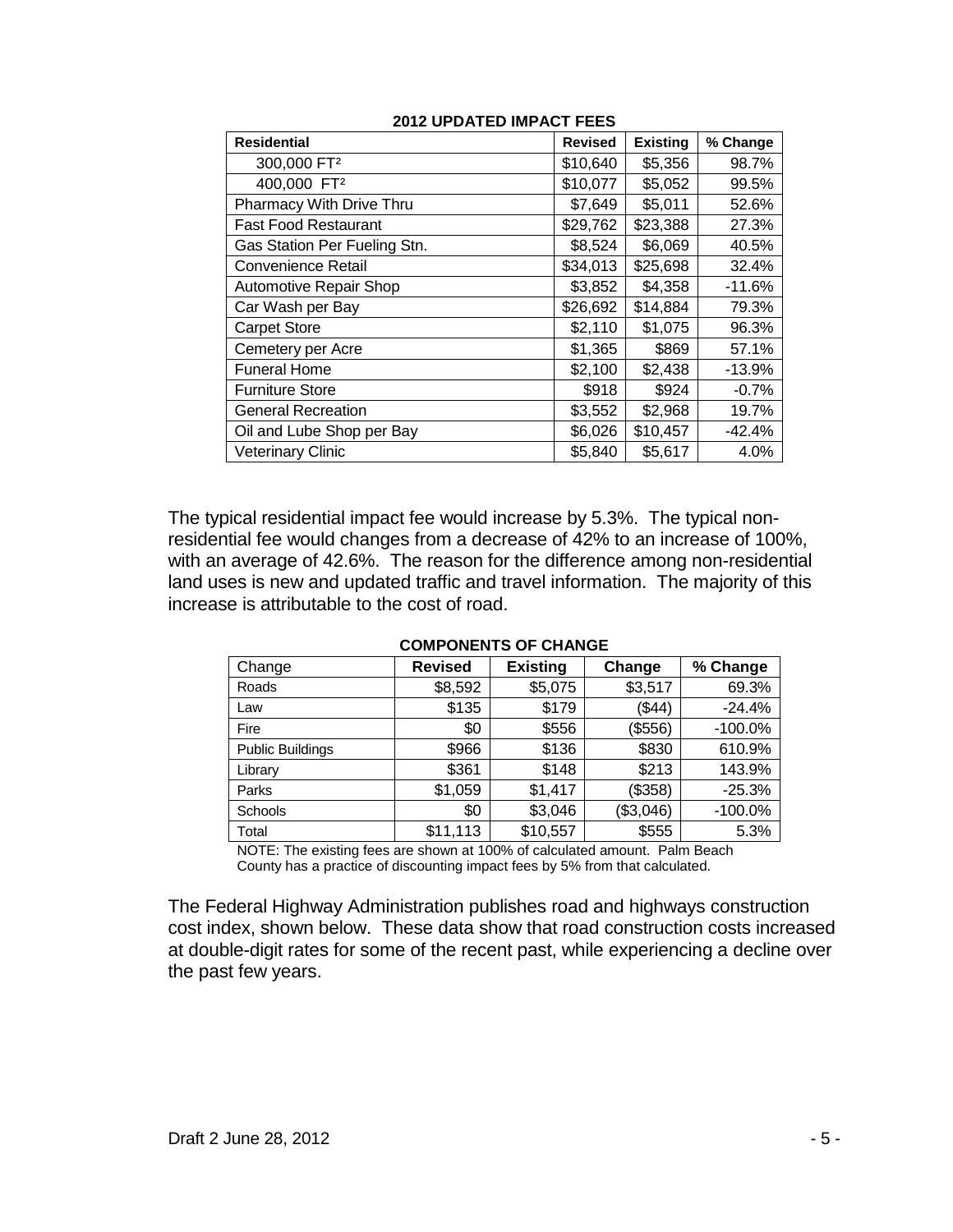|                           | <b>CONSTRUCTION</b> | $R.O.W.*$ | <b>TOTAL</b> | Annual %  | <b>Cost Index</b> |
|---------------------------|---------------------|-----------|--------------|-----------|-------------------|
| 1989                      | \$825,000           | \$270,618 | \$1,095,618  |           |                   |
| 1994                      | \$1,101,287         | \$279,890 | \$1,381,177  | 4.74%     | Not Reported      |
| 1996                      | \$1,144,759         | \$299,756 | \$1,444,515  | 2.27%     | Not Reported      |
| 1998                      | \$1,398,830         | \$390,314 | \$1,789,144  | 11.29%    | Not Reported      |
| 2000                      | \$1,461,194         | \$386,287 | \$1,847,481  | 1.62%     | Not Reported      |
| 2003                      | \$1,671,588         | \$138,453 | \$1,810,041  | $-0.68%$  | Not Reported      |
| 2005                      | \$1,868,000         | \$154,721 | \$2,022,721  | 5.71%     | 8.49%             |
| 2007                      | \$3,610,000         | \$299,005 | \$3,909,005  | 39.02%    | 17.39%            |
| 2009                      | \$2,726,000         | \$755,000 | \$3,481,000  | -5.63%    | $-2.96%$          |
| 2012                      | \$3,065,000         | \$375,000 | \$3,440,000  | $-0.39\%$ | 0.00%             |
| Annual Growth - 2000-2012 |                     |           |              | 5.32%     | 2.38%             |

#### **PER LANE MILE ROAD COSTS:**

SOURCE: Palm Beach County Engineering Department, April 2012, and Federal Highway Administration, Office of Highway Policy Information, "National Highway Construction Cost Index (NHCCI)."

On balance, Palm Beach County's road costs and grown at 5.32% as contracted with a national rate of 2.38%.

The impact fees presently charged by other Florida counties are shown below. It is clear that if Palm Beach County were to adopt the 2012 updated fees the result would be substantially above statewide averages. If Palm Beach County followed its historic policy of a 5% discount, the result would be a fee of \$10,557.04 for a typical single family home, third highest in the state. The 2012 single family fee, with the 5% discount, would represent no increase from the existing fee. Many non-residential fees would increase because non-residential developments are not charged school impact fees and therefore would not benefit from their suspension.

| County              | <b>Total</b><br>Impact<br>Fee | County        | Total<br>Impact<br>Fee |
|---------------------|-------------------------------|---------------|------------------------|
| Alachua Co          | \$5,776.00                    | Manatee Co    | \$6,249.00             |
| <b>Brevard Co</b>   | \$4,834.00                    | Marion Co     | \$4,254.00             |
| <b>Broward Co</b>   | \$10,494.00                   | Martin Co     | 14,525.00              |
| <b>Charlotte Co</b> | \$1,832.00                    | Monroe Co     | 1,534.00               |
| Citrus Co           | \$5,672.00                    | Nassau Co     | 3,726.00               |
| Clay Co             | Suspended                     | Orange Co.    | 10,760.00              |
| Collier Co          | \$17,954.00                   | Osceola Co    | 18,173.00              |
| Columbia Co         | Suspended                     | Palm Beach Co | \$10,557.00            |
| Miami/Dade Co       | \$9,679.00                    | Pasco Co      | 15,130.00              |
| DeSoto Co           | Suspended                     | Pinellas Co   | 2,066.00               |

#### **IMPACT FEES IN OTHER FLORIDA COUNTIES<sup>2</sup>**

 $\overline{a}$ 

<sup>&</sup>lt;sup>2</sup> Many Florida jurisdictions have taken temporary actions with respect to impact fees. Some have suspended some or collections. Counties that have suspended all collections are shown above. All amounts shown are the amounts actually charged, which may have been reduced from the amount originally adopted.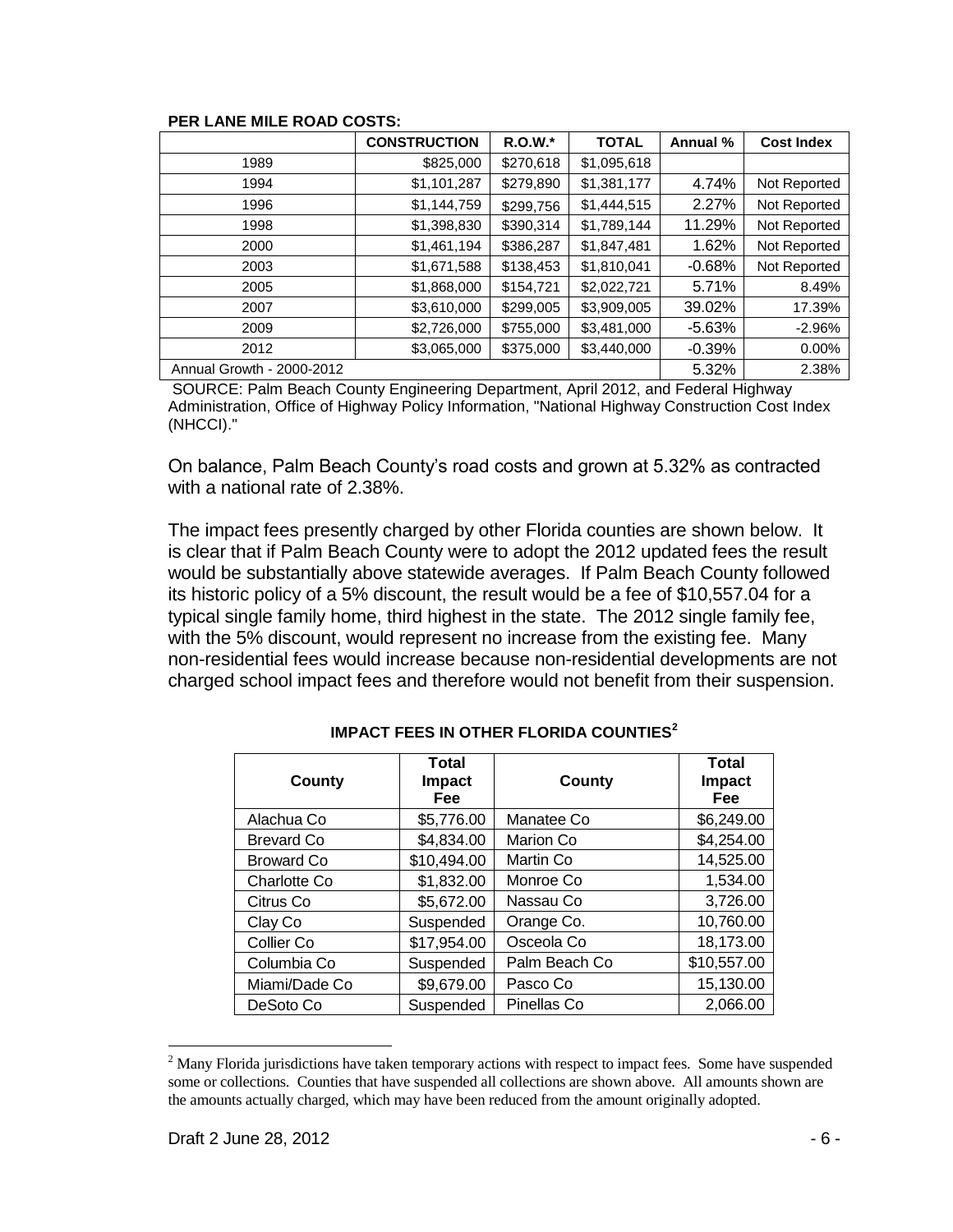| <b>County</b>   | Total<br><b>Impact</b><br><b>Fee</b> | County             | Total<br><b>Impact</b><br>Fee |
|-----------------|--------------------------------------|--------------------|-------------------------------|
| Flagler Co      | \$5,307.00                           | Polk Co            | 4,160.00                      |
| Gilchrist Co    | \$3,500.00                           | Putnam Co          | Suspended                     |
| Glades Co       | Suspended                            | Santa Rosa Co      | Suspended                     |
| Hardee Co       | Suspended                            | St. Johns Co       | 11,795.00                     |
| Hendry Co       | Suspended                            | St. Lucie Co       | 12,870.00                     |
| Hernando Co     | Suspended                            | Sarasota Co        | 7,284.00                      |
| Highlands Co    | Suspended                            | Seminole Co        | 6,251.00                      |
| Hillsborough Co | \$5,878.00                           | Sumter Co.         | 2,997.00                      |
| Indian River Co | \$8,708.00                           | Volusia Co         | 6,065.00                      |
| Lake Co         | \$581.00                             | Mean               | 7,539.10                      |
| Lee Co          | \$13,035.00                          | Median             | 6,065.00                      |
| Levy Co         | \$2,066.00                           | Palm Beach Revised | \$11,112.67                   |

#### **IMPACT FEES IN OTHER FLORIDA COUNTIES<sup>2</sup>**

\* At 100%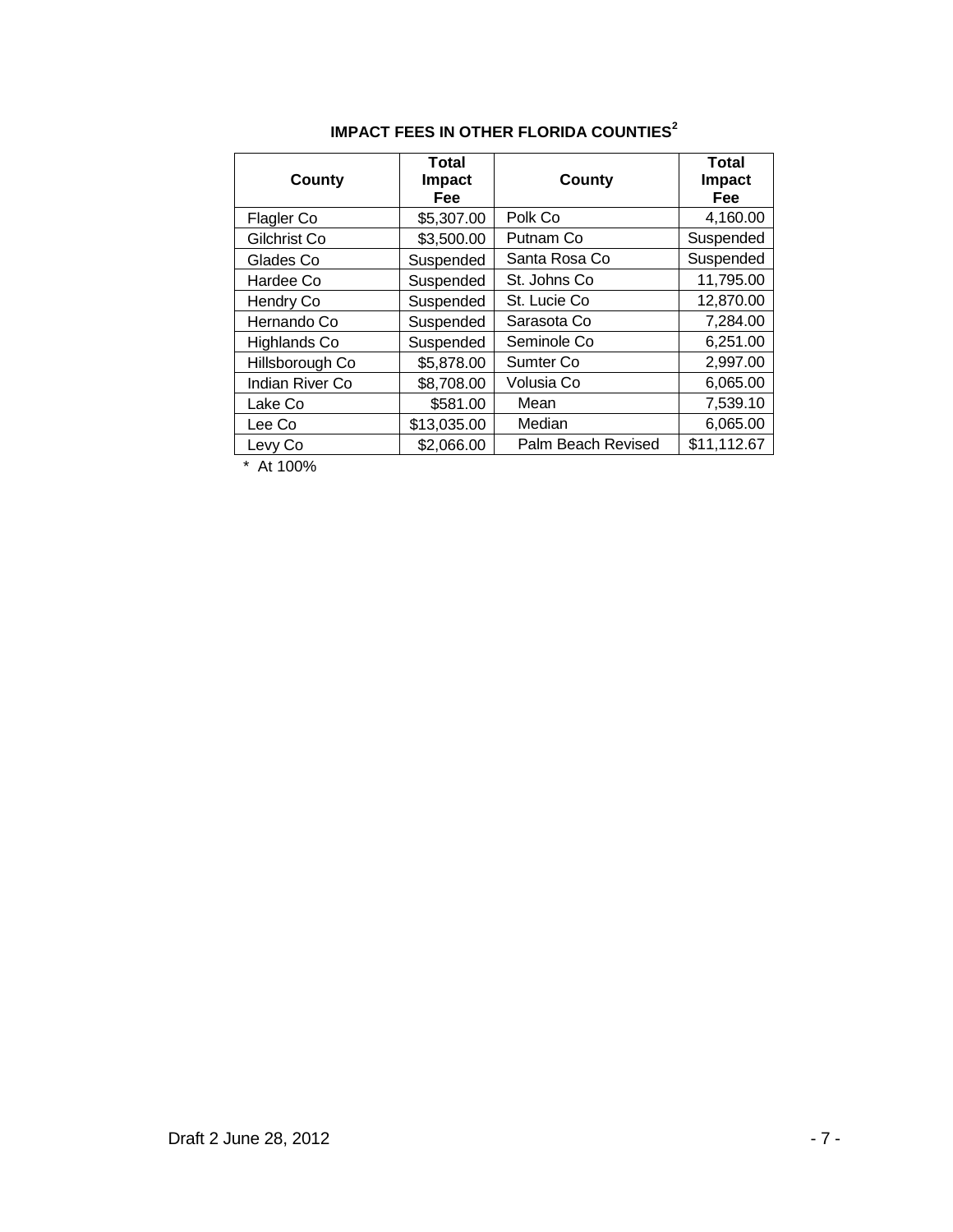## **II County Parameters**

Palm Beach County adopted the aggregate impact fees in 1989. These fees were revised and updated in 1994, 1997, 2001, 2003, and 2005. At those times, the fee base data and calculation methodologies were revised and updated. This memorandum will again update data and methodologies with appropriate new data and parameters in order to keep Palm Beach County's impact fees current.

In order that impact fees comply with legal and ethical standards, such fees must be reasonable. This reasonableness extends to the amount of any impact fee charged as well as the manner in which such charges are developed. This memorandum will set out how the park, public buildings, law enforcement, fire & rescue, library, public educational and road impact fees were calculated.

### A. Population Served

In order to develop equitable impact fees it is first necessary to establish service standards. The standard practice is to observe the existing provision and to use the current standard of service as the basis for impact fees. The first step in this process is to identify the existing population being served. The April 2012 permanent resident population is estimated to be 1,331,382, with 594,303 in the unincorporated area. However, Palm Beach County must serve a population that is much greater than simply the permanent residents of the County. The peak population to be found with Palm Beach County would be the sum of permanent residents, part-time residents, and transients. Permanent residents are those individuals who maintain their domicile in Palm Beach County and it may be presumed that they reside within the County for 9 months or more per year. Parttime residents are defined as those individuals who maintain their domicile elsewhere but who also reside in Palm Beach County for more than 1 month and less than 9 months per year. Transients are those who reside in Palm Beach County for less than 1 month per year. Therefore, the relevant figure for determining the service level standard is the peak population. Table 1 utilizes the 2000 census to establish a ratio of peak population to resident population on the basis of housing occupancy.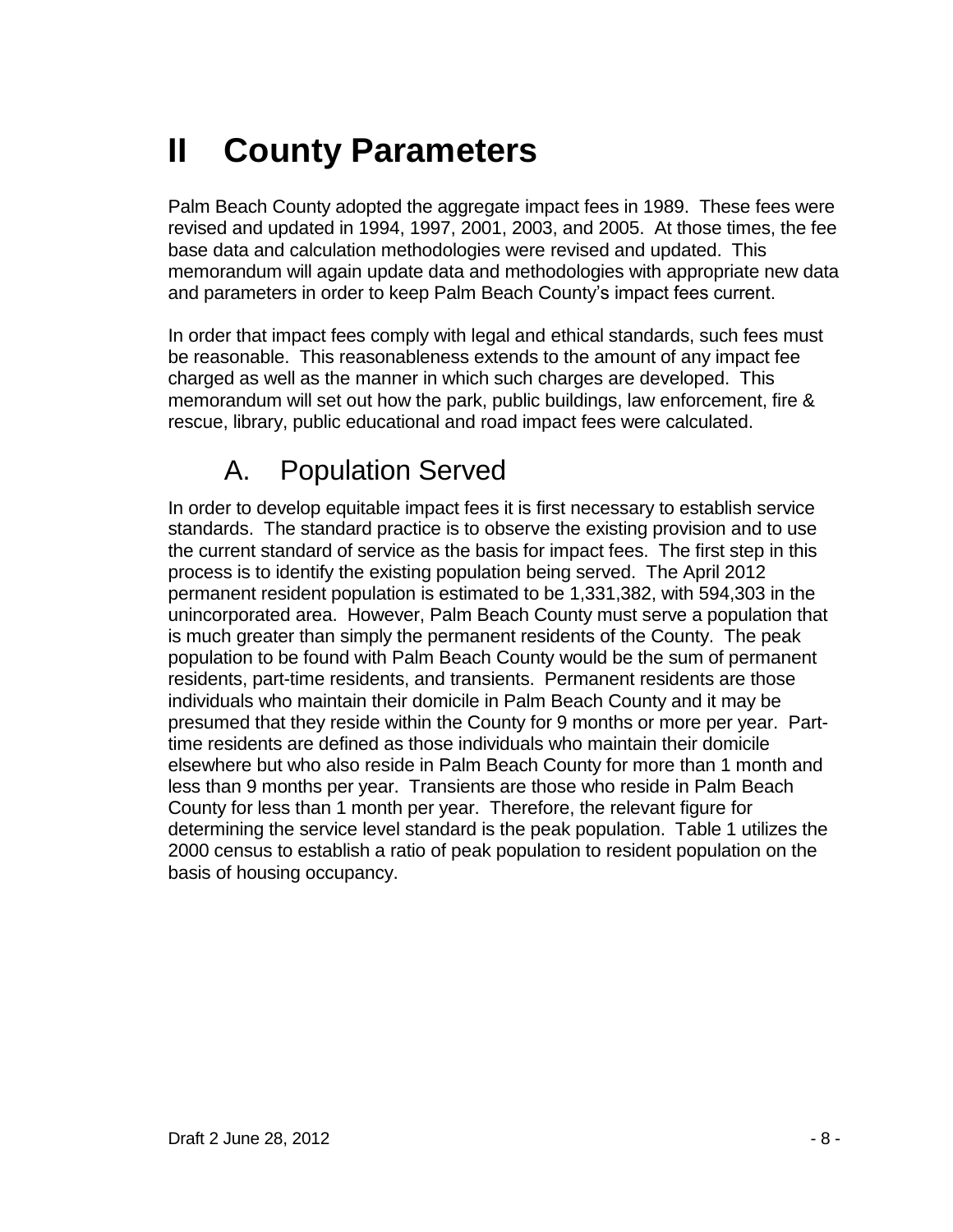#### **RESIDENT AND PEAK POPULATION PALM BEACH COUNTY 1980, 1990, 2000 and 2012**

|                                          | 1980    | 1990      | 2000      | 2012      |
|------------------------------------------|---------|-----------|-----------|-----------|
| <b>RESIDENT POPULATION</b>               | 576,863 | 863,518   | 1,131,184 | 1,331,382 |
| <b>TOTAL HOUSING UNITS</b>               | 295,664 | 461,665   | 556,428   | 609,745   |
| <b>OCCUPIED YEAR-ROUND</b>               | 234,339 | 365,558   | 474,175   | 548,864   |
| PERMANENT RESIDENTS PER UNIT             | 2.462   | 2.362     | 2.386     | 2.426     |
| <b>SEASONALLY OCCUPIED UNITS</b>         | 9,066   | 51,593    | 52,874    | 65,334    |
| <b>TRANSIENT UNITS *</b>                 | 42,606  | 44,514    | 64,663    | 87,173    |
| <b>PERMANENT RESIDENTS</b>               | 576,863 | 863,518   | 1,131,184 | 1,331,382 |
| <b>SEASONAL RESIDENTS</b>                | 22,317  | 121,873   | 126,135   | 156,149   |
| TRANSIENTS @ 1.75 PER UNIT               | 74,561  | 77,900    | 113,160   | 152,553   |
| <b>PEAK POPULATION</b>                   | 673,741 | 1,063,290 | 1,370,480 | 1,640,083 |
| RATIO OF PEAK TO PERMANENT               | 1.17    | 1.231     | 1.212     | 1.232     |
| 2009 ESTIMATES;                          |         |           |           |           |
| County-Wide Permanent Population         |         |           |           | 1,331,382 |
| <b>Total Peak Population</b>             |         |           |           | 1,640,083 |
| Unincorporated Area Permanent Population |         |           |           | 594,303   |
| Unincorporated Area Peak Population      |         |           |           | 732,121   |

SOURCES: 1. University of Florida, Census Handbook, 1980, Florida Counties, Pages 21, 78 & 81.

2. 2000 and 2010 Census of the Population.

3. Bureau of The Census, www.census.gov for 2000 and post 2000 populations.

4. Office of Economic & Demographic Research, The Florida Legislature.

Table 1 shows the 2012 estimate of peak population in Palm Beach County of 1,640,083. This estimate is made by assigning the same occupancy per unit to seasonally occupied units as to year- round occupied units and by assigning 1.75 per transient unit in the peak period [See Florida Statistical Abstract - 2000, P.539]. Seasonal residents are not tourists. Rather, they are individuals that reside in Palm Beach County for an extended period of time, but less than full time. Tourists, by contrast, "reside" in the County for periods of less than 30 days. The average size of a Florida tourist party is 2.6 persons. The average of 1.75 persons used for purposes of impact fees is based on the assumption that larger tourist or transient parties would occupy more than one room. The estimated peak population is 123.2% of the permanent population. This ratio will be used in the body of this report in determining user demand and in calculating per capita costs and revenues for those services that are effected by or delivered to all Palm Beach County residents regardless of their domicile. Services such as roads, parks, libraries, law enforcement and fire & rescue are used by everyone in Palm Beach County regardless of their place of domicile. This analysis is based upon the presumption that transients make use of public parks but that such use would be less frequent than use by permanent residents. Therefore, use of parks and public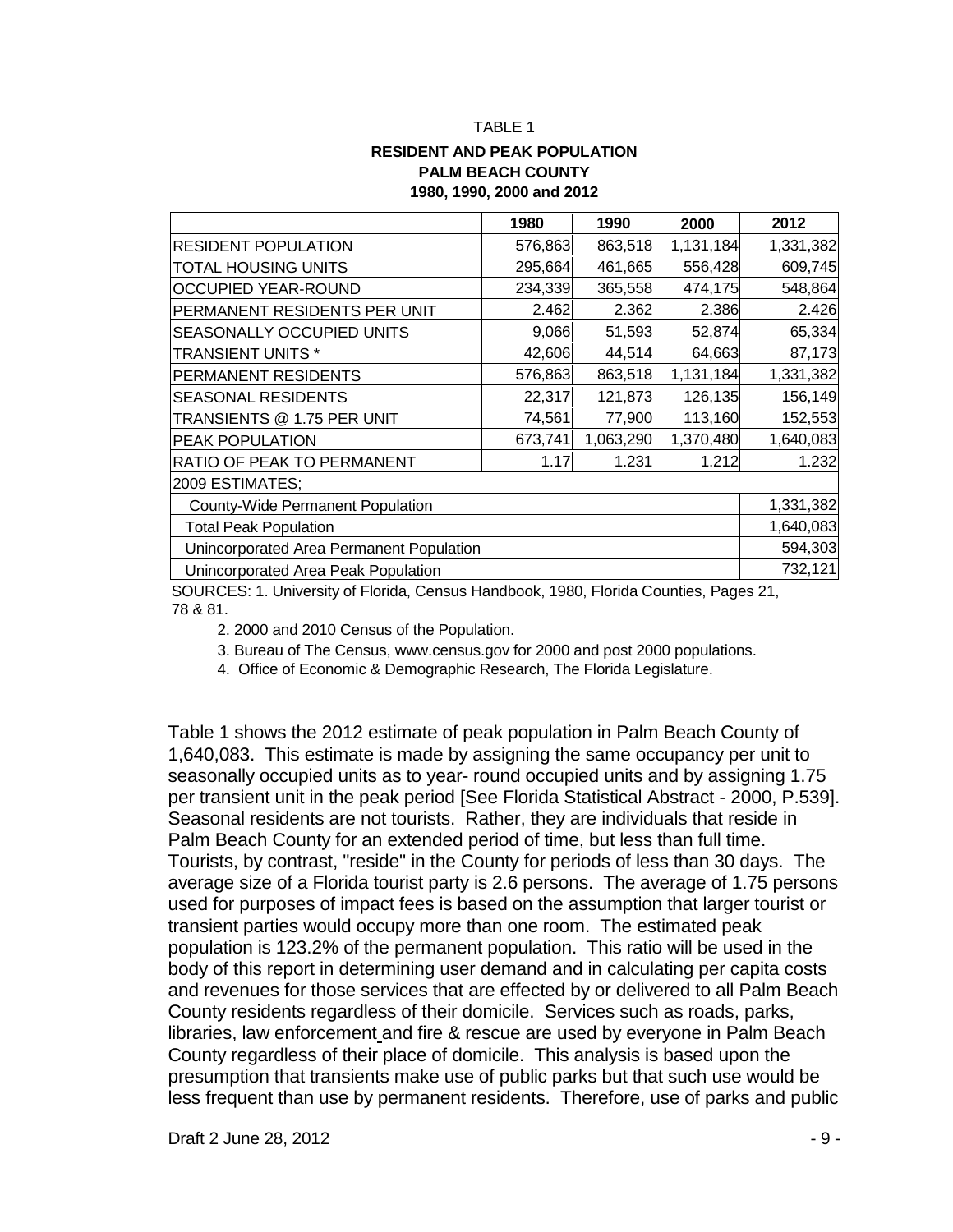buildings by transients will be reduced to 50% of that of residents.

The occupancy of the various land uses is established, for purposes of this study, by analysis of the 2010 census and of the 2012 American Community Survey. Because what is or is not a "bedroom" could be a matter of confusion and controversy, a study was undertaken in 2001 to establish the definitions of various dwelling units in terms of square feet of living area. That study involved the examination of over 303 building permits in terms of the type of unit, the size of the unit in bedrooms and the size of the unit in terms of square feet. The occupancy by type and size of residential unit in Palm Beach County are contained in Tables 2.1 and 2.2.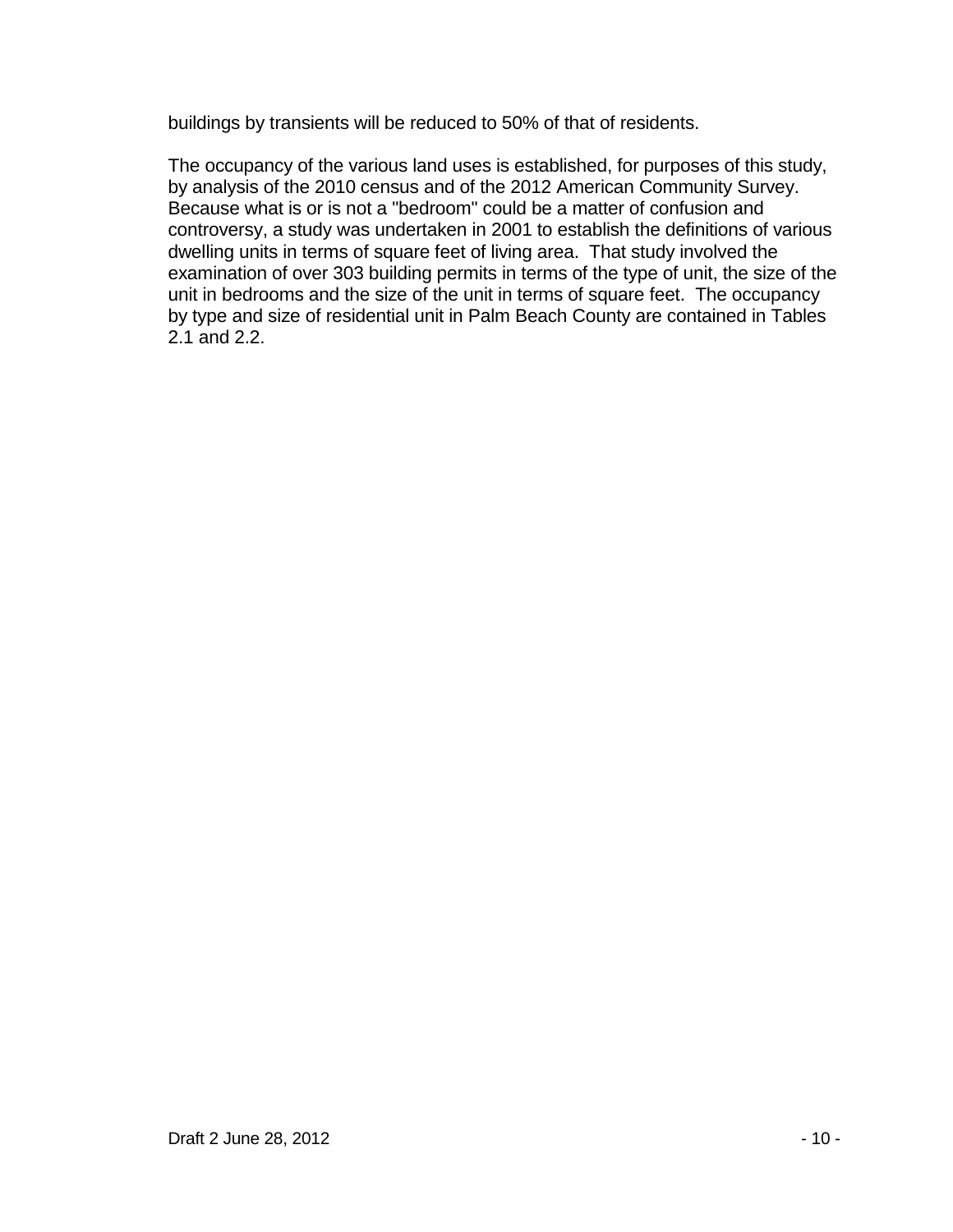#### TABLE 2-1

#### **DWELLING UNIT OCCUPANCY BY TYPE AND SIZE OF UNIT PALM BEACH COUNTY 2000 and 2010**

| <b>DWELLING TYPE/SIZE</b> | <b>AVERAGE OCCUPANCY PER UNIT</b> |          |              |          |
|---------------------------|-----------------------------------|----------|--------------|----------|
|                           | 2000                              |          |              | 2010     |
| Single Family Detached    | <b>TOTAL</b>                      | $5 - 17$ | <b>TOTAL</b> | $5 - 17$ |
| 0 Bedrooms                | 2.481                             | 0.497    |              |          |
| 1 Bedroom                 | 2.094                             | 0.228    | 1.826        | 0.189    |
| 2 Bedrooms                | 2.659                             | 0.504    | 2.039        | 0.134    |
| 3 Bedrooms                | 3.258                             | 0.874    | 2.796        | 0.440    |
| 4 Bedrooms                | 3.789                             | 1.142    | 3.386        | 0.740    |
| 5 Bedrooms or more        |                                   |          | 4.130        | 1.139    |
| Average SF Detached       | 2.632                             | 0.511    | 2.874        | 0.498    |
| Single Family Attached    |                                   |          |              |          |
| 0 Bedrooms                | 1.965                             | 0.294    | 1.628        | 0.246    |
| 1 Bedroom                 | 2.142                             | 0.285    | 1.842        | 0.100    |
| 2 Bedrooms                | 2.214                             | 0.282    | 2.747        | 0.520    |
| 3 Bedrooms                | 2.934                             | 0.753    | 3.923        | 1.009    |
| 4 Bedrooms or More        | 3.488                             | 1.092    | 2.647        | 0.474    |
| Average SF Attached       | 2.299                             | 0.352    | 2.247        | 0.296    |
| Multi-Family              |                                   |          |              |          |
| 0 Bedrooms                | 1.389                             | 0.042    | 1.407        | 0.025    |
| 1 Bedroom                 | 1.472                             | 0.048    | 2.069        | 0.205    |
| 2 Bedrooms                | 1.755                             | 0.124    | 3.192        | 0.709    |
| 3 Bedrooms                | 2.405                             | 0.496    | 5.278        | 0.925    |
| 4 Bedrooms or More        | 2.796                             | 0.596    | 2.214        | 0.993    |
| Average Multi-Family      | 1.717                             | 0.132    | 2.060        | 0.228    |
| Mobile Home               |                                   |          |              |          |
| 0 Bedrooms                | 2.218                             | 0.346    |              |          |
| 1 Bedroom                 | 2.074                             | 0.301    | 2.536        | 0.401    |
| 2 Bedrooms                | 2.028                             | 0.259    | 3.412        | 0.756    |
| 3 Bedrooms                | 2.965                             | 0.674    | 5.070        | 1.427    |
| 4 Bedrooms or More        | 3.988                             | 1.244    | 3.364        | 0.000    |
| Average Mobile Home       | 2.248                             | 0.365    | 4.225        | 0.532    |

SOURCE: US Bureau of the Census, 2000 Census of the Population, Public Use Micro-Sample PUMS) and American Community Survey, 2012...

Dwelling unit occupancies have increased between 2000 and 2010, especially among the younger age group.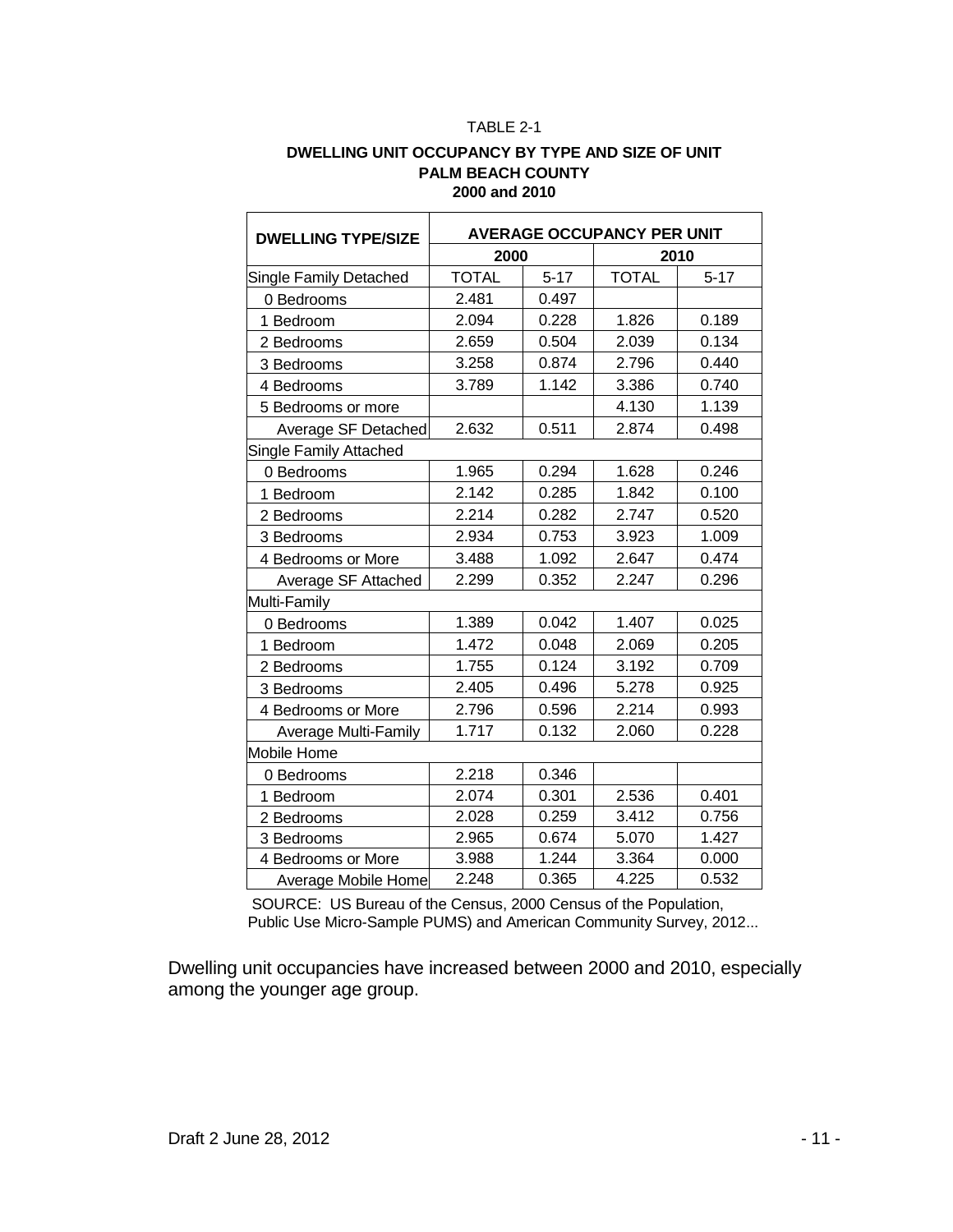#### TABLE 2-2

#### **DWELLING UNIT OCCUPANCY BY SIZE OF UNIT IN SQUARE FEET PALM BEACH COUNTY**

| ۰<br>۰. |  |
|---------|--|
|---------|--|

|                                  | <b>AVERAGE OCCUPANCY PER UNIT</b> |            |                                   |  |
|----------------------------------|-----------------------------------|------------|-----------------------------------|--|
| <b>RESIDENTIAL UNITS BY SIZE</b> | <b>TOTAL</b>                      | AGE 5 - 17 | <b>IN PUBLIC</b><br><b>SCHOOL</b> |  |
| 800 Feet and Under               | 1.555                             | 0.498      | 0.417                             |  |
| $801 - 1,399$                    | 3.105                             | 0.552      | 0.462                             |  |
| 1,400 - 1,999                    | 3.221                             | 0.602      | 0.504                             |  |
| $2,000 - 3,599$                  | 3.374                             | 0.668      | 0.560                             |  |
| 3,600 and Over                   | 3.516                             | 0.731      | 0.612                             |  |

SOURCE: Palm Beach County School Board and American Community Survey, 2012.

NOTE: The unit sizes are measured in net square feet of floor area.

While total occupancy increased for the smallest units, it tended to decline for larger. There was a substantial increase in occupancy by children, aged 5 to 17, and in public school enrollment per unit. This may be the "downsizing" that has been discussed. These shifts in occupancies may mean that Palm Beach County's traditional approach to assessing many impact fees on the basis of dwelling unit size may not be appropriate in the future.

|                                            | <b>Based on 2000 Census</b> |                        |                                   |              | <b>Based on 2010 Census</b> |                                   |
|--------------------------------------------|-----------------------------|------------------------|-----------------------------------|--------------|-----------------------------|-----------------------------------|
| <b>RESIDENTIAL UNITS</b><br><b>BY SIZE</b> | <b>TOTAL</b>                | <b>AGE</b><br>$5 - 17$ | <b>IN PUBLIC</b><br><b>SCHOOL</b> | <b>TOTAL</b> | <b>AGE</b><br>$5 - 17$      | <b>IN PUBLIC</b><br><b>SCHOOL</b> |
| 800 Feet and Under                         | 1.963                       | 0.144                  | 0.123                             | 1.555        | 0.498                       | 0.417                             |
| $801 - 1,399$                              | 2.308                       | 0.296                  | 0.252                             | 3.105        | 0.552                       | 0.462                             |
| 1,400 - 1,999                              | 2.712                       | 0.474                  | 0.403                             | 3.221        | 0.602                       | 0.504                             |
| $2,000 - 3,599$                            | 3.153                       | 0.669                  | 0.569                             | 3.374        | 0.668                       | 0.560                             |
| 3,600 and Over                             | 3.494                       | 0.820                  | 0.697                             | 3.516        | 0.731                       | 0.612                             |

#### **CHANGES IN OCCUPANCIES**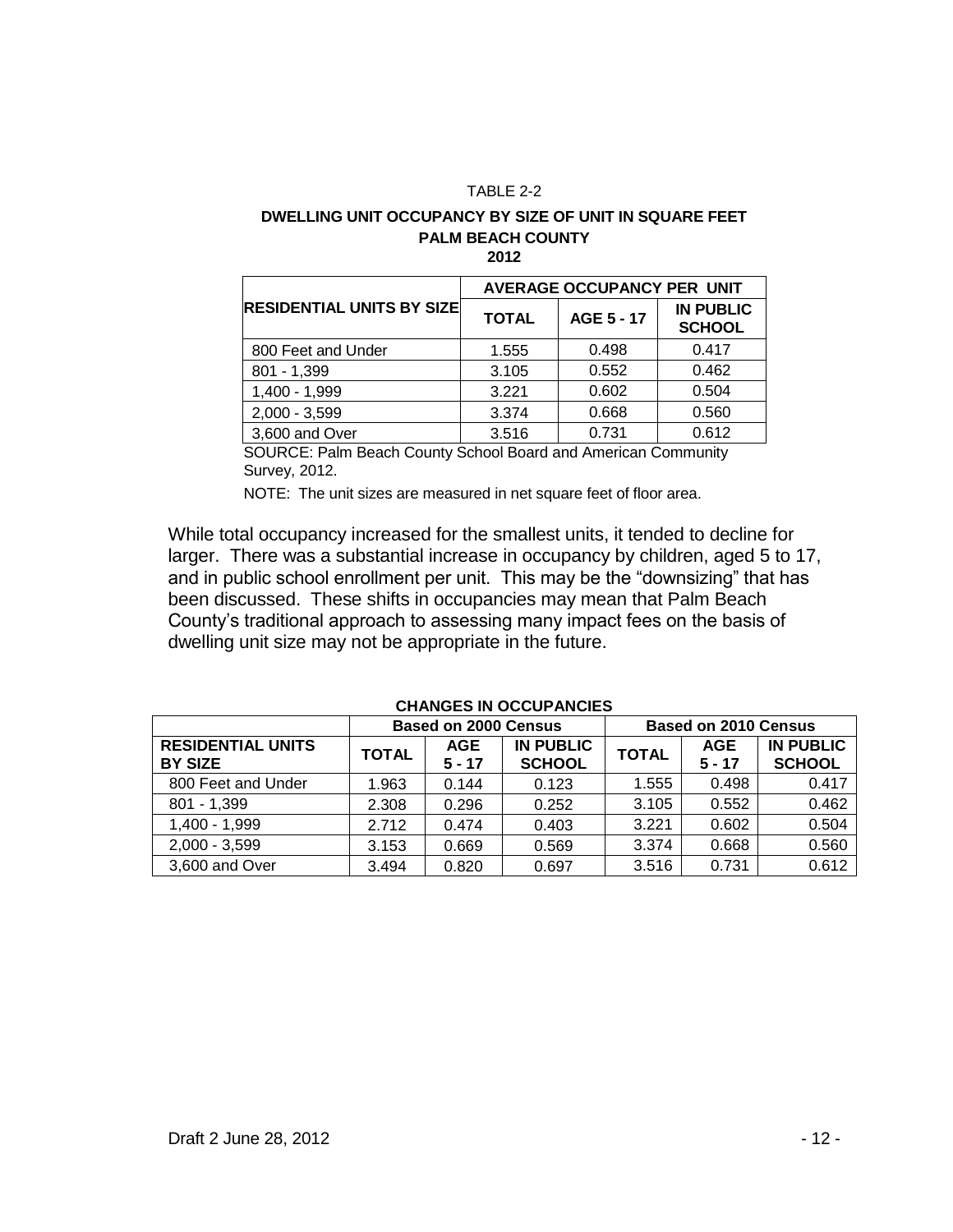### B. Current Infrastructure Finance

Palm Beach County has been using a variety of means to finance capital improvements for the facilities discussed herein. The County has authorized bonds, received grants, appropriated general funds, and charged impact fees. Additionally, the County has required developers to donate land and improvements. Given this history, it should be expected that Palm Beach County might well continue these efforts in the future.

The outstanding indebtedness of Palm Beach County (insofar as these facilities and services are concerned) is shown in Table 3.

| <b>ISSUE/PURPOSE</b>                             | <b>AMOUNT</b>             |  |
|--------------------------------------------------|---------------------------|--|
| <b>GENERAL OBLIGATION - RECREATION (PART)</b>    |                           |  |
| Amount                                           | \$8.7 Million             |  |
| Term (Years)                                     | Years<br>20               |  |
| <b>Interest Rate</b>                             | 3.9%                      |  |
| Authorized                                       | 2003                      |  |
| GENERAL OBLIGATION - RECREATION & CULTURE (PART) |                           |  |
| Amount                                           | \$12.2 Million            |  |
| Term (Years)                                     | Years<br>20               |  |
| <b>Interest Rate</b>                             | 5.5%                      |  |
| Authorized                                       | 1999                      |  |
| <b>GENERAL OBLIGATION - LIBRARIES</b>            |                           |  |
| Amount                                           | \$30.5 Million            |  |
| Term (Years)                                     | Years<br>20               |  |
| <b>Interest Rate</b>                             | 3.9%                      |  |
| Authorized                                       | 2003                      |  |
| <b>GENERAL OBLIGATION - LIBRARIES</b>            |                           |  |
| Amount                                           | \$22.2 Million            |  |
| Term (Years)                                     | Years<br>20               |  |
| <b>Interest Rate</b>                             | 4.18%                     |  |
| Authorized                                       | 2006                      |  |
| <b>GENERAL OBLIGATION - LIBRARIES</b>            |                           |  |
| Amount                                           | \$19.5 Million            |  |
| Term (Years)                                     | 13 Years                  |  |
| <b>Interest Rate</b>                             | 2.70%                     |  |
| Authorized                                       | 2003                      |  |
| <b>GENERAL OBLIGATION - PARKS</b>                |                           |  |
| Amount                                           | Million<br>\$28.7         |  |
| Term (Years)                                     | Years<br>15 <sup>15</sup> |  |
| <b>Interest Rate</b>                             | 4.9%                      |  |
| Authorized                                       | 2006                      |  |
| REVENUE/NON-AD VALOREM - CRIMINAL JUSTICE        |                           |  |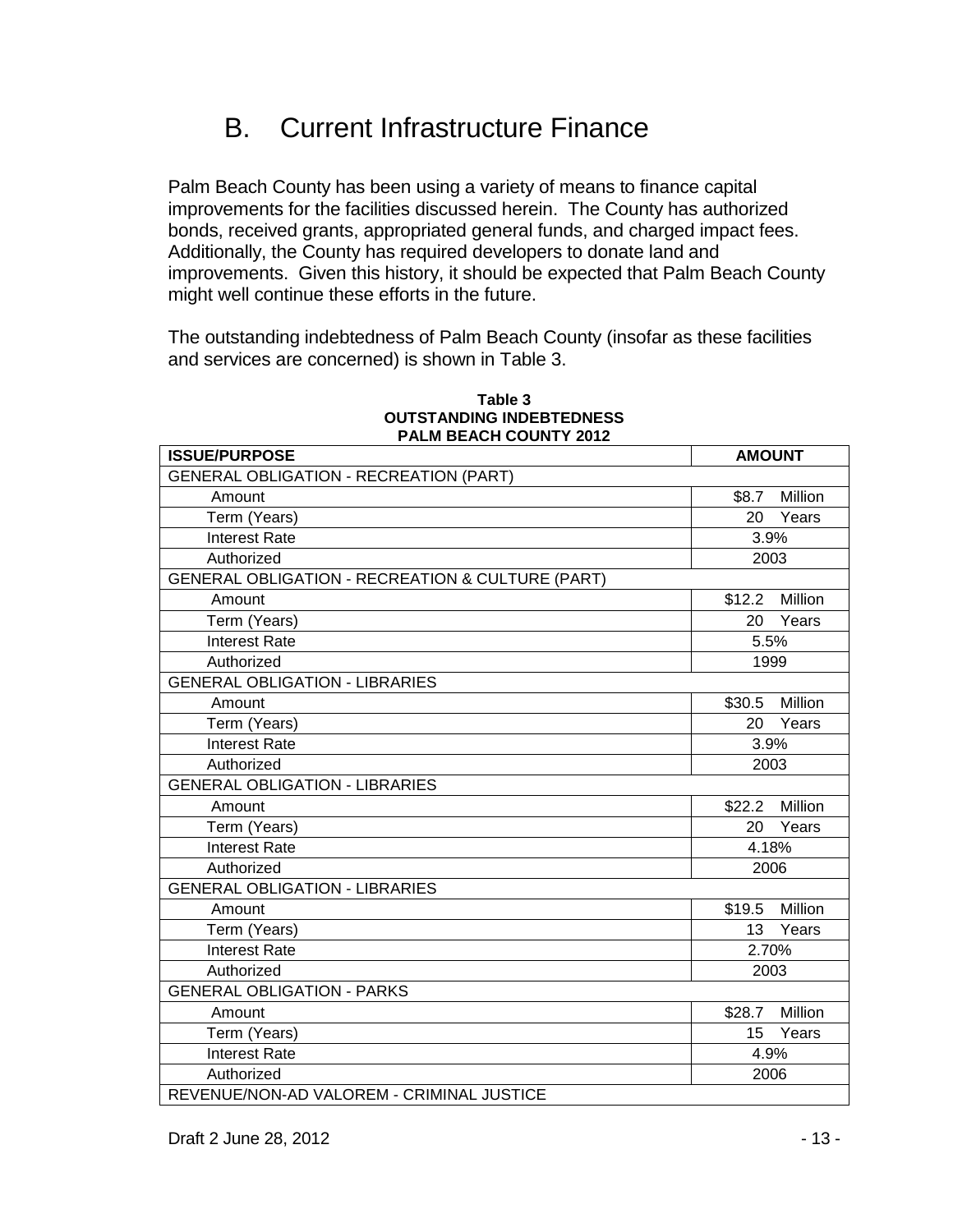| <b>ISSUE/PURPOSE</b>                      | <b>AMOUNT</b> |                |
|-------------------------------------------|---------------|----------------|
| Amount                                    | \$79.3        | Million        |
| Term (Years)                              |               | 27 Years       |
| <b>Interest Rate</b>                      | 6.7%          |                |
| Authorized                                | 1990          |                |
| NON-AD VALOREM - CRIMINAL JUSTICE         |               |                |
| Amount                                    | \$18.6        | Million        |
| Term (Years)                              |               | 14 Years       |
| <b>Interest Rate</b>                      | 3.7%          |                |
| Authorized                                | 2002          |                |
| REVENUE/NON-AD VALOREM - PARKS            |               |                |
| Amount                                    |               | \$6.5 Million  |
| Term (Years)                              |               | 11 Years       |
| <b>Interest Rate</b>                      | 3.3%          |                |
| Authorized                                | 2003          |                |
| REVENUE/NON-AD VALOREM - PUBLIC BUILDINGS |               |                |
| Amount                                    |               | \$94.3 Million |
| Term (Years)                              |               | 20 Years       |
| <b>Interest Rate</b>                      | 3.9%          |                |
| Authorized                                | 2004          |                |
| REVENUE/NON-AD VALOREM - CRIMINAL JUSTICE |               |                |
| Amount                                    |               | \$13.5 Million |
| Term (Years)                              |               | 13 Years       |
| <b>Interest Rate</b>                      | 3.6%          |                |
| Authorized                                | 2006          |                |
| REVENUE/NON-AD VALOREM - PARKS            |               |                |
| Amount                                    |               | \$10.2 Million |
| Term (Years)                              |               | 11 Years       |
| <b>Interest Rate</b>                      | 3.8%          |                |
| Authorized                                | 2005          |                |
| REVENUE/NON-AD VALOREM - CRIMINAL JUSTICE |               |                |
| Amount                                    |               | \$9.5 Million  |
| Term (Years)                              |               | 11 Years       |
| <b>Interest Rate</b>                      | 3.6%          |                |
| Authorized                                | 2008          |                |
| REVENUE/NON-AD VALOREM - CRIMINAL JUSTICE |               |                |
| Amount                                    | \$176.6       | Million        |
| Term (Years)                              | 30            | Years          |
| <b>Interest Rate</b>                      | 4.8%          |                |
| Authorized                                | 2008          |                |
| REVENUE/NON-AD VALOREM - PUBLIC BUILDINGS |               |                |
| Amount                                    | \$81.3        | Million        |
| Term (Years)                              | 28            | Years          |
| <b>Interest Rate</b>                      | 3.5%          |                |
| Authorized                                | 2004          |                |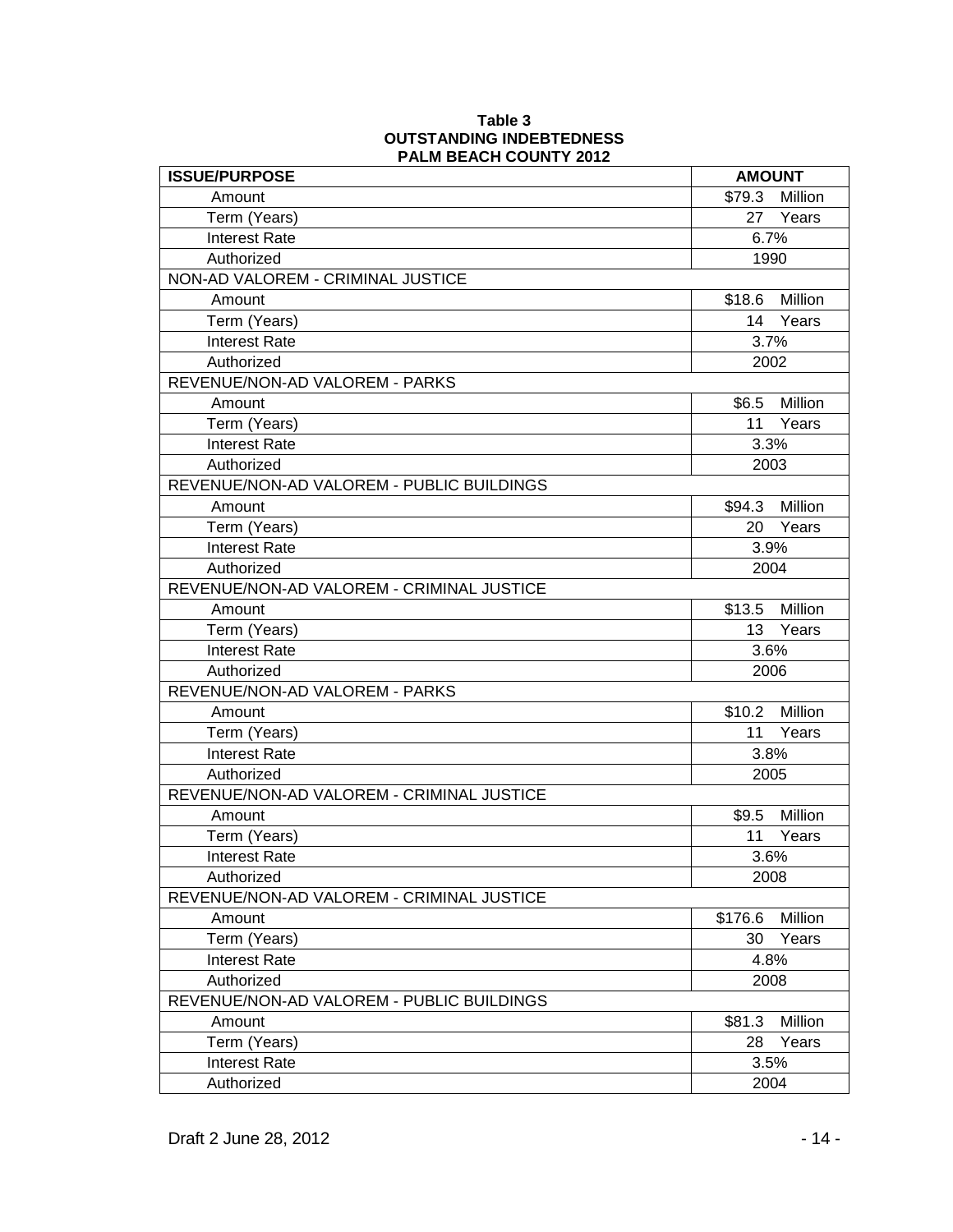| <b>ISSUE/PURPOSE</b>                      | <b>AMOUNT</b>      |
|-------------------------------------------|--------------------|
| REVENUE/NON-AD VALOREM - PUBLIC BUILDINGS |                    |
| Amount                                    | \$32.8<br>Million  |
| Term (Years)                              | Years<br>16        |
| <b>Interest Rate</b>                      | 5.1%               |
| Authorized                                | 1997               |
| REVENUE/NON-AD VALOREM - PUBLIC BLDG      |                    |
| Amount                                    | Million            |
| Term (Years)                              | 20 Years           |
| <b>Interest Rate</b>                      | 3.9%               |
| Authorized                                | 2004               |
| REVENUE/NON-AD VALOREM - PARKS            |                    |
| Amount                                    | Million            |
| Term (Years)                              | Years<br>11        |
| <b>Interest Rate</b>                      | 3.8%               |
| Authorized                                | 2005               |
| REVENUE/NON-AD VALOREM - PARKS            |                    |
| Amount                                    | Million            |
| Term (Years)                              | 20<br>Years        |
| <b>Interest Rate</b>                      | 4.0%               |
| Authorized                                | 2006               |
| REVENUE/NON-AD VALOREM - PUBLIC BLDG      |                    |
| Amount                                    | Million            |
| Term (Years)                              | Years<br>28        |
| <b>Interest Rate</b>                      | 3.5%               |
| Authorized                                | 2004               |
| REVENUE/NON-AD VALOREM - POOLED           |                    |
| Amount                                    | Million            |
| Term (Years)                              | 20<br>Years        |
| <b>Interest Rate</b>                      | 4.0%               |
| Authorized                                | 2005               |
| Use of Funds                              |                    |
| <b>Public Blds</b>                        | Million            |
| Parks                                     | Million            |
| POOLED/NON-AD VALOREM - PARKS             |                    |
| Amount                                    | Million            |
| Term (Years)                              | 20<br>Years        |
| <b>Interest Rate</b>                      | 4.0%               |
| Authorized                                | 2006               |
| REVENUE/NON-AD VALOREM - CRIMINAL JUSTICE |                    |
| Amount                                    | Million            |
| Term (Years)                              | Years<br>30        |
| <b>Interest Rate</b>                      | 4.8%               |
| Authorized                                | 2008               |
| <b>TOTAL DEBT</b>                         | Million<br>\$644.4 |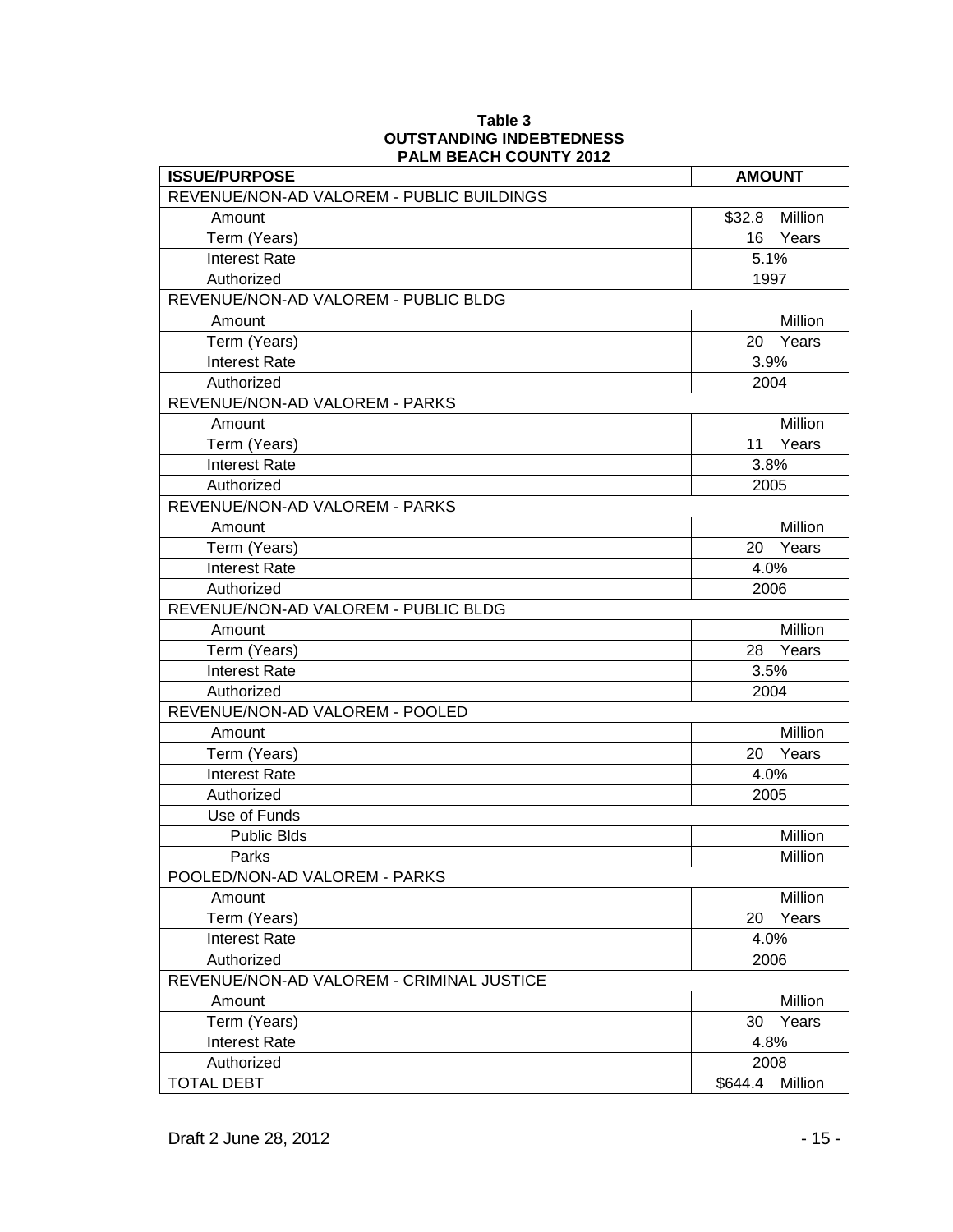| <b>ISSUE/PURPOSE</b>             | <b>AMOUNT</b> |         |
|----------------------------------|---------------|---------|
| PARKS - TOTAL <sup>1</sup>       | \$66.3        | Million |
| Ad Valorem                       | \$49.6        | Million |
| Non-Ad Valorem                   | \$16.7        | Million |
| <b>LIBRARIES - TOTAL</b>         | \$72.2        | Million |
| Ad Valorem                       | \$72.2        | Million |
| Non-Ad Valorem                   | \$0.0         | Million |
| PUBLIC BUILDINGS - TOTAL         | \$505.9       | Million |
| Ad Valorem                       | \$0.0         | Million |
| Non-Ad Valorem                   | \$505.9       | Million |
| FIRE/RESCUE - TOTAL              | \$0.0         | Million |
| Ad Valorem                       | \$0.0         | Million |
| Non-Ad Valorem                   | \$0.0         | Million |
| <b>ROADS - TOTAL</b>             | \$0.0         | Million |
| Ad Valorem                       | \$0.0         | Million |
| Non-Ad Valorem                   | \$0.0         | Million |
| <b>DEBT SERVICE:</b>             |               |         |
| <b>GENERAL OBLIGATION BONDS;</b> |               |         |
| <b>PARKS</b>                     |               |         |
| Average Maturity (Years)         | 19.25         | Years   |
| <b>Years Paid</b>                | 7.50          | Years   |
| Years to Pay                     | 11.75         | Years   |
| Average Interest Rate            | 4.85%         |         |
| <b>LIBRARIES</b>                 |               |         |
| Average Maturity (Years)         | 20.00         | Years   |
| <b>Years Paid</b>                | 3.50          | Year    |
| Years to Pay                     | 16.50         | Years   |
| Average Interest Rate            | 4.04%         |         |
| <b>REVENUE BONDS;</b>            |               |         |
| <b>PARKS</b>                     |               |         |
| Average Maturity (Years)         | 14.33         | Years   |
| <b>Years Paid</b>                | 2.33          | Years   |
| Years to Pay                     | 12.00         | Years   |
| Average Interest Rate            | 3.77%         |         |
| PUBLIC BUILDINGS                 |               |         |
| <b>Average Maturity (Years)</b>  | 18.75         | Years   |
| Years Paid                       | 6.83          | Years   |
| Years to Pay                     | 11.92         | Years   |
| Average Interest Rate            | 4.42%         |         |
| <b>FIRE/RESCUE</b>               |               |         |
| <b>Average Maturity (Years)</b>  | 0.00          | Years   |
| <b>Years Paid</b>                | 0.00          | Years   |
| Years to Pay                     | 0.00          | Years   |
| Average Interest Rate            | 0.0%          |         |
| <b>ROADS</b>                     |               |         |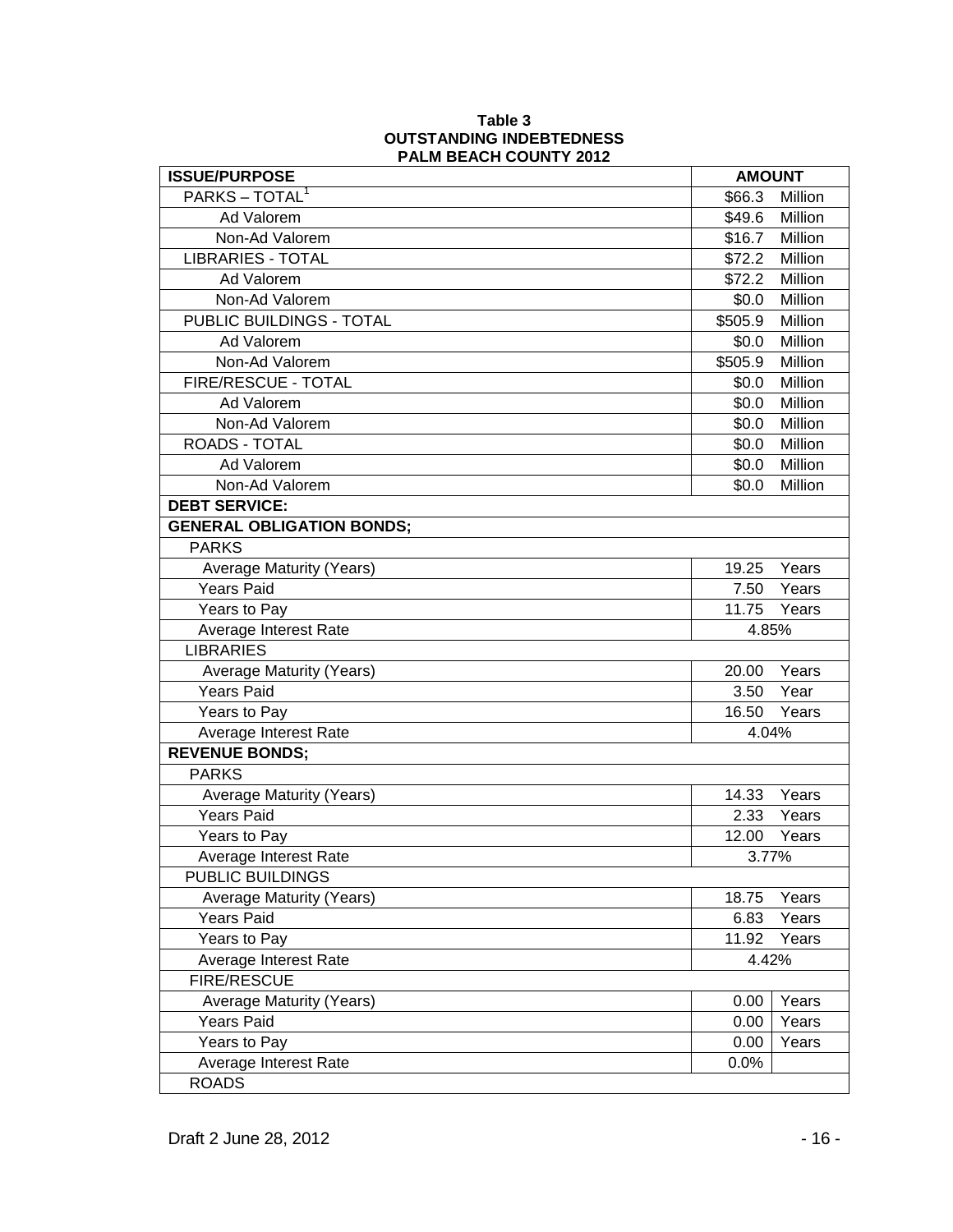| <b>ISSUE/PURPOSE</b>                  | <b>AMOUNT</b>  |  |
|---------------------------------------|----------------|--|
| Average Maturity (Years)              | Years<br>0.00  |  |
| Years Paid                            | Years<br>0.00  |  |
| Years to Pay                          | Years<br>0.00  |  |
| Average Interest Rate                 | 0.0%           |  |
| <b>CREDIT CALCULATION PARAMETERS:</b> |                |  |
| <b>CAPITALIZATION PERIOD</b>          | Years<br>25.00 |  |
| <b>DISCOUNT RATE</b>                  | 4.13%          |  |
| PRESENT VALUE FACTOR                  | 15.41          |  |

SOURCE: Office of Financial Management and Budget, Palm Beach County, April 2012. NOTE: The averages in Table 3 are simple averages and are not weighted. Weighting is not an issue in these calculations because a capitalization period of 25 years is employed. If the average remaining life of the bonds were used, weighting (or lack thereof) would be an issue.

 $1$  There will be an adjustment to outstanding park debt due to some of the debt being used for municipal or Glades area park improvements. See Section III.

These bond issues are relevant because they are a partial means by which the existing system of infrastructure was financed. The vacant land, which is the new development of the future, has been required to pay debt service on the general obligation bonds. Typically, vacant land requires less of these facilities that were financed, in part, with proceeds from such land. After development, the newly developed properties will be on the tax rolls at significantly higher taxable values, and thus paying higher ad valorem taxes toward debt service. Additionally, newly occupied properties will begin making payments towards the outstanding indebtedness financed with non-ad valorem revenues. These past and future payments should be given fair consideration if the result is to be a proportionate distribution of costs. For the purposes of these calculations, past property tax payments toward the ad valorem debt shown in Table 3 will be credited as past payments. Additionally, future payments toward both ad valorem and non-ad valorem debt will be credited as future payments. The County's average cost of money, from Table 3, is 4.31%. This will be used as the discount rate in calculating present values.

In addition to debt service on general obligation bonds, vacant land has paid taxes into the governmental funds. These property taxes have been used, in part, to finance the existing system of infrastructure. It follows that fair consideration should be given to payments by vacant land toward existing infrastructure in the form of general taxation.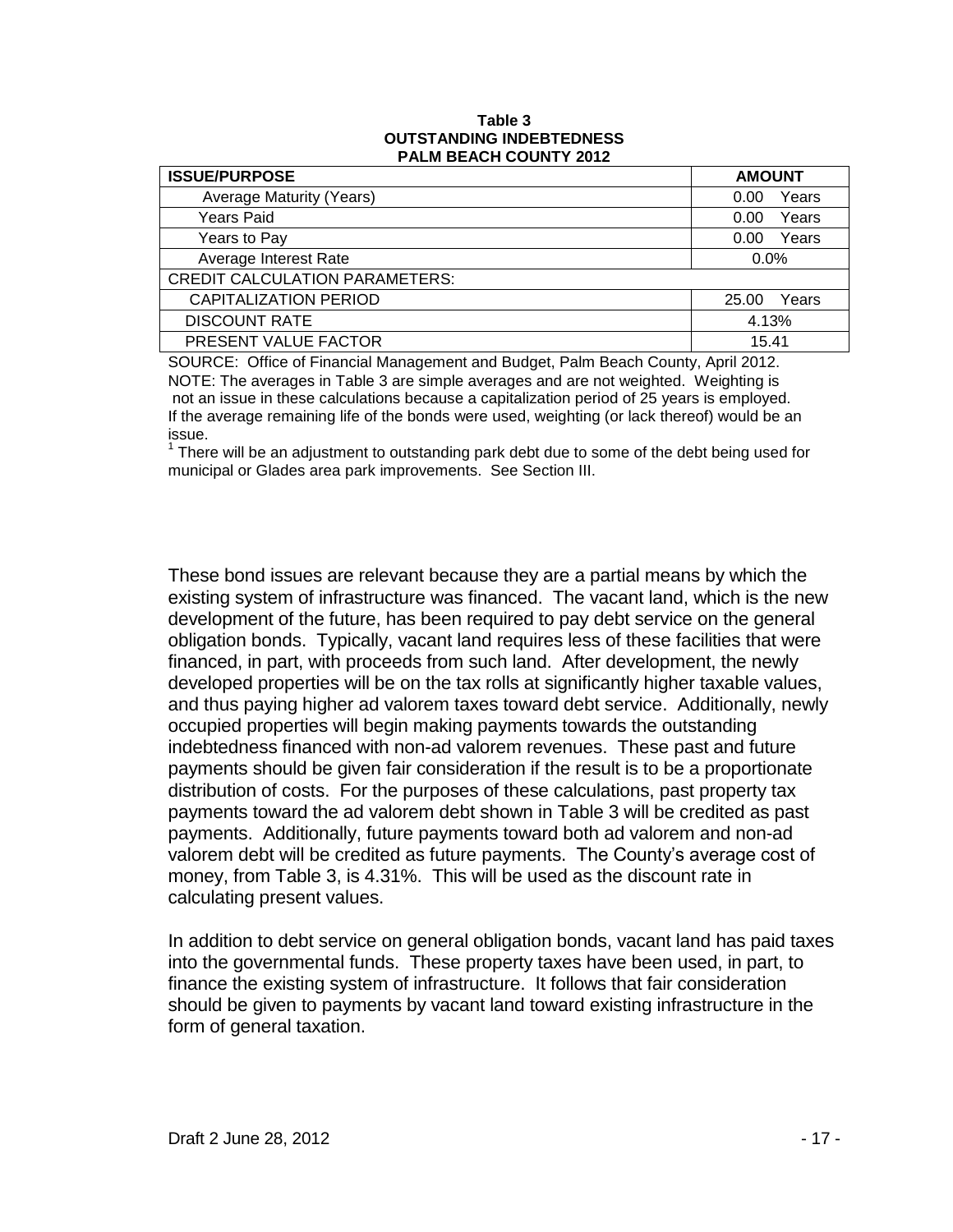#### **GOVERNMENTAL FUNDS RECEIPTS PALM BEACH COUNTY 2011-12**

| <b>REVENUE SOURCE</b>       | <b>AMOUNT</b> |                 |  |
|-----------------------------|---------------|-----------------|--|
|                             | (000)         | <b>PER CENT</b> |  |
| <b>Property Taxes</b>       | \$872,750     | 33.2%           |  |
| <b>Other Taxes</b>          | \$207,991     | 7.9%            |  |
| Intergovernmental           | \$522,017     | 19.9%           |  |
| Internal                    | \$448,608     | 17.1%           |  |
| <b>Charges for Services</b> | \$505,704     | 19.3%           |  |
| Miscellaneous               | \$69,330      | 2.6%            |  |
| <b>TOTAL</b>                | \$2,626,400   | 100.0%          |  |

SOURCE: Office of Financial Management and Budget, Palm Beach County, April 2012.

NOTE: Fund balances are not included.

Table 4 shows the actual sources of revenues for Palm Beach County's governmental funds. It should be clear than 33.2% of governmental funds receipts come from property taxes. The County's governmental funds are used as a proxy for all relative sources of funding. This percentage distribution of revenues will be used in establishing a past payment credit. The only payments from vacant land to the governmental funds are property taxes. All other sources of income come directly or indirectly from developed property.

Table 5 shows the distribution of the Palm Beach County tax base by type of property. This table shows that 4.0% of the Palm Beach County tax base is vacant land. This also shows that percentage of property taxes would be paid by vacant land. Given that property taxes constitute 33.2% of governmental funds receipts, it follows that 1.3% of governmental funds receipts are paid by vacant property. Because vacant land pays 1.3% of governmental funds receipts, it is presumed that vacant land has paid the same percentage (1.3%) of the cost of existing infrastructure that is financed through the governmental funds.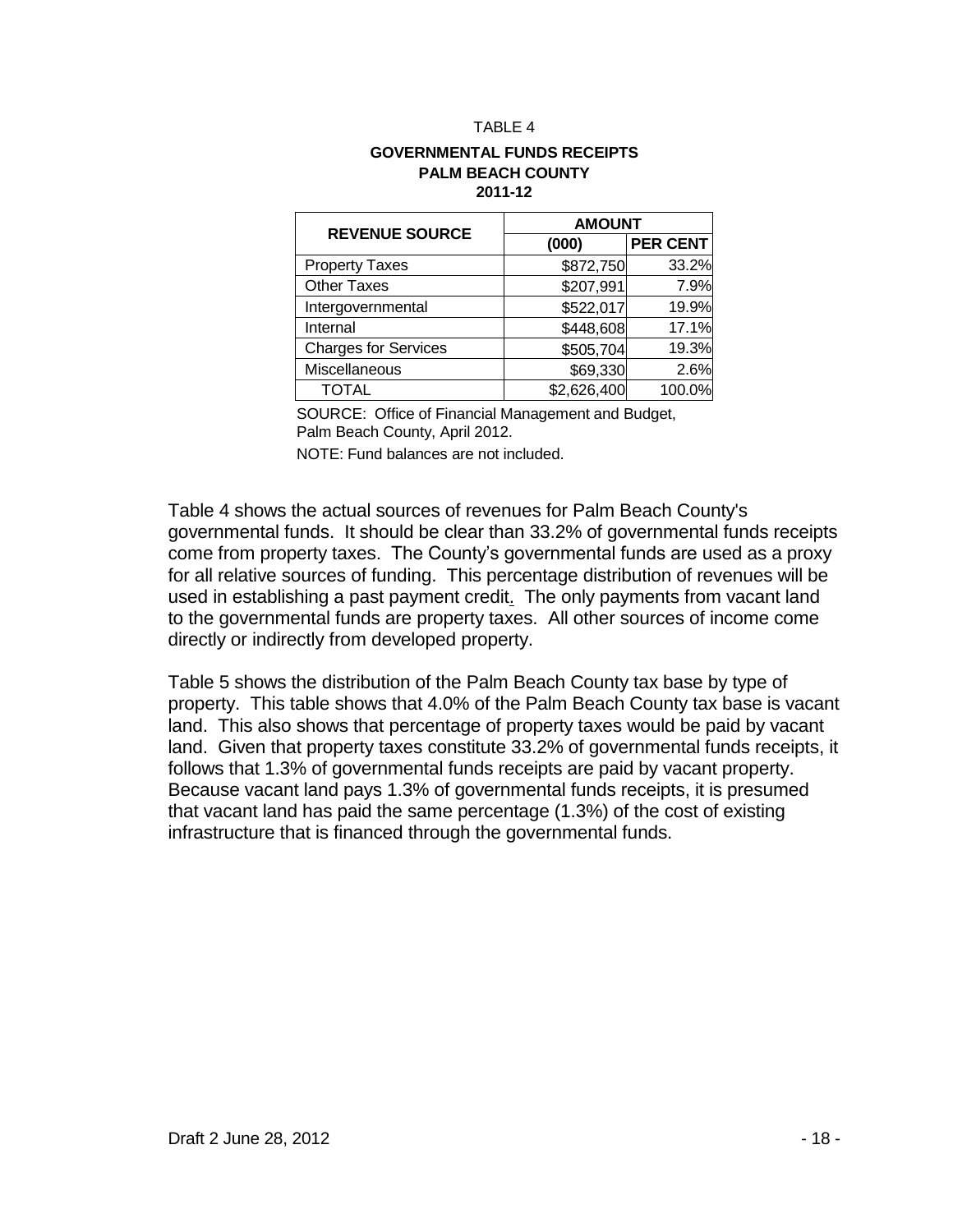| <b>PROPERTY TYPE</b>               | <b>AMOUNT</b><br>(000, 000) | <b>PER CENT</b> |
|------------------------------------|-----------------------------|-----------------|
| DEVELOPED SINGLE FAMILY            | \$67,971.2                  | 57.79%          |
| <b>VACANT SINGLE FAMILY</b>        | \$2,185.3                   | 1.86%           |
| <b>MOBILE HOMES</b>                | \$104.9                     | 0.09%           |
| <b>MULTI FAMILY</b>                | \$3,999.2                   | 3.40%           |
| <b>CONDOMINIA</b>                  | \$19,657.6                  | 16.71%          |
| <b>COOPERATIVES</b>                | \$615.8                     | 0.52%           |
| <b>RETIREMENT HOMES</b>            | \$368.6                     | 0.31%           |
| DEVELOPED COMMERCIAL               | \$14,771.6                  | 12.56%          |
| VACANT COMMERCIAL                  | \$1,089.7                   | 0.93%           |
| DEVELOPED INDUSTRIAL               | \$4,153.8                   | 3.53%           |
| <b>VACANT INDUSTRIAL</b>           | \$346.5                     | 0.29%           |
| <b>AGRICULTURAL</b>                | \$967.1                     | 0.82%           |
| <b>INSTITUTIONAL</b>               | \$1,299.1                   | 1.10%           |
| <b>OTHER</b>                       | \$96.6                      | 0.08%           |
| <b>TOTAL - Taxable Value</b>       | \$117,627.0                 | 100.00%         |
| TAXABLE VALUE (at 95%)             | \$111,745.7                 | 95.00%          |
| <b>TAXABLE PER CAPITA-PEAK</b>     |                             | \$68,134.1      |
| <b>TOTAL VACANT*</b>               | \$4,685.2                   | 3.98%           |
| TOTAL RESIDENTIAL (at 95%)         | \$88,081.4                  | 78.84%          |
| <b>TAXABLE PER CAPITA-RESIDENT</b> |                             | \$66,157.9      |

#### TABLE 5 **TAXABLE VALUE BY TYPE OF PROPERTY PALM BEACH COUNTY 2011**

SOURCE: Florida Department of Revenue, April 2012.

\* Includes "other."

NOTE: Per Capita-Peak uses the peak population to calculate the Palm Beach County taxable value per capita. This datum is used in calculating future payment credits for debt service on general obligation bonds.

When new development is completed, it is placed on the tax rolls as developed property. Such placement on tax rolls can occur as much as a year after the building has been completed and occupied. Such a delay means that a new building will place full demands on the County for service well before any tax payments begin. This analysis does not deal with the problem of delay in tax receipts. Rather, it assumes instantaneous receipts of tax revenues at the time of occupancy of a unit of new development.

New development has paid toward infrastructure costs in the past as undeveloped or vacant land. The infrastructure costs attributed to new development will be credited for such payments. New development will pay for infrastructure costs in the future as developed land. The infrastructure costs attributed to new development will be credited for these future payments. These credits are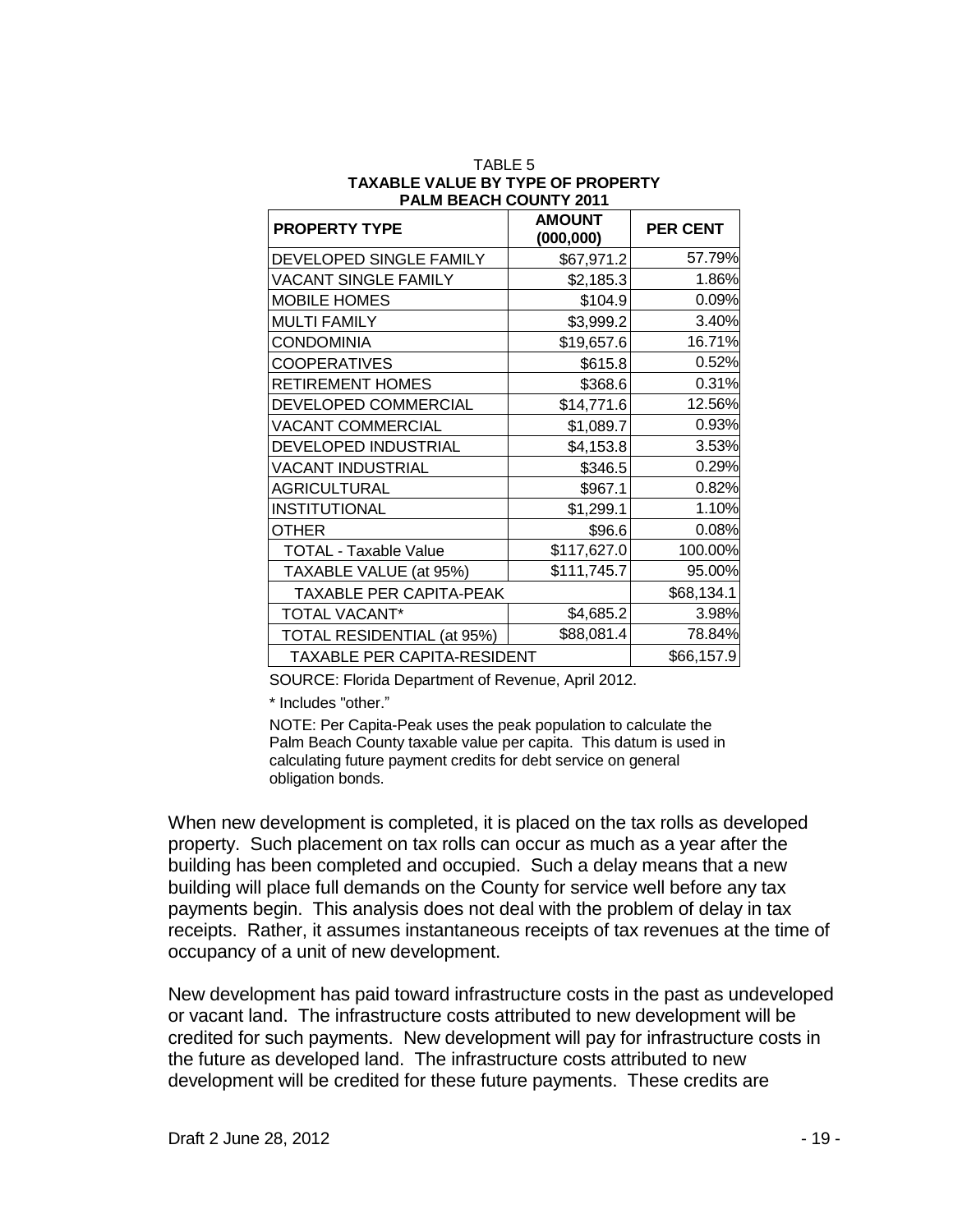accomplished in the calculation of the individual fees. Additionally, developers may be required to dedicate land or improvements. When such dedications are required, those developers should receive credit against the relevant impact fee based upon the reasonable value of those dedications. Because any dedication is a matter of individual situations, the impact fee schedules themselves are not adjusted for possible dedications. Rather, the implementing impact fee ordinances provide that developer dedications are a means of actual payment of the individual fees and appropriate credits are thus incorporated on a case by case analysis. These various credits should assure fair consideration of payments and contributions of new development toward the cost of infrastructure with the result being impact fees that reflect proportionate shares.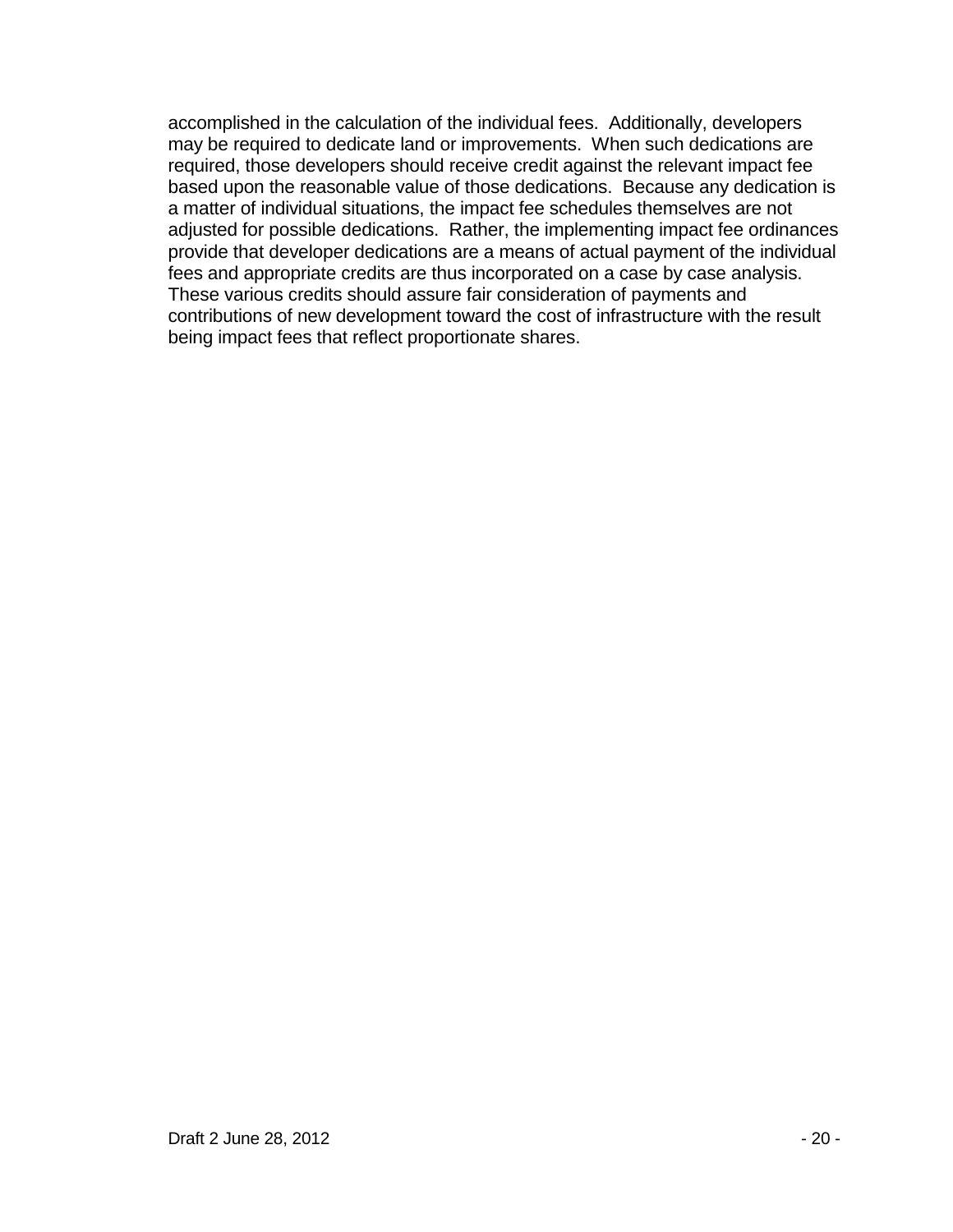### **III Park Impact Fees**

The growth of the population requires additional park and recreation areas. Palm Beach County has authorized bonds for the acquisition of beaches, inland parks, and facility development. For the purposes of these calculations, the beaches acquired with these bonds are defined as recreational areas. Occasionally grants are available and general funds are also utilized. On occasion, the County has required developers to make donations for park and recreation purposes. These approaches will continue to be utilized in the future except that these funding mechanisms will be augmented with impact fees. It is presumed that future developer public park dedications would be a form of payment of park impact fees.

Table 6 contains data that shows the outstanding indebtedness of the County for parks. The debt service payments of these debt instruments will be incorporated into a credit against park impact costs. Table 7 sets out the park parameters utilized and Table 8 shows the needs for and cost of parks by residential land use. The park and recreational facilities and areas addressed herein are only those that are countywide in nature and in the population served. Countywide park and recreational facilities are regional, district and beach parks.

A number of the municipalities within Palm Beach County provide extensive parks and recreational activities. The municipalities have argued that such municipal provision lessens the need for the County to provide for park and recreational needs in those areas. There are 25 possible combinations of municipal parks, of which three types of parks are relevant to the County parks and recreation system. These combinations are set out in Table 8-1. Each individual municipality has been classified on the basis of the scales used herein in order to determine just what park impact fee would be appropriate. There are no park impact fees proposed for the western or Glades areas. The reason for no park fees is that the park and recreational needs of this part of the County are un-related to growth.

In recognition of the fact that transients occupy many of the hotels and motels in Palm Beach County, the functional population for hotels and motels is reduced by 50%.

Based upon existing outstanding debt, new development will pay toward Palm Beach County parks through debt service. Palm Beach County has \$49.6 million in outstanding general obligation debt for parks. This debt is reduced by \$2.8 million because that amount was used to provide park improvement in municipalities and the Glades area, which park impact fees are not collected. The net amount is \$46.8 million. Additionally, \$16.7 million in non-ad valorem debt is outstanding for parks. These calculations will credit new development for payments toward this debt. Table 6 sets out these credits.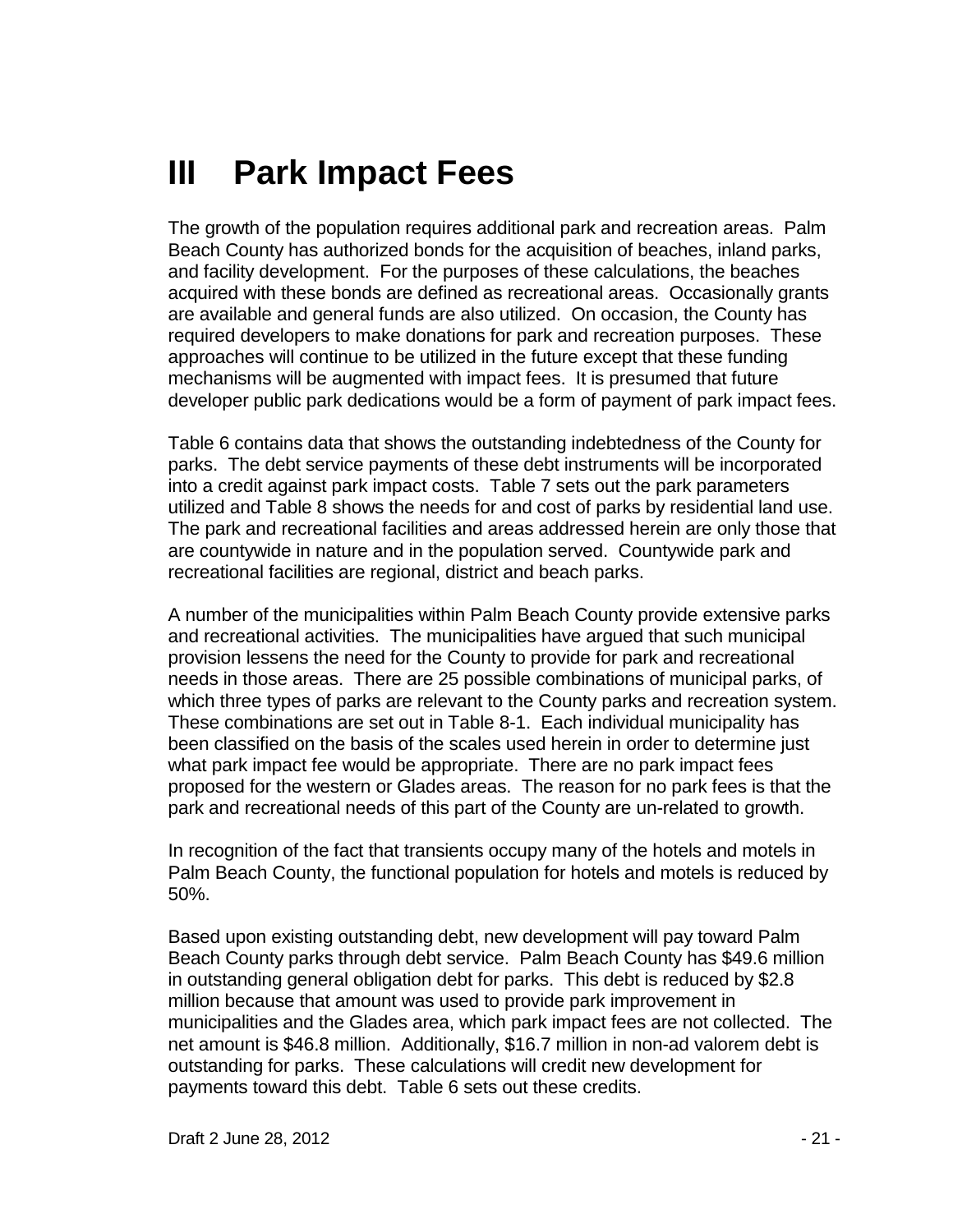#### **PARK BONDS CREDITS PALM BEACH COUNTY**

| TOTAL TAXABLE VALUE                                  | \$111,746 Million   |
|------------------------------------------------------|---------------------|
| PARK GENERAL OBLIGATION DEBT                         | \$46.8 Million      |
| <b>MATURITY</b>                                      | 19.25 Years         |
| YEARS TO GO                                          | 11.75 Years         |
| <b>INTEREST RATE</b>                                 | 4.9%                |
| AVERAGE ANNUAL DEBT SERVICE                          | \$3.79 Million      |
| <b>DEBT SERVICE MILLAGE</b>                          | \$0.034 Per \$1,000 |
| AVERAGE TAXABLE VALUE PER CAPITA                     | \$68,134            |
| <b>ANNUAL TAX PAYMENTS</b>                           | \$2.31 Per year     |
| <b>CAPITALIZATION PERIOD (Years)</b>                 | 11.75               |
| <b>DISCOUNT RATE</b>                                 | 4.85%               |
| CREDIT FOR FUTURE G.O. PAYMENTS PER CAPITA           | \$20.36             |
| CREDIT FOR PAST PAYMENTS                             | 1.3% Of Total       |
| PARK NON-AD VALOREM DEBT                             | \$16.7 Million      |
| <b>MATURITY</b>                                      | 14 Years            |
| YEARS TO GO                                          | 12 Years            |
| <b>INTEREST RATE</b>                                 | 3.8%                |
| AVERAGE ANNUAL DEBT SERVICE                          | \$1.5 Million       |
| <b>DEBT SERVICE PER CAPITA</b>                       | \$0.93 Per year     |
| <b>CAPITALIZATION PERIOD (Years)</b>                 | 25                  |
| <b>DISCOUNT RATE</b>                                 | 4.13%               |
| CREDIT FOR NON-G.O. PAYMENTS PER CAPITA              | \$14.37             |
| TOTAL FUTURE CREDITS PER CAPITA                      | \$34.73             |
| <b>CREDIT FOR STATE PARK GRANTS &amp; ASSISTANCE</b> | 8.00% of Total      |
| <b>PAST PAYMENT CREDIT</b>                           | 1.30% of Total      |

Table 7 shows the levels of service by type of park and the cost of land acquisition and park development, again by type of park. At this time and for the foreseeable future, Palm Beach County will not be adding to its inventory of park land. Rather, it will be developing the land that it already has in inventory. Thus, the future level of service for park lands is set to zero.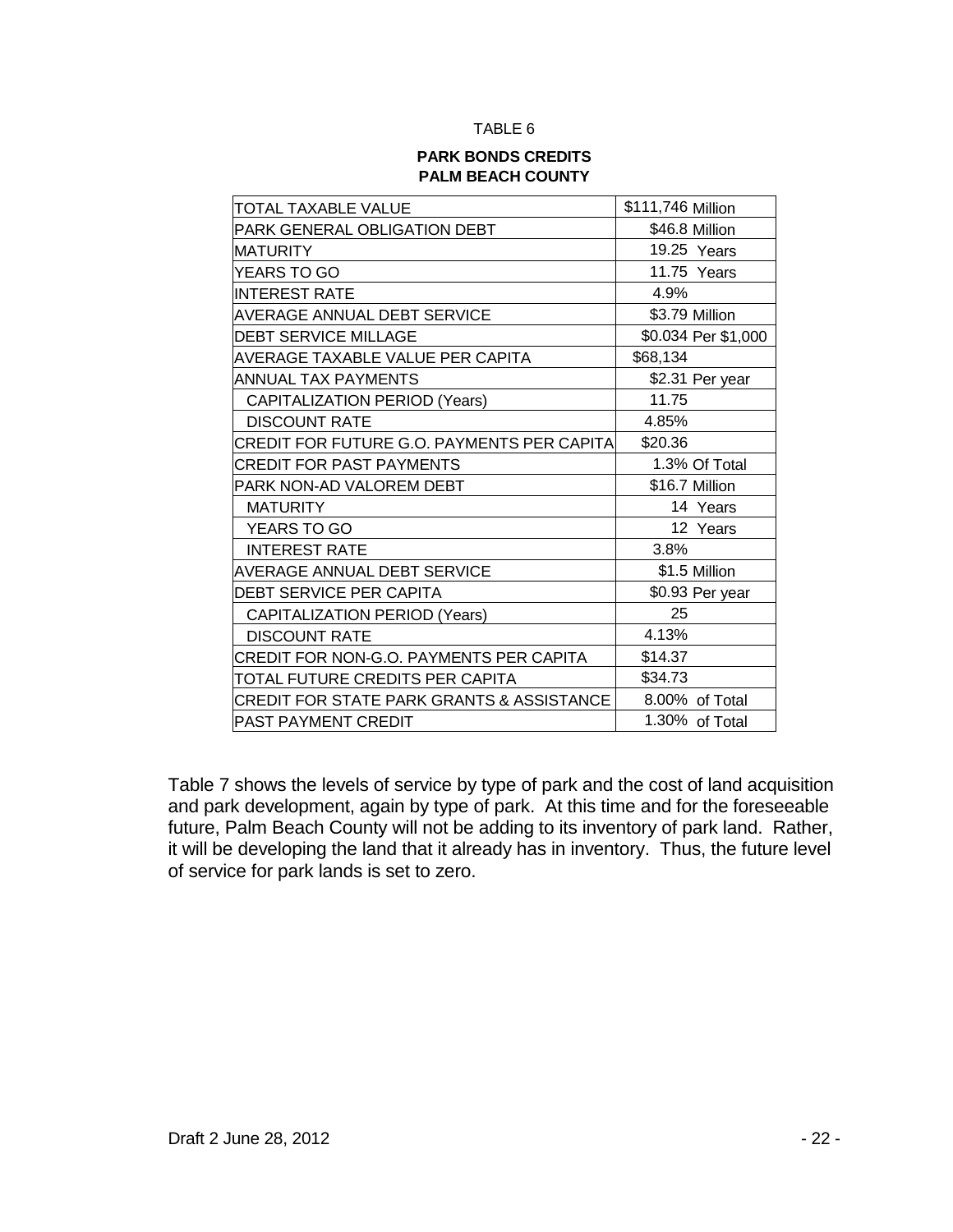#### **PARKS AND RECREATIONAL PARAMETERS PALM BEACH COUNTY**

| PARK STANDARDS AND LEVEL OF SERVICE: |                  |                 |                 |  |  |
|--------------------------------------|------------------|-----------------|-----------------|--|--|
| <b>PROVISION OF PARKS BY TYPE</b>    |                  |                 |                 |  |  |
| <b>ACREAGE</b>                       | <b>DISTRICT</b>  | <b>BEACH</b>    | <b>REGIONAL</b> |  |  |
| <b>Total Acres</b>                   | 2,340            | 479             | 5,462           |  |  |
| Improved Acres                       | 1,431            | 297             | 3,859           |  |  |
| PER 1,000 POPULATION                 |                  |                 |                 |  |  |
| <b>Population Served</b>             | 1,640,083        | 1,640,083       | 1,640,083       |  |  |
| <b>Total Acres</b>                   | 1.427            | 0.292           | 3.330           |  |  |
| <b>Improved Acres</b>                | 0.873            | 0.181           | 2.353           |  |  |
| LEVEL OF SERVICE FOR:                | <b>DISTRICT</b>  | <b>BEACH</b>    | <b>REGIONAL</b> |  |  |
| <b>Total Acres</b>                   | 1.427            | 0.292           | 3.330           |  |  |
| <b>Improved Acres</b>                | 0.873            | 0.181           | 2.353           |  |  |
| CAPITAL COSTS                        | <b>PROVISION</b> | <b>COST PER</b> |                 |  |  |
| <b>DISTRICT PARKS</b>                | <b>PER 1,000</b> | <b>ACRE</b>     | <b>CAPITA</b>   |  |  |
| <b>Total Acres</b>                   | 0.000            | \$43,639        | \$0.00          |  |  |
| <b>Improved Acres</b>                | 0.87             | \$108,990       | \$95.15         |  |  |
| <b>BEACH PARKS</b>                   |                  |                 |                 |  |  |
|                                      |                  |                 |                 |  |  |
| <b>Total Acres</b>                   | 0.00             | \$743,897       | \$0.00          |  |  |
| <b>Improved Acres</b>                | 0.18             | \$664,810       | \$120.33        |  |  |
| <b>REGIONAL PARKS</b>                |                  |                 |                 |  |  |
| <b>Total Acres</b>                   | 0.00             | \$86,000        | \$0.00          |  |  |

SOURCE: Palm Beach County, Parks and Recreation Department, April 2012.

NOTE: The beach park cost per acre is an historic average rather than the most recent acquisition cost.

#### TABLE 8

#### **COUNTY PROVISION OF PARKS TO MUNICIPALITIES AND PER CAPITA ACQUISITION PLUS IMPROVEMENT COST**

|                   | <b>DISTRICT</b> | <b>BEACH</b> | <b>REGIONAL</b> | <b>COST</b><br><b>PER</b><br><b>CAPITA</b> |
|-------------------|-----------------|--------------|-----------------|--------------------------------------------|
| <b>SCHEDULE A</b> | 100.0%          | 100.0%       | 100.0%          | \$400.72                                   |
| <b>SCHEDULE B</b> | 75.0%           | 100.0%       | 100.0%          | \$376.93                                   |
| <b>SCHEDULE C</b> | 50.0%           | 100.0%       | 100.0%          | \$353.15                                   |
| <b>SCHEDULE D</b> | 25.0%           | 100.0%       | 100.0%          | \$329.36                                   |
| <b>SCHEDULE E</b> | 0.0%            | 100.0%       | 100.0%          | \$305.57                                   |
| <b>SCHEDULE F</b> | 100.0%          | 75.0%        | 100.0%          | \$370.64                                   |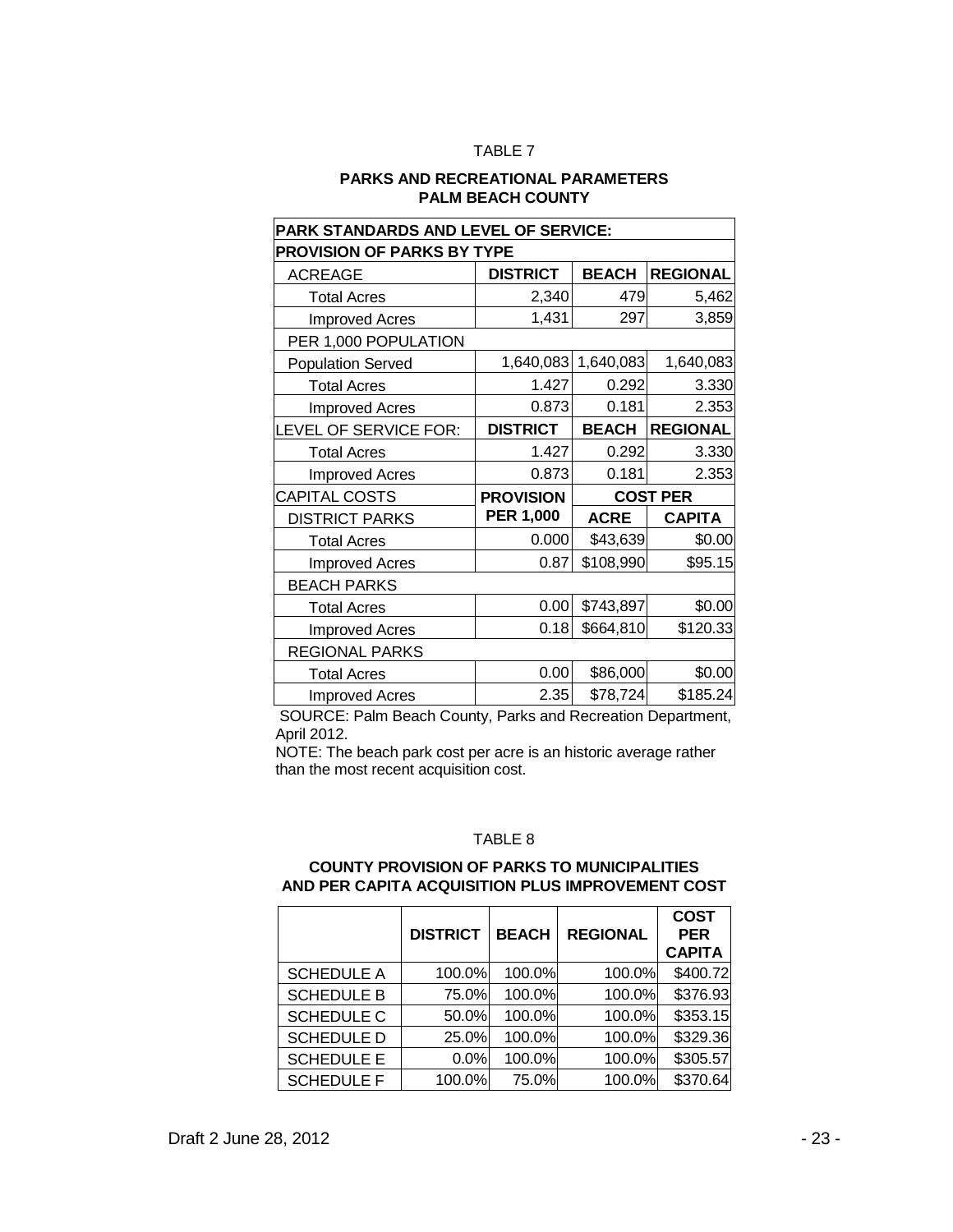|                   | <b>DISTRICT</b> | <b>BEACH</b> | <b>REGIONAL</b> | COST<br>PER<br><b>CAPITA</b> |
|-------------------|-----------------|--------------|-----------------|------------------------------|
| <b>SCHEDULE G</b> | 75.0%           | 75.0%        | 100.0%          | \$346.85                     |
| <b>SCHEDULE H</b> | 50.0%           | 75.0%        | 100.0%          | \$323.06                     |
| <b>SCHEDULE I</b> | 25.0%           | 75.0%        | 100.0%          | \$299.28                     |
| <b>SCHEDULE J</b> | 0.0%            | 75.0%        | 100.0%          | \$275.49                     |
| <b>SCHEDULE K</b> | 100.0%          | 50.0%        | 100.0%          | \$340.56                     |
| <b>SCHEDULE L</b> | 75.0%           | 50.0%        | 100.0%          | \$316.77                     |
| <b>SCHEDULE M</b> | 50.0%           | 50.0%        | 100.0%          | \$292.98                     |
| <b>SCHEDULE N</b> | 25.0%           | 50.0%        | 100.0%          | \$269.19                     |
| <b>SCHEDULE O</b> | 0.0%            | 50.0%        | 100.0%          | \$245.41                     |
| <b>SCHEDULE P</b> | 100.0%          | 25.0%        | 100.0%          | \$310.47                     |
| <b>SCHEDULE Q</b> | 75.0%           | 25.0%        | 100.0%          | \$286.69                     |
| <b>SCHEDULE R</b> | 50.0%           | 25.0%        | 100.0%          | \$262.90                     |
| <b>SCHEDULE S</b> | 25.0%           | 25.0%        | 100.0%          | \$239.11                     |
| <b>SCHEDULE T</b> | 0.0%            | 25.0%        | 100.0%          | \$215.32                     |
| <b>SCHEDULE U</b> | 100.0%          | 0.0%         | 100.0%          | \$280.39                     |
| <b>SCHEDULE V</b> | 75.0%           | 0.0%         | 100.0%          | \$256.60                     |
| <b>SCHEDULE W</b> | 50.0%           | $0.0\%$      | 100.0%          | \$232.82                     |
| <b>SCHEDULE X</b> | 25.0%           | 0.0%         | 100.0%          | \$209.03                     |
| SCHEDULE Y        | 0.0%            | $0.0\%$      | 100.0%          | \$185.24                     |

#### **COUNTY PROVISION OF PARKS TO MUNICIPALITIES AND PER CAPITA ACQUISITION PLUS IMPROVEMENT COST**

 Source: Palm Beach County Department of Parks and Recreation.

The formula for calculating the parks impact fee is:

 COST PER UNIT = [POPULATION PER UNIT x (ACQUISITION COST PER CAPITA + IMPROVEMENT COST PER CAPITA)]

 CREDITS = 0.0930 \* COST PER UNIT + [(\$34.73) x POPULATION PER UNIT]

NET COST = COST PER UNIT - CREDITS

NOTE: The state grant credit (8%) is incorporated with the past payment credit  $(1.3\%)$  in calculating cost  $(1.3\% + 8\% = 9.3\%)$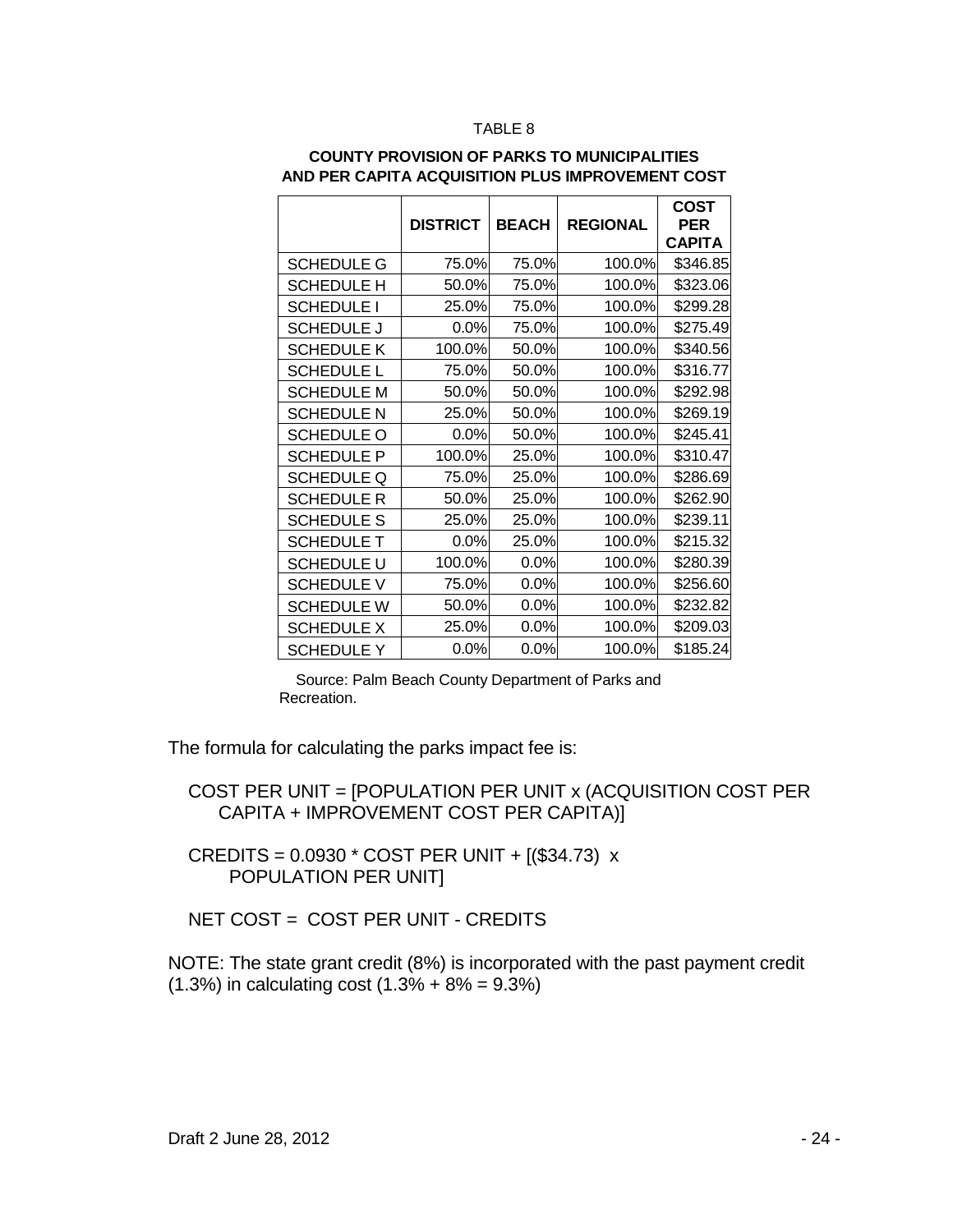#### TABLE 9.1

| <b>LAND USE TYPE (UNIT)</b>      | <b>PERSONS</b><br><b>PER UNIT</b> | <b>COST PER</b><br><b>UNIT</b> | <b>CREDITS</b> | <b>NET COST</b> |
|----------------------------------|-----------------------------------|--------------------------------|----------------|-----------------|
| <b>RESIDENTIAL UNITS BY SIZE</b> |                                   |                                |                |                 |
| 800 Feet and Under               | 1.555                             | \$623.09                       | \$111.95       | \$511.14        |
| $801 - 1,399$                    | 3.105                             | \$1,244.42                     | \$223.58       | \$1,020.84      |
| 1,400 - 1,999                    | 3.221                             | \$1,290.80                     | \$231.92       | \$1,058.88      |
| $2,000 - 3,599$                  | 3.374                             | \$1,352.04                     | \$242.92       | \$1,109.12      |
| 3,600 and Over                   | 3.516                             | \$1,408.99                     | \$253.15       | \$1,155.84      |
| Hotel/Motel per Room             | 0.875                             | \$350.63                       | \$63.00        | \$287.63        |

#### **PARKS AND RECREATION NEEDS AND COSTS BY LAND USE TYPE UNINCORPORATED AREA AND SCHEDULE A**

NOTE: Hotel/motel occupancy at 50% of actual in this and subsequent park tables. SCHEDULE A AREA AND MUNICIPALITIES: Atlantis, Cloud Lake, Glen Ridge, Golf Village, Haverhill, Hypoluxo, Lake Clark Shores, Loxahatchee Groves, Mangonia Park, and Unincorporated Zones 1, 2 & 3.

|                           | <b>Revised</b> | <b>Existing</b> | %<br>Change |
|---------------------------|----------------|-----------------|-------------|
| RESIDENTIAL UNITS BY SIZE |                |                 |             |
| 800 Feet and Under        | \$511.14       | \$973.61        | $-47.50%$   |
| $801 - 1,399$             | \$1,020.84     | \$1,177.74      | $-13.32%$   |
| 1,400 - 1,999             | \$1,058.88     | \$1,346.39      | $-21.35%$   |
| $2,000 - 3,599$           | \$1,109.12     | \$1,539.87      | $-27.97%$   |
| 3,600 and Over            | \$1,155.84     | \$1,690.67      | $-31.63%$   |
| Hotel/Motel per Room      | \$287.63       | \$593.75        | $-51.56%$   |

 $\overline{a}$ 

NOTE: Loxahatchee Groves was added to Schedule A, Table 9.1. Lantana was moved from Schedule W, Table 9.23, to Schedule U and to Table 9.21.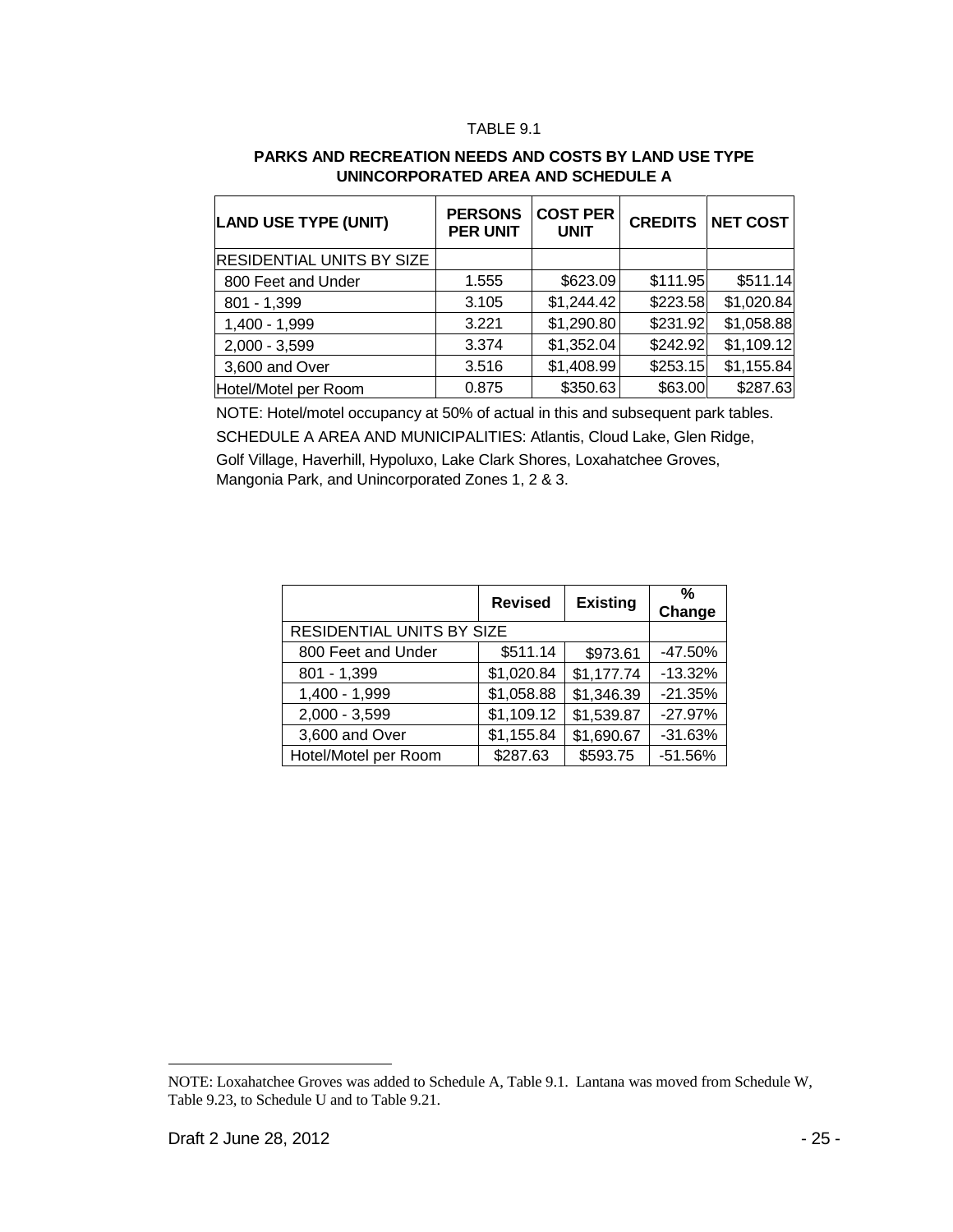#### TABLE 9.2

#### PARKS AND RECREATION NEEDS AND COSTS BY LAND USE TYPE SCHEDULE B MUNICIPALITIES

| <b>LAND USE TYPE</b>      | PERSONS PER | <b>COST PER</b> | <b>CREDITS</b> | <b>NET</b>  |  |
|---------------------------|-------------|-----------------|----------------|-------------|--|
| (UNIT)                    | <b>UNIT</b> | <b>UNIT</b>     |                | <b>COST</b> |  |
| RESIDENTIAL UNITS BY SIZE |             |                 |                |             |  |
| 800 Feet and Under        | 1.555       | \$586.09        | \$108.51       | \$477.58    |  |
| $801 - 1,399$             | 3.105       | \$1,170.55      | \$216.71       | \$953.84    |  |
| 1,400 - 1,999             | 3.221       | \$1,214.17      | \$224.79       | \$989.38    |  |
| $2,000 - 3,599$           | 3.374       | \$1,271.77      | \$235.45       | \$1,036.32  |  |
| 3,600 and Over            | 3.516       | \$1,325.34      | \$245.37       | \$1,079.97  |  |
| Hotel/Motel per Room      | 0.875       | \$329.81        | \$61.06        | \$268.75    |  |

SCHEDULE B MUNICIPALITIES: Greenacres, Lake Park, and Palm Springs.

#### TABLE 9.3

#### PARKS AND RECREATION NEEDS AND COSTS BY LAND USE TYPE SCHEDULE C MUNICIPALITIES

| <b>LAND USE TYPE</b>      | <b>PERSONS PER</b> | <b>COST PER</b> | <b>CREDITS</b> | <b>NET</b>  |
|---------------------------|--------------------|-----------------|----------------|-------------|
| (UNIT)                    | <b>UNIT</b>        | <b>UNIT</b>     |                | <b>COST</b> |
| RESIDENTIAL UNITS BY SIZE |                    |                 |                |             |
| 800 Feet and Under        | 1.555              | \$549.12        | \$105.07       | \$444.05    |
| $801 - 1,399$             | 3.105              | \$1,096.70      | \$209.85       | \$886.85    |
| 1,400 - 1,999             | 3.221              | \$1,137.57      | \$217.67       | \$919.90    |
| $2,000 - 3,599$           | 3.374              | \$1,191.54      | \$227.99       | \$963.55    |
| 3,600 and Over            | 3.516              | \$1,241.72      | \$237.60       | \$1,004.12  |
| Hotel/Motel per Room      | 0.875              | \$309.01        | \$59.13        | \$249.88    |

SCHEDULE C MUNICIPALITIES: None

#### TABLE 9.4

#### PARKS AND RECREATION NEEDS AND COSTS BY LAND USE TYPE SCHEDULE D MUNICIPALITIES

| <b>LAND USE TYPE</b><br>(UNIT) | PERSONS PER<br><b>UNIT</b> | <b>COST PER</b><br><b>UNIT</b> | <b>CREDITS</b> | <b>NET</b><br><b>COST</b> |
|--------------------------------|----------------------------|--------------------------------|----------------|---------------------------|
| RESIDENTIAL UNITS BY SIZE      |                            |                                |                |                           |
| 800 Feet and Under             | 1.555                      | \$512.13                       | \$101.63       | \$410.50                  |
| $801 - 1,399$                  | 3.105                      | \$1,022.82                     | \$202.98       | \$819.84                  |
| 1,400 - 1,999                  | 3.221                      | \$1,060.94                     | \$210.54       | \$850.40                  |
| $2,000 - 3,599$                | 3.374                      | \$1,111.27                     | \$220.53       | \$890.74                  |
| 3,600 and Over                 | 3.516                      | \$1,158.07                     | \$229.82       | \$928.25                  |
| Hotel/Motel per Room           | 0.875                      | \$288.19                       | \$57.19        | \$231.00                  |

SCHEDULE C MUNICIPALITIES: None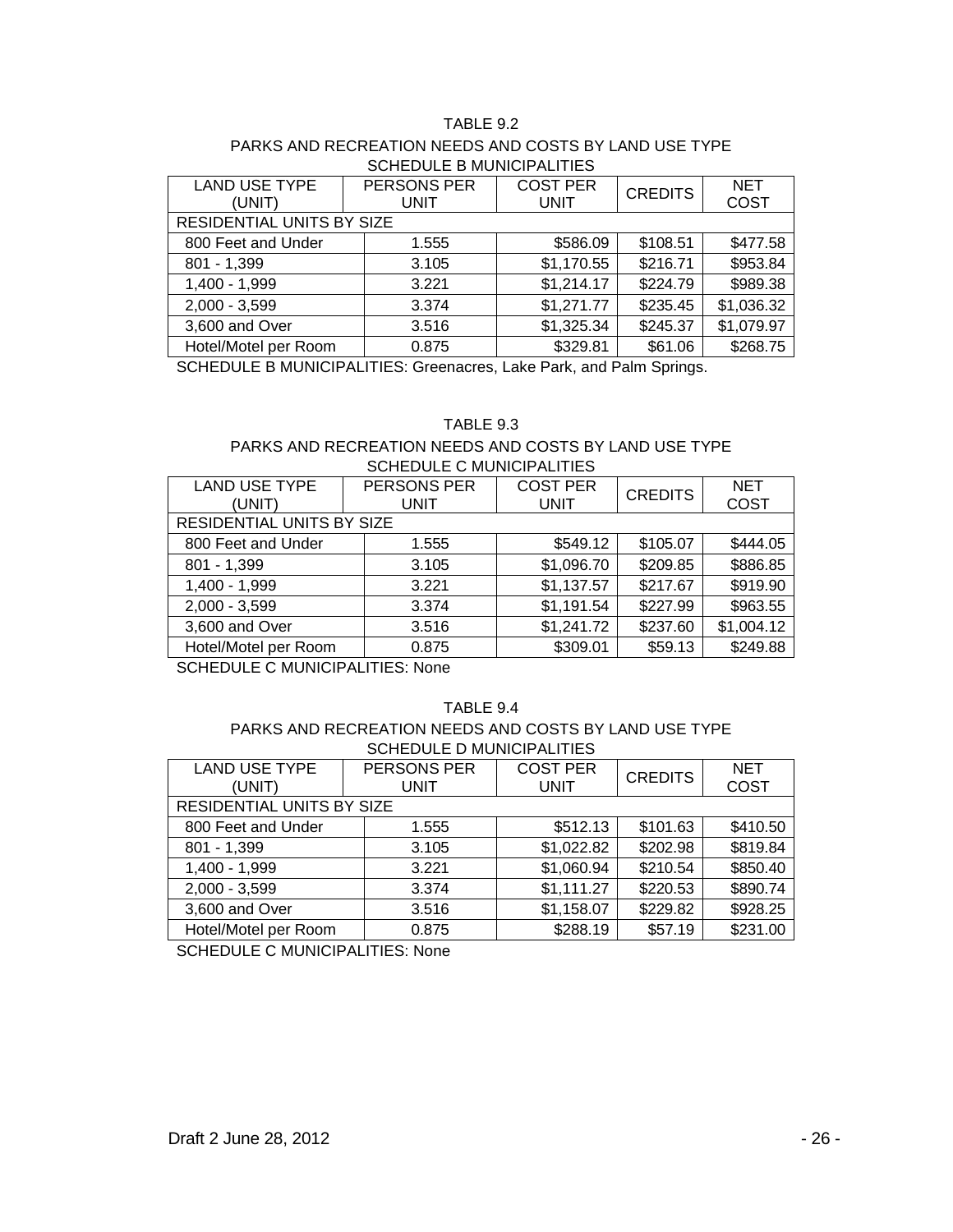#### **TABLE 9.5 PARKS AND RECREATION NEEDS AND COSTS BY LAND USE TYPE SCHEDULE E MUNICIPALITIES**

| <b>LAND USE TYPE (UNIT)</b> | <b>PERSONS</b><br><b>PER UNIT</b> | <b>COST PER</b><br><b>UNIT</b> | <b>CREDITS</b> | <b>NET COST</b> |
|-----------------------------|-----------------------------------|--------------------------------|----------------|-----------------|
| RESIDENTIAL UNITS BY SIZE   |                                   |                                |                |                 |
| 800 Feet and Under          | 1.555                             | \$475.14                       | \$98.19        | \$376.95        |
| $801 - 1,399$               | 3.105                             | \$948.94                       | \$196.10       | \$752.84        |
| 1,400 - 1,999               | 3.221                             | \$984.30                       | \$203.41       | \$780.89        |
| $2,000 - 3,599$             | 3.374                             | \$1,031.00                     | \$213.06       | \$817.94        |
| 3,600 and Over              | 3.516                             | \$1,074.43                     | \$222.04       | \$852.39        |
| Hotel/Motel per Room        | 0.875                             | \$267.37                       | \$55.25        | \$212.12        |

SCHEDULE E MUNICIPALITIES: West Palm Beach, Royal Palm Beach, Palm Beach Gardens, and Wellington.

#### **TABLE 9.6**

#### **PARKS AND RECREATION NEEDS AND COSTS BY LAND USE TYPE SCHEDULE F MUNICIPALITIES**

| <b>LAND USE TYPE (UNIT)</b>      | <b>PERSONS</b><br><b>PER UNIT</b> | <b>COST PER</b><br><b>UNIT</b> | <b>CREDITS</b> | <b>NET COST</b> |
|----------------------------------|-----------------------------------|--------------------------------|----------------|-----------------|
| <b>RESIDENTIAL UNITS BY SIZE</b> |                                   |                                |                |                 |
| 800 Feet and Under               | 1.555                             | \$576.31                       | \$107.60       | \$468.71        |
| $801 - 1,399$                    | 3.105                             | \$1,151.01                     | \$214.90       | \$936.11        |
| 1,400 - 1,999                    | 3.221                             | \$1,193.91                     | \$222.91       | \$971.00        |
| $2,000 - 3,599$                  | 3.374                             | \$1,250.55                     | \$233.48       | \$1,017.07      |
| 3,600 and Over                   | 3.516                             | \$1,303.22                     | \$243.31       | \$1,059.91      |
| Hotel/Motel per Room             | 0.875                             | \$324.31                       | \$60.55        | \$263.76        |

SCHEDULE F MUNICIPALITIES: Gulfstream, Highland Beach, Manalapan and South Palm Beach

#### **TABLE 9.7**

#### **PARKS AND RECREATION NEEDS AND COSTS BY LAND USE TYPE SCHEDULE G MUNICIPALITIES**

| <b>LAND USE TYPE (UNIT)</b> | <b>PERSONS</b><br><b>PER UNIT</b> | <b>COST PER</b><br><b>UNIT</b> | <b>CREDITS</b> | <b>NET COST</b> |
|-----------------------------|-----------------------------------|--------------------------------|----------------|-----------------|
| RESIDENTIAL UNITS BY SIZE   |                                   |                                |                |                 |
| 800 Feet and Under          | 1.555                             | \$539.32                       | \$104.16       | \$435.16        |
| $801 - 1,399$               | 3.105                             | \$1,077.13                     | \$208.03       | \$869.10        |
| 1,400 - 1,999               | 3.221                             | \$1,117.28                     | \$215.78       | \$901.50        |
| $2,000 - 3,599$             | 3.374                             | \$1,170.28                     | \$226.02       | \$944.26        |
| 3,600 and Over              | 3.516                             | \$1,219.57                     | \$235.54       | \$984.03        |
| Hotel/Motel per Room        | 0.875                             | \$303.49                       | \$58.61        | \$244.88        |

SCHEDULE F MUNICIPALITIES: None.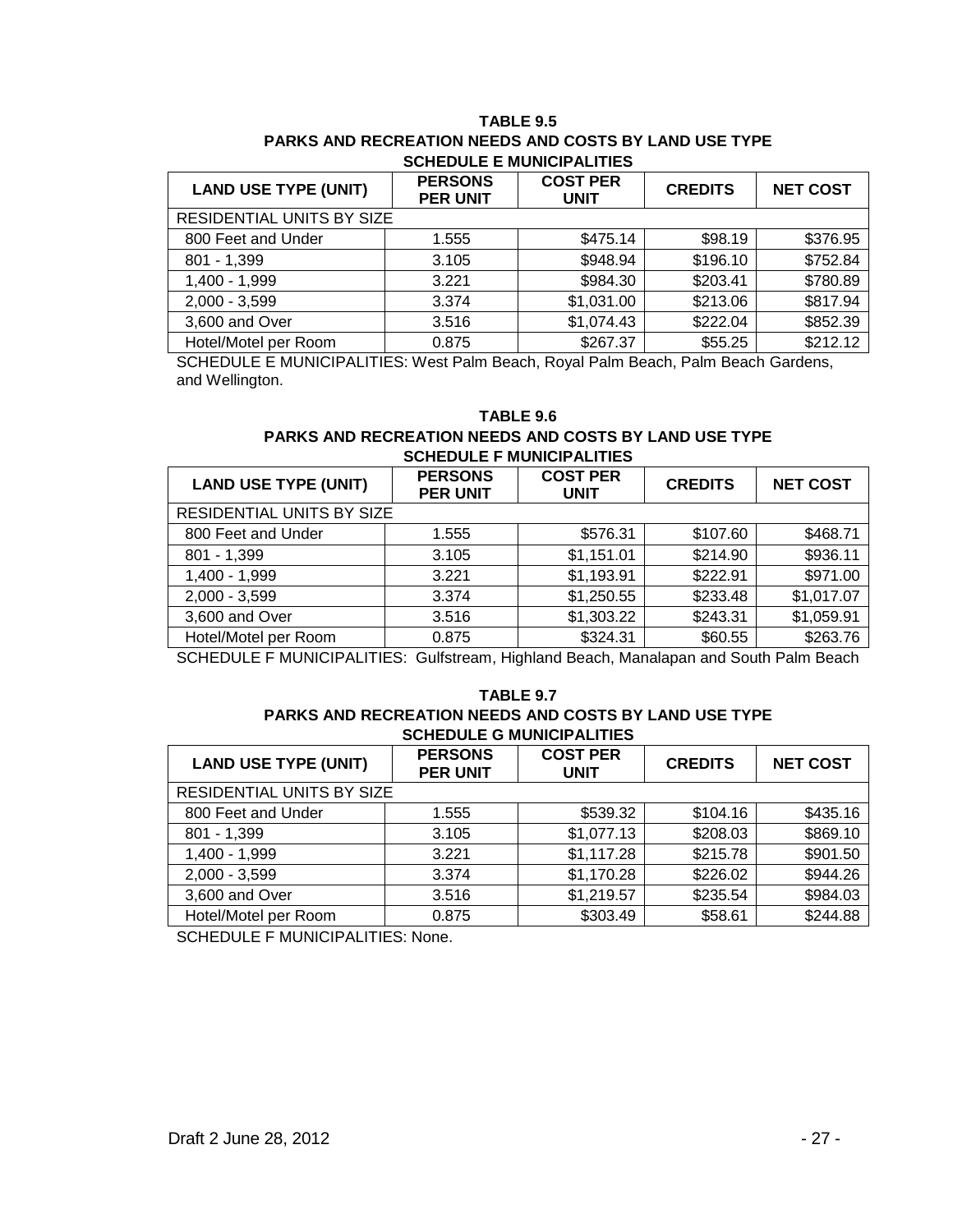#### **TABLE 9.8 PARKS AND RECREATION NEEDS AND COSTS BY LAND USE TYPE SCHEDULE H MUNICIPALITIES**

| <b>LAND USE TYPE (UNIT)</b> | <b>PERSONS</b><br><b>PER UNIT</b> | <b>COST PER</b><br><b>UNIT</b> | <b>CREDITS</b> | <b>NET COST</b> |  |
|-----------------------------|-----------------------------------|--------------------------------|----------------|-----------------|--|
| RESIDENTIAL UNITS BY SIZE   |                                   |                                |                |                 |  |
| 800 Feet and Under          | 1.555                             | \$502.33                       | \$100.72       | \$401.61        |  |
| $801 - 1,399$               | 3.105                             | \$1,003.25                     | \$201.16       | \$802.09        |  |
| 1,400 - 1,999               | 3.221                             | \$1,040.64                     | \$208.65       | \$831.99        |  |
| $2,000 - 3,599$             | 3.374                             | \$1,090.01                     | \$218.55       | \$871.46        |  |
| 3,600 and Over              | 3.516                             | \$1,135.92                     | \$227.76       | \$908.16        |  |
| Hotel/Motel per Room        | 0.875                             | \$282.68                       | \$56.68        | \$226.00        |  |

SCHEDULE H MUNICIPALITIES: None.

### **TABLE 9.9**

#### **PARKS AND RECREATION NEEDS AND COSTS BY LAND USE TYPE SCHEDULE I MUNICIPALITIES**

| <b>LAND USE TYPE (UNIT)</b> | <b>PERSONS</b><br><b>PER UNIT</b> | <b>COST PER</b><br><b>UNIT</b> | <b>CREDITS</b> | <b>NET COST</b> |
|-----------------------------|-----------------------------------|--------------------------------|----------------|-----------------|
| RESIDENTIAL UNITS BY SIZE   |                                   |                                |                |                 |
| 800 Feet and Under          | 1.555                             | \$465.36                       | \$97.28        | \$368.08        |
| $801 - 1,399$               | 3.105                             | \$929.41                       | \$194.29       | \$735.12        |
| 1,400 - 1,999               | 3.221                             | \$964.04                       | \$201.53       | \$762.51        |
| $2,000 - 3,599$             | 3.374                             | \$1,009.78                     | \$211.09       | \$798.69        |
| 3,600 and Over              | 3.516                             | \$1,052.31                     | \$219.98       | \$832.33        |
| Hotel/Motel per Room        | 0.875                             | \$261.87                       | \$54.74        | \$207.13        |

SCHEDULE I MUNICIPALITIES: Tequesta.

#### **TABLE 9.10 PARKS AND RECREATION NEEDS AND COSTS BY LAND USE TYPE SCHEDULE J MUNICIPALITIES**

| <b>LAND USE TYPE (UNIT)</b> | <b>PERSONS</b><br><b>PER UNIT</b> | <b>COST PER</b><br><b>UNIT</b> | <b>CREDITS</b> | <b>NET COST</b> |
|-----------------------------|-----------------------------------|--------------------------------|----------------|-----------------|
| RESIDENTIAL UNITS BY SIZE   |                                   |                                |                |                 |
| 800 Feet and Under          | 1.555                             | \$428.36                       | \$93.84        | \$334.52        |
| $801 - 1,399$               | 3.105                             | \$855.53                       | \$187.42       | \$668.11        |
| 1,400 - 1,999               | 3.221                             | \$887.41                       | \$194.40       | \$693.01        |
| $2,000 - 3,599$             | 3.374                             | \$929.51                       | \$203.62       | \$725.89        |
| 3,600 and Over              | 3.516                             | \$968.66                       | \$212.20       | \$756.46        |
| Hotel/Motel per Room        | 0.875                             | \$241.05                       | \$52.81        | \$188.24        |

SCHEDULE J MUNICIPALITIES: North Palm Beach.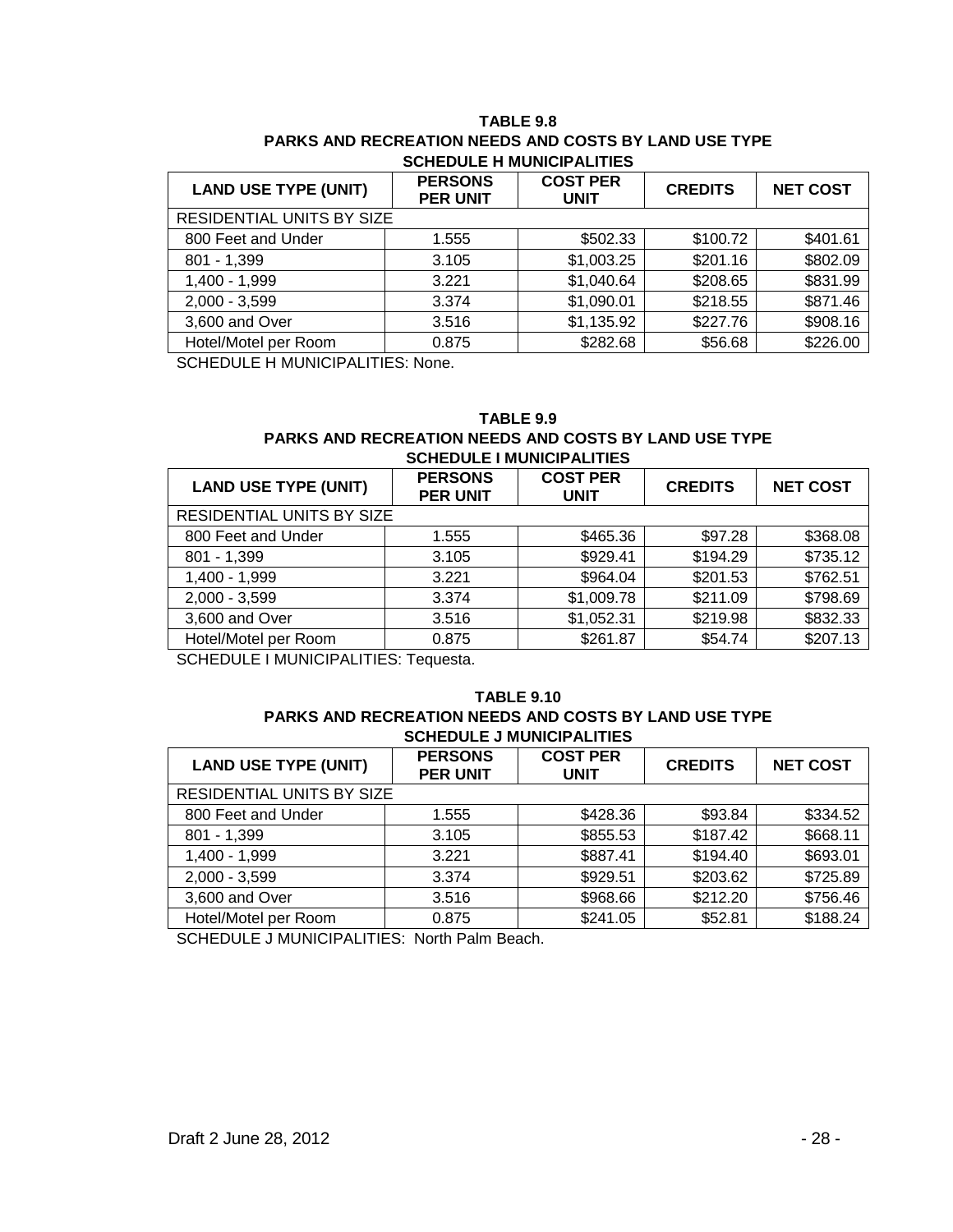#### **TABLE 9.11 PARKS AND RECREATION NEEDS AND COSTS BY LAND USE TYPE SCHEDULE K MUNICIPALITIES**

| <b>LAND USE TYPE (UNIT)</b> | <b>PERSONS</b><br><b>PER UNIT</b> | <b>COST PER</b><br><b>UNIT</b> | <b>CREDITS</b> | <b>NET COST</b> |  |
|-----------------------------|-----------------------------------|--------------------------------|----------------|-----------------|--|
| RESIDENTIAL UNITS BY SIZE   |                                   |                                |                |                 |  |
| 800 Feet and Under          | 1.555                             | \$529.54                       | \$103.25       | \$426.29        |  |
| $801 - 1,399$               | 3.105                             | \$1,057.60                     | \$206.21       | \$851.39        |  |
| 1,400 - 1,999               | 3.221                             | \$1,097.02                     | \$213.90       | \$883.12        |  |
| $2,000 - 3,599$             | 3.374                             | \$1,149.06                     | \$224.04       | \$925.02        |  |
| 3,600 and Over              | 3.516                             | \$1,197.46                     | \$233.48       | \$963.98        |  |
| Hotel/Motel per Room        | 0.875                             | \$297.99                       | \$58.10        | \$239.89        |  |

SCHEDULE K MUNICIPALITIES: Ocean Ridge.

#### **TABLE 9.12**

#### **PARKS AND RECREATION NEEDS AND COSTS BY LAND USE TYPE SCHEDULE L MUNICIPALITIES**

| <b>LAND USE TYPE (UNIT)</b> | <b>PERSONS</b><br><b>PER UNIT</b> | <b>COST PER</b><br><b>UNIT</b> | <b>CREDITS</b> | <b>NET COST</b> |  |
|-----------------------------|-----------------------------------|--------------------------------|----------------|-----------------|--|
| RESIDENTIAL UNITS BY SIZE   |                                   |                                |                |                 |  |
| 800 Feet and Under          | 1.555                             | \$492.55                       | \$99.81        | \$392.74        |  |
| $801 - 1,399$               | 3.105                             | \$983.72                       | \$199.34       | \$784.38        |  |
| 1,400 - 1,999               | 3.221                             | \$1,020.38                     | \$206.77       | \$813.61        |  |
| $2,000 - 3,599$             | 3.374                             | \$1,068.79                     | \$216.58       | \$852.21        |  |
| 3,600 and Over              | 3.516                             | \$1,113.81                     | \$225.70       | \$888.11        |  |
| Hotel/Motel per Room        | 0.875                             | \$277.17                       | \$56.17        | \$221.00        |  |

SCHEDULE L MUNICIPALITIES: None.

#### **TABLE 9.13 PARKS AND RECREATION NEEDS AND COSTS BY LAND USE TYPE SCHEDULE M MUNICIPALITIES**

| <b>LAND USE TYPE (UNIT)</b> | <b>PERSONS</b><br><b>PER UNIT</b> | <b>COST PER</b><br><b>UNIT</b> | <b>CREDITS</b> | <b>NET COST</b> |  |
|-----------------------------|-----------------------------------|--------------------------------|----------------|-----------------|--|
| RESIDENTIAL UNITS BY SIZE   |                                   |                                |                |                 |  |
| 800 Feet and Under          | 1.555                             | \$455.56                       | \$96.37        | \$359.19        |  |
| $801 - 1,399$               | 3.105                             | \$909.84                       | \$192.47       | \$717.37        |  |
| 1,400 - 1,999               | 3.221                             | \$943.75                       | \$199.64       | \$744.11        |  |
| $2,000 - 3,599$             | 3.374                             | \$988.52                       | \$209.11       | \$779.41        |  |
| 3,600 and Over              | 3.516                             | \$1,030.16                     | \$217.92       | \$812.24        |  |
| Hotel/Motel per Room        | 0.875                             | \$256.36                       | \$54.23        | \$202.13        |  |

SCHEDULE M MUNICIPALITIES: None.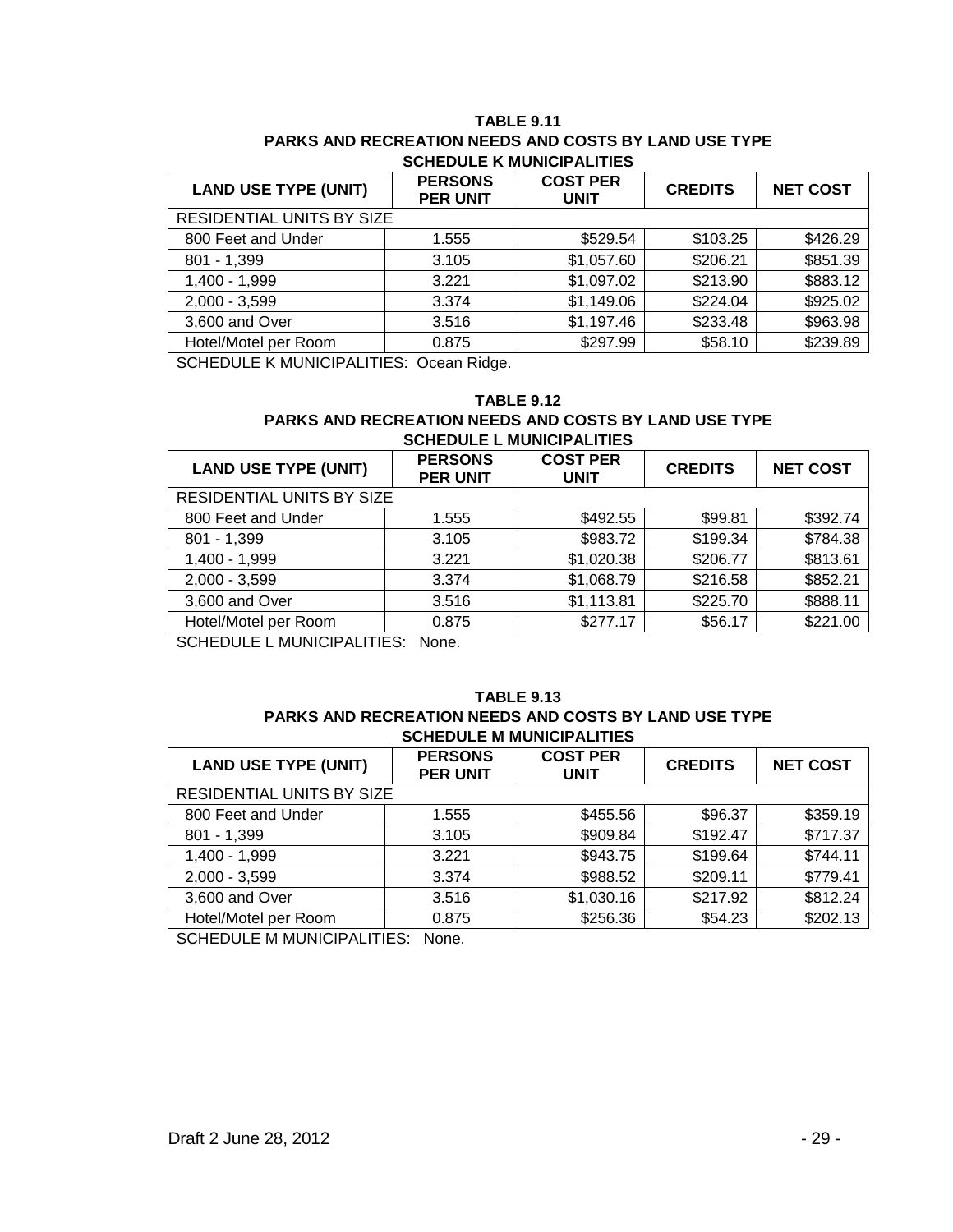#### **TABLE 9.14 PARKS AND RECREATION NEEDS AND COSTS BY LAND USE TYPE SCHEDULE N MUNICIPALITIES**

| <b>LAND USE TYPE (UNIT)</b> | <b>PERSONS</b><br><b>PER UNIT</b> | <b>COST PER</b><br><b>UNIT</b> | <b>CREDITS</b> | <b>NET COST</b> |  |
|-----------------------------|-----------------------------------|--------------------------------|----------------|-----------------|--|
| RESIDENTIAL UNITS BY SIZE   |                                   |                                |                |                 |  |
| 800 Feet and Under          | 1.555                             | \$418.57                       | \$92.93        | \$325.64        |  |
| $801 - 1,399$               | 3.105                             | \$835.96                       | \$185.60       | \$650.36        |  |
| 1,400 - 1,999               | 3.221                             | \$867.12                       | \$192.51       | \$674.61        |  |
| $2,000 - 3,599$             | 3.374                             | \$908.25                       | \$201.65       | \$706.60        |  |
| 3,600 and Over              | 3.516                             | \$946.51                       | \$210.14       | \$736.37        |  |
| Hotel/Motel per Room        | 0.875                             | \$235.54                       | \$52.29        | \$183.25        |  |

SCHEDULE N MUNICIPALITIES: None.

#### **TABLE 9.15**

#### **PARKS AND RECREATION NEEDS AND COSTS BY LAND USE TYPE SCHEDULE O MUNICIPALITIES**

| <b>LAND USE TYPE (UNIT)</b> | <b>PERSONS</b><br><b>PER UNIT</b> | <b>COST PER</b><br><b>UNIT</b> | <b>CREDITS</b> | <b>NET COST</b> |
|-----------------------------|-----------------------------------|--------------------------------|----------------|-----------------|
| RESIDENTIAL UNITS BY SIZE   |                                   |                                |                |                 |
| 800 Feet and Under          | 1.555                             | \$381.59                       | \$89.49        | \$292.10        |
| $801 - 1,399$               | 3.105                             | \$762.11                       | \$178.73       | \$583.38        |
| 1,400 - 1,999               | 3.221                             | \$790.52                       | \$185.39       | \$605.13        |
| $2,000 - 3,599$             | 3.374                             | \$828.02                       | \$194.19       | \$633.83        |
| 3,600 and Over              | 3.516                             | \$862.90                       | \$202.37       | \$660.53        |
| Hotel/Motel per Room        | 0.875                             | \$214.73                       | \$50.36        | \$164.37        |

SCHEDULE O MUNICIPALITIES: None.

#### **TABLE 9.16 PARKS AND RECREATION NEEDS AND COSTS BY LAND USE TYPE SCHEDULE P MUNICIPALITIES**

| <u>JUILDULLI MUNIUI ALIILU</u> |                                   |                                |                |                 |  |
|--------------------------------|-----------------------------------|--------------------------------|----------------|-----------------|--|
| <b>LAND USE TYPE (UNIT)</b>    | <b>PERSONS</b><br><b>PER UNIT</b> | <b>COST PER</b><br><b>UNIT</b> | <b>CREDITS</b> | <b>NET COST</b> |  |
| RESIDENTIAL UNITS BY SIZE      |                                   |                                |                |                 |  |
| 800 Feet and Under             | 1.555                             | \$482.75                       | \$98.90        | \$383.85        |  |
| $801 - 1,399$                  | 3.105                             | \$964.16                       | \$197.52       | \$766.64        |  |
| 1,400 - 1,999                  | 3.221                             | \$1,000.09                     | \$204.88       | \$795.21        |  |
| $2,000 - 3,599$                | 3.374                             | \$1,047.53                     | \$214.60       | \$832.93        |  |
| 3,600 and Over                 | 3.516                             | \$1,091.65                     | \$223.64       | \$868.01        |  |
| Hotel/Motel per Room           | 0.875                             | \$271.66                       | \$55.65        | \$216.01        |  |

SCHEDULE P MUNICIPALITIES: Briny Breezes, Juno Beach, Jupiter Inlet Colony, and Palm Beach Shores.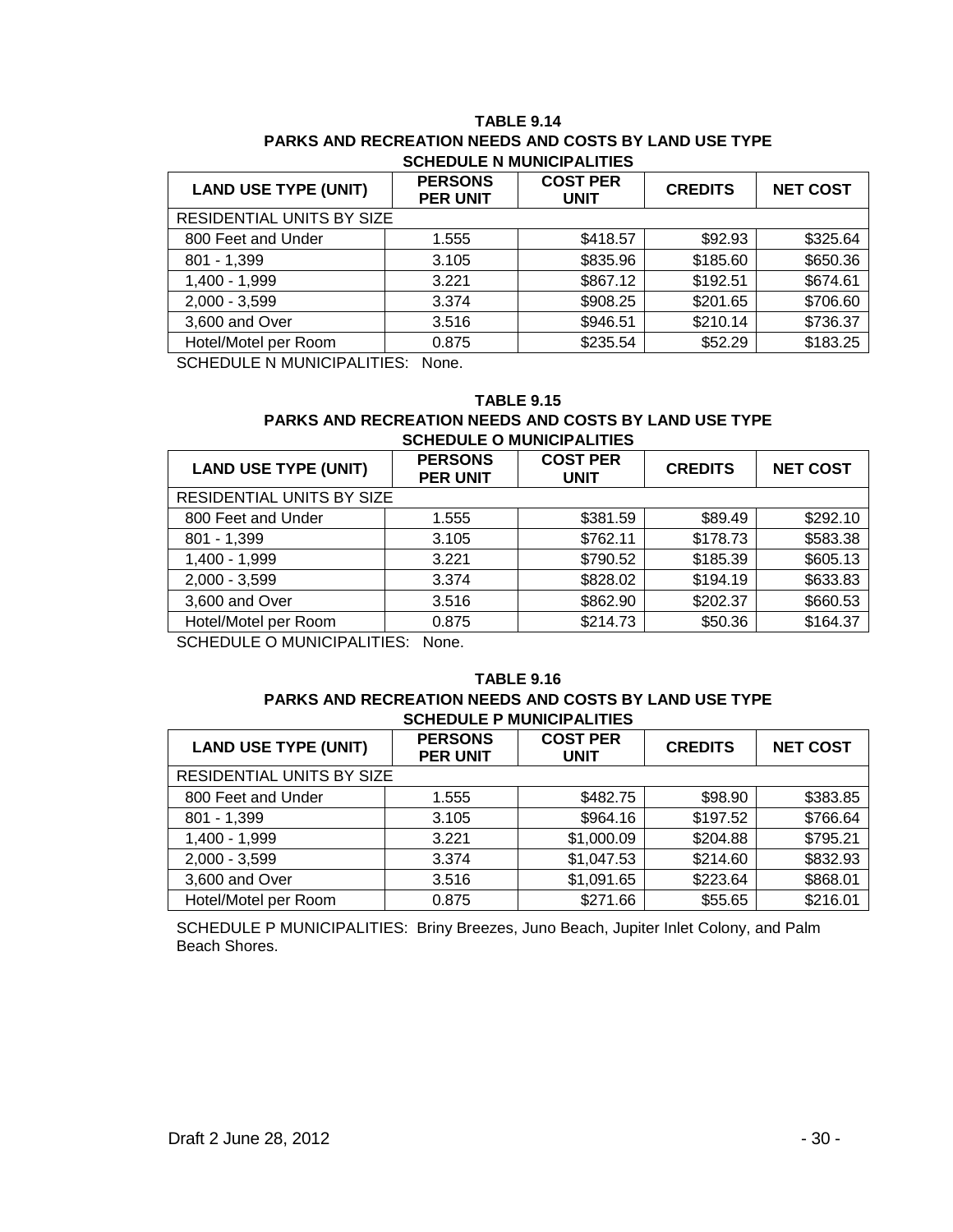#### **TABLE 9.17 PARKS AND RECREATION NEEDS AND COSTS BY LAND USE TYPE SCHEDULE Q MUNICIPALITIES**

| <b>LAND USE TYPE (UNIT)</b> | <b>PERSONS</b><br><b>PER UNIT</b> | <b>COST PER</b><br><b>UNIT</b> | <b>CREDITS</b> | <b>NET COST</b> |
|-----------------------------|-----------------------------------|--------------------------------|----------------|-----------------|
| RESIDENTIAL UNITS BY SIZE   |                                   |                                |                |                 |
| 800 Feet and Under          | 1.555                             | \$445.78                       | \$95.46        | \$350.32        |
| $801 - 1,399$               | 3.105                             | \$890.31                       | \$190.65       | \$699.66        |
| 1,400 - 1,999               | 3.221                             | \$923.49                       | \$197.76       | \$725.73        |
| $2,000 - 3,599$             | 3.374                             | \$967.30                       | \$207.14       | \$760.16        |
| 3,600 and Over              | 3.516                             | \$1,008.04                     | \$215.86       | \$792.18        |
| Hotel/Motel per Room        | 0.875                             | \$250.85                       | \$53.72        | \$197.13        |

SCHEDULE Q MUNICIPALITIES: None.

#### **TABLE 9.18**

#### **PARKS AND RECREATION NEEDS AND COSTS BY LAND USE TYPE SCHEDULE R MUNICIPALITIES**

| <b>LAND USE TYPE (UNIT)</b> | <b>PERSONS</b><br><b>PER UNIT</b> | <b>COST PER</b><br><b>UNIT</b> | <b>CREDITS</b> | <b>NET COST</b> |
|-----------------------------|-----------------------------------|--------------------------------|----------------|-----------------|
| RESIDENTIAL UNITS BY SIZE   |                                   |                                |                |                 |
| 800 Feet and Under          | 1.555                             | \$408.79                       | \$92.02        | \$316.77        |
| $801 - 1,399$               | 3.105                             | \$816.43                       | \$183.78       | \$632.65        |
| 1,400 - 1,999               | 3.221                             | \$846.86                       | \$190.63       | \$656.23        |
| $2,000 - 3,599$             | 3.374                             | \$887.03                       | \$199.67       | \$687.36        |
| 3,600 and Over              | 3.516                             | \$924.39                       | \$208.08       | \$716.31        |
| Hotel/Motel per Room        | 0.875                             | \$230.04                       | \$51.78        | \$178.26        |

SCHEDULE R MUNICIPALITIES: None.

#### **TABLE 9.19 PARKS AND RECREATION NEEDS AND COSTS BY LAND USE TYPE SCHEDULE S MUNICIPALITIES**

| <b>LAND USE TYPE (UNIT)</b> | <b>PERSONS</b><br><b>PER UNIT</b> | <b>COST PER</b><br><b>UNIT</b> | <b>CREDITS</b> | <b>NET COST</b> |
|-----------------------------|-----------------------------------|--------------------------------|----------------|-----------------|
| RESIDENTIAL UNITS BY SIZE   |                                   |                                |                |                 |
| 800 Feet and Under          | 1.555                             | \$371.80                       | \$88.58        | \$283.22        |
| $801 - 1,399$               | 3.105                             | \$742.55                       | \$176.91       | \$565.64        |
| 1,400 - 1,999               | 3.221                             | \$770.22                       | \$183.50       | \$586.72        |
| $2,000 - 3,599$             | 3.374                             | \$806.76                       | \$192.21       | \$614.55        |
| 3,600 and Over              | 3.516                             | \$840.74                       | \$200.30       | \$640.44        |
| Hotel/Motel per Room        | 0.875                             | \$209.22                       | \$49.85        | \$159.37        |

SCHEDULE S MUNICIPALITIES: None.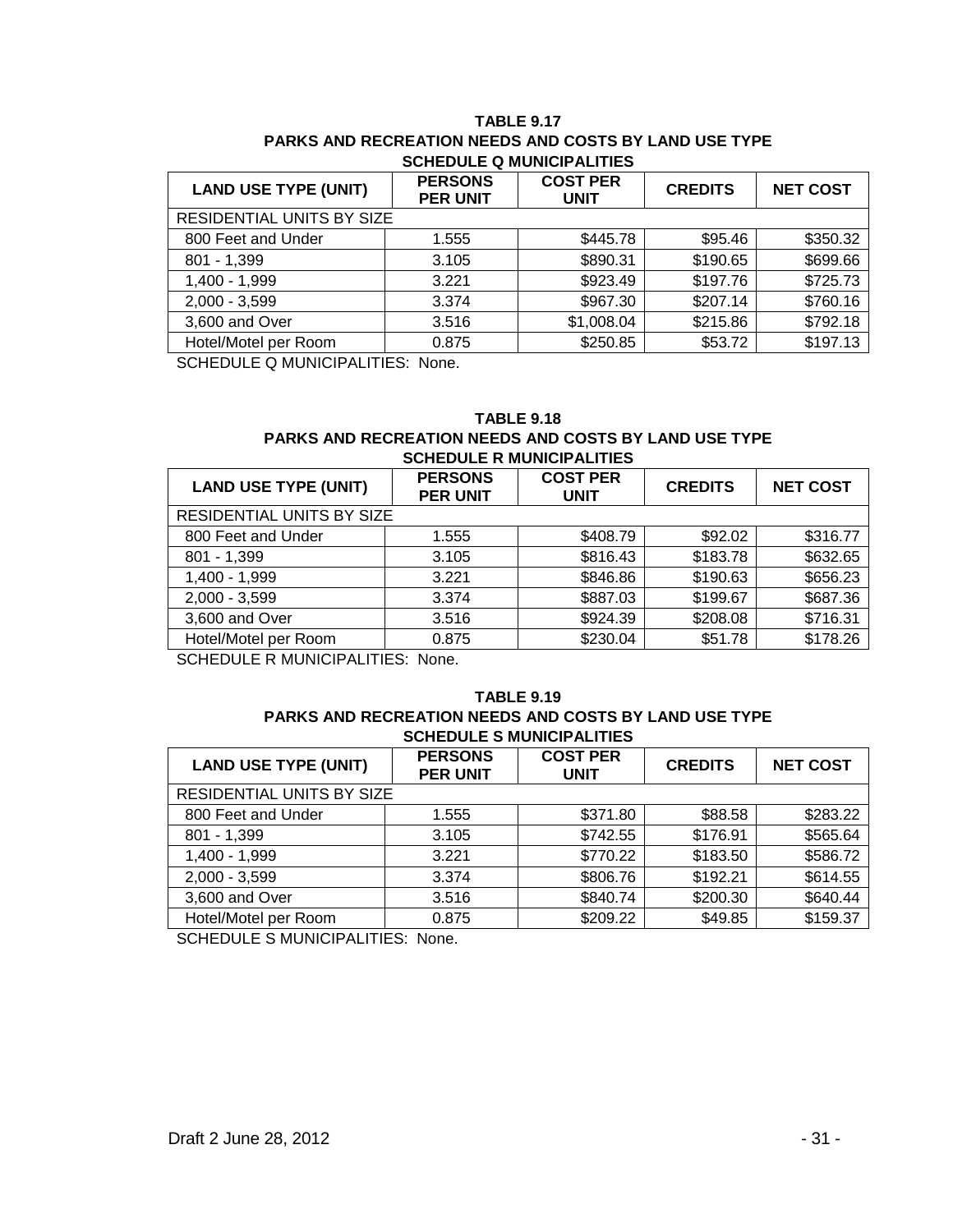#### **TABLE 9.20 PARKS AND RECREATION NEEDS AND COSTS BY LAND USE TYPE SCHEDULE T MUNICIPALITIES**

| <b>LAND USE TYPE (UNIT)</b> | <b>PERSONS</b><br><b>PER UNIT</b> | <b>COST PER</b><br><b>UNIT</b> | <b>CREDITS</b> | <b>NET COST</b> |
|-----------------------------|-----------------------------------|--------------------------------|----------------|-----------------|
| RESIDENTIAL UNITS BY SIZE   |                                   |                                |                |                 |
| 800 Feet and Under          | 1.555                             | \$334.80                       | \$85.14        | \$249.66        |
| $801 - 1,399$               | 3.105                             | \$668.67                       | \$170.04       | \$498.63        |
| 1,400 - 1,999               | 3.221                             | \$693.59                       | \$176.38       | \$517.21        |
| $2,000 - 3,599$             | 3.374                             | \$726.49                       | \$184.74       | \$541.75        |
| 3,600 and Over              | 3.516                             | \$757.09                       | \$192.52       | \$564.57        |
| Hotel/Motel per Room        | 0.875                             | \$188.41                       | \$47.91        | \$140.50        |

SCHEDULE T MUNICIPALITIES: None.

#### **TABLE 9.21**

#### **PARKS AND RECREATION NEEDS AND COSTS BY LAND USE TYPE SCHEDULE U MUNICIPALITIES**

| <b>LAND USE TYPE (UNIT)</b> | <b>PERSONS</b><br><b>PER UNIT</b> | <b>COST PER</b><br><b>UNIT</b> | <b>CREDITS</b> | <b>NET COST</b> |
|-----------------------------|-----------------------------------|--------------------------------|----------------|-----------------|
| RESIDENTIAL UNITS BY SIZE   |                                   |                                |                |                 |
| 800 Feet and Under          | 1.555                             | \$435.98                       | \$94.55        | \$341.43        |
| $801 - 1,399$               | 3.105                             | \$870.74                       | \$188.83       | \$681.91        |
| 1,400 - 1,999               | 3.221                             | \$903.19                       | \$195.87       | \$707.32        |
| $2,000 - 3,599$             | 3.374                             | \$946.04                       | \$205.16       | \$740.88        |
| 3,600 and Over              | 3.516                             | \$985.89                       | \$213.80       | \$772.09        |
| Hotel/Motel per Room        | 0.875                             | \$245.34                       | \$53.21        | \$192.13        |

SCHEDULE U MUNICIPALITIES: Lantana.

#### **TABLE 9.22 PARKS AND RECREATION NEEDS AND COSTS BY LAND USE TYPE SCHEDULE V MUNICIPALITIES**

| <b>LAND USE TYPE (UNIT)</b> | <b>PERSONS</b><br><b>PER UNIT</b> | <b>COST PER</b><br><b>UNIT</b> | <b>CREDITS</b> | <b>NET COST</b> |  |
|-----------------------------|-----------------------------------|--------------------------------|----------------|-----------------|--|
| RESIDENTIAL UNITS BY SIZE   |                                   |                                |                |                 |  |
| 800 Feet and Under          | 1.555                             | \$398.99                       | \$91.11        | \$307.88        |  |
| $801 - 1,399$               | 3.105                             | \$796.86                       | \$181.96       | \$614.90        |  |
| 1,400 - 1,999               | 3.221                             | \$826.56                       | \$188.74       | \$637.82        |  |
| $2,000 - 3,599$             | 3.374                             | \$865.77                       | \$197.70       | \$668.07        |  |
| 3,600 and Over              | 3.516                             | \$902.24                       | \$206.02       | \$696.22        |  |
| Hotel/Motel per Room        | 0.875                             | \$224.53                       | \$51.27        | \$173.26        |  |

SCHEDULE V MUNICIPALITIES: None.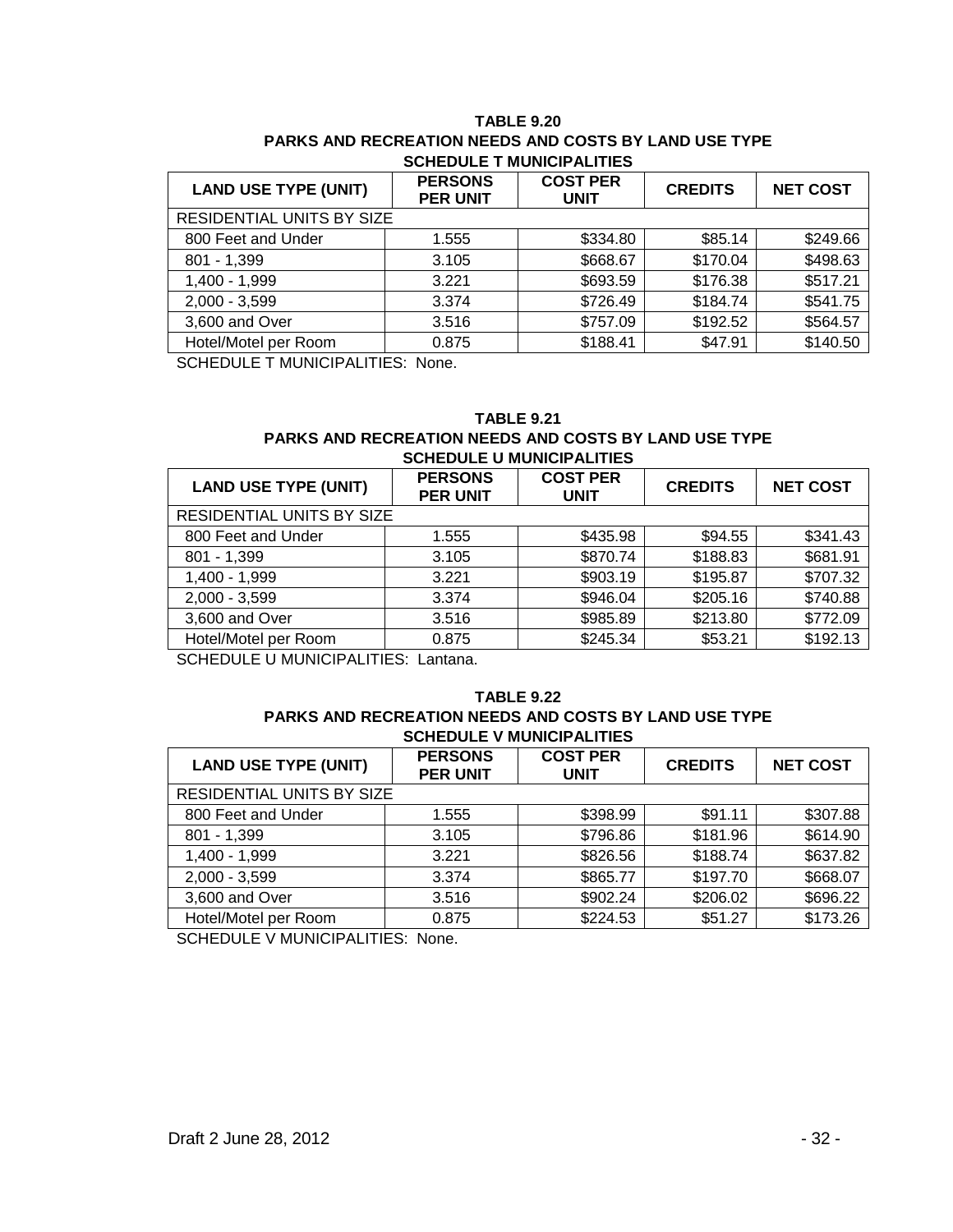#### **TABLE 9.23 PARKS AND RECREATION NEEDS AND COSTS BY LAND USE TYPE SCHEDULE W MUNICIPALITIES**

| <b>LAND USE TYPE (UNIT)</b> | <b>PERSONS</b><br><b>PER UNIT</b> | <b>COST PER</b><br><b>UNIT</b> | <b>CREDITS</b> | <b>NET COST</b> |
|-----------------------------|-----------------------------------|--------------------------------|----------------|-----------------|
| RESIDENTIAL UNITS BY SIZE   |                                   |                                |                |                 |
| 800 Feet and Under          | 1.555                             | \$362.02                       | \$87.67        | \$274.35        |
| $801 - 1,399$               | 3.105                             | \$723.02                       | \$175.09       | \$547.93        |
| 1,400 - 1,999               | 3.221                             | \$749.96                       | \$181.62       | \$568.34        |
| $2,000 - 3,599$             | 3.374                             | \$785.54                       | \$190.24       | \$595.30        |
| 3,600 and Over              | 3.516                             | \$818.63                       | \$198.25       | \$620.38        |
| Hotel/Motel per Room        | 0.875                             | \$203.72                       | \$49.33        | \$154.39        |

SCHEDULE W MUNICIPALITIES: None.

#### **TABLE 9.24**

#### **PARKS AND RECREATION NEEDS AND COSTS BY LAND USE TYPE SCHEDULE X MUNICIPALITIES**

| <b>LAND USE TYPE (UNIT)</b> | <b>PERSONS</b><br><b>PER UNIT</b> | <b>COST PER</b><br><b>UNIT</b> | <b>CREDITS</b> | <b>NET COST</b> |
|-----------------------------|-----------------------------------|--------------------------------|----------------|-----------------|
| RESIDENTIAL UNITS BY SIZE   |                                   |                                |                |                 |
| 800 Feet and Under          | 1.555                             | \$325.02                       | \$84.23        | \$240.79        |
| $801 - 1,399$               | 3.105                             | \$649.14                       | \$168.22       | \$480.92        |
| 1,400 - 1,999               | 3.221                             | \$673.33                       | \$174.49       | \$498.84        |
| $2,000 - 3,599$             | 3.374                             | \$705.27                       | \$182.77       | \$522.50        |
| 3,600 and Over              | 3.516                             | \$734.98                       | \$190.47       | \$544.51        |
| Hotel/Motel per Room        | 0.875                             | \$182.90                       | \$47.40        | \$135.50        |

SCHEDULE X MUNICIPALITIES: Palm Beach.

#### **TABLE 9.25 PARKS AND RECREATION NEEDS AND COSTS BY LAND USE TYPE SCHEDULE Y MUNICIPALITIES**

| <b>LAND USE TYPE (UNIT)</b> | <b>PERSONS</b><br><b>PER UNIT</b> | <b>COST PER</b><br><b>UNIT</b> | <b>CREDITS</b> | <b>NET COST</b> |
|-----------------------------|-----------------------------------|--------------------------------|----------------|-----------------|
| RESIDENTIAL UNITS BY SIZE   |                                   |                                |                |                 |
| 800 Feet and Under          | 1.555                             | \$288.03                       | \$80.79        | \$207.24        |
| $801 - 1,399$               | 3.105                             | \$575.26                       | \$161.35       | \$413.91        |
| 1,400 - 1,999               | 3.221                             | \$596.70                       | \$167.37       | \$429.33        |
| $2,000 - 3,599$             | 3.374                             | \$625.00                       | \$175.30       | \$449.70        |
| 3,600 and Over              | 3.516                             | \$651.33                       | \$182.69       | \$468.64        |
| Hotel/Motel per Room        | 0.875                             | \$162.09                       | \$45.46        | \$116.63        |

SCHEDULE Y MUNICIPALITIES: Boca Raton, Boynton Beach, Delray Beach, Jupiter, Lake Worth, and Riviera Beach.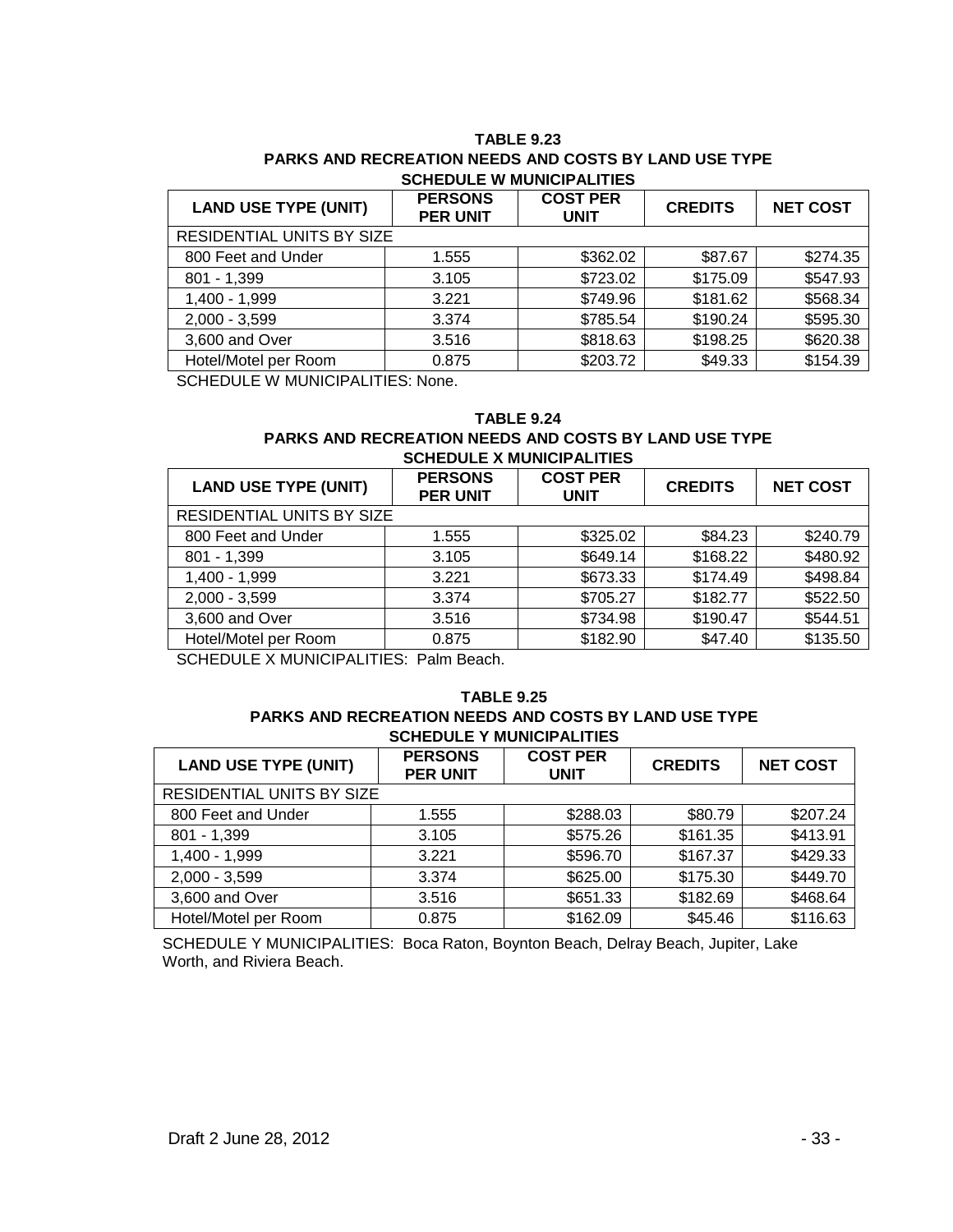| County                 | <b>Parks</b><br>Impact<br>Fee |
|------------------------|-------------------------------|
| Alachua Co             | \$252.00                      |
| Levy Co                | \$150.00                      |
| Flagler Co             | \$269.00                      |
| Monroe Co              | \$340.00                      |
| Hillsborough Co        | \$354.00                      |
| Lake Co                | \$390.00                      |
| St. Johns Co           | \$449.00                      |
| Citrus Co              | \$566.00                      |
| <b>Broward Co</b>      | \$894.00                      |
| Osceola Co             | \$924.00                      |
| Orange Co.             | \$1,043.00                    |
| Manatee Co             | \$1,427.00                    |
| St. Lucie Co           | \$1,443.00                    |
| <b>Indian River Co</b> | \$1,463.00                    |
| Lee Co                 | \$1,479.00                    |
| Palm Beach Co          | \$1,540.00                    |
| Sarasota Co            | \$2,348.00                    |
| Miami/Dade Co          | \$2,789.00                    |
| Martin Co              | \$2,969.00                    |
| <b>Collier Co</b>      | \$3,386.00                    |
| Pasco Co               | Suspended                     |
| Mean                   | \$1,223.75                    |
| Median                 | \$983.50                      |
| Palm Beach Revised     | \$1,059                       |

#### **EXISTING PARK & RECREATION IMPACT FEES**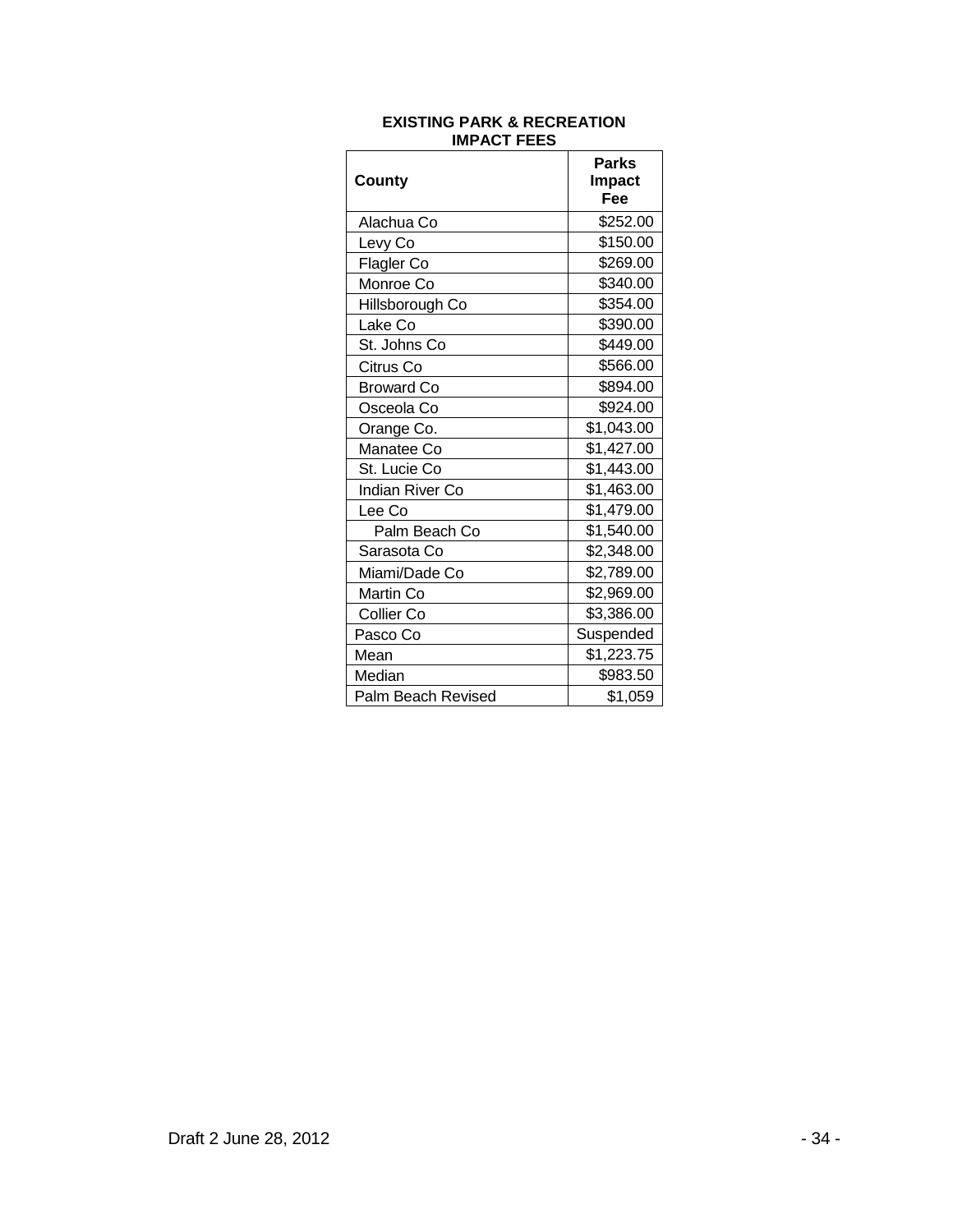## **IV Public Building Impact Fees**

Public buildings, such as courthouses, maintenance facilities, county administrative offices, etc., must be expanded to meet the needs of a growing population. Therefore, a Public Buildings Impact Fee is used to raise a portion of the funds that will be required to meet the need for county-wide public buildings in the future.

Tables 10 and 11 set out the public buildings parameters utilized and Table 13 shows the needs and costs by land use type. Based upon existing outstanding debt, new development will pay toward Palm Beach County public buildings through debt service. Palm Beach County has no outstanding general

TABLE 10

#### **PUBLIC BUILDINGS BONDS CREDITS PALM BEACH COUNTY**

| <b>TOTAL TAXABLE VALUE</b>                    | \$111,745.7 Million |
|-----------------------------------------------|---------------------|
| PUBLIC BUILDING GENERAL OBLIGATION DEBT       | \$0.00 Million      |
| <b>CREDIT FOR FUTURE PAYMENTS</b>             | \$0.00              |
| <b>CREDIT FOR PAST PAYMENTS</b>               | 1.3% of Total       |
| PUBLIC BUILDING NON-AD VALOREM DEBT           | \$505.9 Million     |
| <b>MATURITY</b>                               | 18.8 Years          |
| YEARS TO GO                                   | 11.9 Years          |
| <b>INTEREST RATE</b>                          | 4.42%               |
| <b>AVERAGE ANNUAL DEBT SERVICE</b>            | \$40.2 Million      |
| DEBT SERVICE PER CAPITA                       | \$24.54 Per year    |
| <b>CAPITALIZATION PERIOD (Years)</b>          | 25.00               |
| <b>DISCOUNT RATE</b>                          | 4.13%               |
| <b> CREDIT FOR FUTURE PAYMENTS PER CAPITA</b> | \$378.07            |

obligation debt for public buildings. The County does have \$505.9 million in nonad valorem debt outstanding for public buildings. The existing stock of public buildings serves both existing and anticipated needs. Thus, new development will pay a portion of the cost of both existing and future need for public buildings. These calculations will credit new development for payments toward this debt. Table 10 sets out these credits.

Public Buildings impact fees are not proposed for the western or Glades area of the County due to the needs of the area not being due to growth.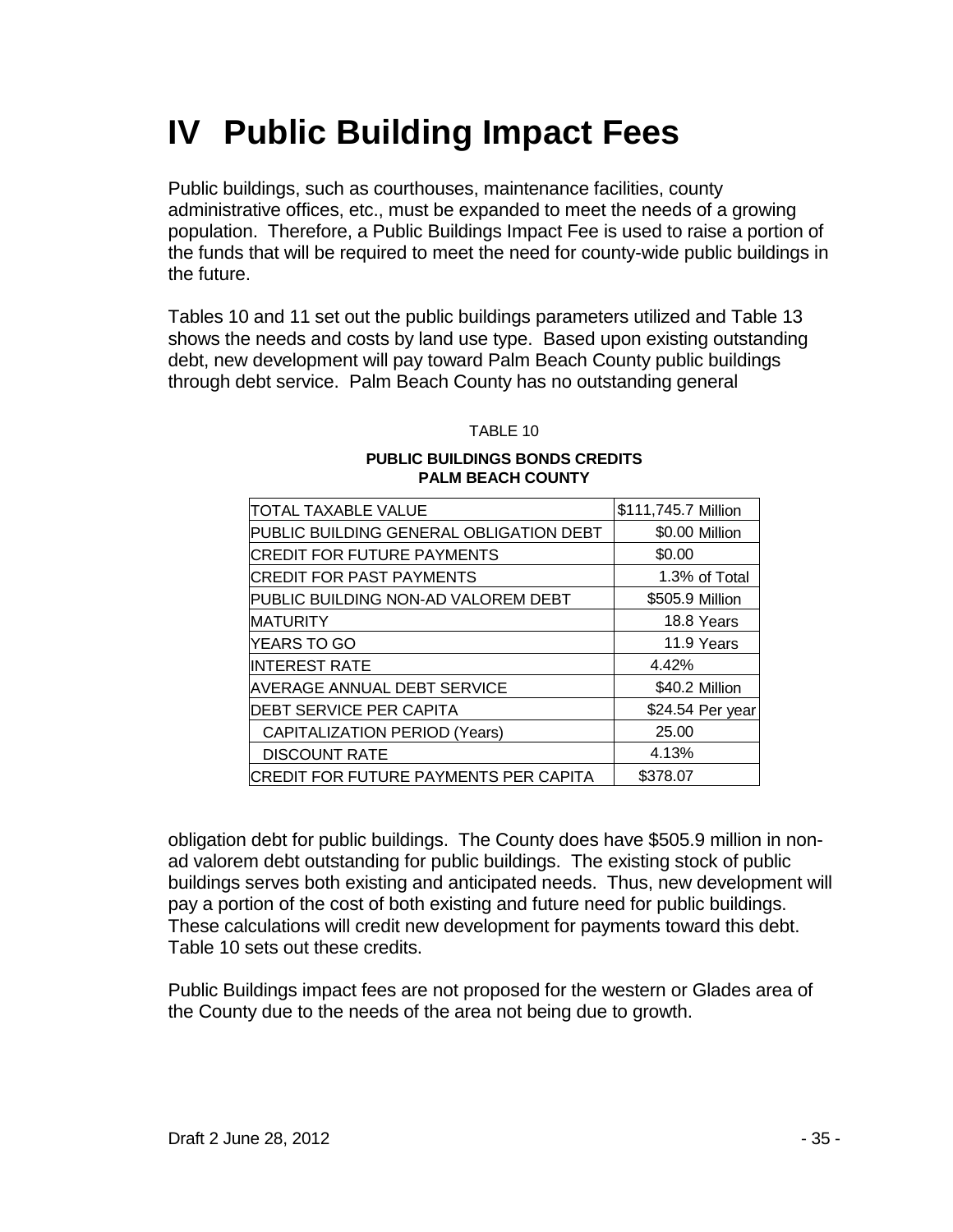#### **TABLE 11 PUBLIC BUILDINGS PARAMETERS PALM BEACH COUNTY**

| <b>BUILDING &amp; AREA:</b>                      |                 |               |  |  |
|--------------------------------------------------|-----------------|---------------|--|--|
| TOTAL COUNTY OFFICE/ADMINISTRATION BUILDINGS     |                 |               |  |  |
| At \$350 per FT <sup>2</sup> including equipment | 1,814,016       | \$634,905,600 |  |  |
| TOTAL COURTHOUSE SPACE                           |                 |               |  |  |
| At \$438 per FT <sup>2</sup> including equipment | 953,711         | \$417,725,418 |  |  |
| <b>TOTAL JAIL</b>                                |                 |               |  |  |
| At \$106,432 per Bed                             | 3,130           | \$333,132,160 |  |  |
| TOTAL INDUSTRIAL SPACE                           |                 |               |  |  |
| At \$263 per FT <sup>2</sup> including equipment | 442,299         | \$116,324,637 |  |  |
| TOTAL INDUSTRIAL SUPPORT SPACE                   |                 |               |  |  |
| At \$25 per FT <sup>2</sup> including equipment  | 953,711         | \$23,842,775  |  |  |
| <b>OTHER SPACE</b>                               |                 |               |  |  |
| At original cost to construct                    |                 | \$97,023,500  |  |  |
| <b>LEASED SPACE</b>                              | \$1,503,315     |               |  |  |
| TOTAL VALUE ALL PUBLIC BUILDINGS                 | \$1,624,457,405 |               |  |  |
| Value per Gross Square Foot *                    | \$286.47        |               |  |  |
| <b>POPULATION SERVED</b>                         | 1,640,083       |               |  |  |
| <b>COST PER CAPITA</b>                           | \$990.47        |               |  |  |

SOURCE: Palm Beach County, Facilities Development and Operations, January 20, 2012.

NOTES: (1) The value of public buildings is their current replacement value. (2) The County utilizes some leased space. Such leased space is included in the above because leasing is commonly a lower cost approach of providing public buildings.

\* Value of jails not included in gross value per foot calculation.

Engineering New Record publishes annually construction costs for various types of buildings. These costs are for construction and construction only. The cost of land, land improvements, and building contents are not included. Nevertheless, these data can provide insight into the reasonableness of the costs and values shown in Table 11.

|                               | 2008         | 2009         | 2010         | 2012         | <b>Palm Beach</b><br>County* |
|-------------------------------|--------------|--------------|--------------|--------------|------------------------------|
| Courthouse                    | \$249.98     | \$312.62     | Not Reported | \$244.04     | \$438                        |
| County Jail-per foot          | \$259.88     | \$226.57     | \$262.55     | \$319.15     | \$364                        |
| County Jail-per bed           | Not Reported | Not Reported | Not Reported | \$93,085.17  | \$106,432                    |
| <b>Manufacturing Facility</b> | \$36.62      | Not Reported | Not Reported | Not Reported | \$25                         |
| Office Building (unfinished)  | \$117.16     | \$155.15     | \$236.21     | \$299.64     | \$350                        |
| Warehouse                     | \$79.51      | Not Reported | \$53.04      | \$32.32      | \$25                         |

**COMPARATIVE BUILDING COSTS PER FOOT**

SOURCE: Engineering News Record, *Square Foot Costbook*, 2008, 2009 and 2010. NOTE: Includes land, land development, finish, and contents within reported costs.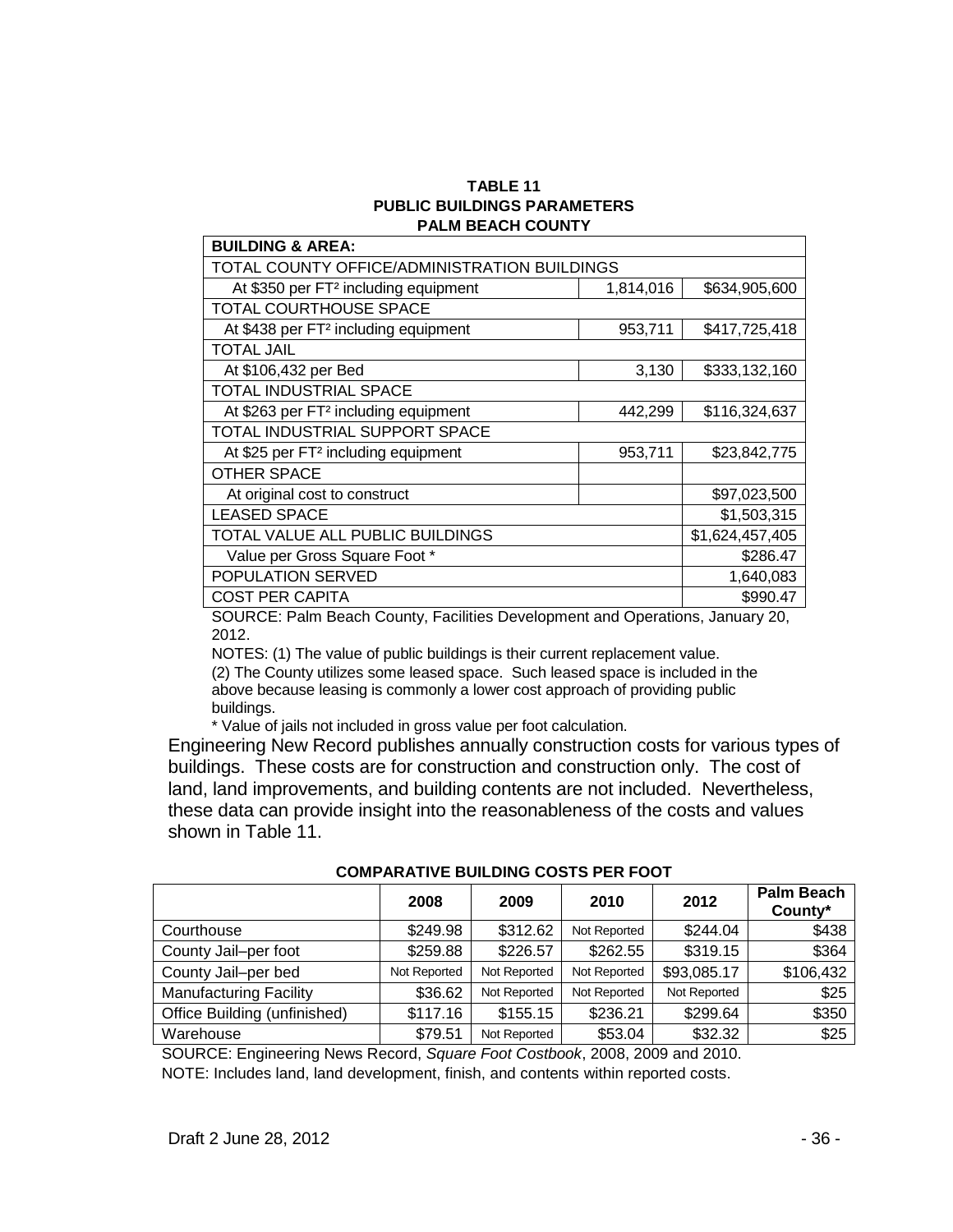The exclusion of certain costs from the ENR data and the inclusion of those costs from the Palm Beach County data make precise comparisons difficult. Nevertheless, allowing \$100 per foot for land, land development, finishing, and contents for office/administrative spaces and \$125 of courthouses, yields \$313 per foot for courthouse and \$250 per foot for office/administrative spaces. These Palm Beach County adjusted costs would appear to be generally consistent with the norms reported in *Engineering News Record*.

Calculations for Public Buildings impact fees incorporate a concept of "functional population." This is incorporated in order to equitably spread public facility capital costs between the residential and non-residential sectors. Businesses place demands upon public buildings in exactly the same manner as people do. In fact, businesses are simply people in another facet of their lives. It is equitable to spread these costs based upon the number of people expected to be present per unit of land use. This is done differently for residential and non-residential land uses. For residential uses, the allocation is done using the residents per unit as determined by analyzing the census data. The individuals in residence are assigned 50% to the residence. This means that 50% of people's time is allocated to other land uses such as employment, shopping, entertainment, etc. For nonresidential land uses, the allocation is accomplished by using the traffic generation rates. Trip rates, from Section 7 (Roads), indicate how many people are present per day at the several land uses. The people present are then divided between employees and visitors. Employees are assigned to their place of work for 8 hours per day, 5 days per week. Visitors are allocated to a particular land use for differing lengths of time and days per week depending on the land use. The total number of person hours per week attributed to individual land uses is then divided by the total number of person hours per week to arrive at a percentage allocation. For example, a 2,000 FT² home with 3.077 persons at 50% would then have a functional population of 1.539 (3.077 x .5). This approach is also used for nonresidential development, except that non-residential developments do not have residents as such. To calculate the functional population for non-residential developments, trip generation is used as a measure of the number of people to be found at an individual non-residential development. For example, a warehouse has 4.88 vehicle trips per day per 1,000 square feet. Dividing this in half provides a basis to estimate persons per day per 1,000 square feet. At 1.2 persons per vehicle, the total number of persons present per 1,000 square feet would be 2.928. A ratio of 1 employee per 1,000 square feet is utilized, which means that 1.928 of these persons are visitors. It is taken that employees spend 8 hours per day; 5 days per week and visitors spend .4 hours per visit, 5 days per week. This means that there would be 43.856 persons-hours per week spent at a warehouse, per 1,000 square feet. The 2.928 persons per 1,000 square feet would have a total of 491.9 person-hours per week; I. e., 2.928 x 7 days x 24 hours. The 43.856 person-hours spent at the warehouse would be 8.91% of total person hours. This percentage is then multiplied times the number of persons present to arrive at functional population  $(2.93 \times .0891 = .2610)$ . This percentage is incorporated into the functional population calculations in Table 13.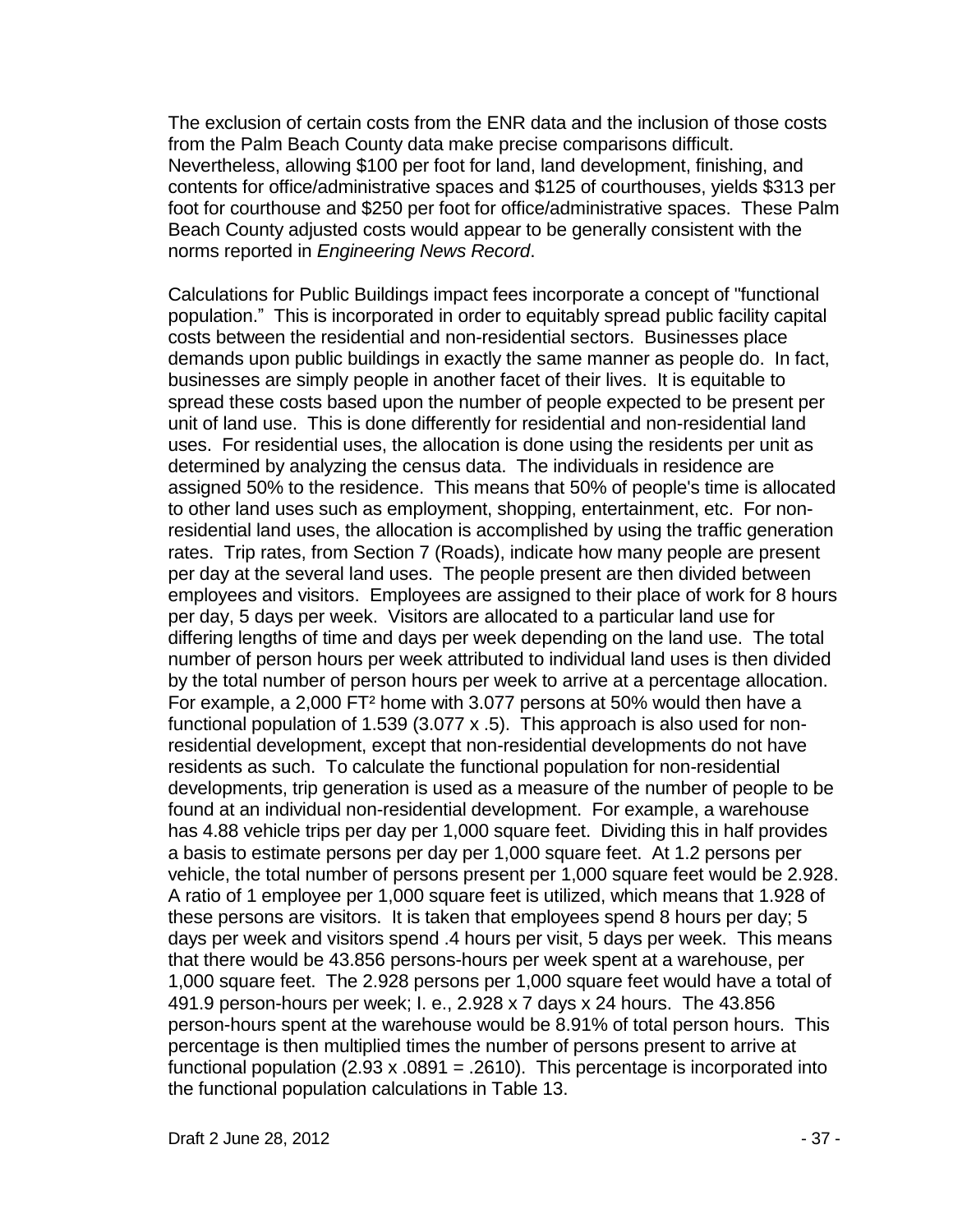# TABLE 12

## **FUNCTIONAL POPULATION PALM BEACH COUNTY**

| <b>RESIDENTIAL UNITS BY SIZE</b> | <b>PERSONS</b><br><b>PER UNIT</b> | <b>DAYS PER</b><br><b>WEEK</b> | % ON<br><b>SITE</b> | <b>FUNCTIONAL</b><br><b>POPULATION</b> |
|----------------------------------|-----------------------------------|--------------------------------|---------------------|----------------------------------------|
| 800 Feet and Under               | 1.725                             | 7.0                            | 50.0%               | 0.777                                  |
| 801 - 1,399                      | 2.087                             | 7.0                            | 50.0%               | 1.553                                  |
| 1,400 - 1,999                    | 2.386                             | 7.0                            | 50.0%               | 1.611                                  |
| $2,000 - 3,599$                  | 2.729                             | 7.0                            | 50.0%               | 1.687                                  |
| 3,600 and Over                   | 2.996                             | 7.0                            | 50.0%               | 1.758                                  |
| Hotel/Motel per Room             | 1.750                             | 7.0                            | 20.0%               | 0.350                                  |

| <b>NON-RESIDENTIAL:</b>                       | <b>TRIP RATE</b> | <b>PERSONS PRESENT</b>  |       | <b>HOURS PER</b><br><b>VISITOR</b> | <b>DAYS</b><br><b>OPEN</b> | <b>FUNCTIONAL</b><br><b>POPULATION</b> |
|-----------------------------------------------|------------------|-------------------------|-------|------------------------------------|----------------------------|----------------------------------------|
| <b>OCCUPANCY PER VEHICLE</b>                  |                  | 1.20 EMPLOYEES VISITORS |       |                                    |                            |                                        |
| Drive-in Bank Per 1,000 FT <sup>2</sup>       | 148.15           | 5.00                    | 83.89 | 0.25                               | 5.00                       | 1.815                                  |
| Mini-Warehouse Per 1,000 FT <sup>2</sup>      | 2.50             | 0.25                    | 1.25  | 1.00                               | 5.00                       | 0.097                                  |
| Hotel Per Room                                | 8.92             | 2.00                    | 3.35  | 1.50                               | 5.00                       | 0.626                                  |
| Movie Theater Per Seat                        | 1.80             | 0.02                    | 1.06  | 2.00                               | 5.00                       | 0.068                                  |
| Racquet Club Per Court                        | 40.50            | 4.00                    | 20.30 | 1.00                               | 5.00                       | 1.557                                  |
| Place of Worship per 1,000 FT <sup>2</sup>    | 9.11             | 1.00                    | 4.47  | 1.00                               | 5.00                       | 0.371                                  |
| Day Care Center Per 1,000 FT <sup>2</sup>     | 79.26            | 2.00                    | 45.56 | 1.00                               | 5.00                       | 1.832                                  |
| Quality Restaurant Per 1,000 FT <sup>2</sup>  | 89.95            | 3.00                    | 50.97 | 1.00                               | 5.00                       | 2.231                                  |
| High Turnover Sit-Down Rest. Per 1,000<br>lFt | 127.15           | 0.50                    | 75.79 | 1.00                               | 5.00                       | 2.375                                  |
| New Car Sales Per 1,000 FT <sup>2</sup>       | 33.34            | 4.00                    | 16.00 | 0.10                               | 5.00                       | 1.000                                  |
| Office Per 1,000 FT <sup>2</sup> :            |                  |                         |       |                                    |                            |                                        |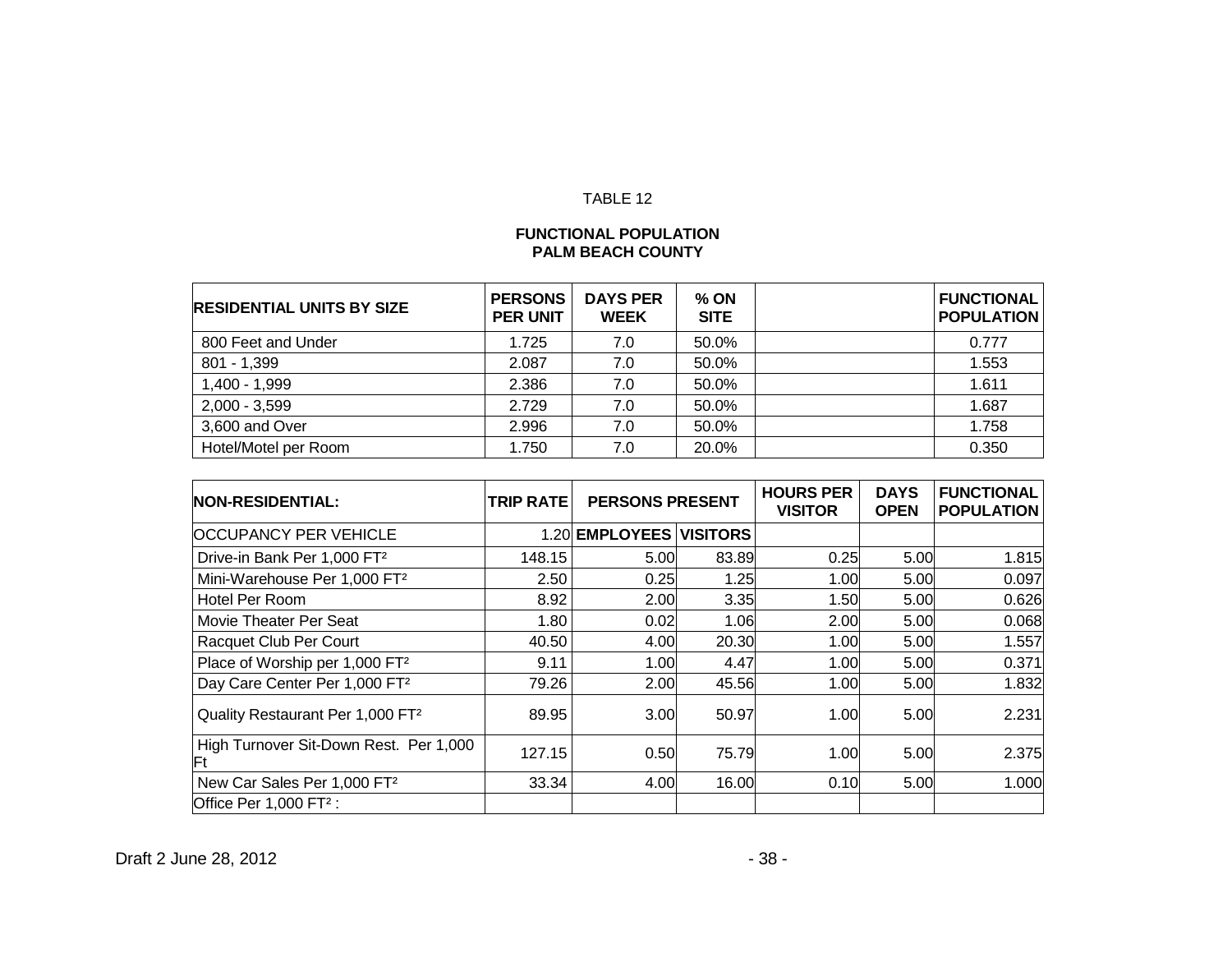| <b>NON-RESIDENTIAL:</b>                               | <b>TRIP RATE</b> | <b>PERSONS PRESENT</b> |       | <b>HOURS PER</b><br><b>VISITOR</b> | <b>DAYS</b><br><b>OPEN</b> | <b>FUNCTIONAL</b><br><b>POPULATION</b> |
|-------------------------------------------------------|------------------|------------------------|-------|------------------------------------|----------------------------|----------------------------------------|
| 50,000 FT <sup>2</sup> & Under                        | 17.19            | 3.00                   | 7.31  | 0.40                               | 5.00                       | 0.801                                  |
| 50,001 - 99,999 FT <sup>2</sup>                       | 14.19            | 3.00                   | 5.51  | 1.00                               | 5.00                       | 0.878                                  |
| 100,000 - 149,999 FT <sup>2</sup>                     | 12.60            | 3.00                   | 4.56  | 0.50                               | 7.00                       | 1.095                                  |
| 150,000 - 199,999 FT <sup>2</sup>                     | 11.66            | 3.00                   | 4.00  | 0.40                               | 7.00                       | 1.067                                  |
| 200,000 - 399,999 FT <sup>2</sup>                     | 10.29            | 3.00                   | 3.17  | 0.40                               | 7.00                       | 1.053                                  |
| 400,000 - 499,999 FT <sup>2</sup>                     | 9.36             | 3.00                   | 2.62  | 0.40                               | 7.00                       | 1.044                                  |
| 500,000 - 599,999 FT <sup>2</sup>                     | 8.94             | 3.00                   | 2.36  | 0.40                               | 5.00                       | 0.742                                  |
| 600,000 - 699,999 FT <sup>2</sup>                     | 8.60             | 3.00                   | 2.16  | 0.40                               | 5.00                       | 0.740                                  |
| 700,000 - 799,999 FT <sup>2</sup>                     | 8.32             | 3.00                   | 1.99  | 0.12                               | 7.00                       | 1.010                                  |
| 800,000 FT <sup>2</sup> or more                       | 7.97             | 3.00                   | 1.78  | 0.12                               | 7.00                       | 1.009                                  |
| Medical Buildings:                                    |                  |                        |       |                                    |                            |                                        |
| Medical Offices Per 1,000 FT <sup>2</sup>             | 36.13            | 4.00                   | 17.68 | 0.50                               | 7.00                       | 1.702                                  |
| Hospitals Per 1,000 FT <sup>2</sup>                   | 16.50            | 4.00                   | 5.90  | 0.50                               | 7.00                       | 1.456                                  |
| Nursing Home Per 1,000 FT <sup>2</sup>                | 3.72             | 0.50                   | 1.73  | 0.20                               | 7.00                       | 0.181                                  |
| Industrial Buildings:                                 |                  |                        |       |                                    |                            |                                        |
| Gen. Industrial Per 1,000 FT <sup>2</sup>             | 6.97             | 1.20                   | 2.98  | 0.40                               | 7.00                       | 0.450                                  |
| Warehousing Per 1,000 FT <sup>2</sup>                 |                  | 3.56                   | 0.50  | 1.64                               | 0.50                       | 7.00                                   |
| General Commercial Retail Per 1,000 FT <sup>2</sup> : |                  |                        |       |                                    |                            |                                        |
| 50,000 FT <sup>2</sup> or Less                        | 100.43           | 5.00                   | 55.26 | 0.167                              | 7.00                       | 2.050                                  |
| 50,001 - 99,999 FT <sup>2</sup>                       | 75.10            | 5.00                   | 40.06 | 0.20                               | 7.00                       | 2.001                                  |
| 100,000 - 199,999 FT <sup>2</sup>                     | 58.93            | 5.00                   | 30.36 | 0.25                               | 7.00                       | 1.983                                  |
| 200,000 - 299,999 FT <sup>2</sup>                     | 49.28            | 5.00                   | 24.57 | 0.50                               | 7.00                       | 2.178                                  |
| 300,000 - 399,999 FT <sup>2</sup>                     | 43.80            | 5.00                   | 21.28 | 0.60                               | 7.00                       | 2.199                                  |
| 400,000 - 499,999 FT <sup>2</sup>                     | 40.12            | 5.00                   | 19.07 | 0.70                               | 7.00                       | 2.223                                  |
| 500,000 - 599,999 FT <sup>2</sup>                     | 37.39            | 5.00                   | 17.44 | 0.80                               | 7.00                       | 2.248                                  |
| 600,000 - 699,999 FT <sup>2</sup>                     | 35.27            | 5.00                   | 16.16 | 0.90                               | 7.00                       | 2.273                                  |
| 700,000 - 999,999 FT <sup>2</sup>                     | 32.80            | 5.00                   | 14.68 | 1.00                               | 7.00                       | 2.278                                  |
| 1,000,000 - 1,199,999 FT <sup>2</sup>                 | 29.34            | 5.00                   | 12.60 | 1.00                               | 7.00                       | 2.192                                  |
| 1,200,000 - 1,399,999 FT <sup>2</sup>                 | 27.67            | 5.00                   | 11.60 | 1.00                               | 7.00                       | 2.150                                  |

Draft 2 June 28, 2012 - 39 -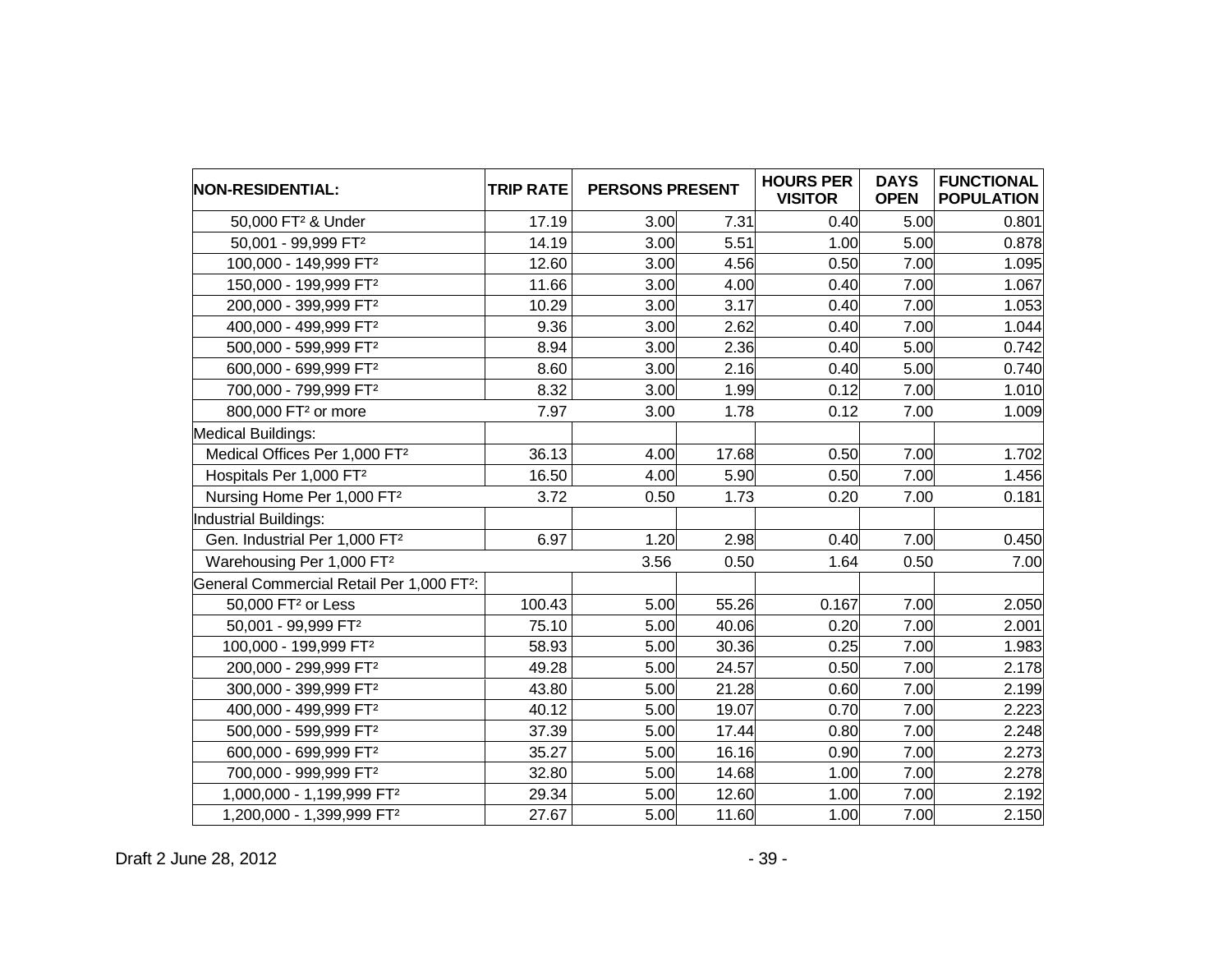| NON-RESIDENTIAL:                  | <b>TRIP RATE</b> | <b>PERSONS PRESENT</b> |        | <b>HOURS PER</b><br><b>VISITOR</b> | <b>DAYS</b><br><b>OPEN</b> | <b>FUNCTIONAL</b><br><b>POPULATION</b> |
|-----------------------------------|------------------|------------------------|--------|------------------------------------|----------------------------|----------------------------------------|
| 1,400,000 - 1,599,999 FT2         | 26.32            | 5.00                   | 10.79  | 1.00                               | 7.00                       | 2.116                                  |
| 1,600,000 FT <sup>2</sup> or more | 25.19            | 5.00                   | 10.12  | 1.00                               | 7.00                       | 2.088                                  |
| Pharmacy With Drive Thru          | 88.16            | 5.00                   | 47.90  | 0.167                              | 7.00                       | 1.999                                  |
| <b>Fast Food Restaurant</b>       | 496.12           | 5.00                   | 292.67 | 0.167                              | 7.00                       | 3.699                                  |
| Gas Station Per Fueling Stn.      | 168.56           | 0.10                   | 101.04 | 0.083                              | 7.00                       | 0.384                                  |
| Convenience Retail                | 737.99           | 5.00                   | 437.79 | 0.167                              | 7.00                       | 4.707                                  |
| Automotive Repair Shop            | 24.87            | 5.00                   | 9.92   | 0.167                              | 7.00                       | 1.736                                  |
| Car Wash per Bay                  | 166.00           | 1.00                   | 98.60  | 0.167                              | 7.00                       | 1.018                                  |
| <b>Carpet Store</b>               | 5.95             | 1.00                   | 2.57   | 0.333                              | 7.00                       | 0.369                                  |
| Cemetery per Acre                 | 4.73             | 0.20                   | 2.64   | 0.500                              | 7.00                       | 0.122                                  |
| <b>Funeral Home</b>               | 12.60            | 5.00                   | 2.56   | 0.500                              | 7.00                       | 1.720                                  |
| <b>Furniture Store</b>            | 5.06             | 1.00                   | 2.04   | 0.333                              | 7.00                       | 0.362                                  |
| General Recreation                | 17.14            | 5.00                   | 5.28   | 0.500                              | 7.00                       | 1.777                                  |
| Oil and Lube Shop per Bay         | 40.00            | 1.75                   | 22.25  | 0.333                              | 7.00                       | 0.892                                  |
| <b>Veterinary Clinic</b>          | 32.80            | 5.00                   | 14.68  | 0.333                              | 5.00                       | 1.336                                  |

SOURCE: Palm Beach County Engineering Department; Institute of Transportation Engineers, Trip Generation, 7th Edition, 2002 and 8<sup>th</sup> Edition 2009; Arthur Nelson, Planner's Estimating Guide: Projecting Land-Use and Facility Needs, Chicago: Am Planning Ass'n, 2004; and A. Nelson and J Nicholas, "Estimating Functional Population for Facility Planning," Journal of Urban Planning and Development, No. 118, Vol 2, 1992.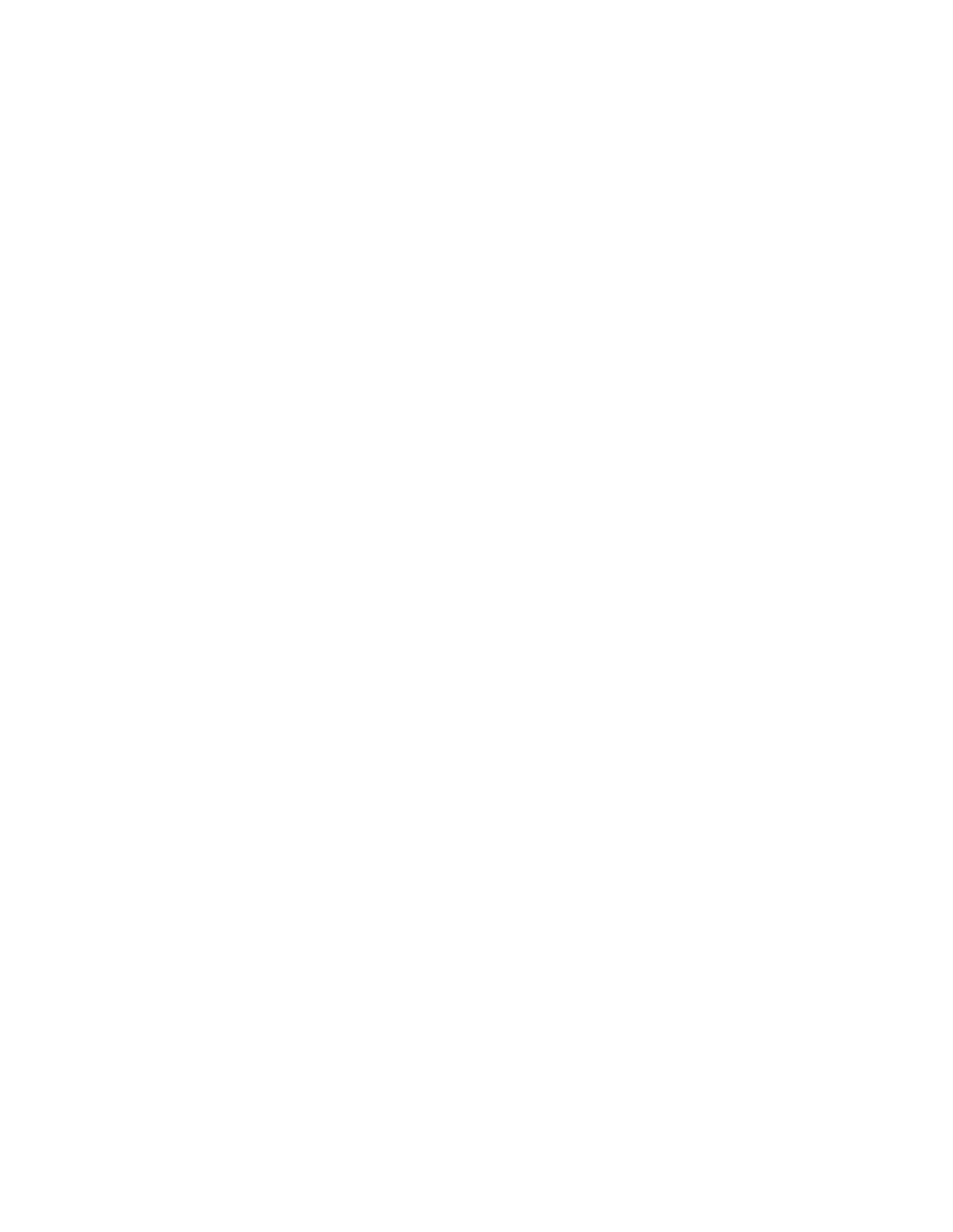The formula for calculating the public buildings impact fee is:

 COST PER UNIT = (FUNCTIONAL POPULATION PER UNIT x COST PER CAPITA)

# CREDITS = (0.013 \* COST PER UNIT) + (\$378.07 x FUNCTIONAL POPULATION PER UNIT)

# NET COST = COST PER UNIT - CREDITS

# TABLE 13 **PUBLIC BUILDING NEEDS AND COSTS PER LAND USE TYPE PALM BEACH COUNTY**

| <b>LAND USE TYPE (UNIT)</b>                  | <b>FUNCTIONAL</b><br><b>POPULATION</b> | <b>COST</b><br><b>PER UNIT</b> | <b>CREDITS</b> | <b>NET COST</b> |
|----------------------------------------------|----------------------------------------|--------------------------------|----------------|-----------------|
| RESIDENTIAL UNITS BY SIZE                    |                                        |                                |                |                 |
| 800 Feet and Under                           | 0.7770                                 | \$770                          | \$304          | \$465.83        |
| $801 - 1,399$                                | 1.5530                                 | \$1,538                        | \$607          | \$931.05        |
| 1,400 - 1,999                                | 1.6110                                 | \$1,596                        | \$630          | \$965.83        |
| 2,000 - 3,599                                | 1.6870                                 | \$1,671                        | \$660          | \$1,011.40      |
| 3,600 and Over                               | 1.7580                                 | \$1,741                        | \$687          | \$1,053.96      |
| Hotel/Motel per Room                         | 0.3500                                 | \$347                          | \$137          | \$209.84        |
| NON-RESIDENTIAL:                             |                                        |                                |                |                 |
| Drive-in Bank Per 1,000 FT <sup>2</sup>      | 1.8150                                 | \$1,798                        | \$710          | \$1,088.14      |
| Mini-Warehouse Per 1,000 FT <sup>2</sup>     | 0.0970                                 | \$96                           | \$38           | \$58.16         |
| Movie Theater Per Seat                       | 0.0680                                 | \$67                           | \$27           | \$40.77         |
| Racquet Club Per Court                       | 1.5570                                 | \$1,542                        | \$609          | \$933.46        |
| Place of Worship per 1,000 FT <sup>2</sup>   | 0.3710                                 | \$367                          | \$145          | \$222.43        |
| Day Care Center Per 1,000 FT <sup>2</sup>    | 1.8320                                 | \$1,815                        | \$716          | \$1,098.33      |
| Quality Restaurant Per 1,000 FT <sup>2</sup> | 2.2310                                 | \$2,210                        | \$872          | \$1,337.53      |
| High Turnover Sit-Down Rest. Per 1,000 Ft    | 2.3750                                 | \$2,352                        | \$929          | \$1,423.86      |
| New Car Sales Per 1,000 FT <sup>2</sup>      | 1.0000                                 | \$990                          | \$391          | \$599.52        |
| Office Per 1,000 FT <sup>2</sup> :           |                                        |                                |                |                 |
| 50,000 FT <sup>2</sup> & Under               | 0.8010                                 | \$793                          | \$313          | \$480.22        |
| 50,001 - 99,999 FT <sup>2</sup>              | 0.8780                                 | \$870                          | \$343          | \$526.38        |
| 100,000 - 149,999 FT <sup>2</sup>            | 1.0950                                 | \$1,085                        | \$428          | \$656.48        |
| 150,000 - 199,999 FT <sup>2</sup>            | 1.0670                                 | \$1,057                        | \$417          | \$639.69        |
| 200,000 - 399,999 FT <sup>2</sup>            | 1.0530                                 | \$1,043                        | \$412          | \$631.30        |
| 400,000 - 499,999 FT <sup>2</sup>            | 1.0440                                 | \$1,034                        | \$408          | \$625.90        |
| 500,000 - 599,999 FT <sup>2</sup>            | 0.7420                                 | \$735                          | \$290          | \$444.84        |
| 600,000 - 699,999 FT <sup>2</sup>            | 0.7400                                 | \$733                          | \$289          | \$443.65        |
| 700,000 - 799,999 FT <sup>2</sup>            | 1.0100                                 | \$1,000                        | \$395          | \$605.52        |
| 800,000 FT <sup>2</sup> or more              | 1.0090                                 | \$999                          | \$394          | \$604.92        |
| <b>Medical Buildings:</b>                    |                                        |                                |                |                 |
| Medical Offices Per 1,000 FT <sup>2</sup>    | 1.7020                                 | \$1,686                        | \$665          | \$1,020.38      |
| Hospitals Per 1,000 FT <sup>2</sup>          | 1.4560                                 | \$1,442                        | \$569          | \$872.91        |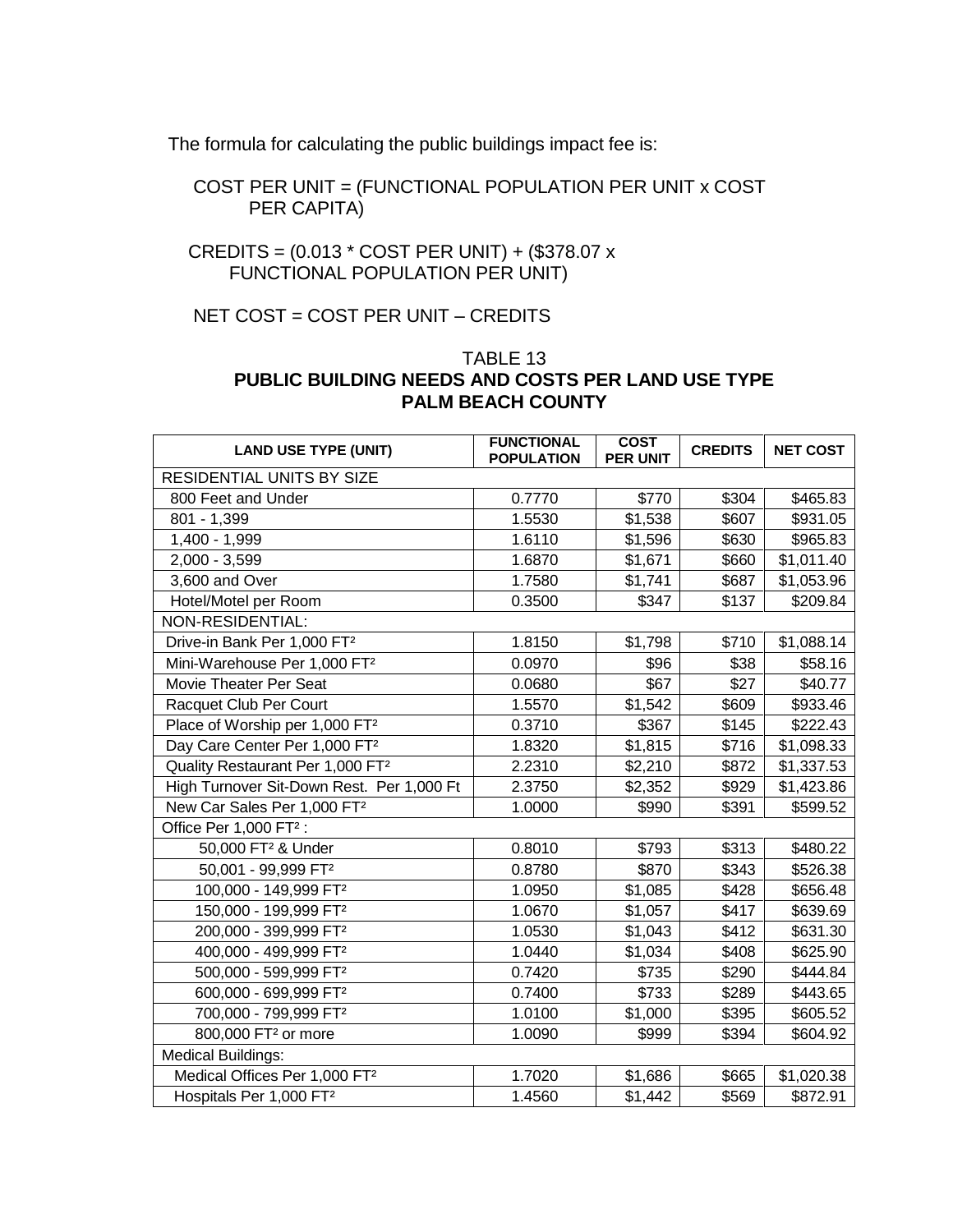| <b>LAND USE TYPE (UNIT)</b>                           | <b>FUNCTIONAL</b><br><b>POPULATION</b> | <b>COST</b><br><b>PER UNIT</b> | <b>CREDITS</b> | <b>NET COST</b> |
|-------------------------------------------------------|----------------------------------------|--------------------------------|----------------|-----------------|
| Nursing Home Per 1,000 FT <sup>2</sup>                | 0.1810                                 | \$179                          | \$71           | \$108.52        |
| Industrial Buildings:                                 |                                        |                                |                |                 |
| Gen. Industrial Per 1,000 FT <sup>2</sup>             | 0.4500                                 | \$446                          | \$176          | \$269.78        |
| Warehousing Per 1,000 FT <sup>2</sup>                 | 0.2010                                 | \$199                          | \$79           | \$120.50        |
| General Commercial Retail Per 1,000 FT <sup>2</sup> : |                                        |                                |                |                 |
| 50,000 FT <sup>2</sup> or Less                        | 2.0500                                 | \$2,030                        | \$801          | \$1,229.02      |
| 50,001 - 99,999 FT <sup>2</sup>                       | 2.0010                                 | \$1,982                        | \$782          | \$1,199.65      |
| 100,000 - 199,999 FT <sup>2</sup>                     | 1.9830                                 | \$1,964                        | \$775          | \$1,188.86      |
| 200,000 - 299,999 FT <sup>2</sup>                     | 2.1780                                 | \$2,157                        | \$851          | \$1,305.76      |
| 300,000 - 399,999 FT <sup>2</sup>                     | 2.1990                                 | \$2,178                        | \$860          | \$1,318.35      |
| 400,000 - 499,999 FT <sup>2</sup>                     | 2.2230                                 | \$2,202                        | \$869          | \$1,332.74      |
| 500,000 - 599,999 FT <sup>2</sup>                     | 2.2480                                 | \$2,227                        | \$879          | \$1,347.72      |
| 600,000 - 699,999 FT <sup>2</sup>                     | 2.2730                                 | \$2,251                        | \$889          | \$1,362.71      |
| 700,000 - 999,999 FT <sup>2</sup>                     | 2.2780                                 | \$2,256                        | \$891          | \$1,365.72      |
| 1,000,000 - 1,199,999 FT2                             | 2.1920                                 | \$2,171                        | \$857          | \$1,314.16      |
| 1,200,000 - 1,399,999 FT2                             | 2.1500                                 | \$2,130                        | \$841          | \$1,288.98      |
| 1,400,000 - 1,599,999 FT2                             | 2.1160                                 | \$2,096                        | \$827          | \$1,268.59      |
| 1,600,000 FT <sup>2</sup> or more                     | 2.0880                                 | \$2,068                        | \$816          | \$1,251.81      |
| Pharmacy With Drive Thru                              | 1.9990                                 | \$1,980                        | \$782          | \$1,198.44      |
| <b>Fast Food Restaurant</b>                           | 3.6990                                 | \$3,664                        | \$1,446        | \$2,217.63      |
| Gas Station Per Fueling Stn.                          | 0.3840                                 | \$380                          | \$150          | \$230.22        |
| <b>Convenience Retail</b>                             | 4.7070                                 | \$4,662                        | \$1,840        | \$2,821.95      |
| <b>Automotive Repair Shop</b>                         | 1.7360                                 | \$1,719                        | \$679          | \$1,040.77      |
| Car Wash per Bay                                      | 1.0180                                 | \$1,008                        | \$398          | \$610.31        |
| <b>Carpet Store</b>                                   | 0.3690                                 | \$365                          | \$144          | \$221.22        |
| Cemetery per Acre                                     | 0.1220                                 | \$121                          | \$48           | \$73.14         |
| <b>Funeral Home</b>                                   | 1.7200                                 | \$1,704                        | \$672          | \$1,031.18      |
| <b>Furniture Store</b>                                | 0.3620                                 | \$359                          | \$142          | \$217.03        |
| <b>General Recreation</b>                             | 1.7770                                 | \$1,760                        | \$695          | \$1,065.35      |
| Oil and Lube Shop per Bay                             | 0.8920                                 | \$884                          | \$349          | \$534.77        |
| <b>Veterinary Clinic</b>                              | 1.3360                                 | \$1,323                        | \$522          | \$800.96        |

**Changes**

|                                         | <b>Revised</b> | <b>Existing</b> | $\frac{9}{6}$<br>Change |
|-----------------------------------------|----------------|-----------------|-------------------------|
| RESIDENTIAL UNITS BY SIZE               |                |                 |                         |
| 800 Feet and Under                      | \$465.83       | \$93.35         | 399.01%                 |
| $801 - 1,399$                           | \$931.05       | \$112.94        | 724.38%                 |
| 1,400 - 1,999                           | \$965.83       | \$129.06        | 648.36%                 |
| $2,000 - 3,599$                         | \$1,011.40     | \$147.55        | 585.46%                 |
| 3,600 and Over                          | \$1,053.96     | \$162.06        | 550.35%                 |
| Hotel/Motel per Room                    | \$209.84       | \$37.87         | 454.11%                 |
| NON-RESIDENTIAL:                        |                |                 |                         |
| Drive-in Bank Per 1,000 FT <sup>2</sup> | \$1,088.14     | \$252.81        | 330.42%                 |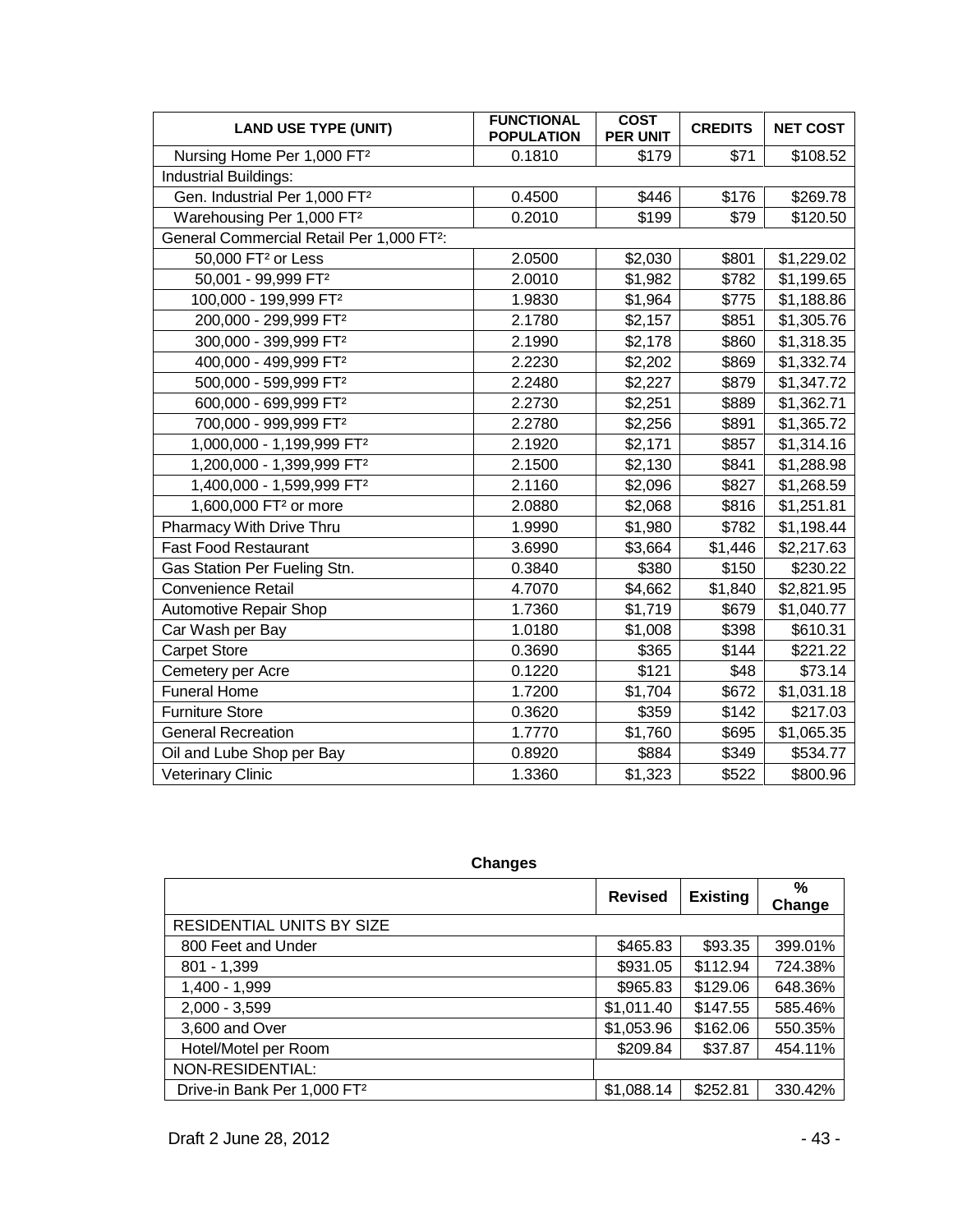|                                                       | <b>Revised</b> |                 | %        |
|-------------------------------------------------------|----------------|-----------------|----------|
|                                                       |                | <b>Existing</b> | Change   |
| Mini-Warehouse Per 1,000 FT <sup>2</sup>              | \$58.16        | \$10.50         | 453.90%  |
| Movie Theater Per Seat                                | \$40.77        | \$7.14          | 471.01%  |
| Racquet Club Per Court                                | \$933.46       | \$168.44        | 454.18%  |
| Place of Worship per 1,000 FT <sup>2</sup>            | \$222.43       | \$40.13         | 454.27%  |
| Day Care Center Per 1,000 FT <sup>2</sup>             | \$1,098.33     | \$198.18        | 454.21%  |
| Quality Restaurant Per 1,000 FT <sup>2</sup>          | \$1,337.53     | \$241.35        | 454.19%  |
| High Turnover Sit-Down Rest. Per 1,000 Ft             | \$1,423.86     | \$263.08        | 441.23%  |
| New Car Sales Per 1,000 FT <sup>2</sup>               | \$599.52       | \$108.94        | 450.32%  |
| Office Per 1,000 FT <sup>2</sup> :                    |                |                 |          |
| 50,000 FT <sup>2</sup> & Under                        | \$480.22       | \$86.65         | 454.21%  |
| 50,001 - 99,999 FT <sup>2</sup>                       | \$526.38       | \$94.98         | 454.20%  |
| 100,000 - 149,999 FT <sup>2</sup>                     | \$656.48       | \$118.46        | 454.18%  |
| 150,000 - 199,999 FT <sup>2</sup>                     | \$639.69       | \$115.43        | 454.18%  |
| 200,000 - 399,999 FT <sup>2</sup>                     | \$631.30       | \$113.91        | 454.21%  |
| 400,000 - 499,999 FT <sup>2</sup>                     | \$625.90       |                 |          |
| 500,000 - 599,999 FT <sup>2</sup>                     | \$444.84       |                 |          |
| 600,000 - 699,999 FT <sup>2</sup>                     | \$443.65       |                 |          |
| 700,000 - 799,999 FT <sup>2</sup>                     | \$605.52       |                 |          |
| 800,000 FT <sup>2</sup> or more                       | \$604.92       |                 |          |
| <b>Medical Buildings:</b>                             |                |                 |          |
| Medical Offices Per 1,000 FT <sup>2</sup>             | \$1,020.38     | \$184.12        | 454.19%  |
| Hospitals Per 1,000 FT <sup>2</sup>                   | \$872.91       | \$157.95        | 452.65%  |
| Nursing Home Per 1,000 FT <sup>2</sup>                | \$108.52       | \$19.58         | 454.24%  |
| Industrial Buildings:                                 |                |                 |          |
| Gen. Industrial Per 1,000 FT <sup>2</sup>             | \$269.78       | \$23.59         | 1043.62% |
| Warehousing Per 1,000 FT <sup>2</sup>                 | \$120.50       | \$48.69         | 147.48%  |
| General Commercial Retail Per 1,000 FT <sup>2</sup> : |                |                 |          |
| 50,000 FT <sup>2</sup> or Less                        | \$1,229.02     | \$222.31        | 452.84%  |
| 50,001 - 99,999 FT <sup>2</sup>                       | \$1,199.65     | \$216.69        | 453.62%  |
| 100,000 - 199,999 FT <sup>2</sup>                     | \$1,188.86     | \$214.52        | 454.20%  |
| 200,000 - 299,999 FT <sup>2</sup>                     | \$1,305.76     | \$235.51        | 454.44%  |
| 300,000 - 399,999 FT <sup>2</sup>                     | \$1,318.35     | \$237.57        | 454.93%  |
| 400,000 - 499,999 FT <sup>2</sup>                     | \$1,332.74     | \$239.94        | 455.45%  |
| 500,000 - 599,999 FT <sup>2</sup>                     | \$1,347.72     |                 |          |
| 600,000 - 699,999 FT <sup>2</sup>                     | \$1,362.71     |                 |          |
| 700,000 - 999,999 FT <sup>2</sup>                     | \$1,365.72     |                 |          |
| 1,000,000 - 1,199,999 FT <sup>2</sup>                 | \$1,314.16     |                 |          |
| 1,200,000 - 1,399,999 FT <sup>2</sup>                 | \$1,288.98     |                 |          |
| 1,400,000 - 1,599,999 FT <sup>2</sup>                 | \$1,268.59     |                 |          |
| 1,600,000 FT <sup>2</sup> or more                     | \$1,251.81     |                 |          |
| Pharmacy With Drive Thru                              | \$1,198.44     | \$218.31        | 448.96%  |
| <b>Fast Food Restaurant</b>                           | \$2,217.63     | \$400.16        | 454.19%  |
| Gas Station Per Fueling Stn.                          | \$230.22       | \$55.82         | 312.43%  |
| <b>Convenience Retail</b>                             | \$2,821.95     | \$509.20        | 454.19%  |
| Automotive Repair Shop                                | \$1,040.77     |                 |          |

**Changes**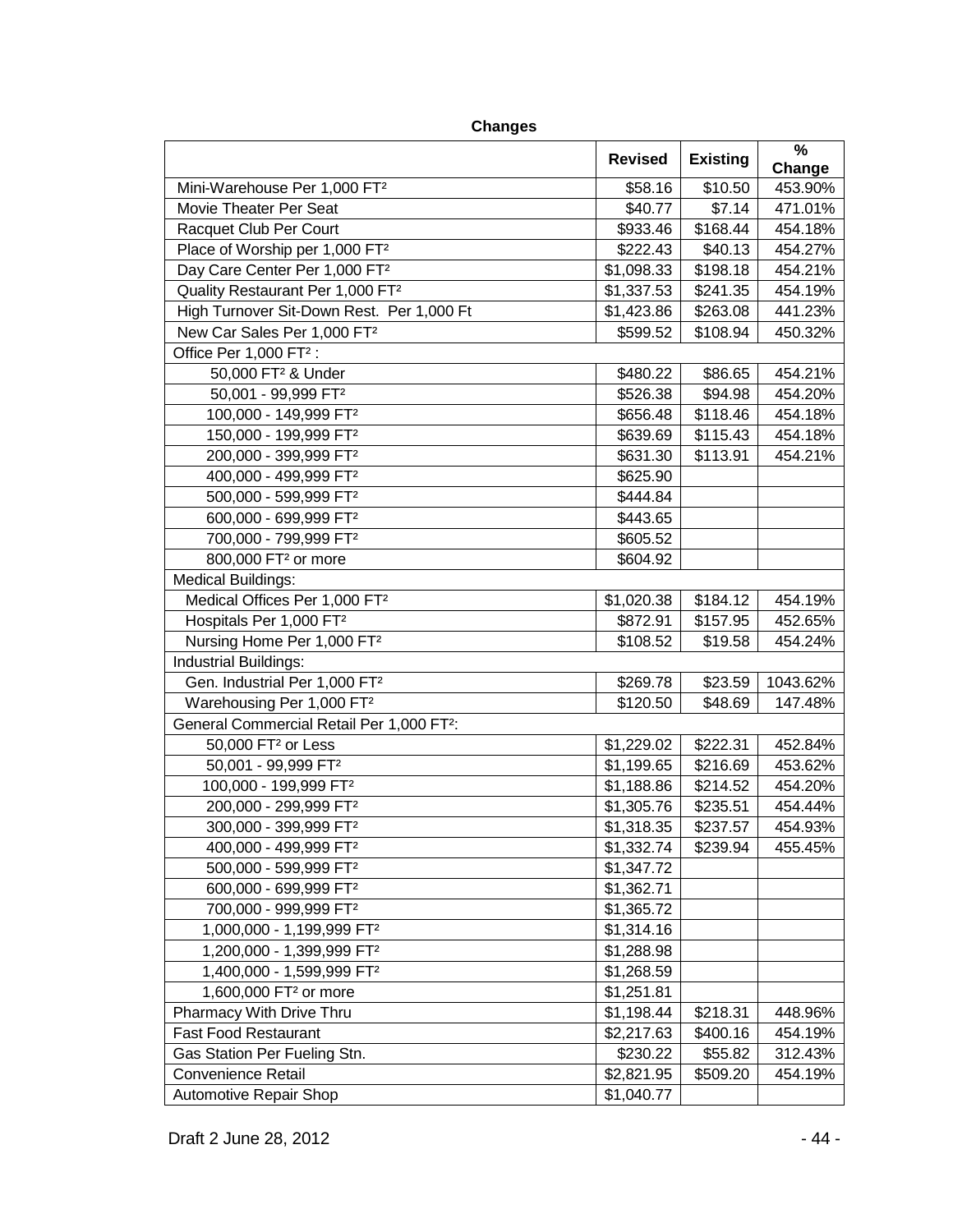# **Changes**

|                           | <b>Revised</b> | <b>Existing</b> | $\frac{9}{6}$<br>Change |
|---------------------------|----------------|-----------------|-------------------------|
| Car Wash per Bay          | \$610.31       |                 |                         |
| <b>Carpet Store</b>       | \$221.22       |                 |                         |
| Cemetery per Acre         | \$73.14        |                 |                         |
| <b>Funeral Home</b>       | \$1,031.18     |                 |                         |
| <b>Furniture Store</b>    | \$217.03       |                 |                         |
| <b>General Recreation</b> | \$1,065.35     |                 |                         |
| Oil and Lube Shop per Bay | \$534.77       |                 |                         |
| <b>Veterinary Clinic</b>  | \$800.96       |                 |                         |

## **EXISTING PUBLIC BUILDING IMPACT FEES**

| County               | <b>Public Bldg</b> |
|----------------------|--------------------|
| Palm Beach Co        | \$148              |
| Citrus Co            | \$264              |
| St. Lucie Co         | \$317              |
| Sarasota Co          | \$339              |
| Martin Co            | \$487              |
| St. Johns Co         | \$538              |
| Collier Co           | \$777              |
| Gilchrist Co         | \$1,000            |
| Pasco Co             | Suspended          |
| Mean                 | \$484              |
| Median               | \$413              |
| Palm Beach - Revised | \$965.83           |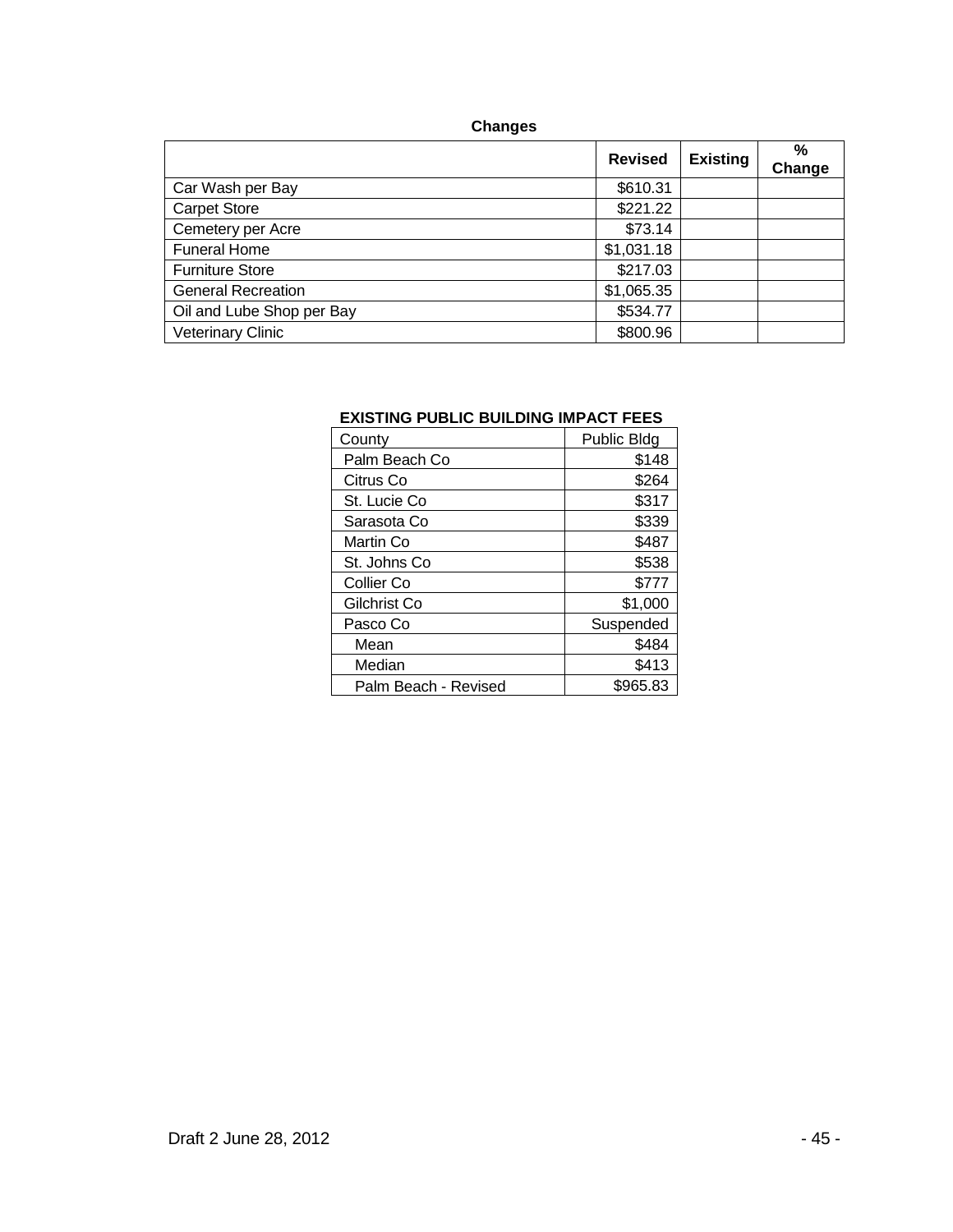# **V Law Enforcement Impact Fees**

Due to the rapid growth of Palm Beach County, the provision of police protection and law enforcement tends to lag behind need. One means of meeting the needs of new development for law enforcement is to raise general property taxes in anticipation of the needs of future development and before such new development either places the demands upon the system or begins to pay for services. The Board of County Commissioners has determined that the general fund should not absorb all of these costs and thus an impact fee is being used.

The Patrol Division provides service to the unincorporated area and those municipalities that do not have a municipal police force. This is the only area of relevance to the law enforcement impact fees. Table 14 sets out the offsets to be used in setting law enforcement impact fees. Tables 15 and 15a set out the costs and demands relevant to patrol area law enforcement.

TABLE 14

# **LAW ENFORCEMENT OFFSETS PALM BEACH COUNTY**

| TOTAL TAXABLE VALUE               | \$111,745.7 Million |
|-----------------------------------|---------------------|
| <b>GENERAL OBLIGATION DEBT</b>    | \$0.0 Million       |
| <b>CREDIT FOR FUTURE PAYMENTS</b> | \$0.0               |
| <b>CREDIT FOR PAST PAYMENTS</b>   | 1.30%               |
| NON-AD VALOREM DEBT               | \$0.0 Million       |
| <b>MATURITY</b>                   | 20.0 Years          |
| YEARS TO GO                       | 16.5 Years          |
| <b>INTEREST RATE</b>              | 4.0%                |
| AVERAGE ANNUAL DEBT SERVICE       | \$0.0 Million       |
| DEBT SERVICE PER CAPITA           | \$0.00 Per year     |
| CAPITALIZATION PERIOD (Years)     | 25.00               |
| <b>DISCOUNT RATE</b>              | 4.13%               |
| <b>CREDIT FOR FUTURE PAYMENTS</b> | \$0.00 Per Capita   |
| <b>CREDIT FOR PAST PAYMENTS</b>   | 1.30%               |

Tables 15 and 15a set out the law enforcement parameters utilized and Table 16 show the needs and costs by residential and non-residential land uses. Palm Beach County has no outstanding debt for law enforcement. Therefore, there are not offsets for bond payments.

It is recommended that no law enforcement impact fees be charged for the Glades area due to the law enforcement needs of this area not being related to growth.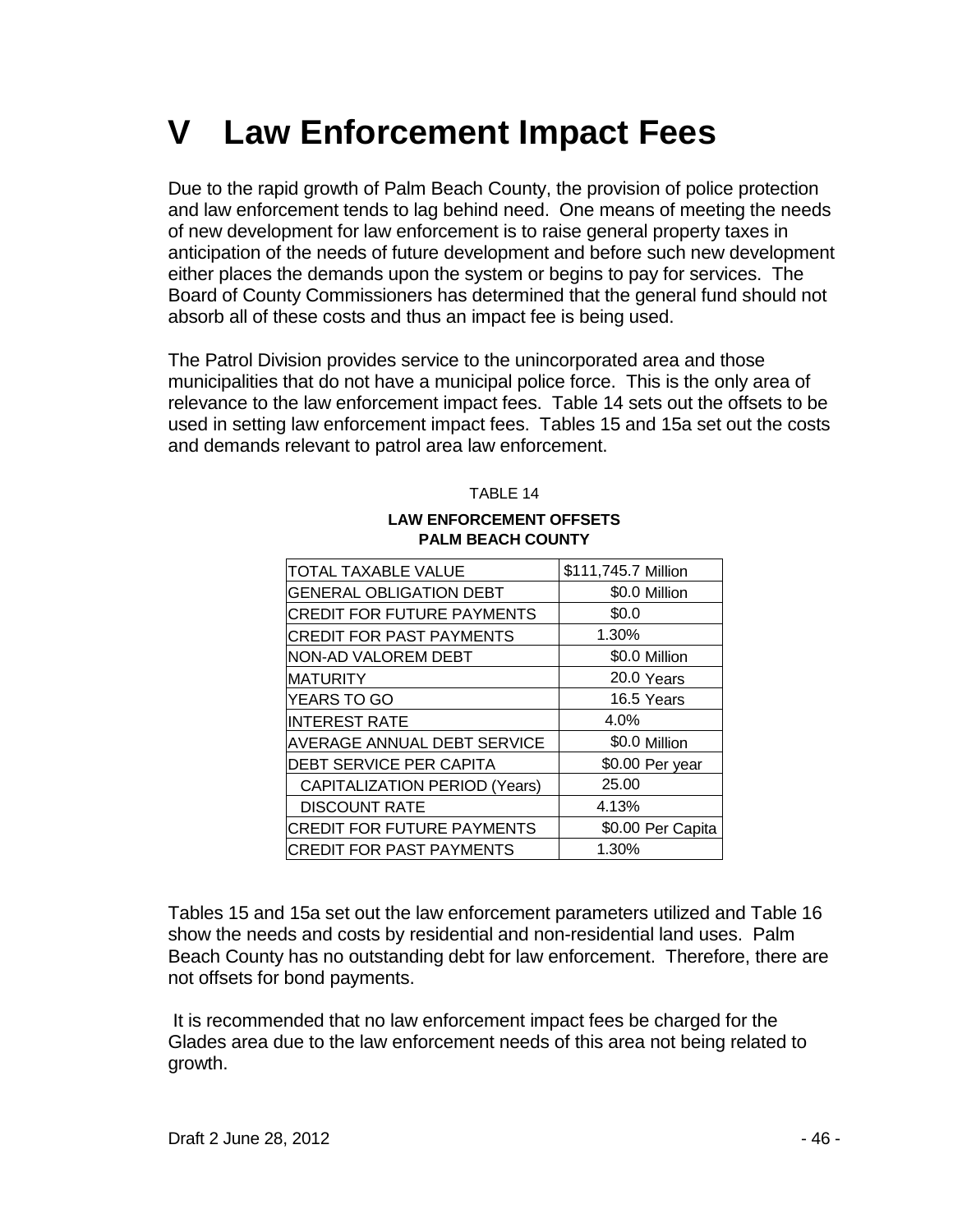## TABLE 15a

## **SHERIFF'S PARAMETERS PALM BEACH COUNTY**

| ALLOCATION OF FACILITIES:         |              |               |  |  |
|-----------------------------------|--------------|---------------|--|--|
| Responding Personnel Assigned to: |              |               |  |  |
| Countywide                        | 669          | 44.5%         |  |  |
| Patrol Area                       | 835          | 55.5%         |  |  |
| <b>CAPITAL FACILITIES:</b>        |              |               |  |  |
| Total                             |              | \$153,717,401 |  |  |
| Patrol Area                       |              | \$85,341,775  |  |  |
| <b>Countywide Services</b>        | \$68,375,626 |               |  |  |
| <b>PATROL AREA SERVICES</b>       |              |               |  |  |
| <b>RESPONDING PERSONNEL</b>       | 835          |               |  |  |
| POPULATION SERVED                 | 732,121      |               |  |  |
| <b>STANDARD</b>                   |              | 0.88          |  |  |
| SERVICE CALLS PER YEAR            | 1,069,141    |               |  |  |
| <b>CALLS PER:</b>                 |              |               |  |  |
| <b>Responding Officer</b>         |              | 1,280.4       |  |  |
| 1,000 Population                  | 1,460.3      |               |  |  |
| <b>CAPITAL FACILITIES COST:</b>   |              |               |  |  |
| <b>PER CAPITA COST</b>            |              | \$116.57      |  |  |
| <b>PER CALL COST</b>              |              | \$79.82       |  |  |

SOURCE: Palm Beach County Sheriff's Office, April 2012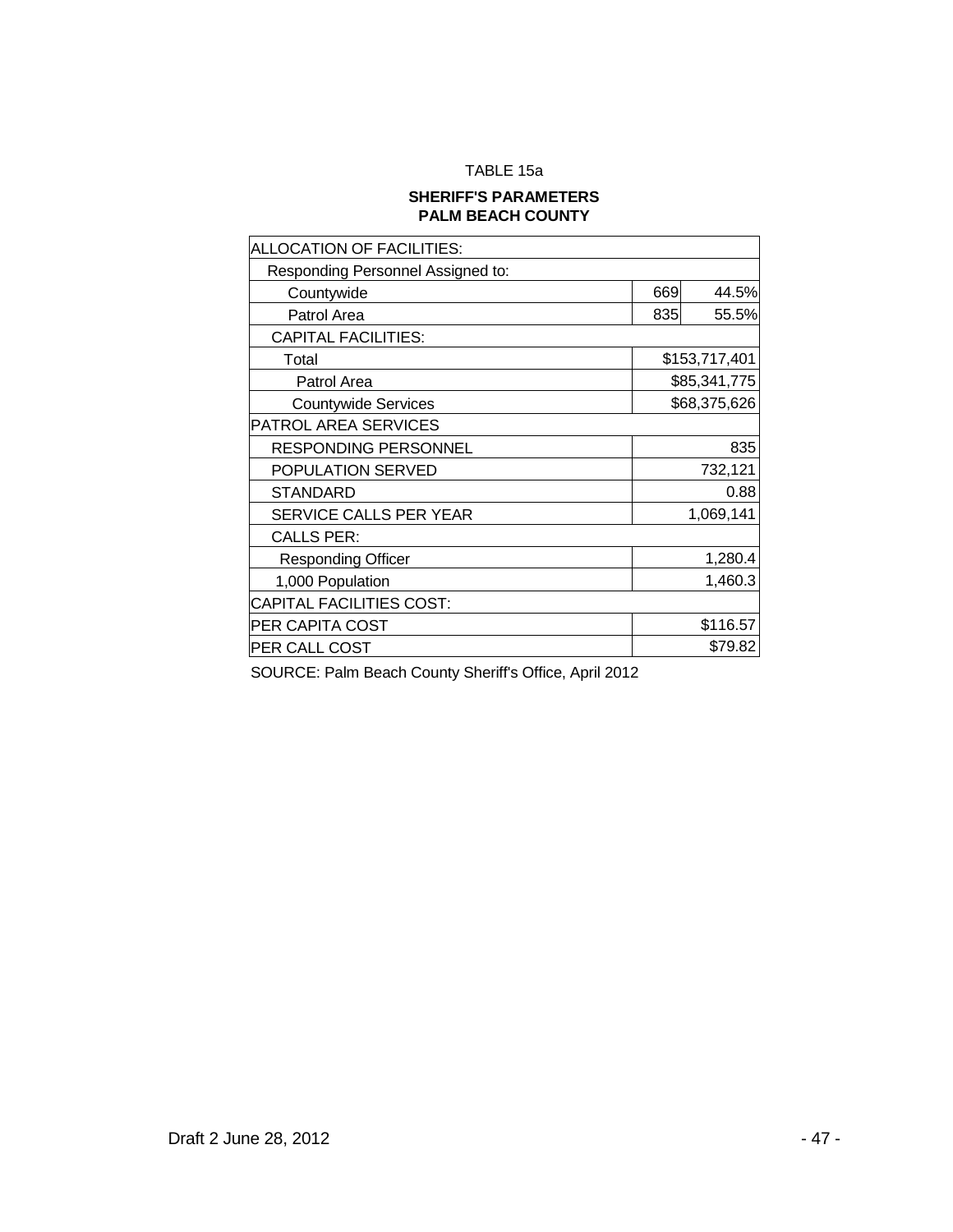#### TABLE 15b

#### **DEMAND FOR SHERIFF'S SERVICES PALM BEACH COUNTY 2008 – 2009**

| <b>LAND USE TYPE</b>               | <b>DEMAND/</b><br><b>CALLS</b> | <b>UNITS</b> | <b>CALLS</b><br><b>PER UNIT</b> |  |  |
|------------------------------------|--------------------------------|--------------|---------------------------------|--|--|
| Single Family Detached             | 591,252                        | 345,317      | 1.712                           |  |  |
| Single Family Attached             | na                             | na           | 1.712                           |  |  |
| Multi-Family                       | 273,859                        | 264,428      | 1.036                           |  |  |
| Mobile Home                        | na                             | na           | 1.036                           |  |  |
| Hotel/Motel per Room               | 4,659                          | 3,318        | 1.404                           |  |  |
| Retail per 1,000 FT <sup>2</sup>   | 151,320                        | 30,115       | 0.766                           |  |  |
| Office per 1,000 FT <sup>2</sup>   | 31,023                         | 33,790       | 0.140                           |  |  |
| Storage per 1,000 FT <sup>2</sup>  | 9,212                          | 2,801        | 0.501                           |  |  |
| Industry per 1,000 FT <sup>2</sup> | 7,817                          | 5,255        | 0.227                           |  |  |
| <b>Total Calls</b>                 | 1,069,141                      |              |                                 |  |  |

SOURCE: Palm Beach County Sheriff's Department, March 31, 2009 and April 2012.

The formula for calculating the law enforcement impact fee is:

COST PER UNIT = SERVICE CALLS PER UNIT x COST PER CALL

OFFSETS = (0.013 \* COST PER UNIT) + (\$0.00 x POPULATION PER UNIT)

NET COST = COST PER UNIT - OFFSETS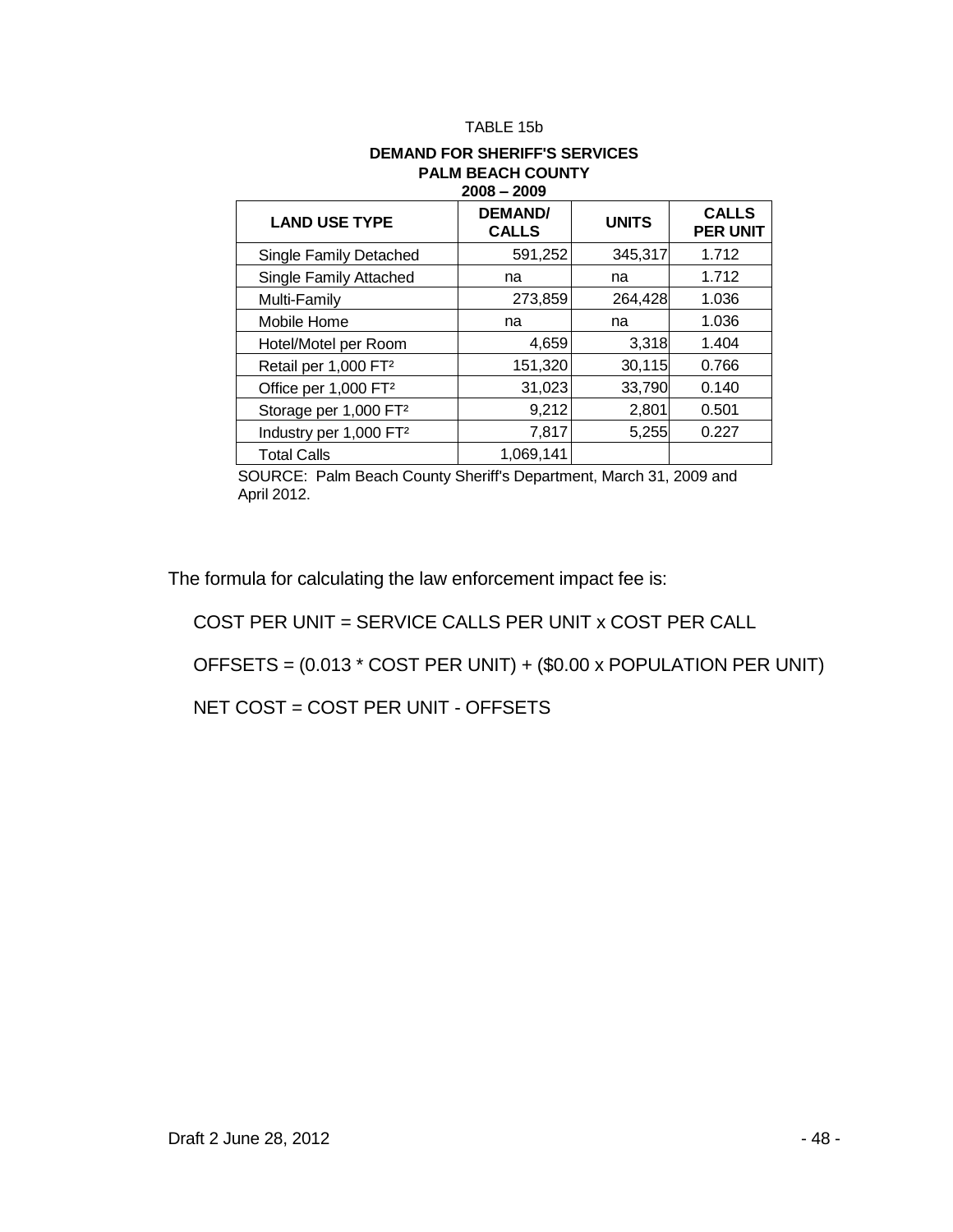# TABLE 16 **PATROL AREA NEEDS AND COSTS BY LAND USE TYPE PALM BEACH COUNTY**

| <b>LAND USE TYPE (UNIT)</b>                           | <b>SERVICE</b><br><b>CALLS</b> | <b>COST</b><br><b>PER UNIT</b> | <b>CREDITS</b> | <b>NET</b><br><b>COST</b> |
|-------------------------------------------------------|--------------------------------|--------------------------------|----------------|---------------------------|
| Single Family Detached                                | 1.712                          | \$136.67                       |                | \$1.78 \$134.89           |
| Single Family Attached                                | 1.712                          | \$136.67                       |                | \$1.78 \$134.89           |
| Multi-Family                                          | 1.036                          | \$82.67                        | \$1.07         | \$81.60                   |
| Mobile Home                                           | 1.036                          | \$82.67                        | \$1.07         | \$81.60                   |
| Hotel/Motel per Room                                  | 1.404                          | \$112.08                       |                | \$1.46 \$110.62           |
| NON-RESIDENTIAL:                                      |                                |                                |                |                           |
| Drive-in Bank Per 1,000 FT <sup>2</sup>               | 0.140                          | \$11.17                        | \$0.15         | \$11.02                   |
| Mini-Warehouse Per 1,000 FT <sup>2</sup>              | 0.501                          | \$40.02                        | \$0.52         | \$39.50                   |
| Movie Theater Per Seat                                | 0.766                          | \$61.15                        | \$0.79         | \$60.36                   |
| Racquet Club Per Court                                | 0.766                          | \$61.15                        | \$0.79         | \$60.36                   |
| Place of Worship per 1,000 FT <sup>2</sup>            | 0.766                          | \$61.15                        | \$0.79         | \$60.36                   |
| Day Care Center Per 1,000 FT <sup>2</sup>             | 0.766                          | \$61.15                        | \$0.79         | \$60.36                   |
| Quality Restaurant Per 1,000 FT <sup>2</sup>          | 0.766                          | \$61.15                        | \$0.79         | \$60.36                   |
| High Turnover Sit-Down Rest. Per 1,000 Ft             | 0.766                          | \$61.15                        | \$0.79         | \$60.36                   |
| New Car Sales Per 1,000 FT <sup>2</sup>               | 0.766                          | \$61.15                        | \$0.79         | \$60.36                   |
| OFFICE PER 1,000 FT <sup>2</sup> :                    |                                |                                |                |                           |
| 50,000 FT <sup>2</sup> & Under                        | 0.140                          | \$11.17                        | \$0.15         | \$11.02                   |
| 50,001 - 99,999 FT <sup>2</sup>                       | 0.140                          | \$11.17                        | \$0.15         | \$11.02                   |
| 100,000 - 149,999 FT <sup>2</sup>                     | 0.140                          | \$11.17                        | \$0.15         | \$11.02                   |
| 150,000 - 199,999 FT <sup>2</sup>                     | 0.140                          | \$11.17                        | \$0.15         | \$11.02                   |
| 200,000 - 399,999 FT <sup>2</sup>                     | 0.140                          | \$11.17                        | \$0.15         | \$11.02                   |
| 400,000 - 499,999 FT <sup>2</sup>                     | 0.140                          | \$11.17                        | \$0.15         | \$11.02                   |
| 500,000 - 599,999 FT <sup>2</sup>                     | 0.140                          | \$11.17                        | \$0.15         | \$11.02                   |
| 600,000 - 699,999 FT <sup>2</sup>                     | 0.140                          | \$11.17                        | \$0.15         | \$11.02                   |
| 700,000 - 799,999 FT <sup>2</sup>                     | 0.140                          | \$11.17                        | \$0.15         | \$11.02                   |
| 800,000 FT <sup>2</sup> or more                       | 0.140                          | \$11.17                        | \$0.15         | \$11.02                   |
| <b>MEDICAL BUILDINGS:</b>                             |                                |                                |                |                           |
| Medical Offices Per 1,000 FT <sup>2</sup>             | 0.140                          | \$11.17                        | \$0.15         | \$11.02                   |
| Hospitals Per 1,000 FT <sup>2</sup>                   | 0.140                          | \$11.17                        | \$0.15         | \$11.02                   |
| Nursing Home Per 1,000 FT <sup>2</sup>                | 0.140                          | \$11.17                        | \$0.15         | \$11.02                   |
| <b>INDUSTRIAL BUILDINGS:</b>                          |                                |                                |                |                           |
| Gen. Industrial Per 1,000 FT <sup>2</sup>             | 0.227                          | \$18.10                        | \$0.24         | \$17.86                   |
| Warehousing Per 1,000 FT <sup>2</sup>                 | 0.501                          | \$40.02                        | \$0.52         | \$39.50                   |
| GENERAL COMMERCIAL RETAIL PER 1,000 FT <sup>2</sup> : |                                |                                |                |                           |
| 50,000 FT <sup>2</sup> or Less                        | 0.766                          | \$61.15                        | \$0.79         | \$60.36                   |
| 50,001 - 99,999 FT <sup>2</sup>                       | 0.766                          | \$61.15                        | \$0.79         | \$60.36                   |
| 100,000 - 199,999 FT <sup>2</sup>                     | 0.766                          | \$61.15                        | \$0.79         | \$60.36                   |
| 200,000 - 299,999 FT <sup>2</sup>                     | 0.766                          | \$61.15                        | \$0.79         | \$60.36                   |
| 300,000 - 399,999 FT <sup>2</sup>                     | 0.766                          | \$61.15                        | \$0.79         | \$60.36                   |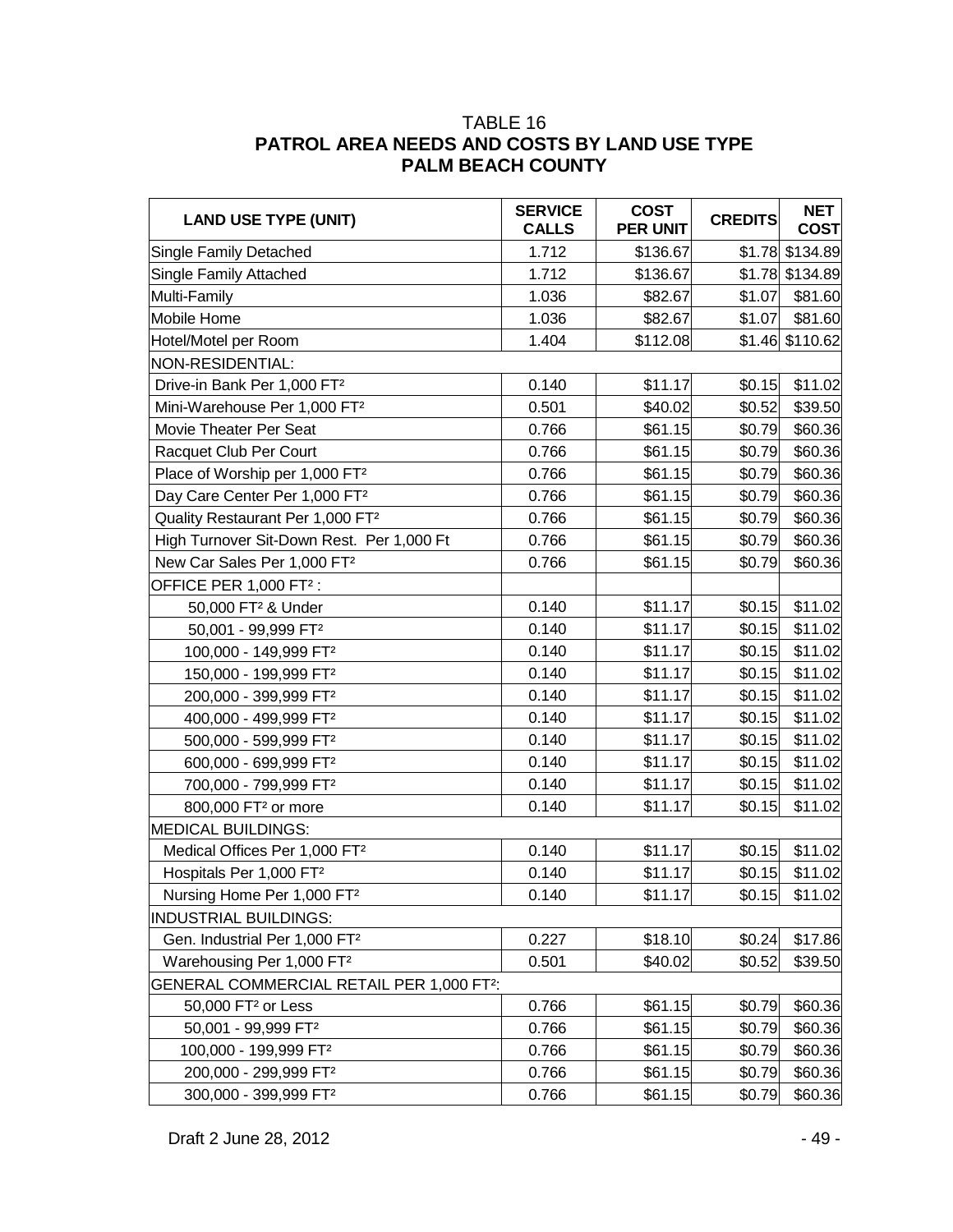| <b>LAND USE TYPE (UNIT)</b>           | <b>SERVICE</b><br><b>CALLS</b> | <b>COST</b><br><b>PER UNIT</b> | <b>CREDITS</b> | <b>NET</b><br><b>COST</b> |
|---------------------------------------|--------------------------------|--------------------------------|----------------|---------------------------|
| 400,000 - 499,999 FT <sup>2</sup>     | 0.766                          | \$61.15                        | \$0.79         | \$60.36                   |
| 500,000 - 599,999 FT <sup>2</sup>     | 0.766                          | \$61.15                        | \$0.79         | \$60.36                   |
| 600,000 - 699,999 FT <sup>2</sup>     | 0.766                          | \$61.15                        | \$0.79         | \$60.36                   |
| 700,000 - 999,999 FT <sup>2</sup>     | 0.766                          | \$61.15                        | \$0.79         | \$60.36                   |
| 1,000,000 - 1,199,999 FT <sup>2</sup> | 0.766                          | \$61.15                        | \$0.79         | \$60.36                   |
| 1,200,000 - 1,399,999 FT <sup>2</sup> | 0.766                          | \$61.15                        | \$0.79         | \$60.36                   |
| 1,400,000 - 1,599,999 FT <sup>2</sup> | 0.766                          | \$61.15                        | \$0.79         | \$60.36                   |
| 1,600,000 FT <sup>2</sup> or more     | 0.766                          | \$61.15                        | \$0.79         | \$60.36                   |
| Pharmacy With Drive Thru              | 0.766                          | \$61.15                        | \$0.79         | \$60.36                   |
| <b>Fast Food Restaurant</b>           | 0.766                          | \$61.15                        | \$0.79         | \$60.36                   |
| Gas Station Per Fueling Stn.          | 0.766                          | \$61.15                        | \$0.79         | \$60.36                   |
| Convenience Retail                    | 0.766                          | \$61.15                        | \$0.79         | \$60.36                   |
| <b>Automotive Repair Shop</b>         | 0.766                          | \$61.15                        | \$0.79         | \$60.36                   |
| Car Wash per Bay                      | 0.766                          | \$61.15                        | \$0.79         | \$60.36                   |
| Carpet Store                          | 0.766                          | \$61.15                        | \$0.79         | \$60.36                   |
| Cemetery per Acre                     | 0.766                          | \$61.15                        | \$0.79         | \$60.36                   |
| <b>Funeral Home</b>                   | 0.766                          | \$61.15                        | \$0.79         | \$60.36                   |
| <b>Furniture Store</b>                | 0.766                          | \$61.15                        | \$0.79         | \$60.36                   |
| <b>General Recreation</b>             | 0.766                          | \$61.15                        | \$0.79         | \$60.36                   |
| Oil and Lube Shop per Bay             | 0.766                          | \$61.15                        | \$0.79         | \$60.36                   |
| <b>Veterinary Clinic</b>              | 0.766                          | \$61.15                        | \$0.79         | \$60.36                   |

| <b>Changes</b>                               | <b>Revised</b> | <b>Existing</b> | %<br>Change |
|----------------------------------------------|----------------|-----------------|-------------|
| <b>Single Family Detached</b>                | \$134.89       | 169.61          | $-20.47%$   |
| Single Family Attached                       | \$134.89       | 169.61          | $-20.47%$   |
| Multi-Family                                 | \$81.60        | 46.35           | 76.05%      |
| Mobile Home                                  | \$81.60        | 46.35           | 76.05%      |
| Hotel/Motel per Room                         | \$110.62       | 54.11           | 104.44%     |
| NON-RESIDENTIAL:                             |                |                 |             |
| Drive-in Bank Per 1,000 FT <sup>2</sup>      | \$11.02        | 64.91           | $-83.02\%$  |
| Mini-Warehouse Per 1,000 FT <sup>2</sup>     | \$39.50        | 13.83           | 185.61%     |
| Movie Theater Per Seat                       | \$60.36        | 64.31           | $-6.14%$    |
| Racquet Club Per Court                       | \$60.36        | 64.31           | $-6.14%$    |
| Place of Worship per 1,000 FT <sup>2</sup>   | \$60.36        | 64.31           | $-6.14%$    |
| Day Care Center Per 1,000 FT <sup>2</sup>    | \$60.36        | 64.31           | $-6.14%$    |
| Quality Restaurant Per 1,000 FT <sup>2</sup> | \$60.36        | 64.31           | $-6.14%$    |
| High Turnover Sit-Down Rest. Per 1,000 Ft    | \$60.36        | 64.31           | $-6.14%$    |
| New Car Sales Per 1,000 FT <sup>2</sup>      | \$60.36        | 64.31           | $-6.14%$    |
| OFFICE PER 1,000 FT <sup>2</sup> :           |                |                 |             |
| 50,000 FT <sup>2</sup> & Under               | \$11.02        | 64.31           | $-82.86%$   |
| 50,001 - 99,999 FT <sup>2</sup>              | \$11.02        | 64.31           | -82.86%     |
| 100,000 - 149,999 FT <sup>2</sup>            | \$11.02        | 64.31           | $-82.86%$   |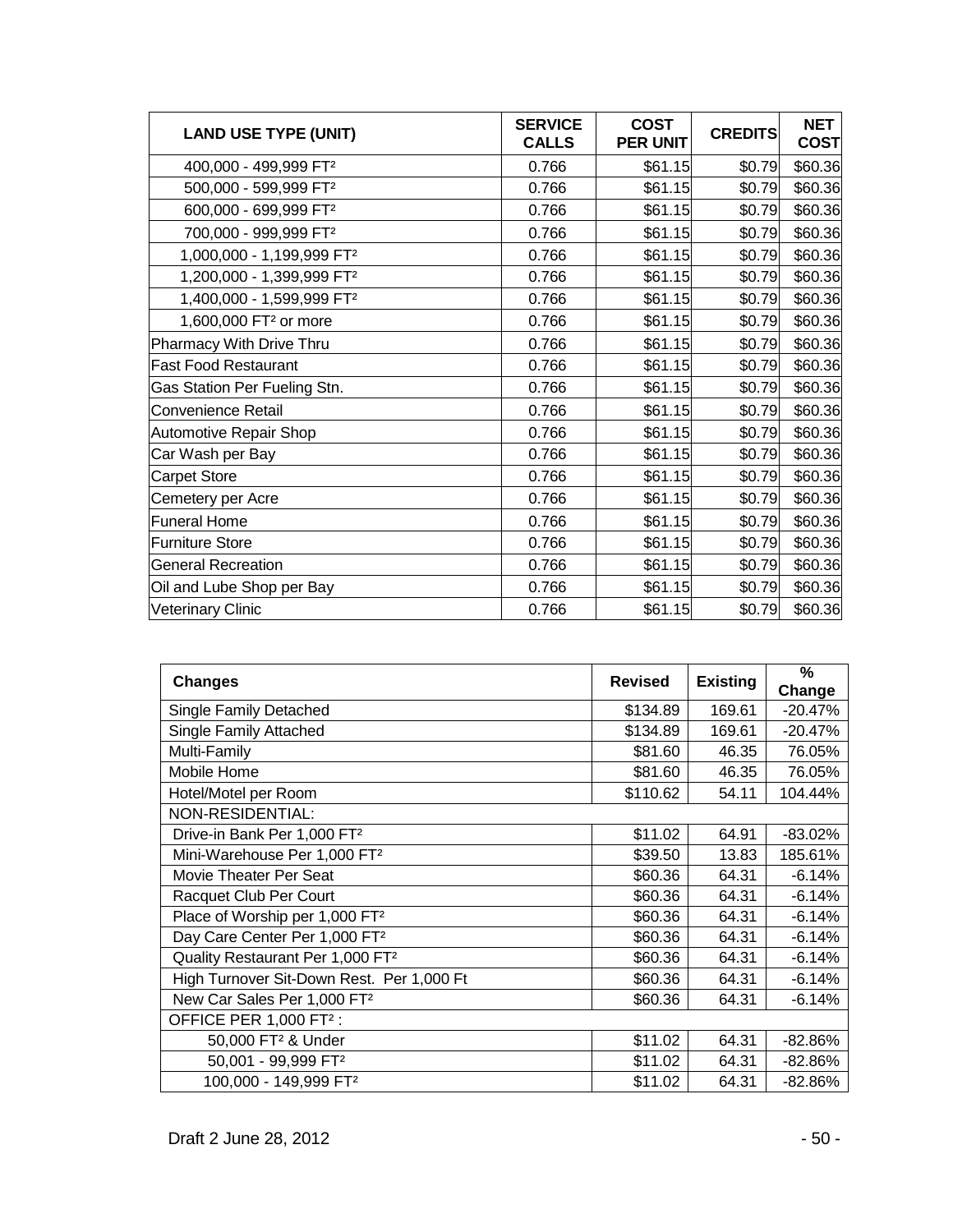| <b>Changes</b>                                  | <b>Revised</b> | <b>Existing</b> | %                   |
|-------------------------------------------------|----------------|-----------------|---------------------|
|                                                 |                | 64.31           | Change<br>$-82.86%$ |
| 150,000 - 199,999 FT <sup>2</sup>               | \$11.02        |                 |                     |
| 200,000 - 399,999 FT <sup>2</sup>               | \$11.02        | 64.31           | $-82.86%$           |
| 400,000 - 499,999 FT <sup>2</sup>               | \$11.02        | 64.31           | $-82.86%$           |
| 500,000 - 599,999 FT <sup>2</sup>               | \$11.02        | 64.31           | $-82.86%$           |
| 600,000 - 699,999 FT <sup>2</sup>               | \$11.02        | 64.31           | $-82.86%$           |
| 700,000 - 799,999 FT <sup>2</sup>               | \$11.02        | 64.31           | $-82.86%$           |
| 800,000 FT <sup>2</sup> or more                 | \$11.02        | 64.31           | $-82.86%$           |
| <b>MEDICAL BUILDINGS:</b>                       |                |                 |                     |
| Medical Offices Per 1,000 FT <sup>2</sup>       | \$11.02        | 150.54          | -92.68%             |
| Hospitals Per 1,000 FT <sup>2</sup>             | \$11.02        | 150.54          | $-92.68%$           |
| Nursing Home Per 1,000 FT <sup>2</sup>          | \$11.02        | 150.54          | $-92.68%$           |
| <b>INDUSTRIAL BUILDINGS:</b>                    |                |                 |                     |
| Gen. Industrial Per 1,000 FT <sup>2</sup>       | \$17.86        | 13.83           | 29.14%              |
| Warehousing Per 1,000 FT <sup>2</sup>           | \$39.50        | 4.88            | 709.43%             |
| <b>GENERAL COMMERCIAL RETAIL PER 1,000 FT2:</b> |                |                 |                     |
| 50,000 FT <sup>2</sup> or Less                  | \$60.36        | 64.91           | $-7.01%$            |
| 50,001 - 99,999 FT <sup>2</sup>                 | \$60.36        | 64.91           | $-7.01%$            |
| 100,000 - 199,999 FT <sup>2</sup>               | \$60.36        | 64.91           | $-7.01%$            |
| 200,000 - 299,999 FT <sup>2</sup>               | \$60.36        | 64.91           | $-7.01%$            |
| 300,000 - 399,999 FT <sup>2</sup>               | \$60.36        | 64.91           | $-7.01%$            |
| 400,000 - 499,999 FT <sup>2</sup>               | \$60.36        | 64.91           | $-7.01%$            |
| 500,000 - 599,999 FT <sup>2</sup>               | \$60.36        | 64.91           | $-7.01%$            |
| 600,000 - 699,999 FT <sup>2</sup>               | \$60.36        | 64.91           | $-7.01%$            |
| 700,000 - 999,999 FT <sup>2</sup>               | \$60.36        | 64.91           | $-7.01%$            |
| 1,000,000 - 1,199,999 FT <sup>2</sup>           | \$60.36        | 64.91           | $-7.01%$            |
| 1,200,000 - 1,399,999 FT <sup>2</sup>           | \$60.36        | 64.91           | $-7.01%$            |
| 1,400,000 - 1,599,999 FT <sup>2</sup>           | \$60.36        | 64.91           | $-7.01%$            |
| 1,600,000 FT <sup>2</sup> or more               | \$60.36        | 64.91           | $-7.01%$            |
| Pharmacy With Drive Thru                        | \$60.36        | 64.91           | $-7.01%$            |
| <b>Fast Food Restaurant</b>                     | \$60.36        | 64.91           | $-7.01%$            |
| Gas Station Per Fueling Stn.                    | \$60.36        | 64.91           | $-7.01%$            |
| <b>Convenience Retail</b>                       | \$60.36        | 64.91           | $-7.01%$            |
| Automotive Repair Shop                          | \$60.36        | 64.91           | $-7.01%$            |
| Car Wash per Bay                                | \$60.36        | 64.91           | $-7.01%$            |
| <b>Carpet Store</b>                             | \$60.36        | 64.91           | $-7.01%$            |
| Cemetery per Acre                               | \$60.36        | 64.91           | $-7.01%$            |
| <b>Funeral Home</b>                             | \$60.36        | 64.91           | $-7.01%$            |
| <b>Furniture Store</b>                          | \$60.36        | 64.91           | $-7.01%$            |
| <b>General Recreation</b>                       | \$60.36        | 64.91           | $-7.01%$            |
| Oil and Lube Shop per Bay                       | \$60.36        | 64.91           | $-7.01%$            |
| <b>Veterinary Clinic</b>                        | \$60.36        | 64.91           | $-7.01%$            |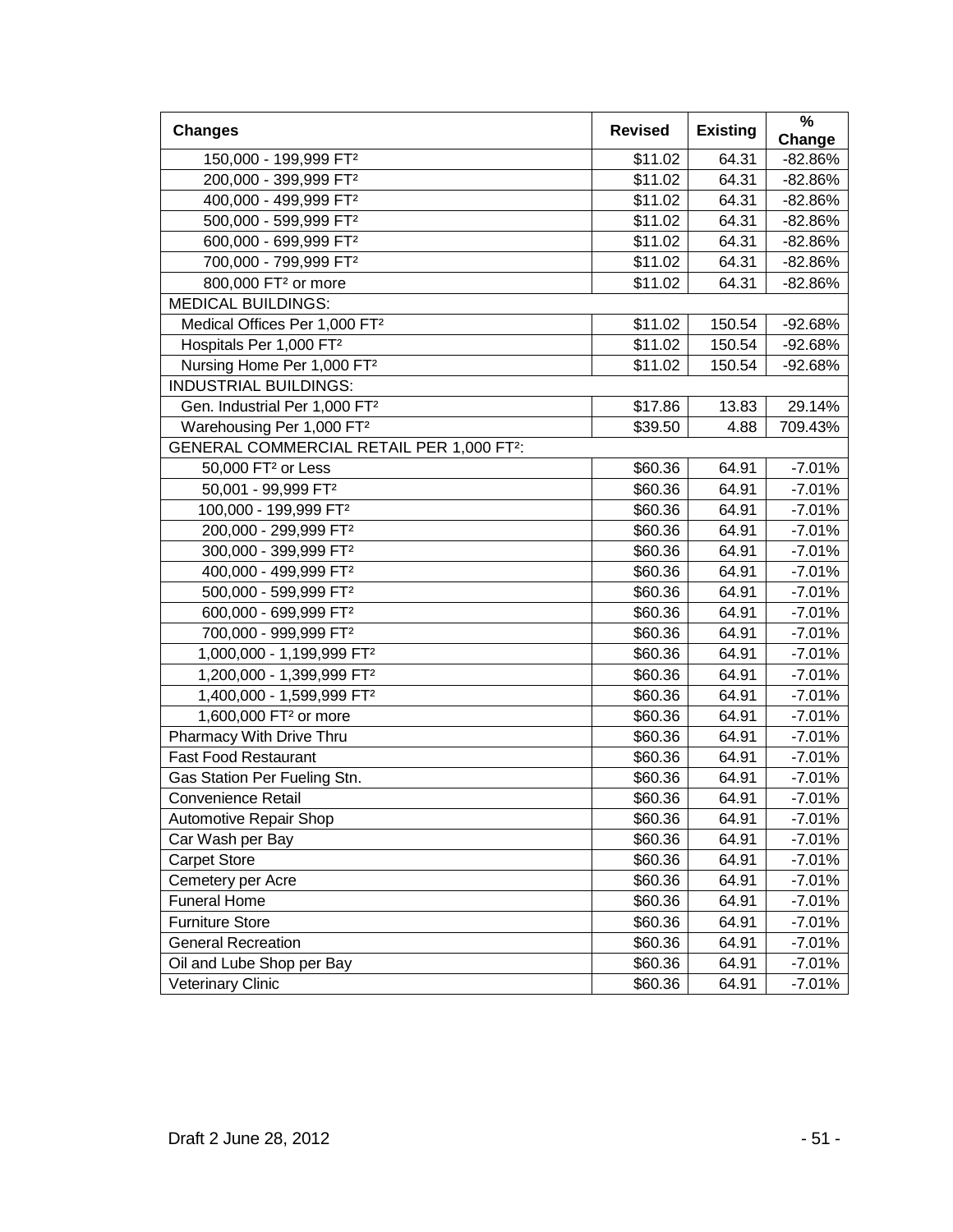| County             | Law/Jail |
|--------------------|----------|
| St. Johns Co       | \$80     |
| Monroe Co          | \$150    |
| Orange Co.         | \$156    |
| Palm Beach Co      | \$170    |
| St. Lucie Co       | \$194    |
| Sarasota Co        | \$195    |
| Indian River Co    | \$245    |
| Collier Co         | \$270    |
| Citrus Co          | \$290    |
| Martin Co          | \$423    |
| Miami/Dade Co      | \$503    |
| Manatee Co         | \$572    |
| Mean               | \$271    |
| Median             | \$220    |
| Palm Beach Revised | \$134.89 |

#### **EXISTING LAW ENFORCEMENT IMPACT FEES**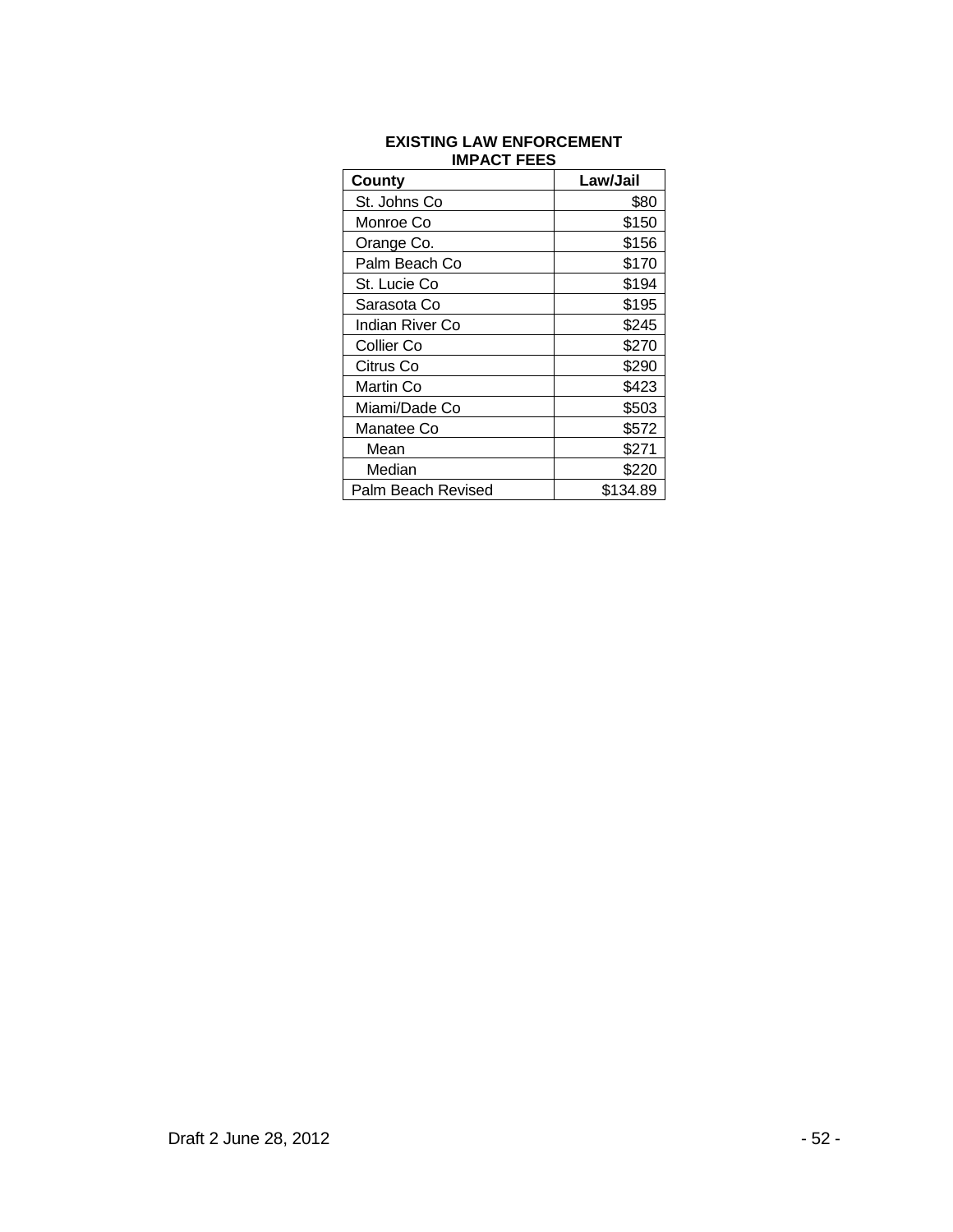# **VI Fire Protection and Rescue Impact Fees**

It is recommended that the Fire and Rescue impact fee be set at zero for this biennium. The basis for this recommendation is that the Palm Bach County Capital Improvement Plan does not propose any fire and rescue capacity new capital improvements during the period 2012-15.

The following is a restatement of the data and methods using to calculate the now existing fire and rescue impact fee. These calculations were originally done in 2005 and the impact fees have been maintained at this level by direction of the Board of County Commissioners.

*The rapid growth of the County has resulted in equally rapid growth in the need for fire protection and emergency rescue service. Palm Beach County provides fire and rescue service through a Municipal Services Taxing Unit (MSTU). This taxing district provides service to the unincorporated area and to those incorporated areas that have elected to receive these services. Areas not served by the County fire-rescue system receive such services from a municipal system or some other system. Impact fees are being considered only for this MSTU.*

*Table 17 sets out the fire/rescue parameters used and Table 18 shows the calls for fire & rescue service by land use type. Table 19 shows fire & rescue capital costs by land use type. The calls for service by land use type allocate all calls to structures, i.e., developed properties. This is done first by allocating calls from no specific structure, most commonly from streets, to structures based upon the percentage of all calls emanating from structures. The second allocation is of the institutional population. The institutional population is residents away from their homes. The most institutional calls come from places of public assembly, schools, and health care facilities. These calls are allocated to residences based upon the percentage of all residential calls coming from the particular type of residence. The net allocated calls per unit are shown in Table 18.*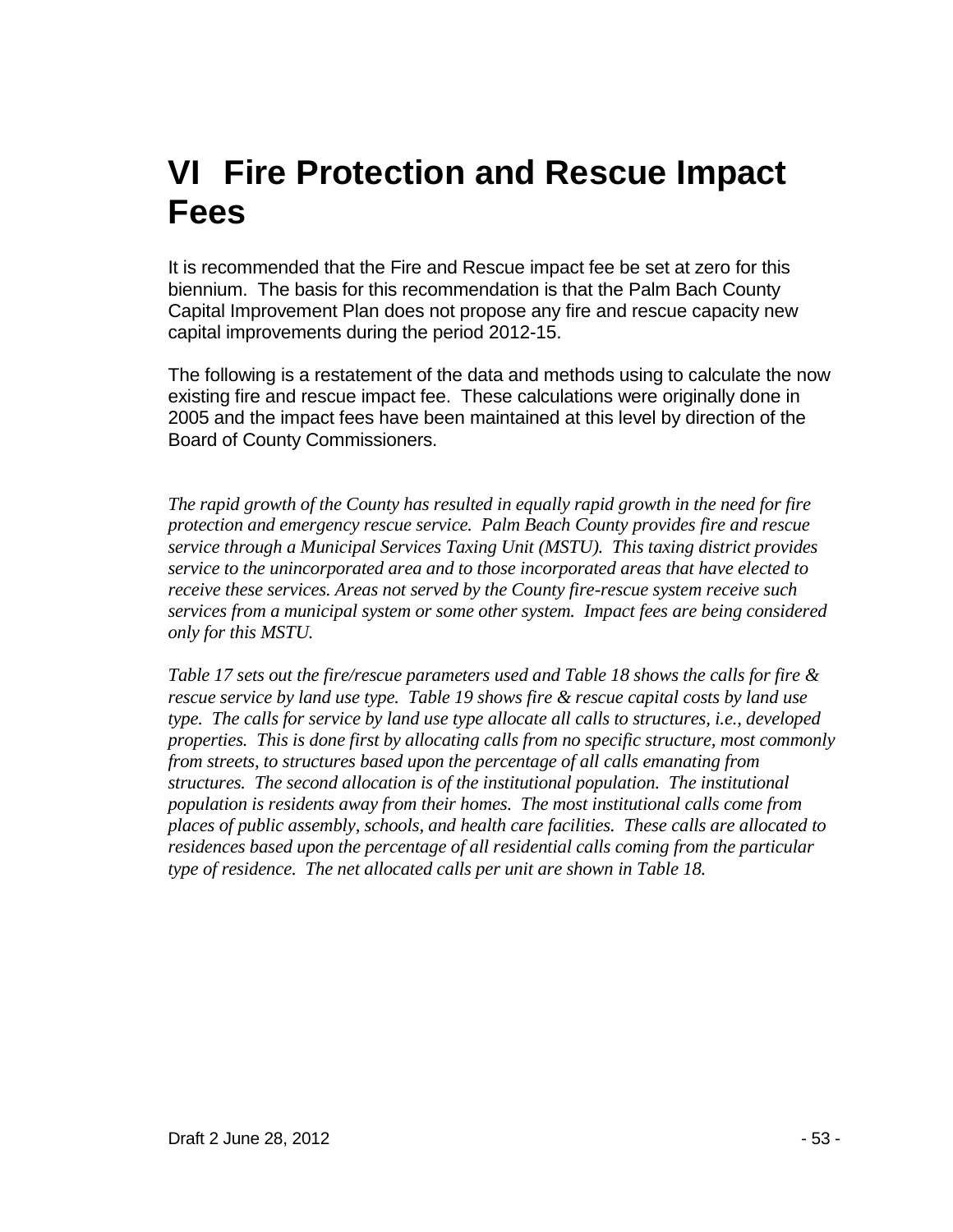#### *TABLE 17*

## *FIRE/RESCUE PARAMETERS PALM BEACH COUNTY*

| <b>STANDARD:</b>                       |               |  |
|----------------------------------------|---------------|--|
| Response Time of                       | 7.5 Minutes   |  |
| <b>CAPITAL INVESTMENTS:</b>            |               |  |
| Fleet                                  | \$36,534,681  |  |
| Facilities                             | \$74,168,561  |  |
| Radio Equipment                        | \$8,442,059   |  |
| <b>Computer Equipment</b>              | \$1,215,051   |  |
| Video Equipment                        | \$494,102     |  |
| <b>Training Equipment</b>              | \$381,214     |  |
| <b>Office Furniture/Equipment</b>      | \$1,228,252   |  |
| <b>Fire/Rescue Capital Investments</b> | \$122,463,920 |  |
| <b>Total Calls for Service</b>         | 88,951        |  |
| <b>Total Capital Cost Per Call</b>     | \$1,376.76    |  |

*SOURCE: Palm Beach County Fire Rescue, December 10, 2004. NOTE: Capital cost per call is used to establish the Fire/Rescue impact fee.*

#### *TABLE 18*

#### *FIRE/RESCUE CALLS FOR SERVICE PALM BEACH COUNTY*

| <b>FIRE/RESCUE CALLS PER UNIT:</b>        | <b>CALLS</b>    |
|-------------------------------------------|-----------------|
| <b>LAND USE</b>                           | <b>PER UNIT</b> |
| <b>Single Family Detached</b>             | 0.4040          |
| <b>Single Family Attached</b>             | 0.4040          |
| Multi-Family                              | 0.1899          |
| Mobile Home                               | 0.1899          |
| Hotel/Motel per Room                      | 0.7299          |
| Retail per 1,000 FT <sup>2</sup>          | 0.1730          |
| Office per 1,000 FT <sup>2</sup>          | 0.1151          |
| Storage per 1,000 FT <sup>2</sup>         | 0.0414          |
| Industry per 1,000 FT <sup>2</sup>        | 0.1110          |
| Institutional per 1,000 FT <sup>2</sup> * | 0.00            |

*SOURCE: Palm Beach County Fire Department, "Palm Beach County Fire-Rescue Call Load," August 2003 – July 2004.*

*NOTE: Institutional land uses are excluded because they are emergency service providers.*

*In Table 19, the cost of fire/rescue protection is determined based upon the expected calls for service per unit per year. These call generation rates are based upon a statistical*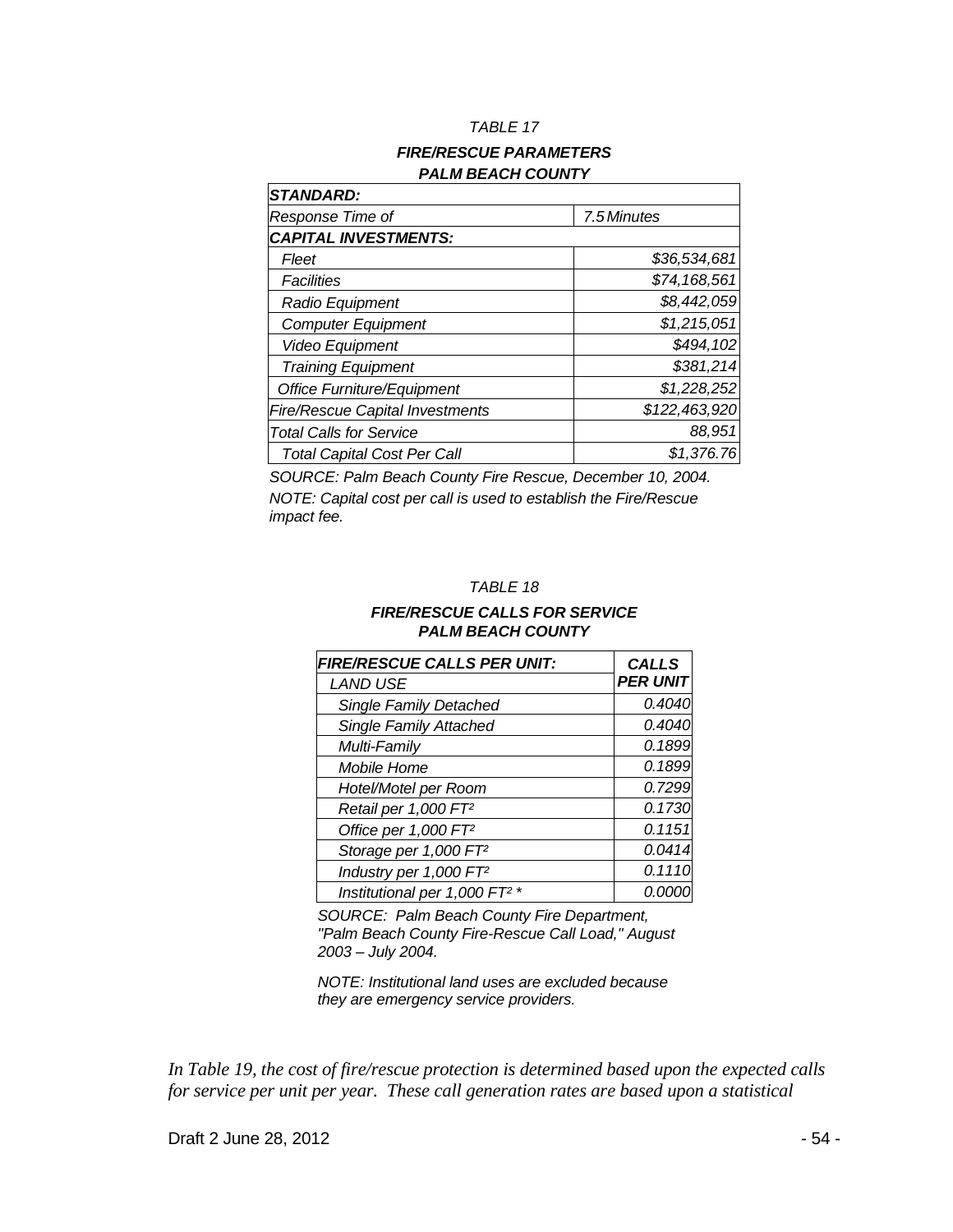*review of fire/rescue calls and are set out in "Palm Beach County Fire-Rescue Call Load," for fiscal year 2003-04.* 

*The formula for calculating the fire/rescue impact fee is:*

# *COST PER UNIT = CAPITAL COST PER CALL x CALLS PER UNIT*

 *CREDITS = 0 \* COST PER UNIT + \$0.00 x FUNCTIONAL POPULATION PER UNIT*

 *NET COST = COST PER UNIT - CREDITS.*

*There are no proposed credits for past or future payments toward fire protection and rescue capital costs. There are no credits for future payments because there is no outstanding debt for fire & rescue and thus no expected payments. There is no past credit because vacant land is a frequent location for fires, so-called brush fires, thus vacant land places demands on the fire protection services and benefits from the provision of those services.*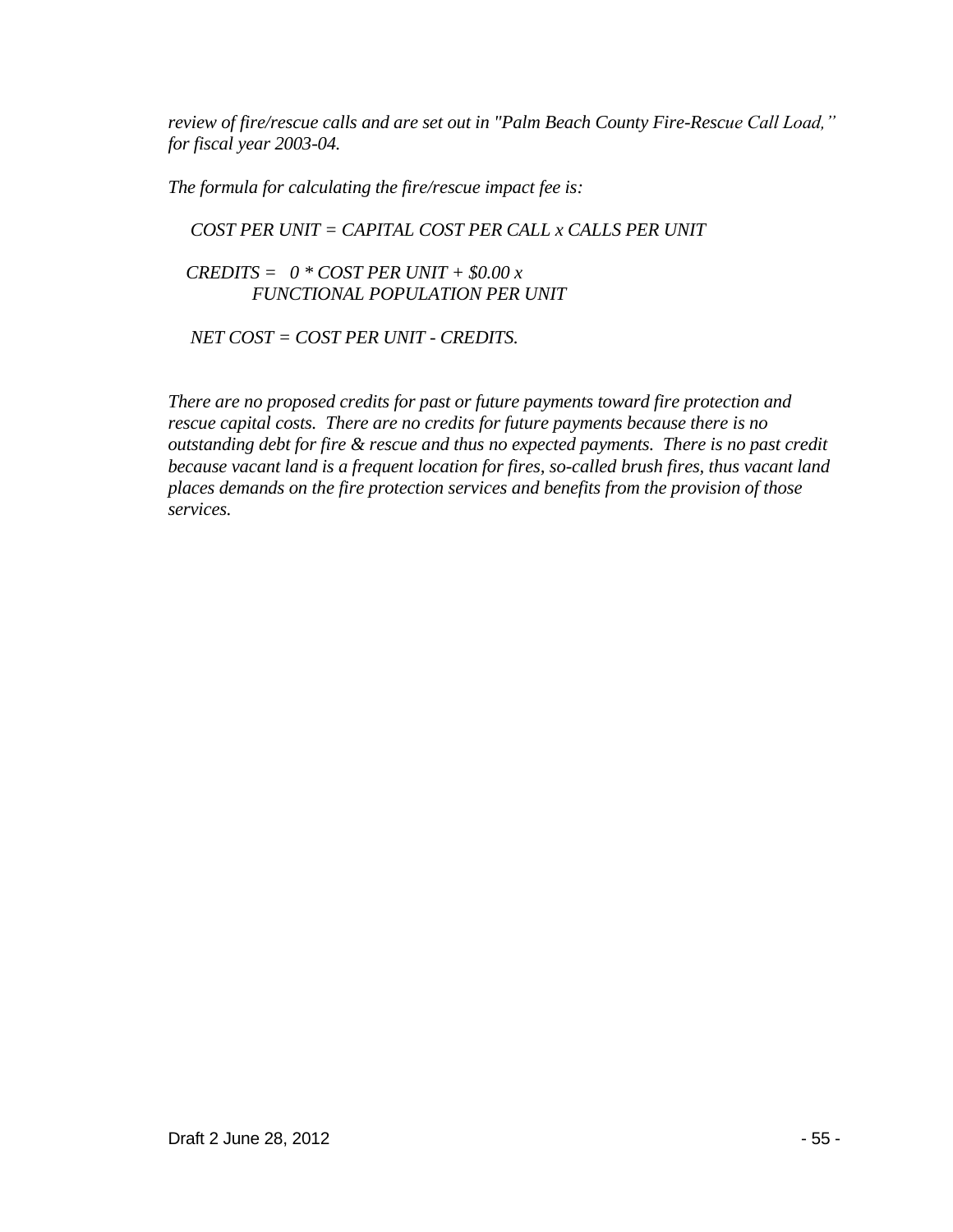#### *TABLE 19*

#### *FIRE PROTECTION NEEDS AND COSTS BY LAND USE TYPE PALM BEACH COUNTY*

| <b>LAND USE TYPE (UNIT)</b>                           | <b>CALLS</b><br><b>FOR</b><br><b>SERVICE</b> | <b>COST</b><br><b>PER</b><br><b>UNIT</b> | <b>CREDITS</b> | <b>NET</b><br><b>COST</b> |
|-------------------------------------------------------|----------------------------------------------|------------------------------------------|----------------|---------------------------|
| <b>RESIDENTIAL UNITS BY TYPE:</b>                     |                                              |                                          |                |                           |
| <b>Single Family Detached</b>                         | 0.4040                                       | \$556.26                                 | \$0.00         | \$556.26                  |
| Single Family Attached                                | 0.4040                                       | \$556.26                                 | \$0.00         | \$556.26                  |
| Multi-Family                                          | 0.1899                                       | \$261.49                                 | \$0.00         | \$261.49                  |
| Mobile Home                                           | 0.1899                                       | \$261.49                                 | \$0.00         | \$261.49                  |
| Hotel/Motel Per Room                                  | 0.7299                                       | \$1,004.88                               | \$0.00         | \$1,004.88                |
| <b>NON-RESIDENTIAL:</b>                               |                                              |                                          |                |                           |
| DRIVE-IN BANK PER 1,000 FT2                           | 0.1151                                       | \$158.46                                 | \$0.00         | \$158.46                  |
| MINI-WAREHOUSE PER 1,000 FT2                          | 0.1151                                       | \$158.46                                 | \$0.00         | \$158.46                  |
| MOVIE THEATER PER SEAT                                | 0.1151                                       | \$158.46                                 | \$0.00         | \$158.46                  |
| <b>RACQUET CLUB PER COURT</b>                         | 0.1151                                       | \$158.46                                 | \$0.00         | \$158.46                  |
| CHURCH/SYNAGOGUE PER 1,000 FT2                        | 0.1151                                       | \$158.46                                 | \$0.00         | \$158.46                  |
| DAY CARE CENTER PER 1,000 FT2                         | 0.1151                                       | \$158.46                                 | \$0.00         | \$158.46                  |
| QUALITY RESTAURANT PER 1,000 FT2                      | 0.1730                                       | \$238.16                                 | \$0.00         | \$238.16                  |
| <b>HIGH TURNOVER SIT-DOWN</b>                         | 0.1730                                       | \$238.16                                 | \$0.00         | \$238.16                  |
| RESTAURANT PER 1,000 FT                               |                                              |                                          |                |                           |
| NEW CAR SALES PER 1,000 FT2                           | 0.1730                                       | \$238.16                                 | \$0.00         | \$238.16                  |
| OFFICE PER 1,000 FT <sup>2</sup> :                    |                                              |                                          |                |                           |
| 50,000 FT <sup>2</sup> & Under                        | 0.1151                                       | \$158.46                                 | \$0.00         | \$158.46                  |
| 50,001 - 99,999 FT <sup>2</sup>                       | 0.1151                                       | \$158.46                                 | \$0.00         | \$158.46                  |
| 100,000 - 149,999 FT <sup>2</sup>                     | 0.1151                                       | \$158.46                                 | \$0.00         | \$158.46                  |
| 150,000 - 199,999 FT <sup>2</sup>                     | 0.1151                                       | \$158.46                                 | \$0.00         | \$158.46                  |
| 200,000 - 399,999 FT <sup>2</sup>                     | 0.1151                                       | \$158.46                                 | \$0.00         | \$158.46                  |
| 400,000 - 499,999 FT <sup>2</sup>                     | 0.1151                                       | \$158.46                                 | \$0.00         | \$158.46                  |
| 500,000 - 599,999 FT <sup>2</sup>                     | 0.1151                                       | \$158.46                                 | \$0.00         | \$158.46                  |
| 600,000 - 699,999 FT <sup>2</sup>                     | 0.1151                                       | \$158.46                                 | \$0.00         | \$158.46                  |
| 700,000 - 799,999 FT <sup>2</sup>                     | 0.1151                                       | \$158.46                                 | \$0.00         | \$158.46                  |
| 800,000 FT <sup>2</sup> or more                       | 0.1151                                       | \$158.46                                 | \$0.00         | \$158.46                  |
| <b>MEDICAL BUILDINGS:</b>                             |                                              |                                          |                |                           |
| MEDICAL OFFICES PER 1,000 FT2                         | 0.1151                                       | \$158.46                                 | \$0.00         | \$158.46                  |
| HOSPITALS PER 1,000 FT2                               | 0.1151                                       | \$158.46                                 | \$0.00         | \$158.46                  |
| NURSING HOME PER 1,000 FT2                            | 0.0000                                       | \$0.00                                   | \$0.00         | \$0.00                    |
| <b>INDUSTRIAL BUILDINGS:</b>                          |                                              |                                          |                |                           |
| GEN. INDUSTRIAL PER 1,000 FT2                         | 0.1110                                       | \$152.82                                 | \$0.00         | \$152.82                  |
| WAREHOUSING PER 1,000 FT2                             | 0.0414                                       | \$56.93                                  | \$0.00         | \$56.93                   |
| GENERAL COMMERCIAL RETAIL PER 1,000 FT <sup>2</sup> : |                                              |                                          |                |                           |
| 50,000 FT <sup>2</sup> or Less                        | 0.1730                                       | \$238.16                                 | \$0.00         | \$238.16                  |
| 50,001 - 99,999 FT <sup>2</sup>                       | 0.1730                                       | \$238.16                                 | \$0.00         | \$238.16                  |
| 100,000 - 199,999 FT <sup>2</sup>                     | 0.1730                                       | \$238.16                                 | \$0.00         | \$238.16                  |
| 200,000 - 299,999 FT <sup>2</sup>                     | 0.1730                                       | \$238.16                                 | \$0.00         | \$238.16                  |
| 300,000 - 399,999 FT <sup>2</sup>                     | 0.1730                                       | \$238.16                                 | \$0.00         | \$238.16                  |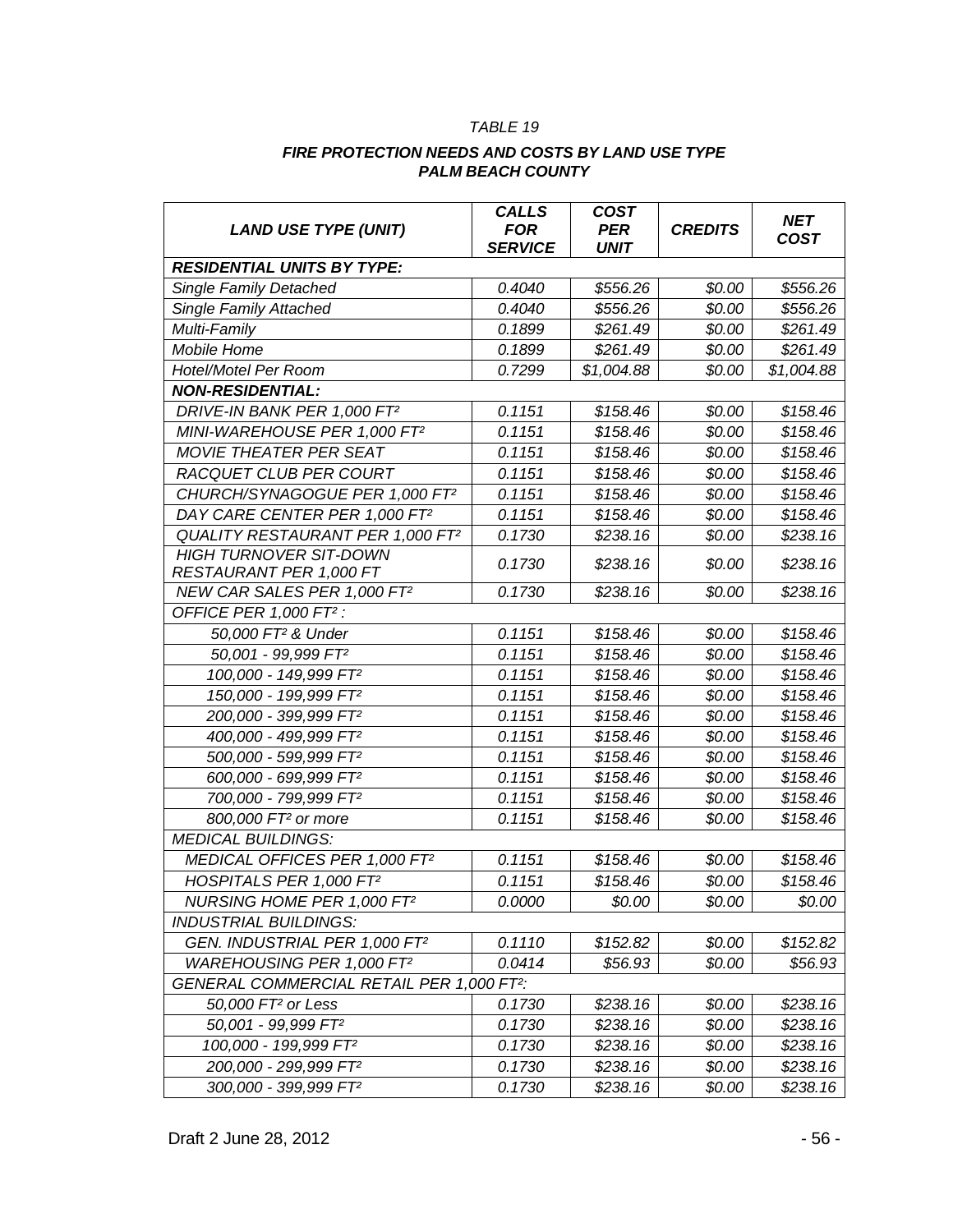| <b>LAND USE TYPE (UNIT)</b>             | <b>CALLS</b><br><b>FOR</b><br><b>SERVICE</b> | <b>COST</b><br><b>PER</b><br><b>UNIT</b> | <b>CREDITS</b> | <b>NET</b><br><b>COST</b> |
|-----------------------------------------|----------------------------------------------|------------------------------------------|----------------|---------------------------|
| 400,000 - 499,999 FT <sup>2</sup>       | 0.1730                                       | \$238.16                                 | \$0.00         | \$238.16                  |
| 500,000 - 599,999 FT <sup>2</sup>       | 0.1730                                       | \$238.16                                 | \$0.00         | \$238.16                  |
| 600,000 - 699,999 FT <sup>2</sup>       | 0.1730                                       | \$238.16                                 | \$0.00         | \$238.16                  |
| 700,000 - 999,999 FT <sup>2</sup>       | 0.1730                                       | \$238.16                                 | \$0.00         | \$238.16                  |
| 1,000,000 - 1,199,999 FT <sup>2</sup>   | 0.1730                                       | \$238.16                                 | \$0.00         | \$238.16                  |
| 1,200,000 - 1,399,999 FT <sup>2</sup>   | 0.1730                                       | \$238.16                                 | \$0.00         | \$238.16                  |
| 1,400,000 - 1,599,999 FT <sup>2</sup>   | 0.1730                                       | \$238.16                                 | \$0.00         | \$238.16                  |
| 1,600,000 FT <sup>2</sup> or more       | 0.1730                                       | \$238.16                                 | \$0.00         | \$238.16                  |
| PHARMACY WITH DRIVE THRU                | 0.1730                                       | \$238.16                                 | \$0.00         | \$238.16                  |
| <b>FAST FOOD RESTAURANT</b>             | 0.1730                                       | \$238.16                                 | \$0.00         | \$238.16                  |
| <b>SERVICE STATION PER FUELING STN.</b> | 0.1730                                       | \$238.16                                 | \$0.00         | \$238.16                  |
| <b>CONVENIENCE RETAIL</b>               | 0.1730                                       | \$238.16                                 | \$0.00         | \$238.16                  |

| <b>Changes</b>                                     |                |                 |             |  |
|----------------------------------------------------|----------------|-----------------|-------------|--|
|                                                    | <b>Revised</b> | <b>Existing</b> | %<br>Change |  |
| <b>RESIDENTIAL UNITS BY TYPE:</b>                  |                |                 |             |  |
| <b>Single Family Detached</b>                      | \$556.26       | \$483.50        | 15.05%      |  |
| <b>Single Family Attached</b>                      | \$556.26       | \$483.50        | 15.05%      |  |
| Multi-Family                                       | \$261.49       | \$239.57        | 9.15%       |  |
| Mobile Home                                        | \$261.49       | \$239.57        | 9.15%       |  |
| Hotel/Motel Per Room                               | \$1,004.88     | \$805.61        | 24.74%      |  |
| <b>NON-RESIDENTIAL:</b>                            |                |                 |             |  |
| DRIVE-IN BANK PER 1,000 FT2                        | \$158.46       | \$185.09        | $-14.39%$   |  |
| MINI-WAREHOUSE PER 1,000 FT2                       | \$158.46       | \$185.09        | $-14.39%$   |  |
| MOVIE THEATER PER SEAT                             | \$158.46       | \$185.09        | $-14.39%$   |  |
| <b>RACQUET CLUB PER COURT</b>                      | \$158.46       | \$185.09        | $-14.39%$   |  |
| CHURCH/SYNAGOGUE PER 1,000 FT2                     | \$158.46       | \$185.09        | $-14.39%$   |  |
| DAY CARE CENTER PER 1,000 FT2                      | \$158.46       | \$185.09        | $-14.39%$   |  |
| QUALITY RESTAURANT PER 1,000 FT2                   | \$238.16       | \$225.13        | 5.79%       |  |
| <b>HIGH TURNOVER SIT-DOWN RESTAURANT PER 1K FT</b> | \$238.16       | \$225.13        | 5.79%       |  |
| NEW CAR SALES PER 1,000 FT2                        | \$238.16       | \$225.13        | 5.79%       |  |
| OFFICE PER 1,000 FT <sup>2</sup> :                 |                |                 |             |  |
| 50,000 FT <sup>2</sup> & Under                     | \$158.46       | \$185.09        | $-14.39%$   |  |
| 50,001 - 99,999 FT <sup>2</sup>                    | \$158.46       | \$185.09        | $-14.39%$   |  |
| 100,000 - 149,999 FT <sup>2</sup>                  | \$158.46       | \$185.09        | $-14.39%$   |  |
| 150,000 - 199,999 FT <sup>2</sup>                  | \$158.46       | \$185.09        | $-14.39%$   |  |
| 200,000 - 399,999 FT <sup>2</sup>                  | \$158.46       | \$185.09        | $-14.39%$   |  |
| 400,000 - 499,999 FT <sup>2</sup>                  | \$158.46       | \$185.09        | $-14.39%$   |  |
| 500,000 - 599,999 FT <sup>2</sup>                  | \$158.46       | \$185.09        | $-14.39%$   |  |
| 600,000 - 699,999 FT <sup>2</sup>                  | \$158.46       | \$185.09        | $-14.39%$   |  |
| 700,000 - 799,999 FT <sup>2</sup>                  | \$158.46       | \$185.09        | $-14.39%$   |  |
| 800,000 FT <sup>2</sup> or more                    | \$158.46       | \$185.09        | $-14.39%$   |  |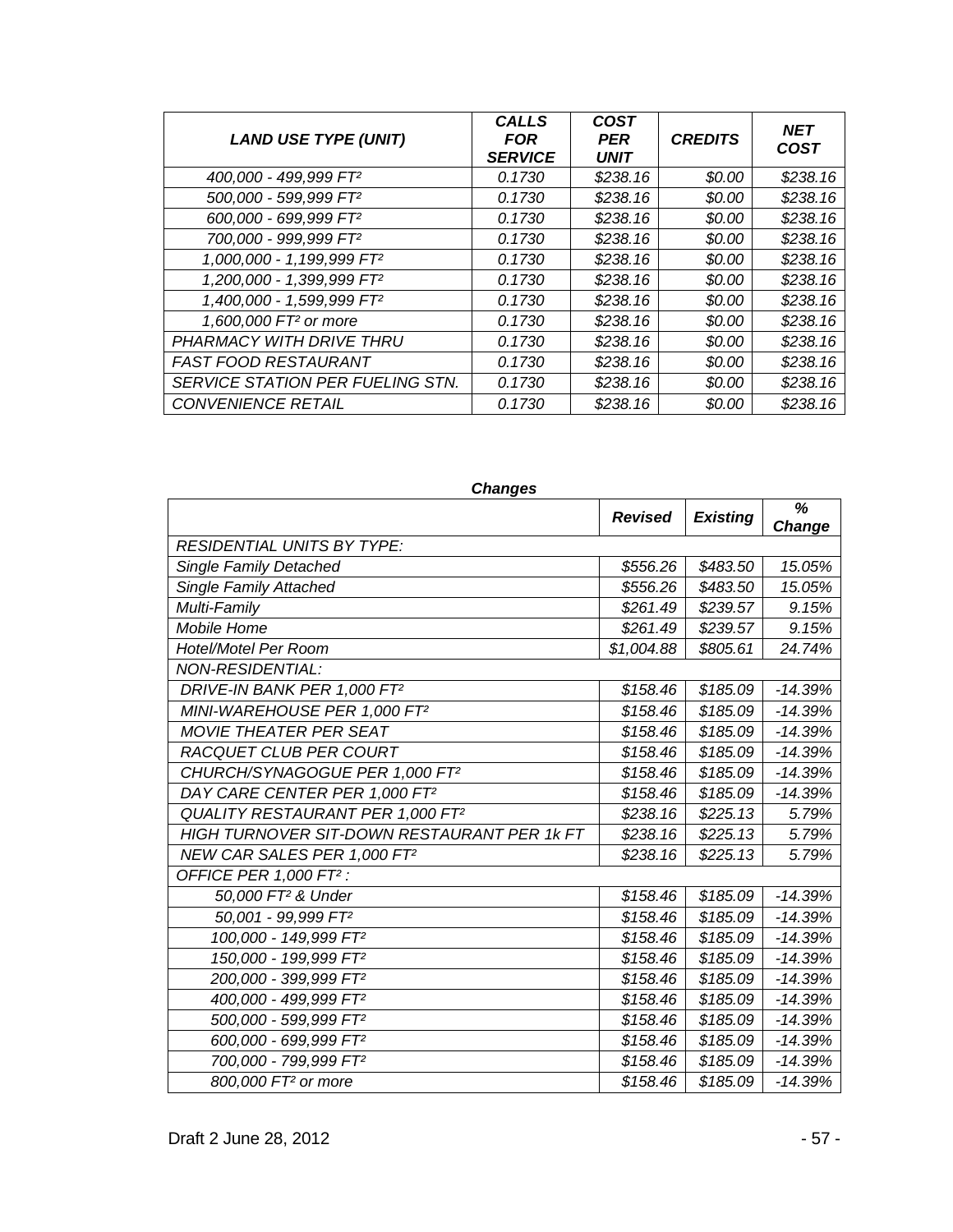| unanyas                                               |                |                 |             |
|-------------------------------------------------------|----------------|-----------------|-------------|
|                                                       | <b>Revised</b> | <b>Existing</b> | %<br>Change |
| <b>MEDICAL BUILDINGS:</b>                             |                |                 |             |
| MEDICAL OFFICES PER 1,000 FT2                         | \$158.46       | \$185.09        | $-14.39%$   |
| HOSPITALS PER 1,000 FT2                               | \$158.46       | \$185.09        | $-14.39%$   |
| NURSING HOME PER 1,000 FT2                            | \$0.00         | \$0.00          | 0           |
| <b>INDUSTRIAL BUILDINGS:</b>                          |                |                 |             |
| GEN. INDUSTRIAL PER 1,000 FT2                         | \$152.82       | \$138.66        | 10.21%      |
| WAREHOUSING PER 1,000 FT2                             | \$56.93        | \$45.82         | 24.25%      |
| GENERAL COMMERCIAL RETAIL PER 1,000 FT <sup>2</sup> : |                |                 |             |
| 50,000 FT <sup>2</sup> or Less                        | \$238.16       | \$225.13        | 5.79%       |
| 50,001 - 99,999 FT <sup>2</sup>                       | \$238.16       | \$225.13        | 5.79%       |
| 100,000 - 199,999 FT <sup>2</sup>                     | \$238.16       | \$225.13        | 5.79%       |
| 200,000 - 299,999 FT <sup>2</sup>                     | \$238.16       | \$225.13        | 5.79%       |
| 300,000 - 399,999 FT <sup>2</sup>                     | \$238.16       | \$225.13        | 5.79%       |
| 400,000 - 499,999 FT <sup>2</sup>                     | \$238.16       | \$225.13        | 5.79%       |
| 500,000 - 599,999 FT <sup>2</sup>                     | \$238.16       | \$225.13        | 5.79%       |
| 600,000 - 699,999 FT <sup>2</sup>                     | \$238.16       | \$225.13        | 5.79%       |
| 700,000 - 999,999 FT <sup>2</sup>                     | \$238.16       | \$225.13        | 5.79%       |
| 1,000,000 - 1,199,999 FT <sup>2</sup>                 | \$238.16       | \$225.13        | 5.79%       |
| 1,200,000 - 1,399,999 FT <sup>2</sup>                 | \$238.16       | \$225.13        | 5.79%       |
| 1,400,000 - 1,599,999 FT <sup>2</sup>                 | \$238.16       | \$225.13        | 5.79%       |
| 1,600,000 FT <sup>2</sup> or more                     | \$238.16       | \$225.13        | 5.79%       |
| PHARMACY WITH DRIVE THRU                              | \$238.16       | \$225.13        | 5.79%       |
| <b>FAST FOOD RESTAURANT</b>                           | \$238.16       | \$225.13        | 5.79%       |
| <b>SERVICE STATION PER FUELING STN.</b>               | \$238.16       | \$225.13        | 5.79%       |
| <b>CONVENIENCE RETAIL</b>                             | \$238.16       | \$225.13        | 5.79%       |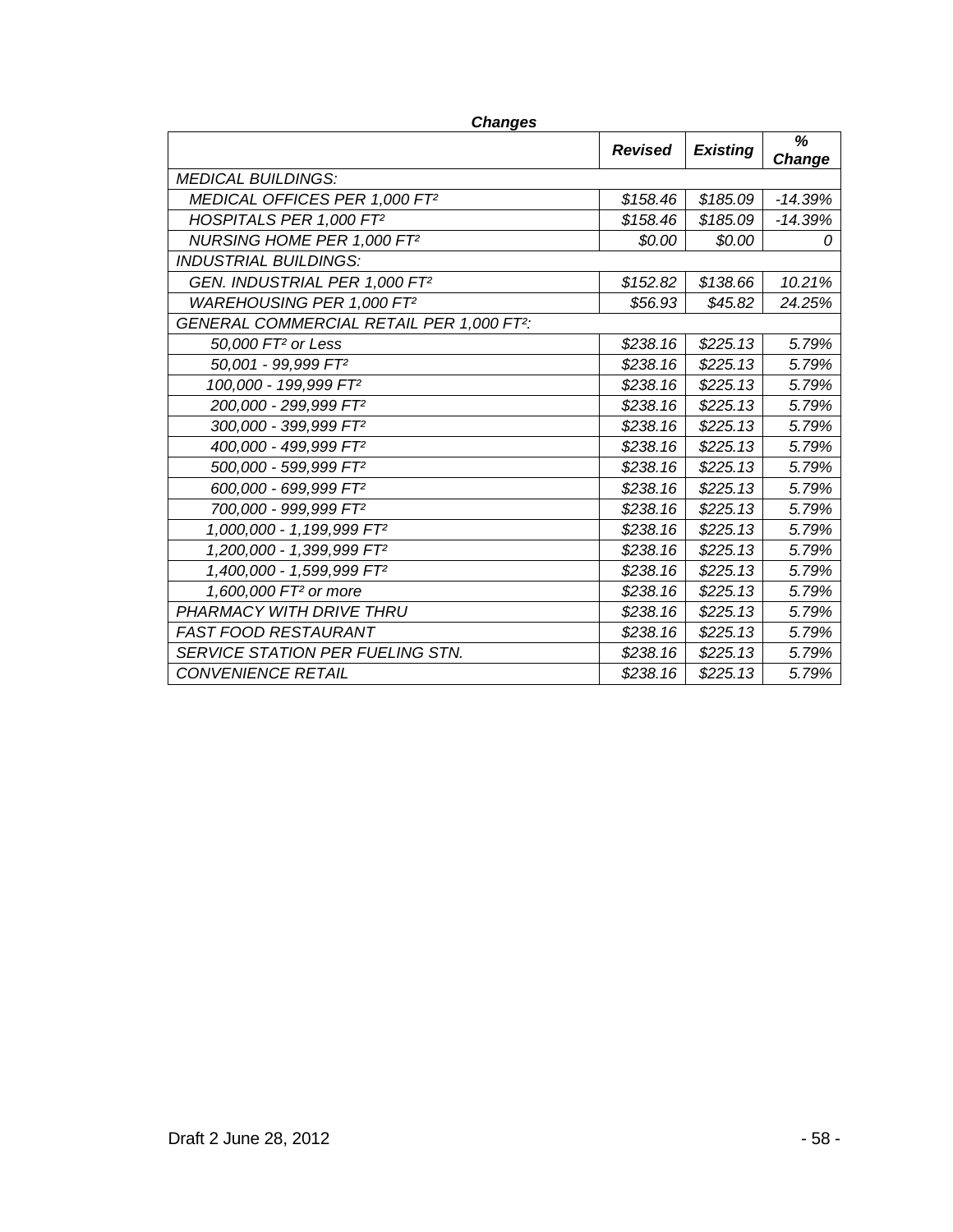| <b>County</b>      | Fire     |
|--------------------|----------|
| Hillsborough *     | \$48.66  |
| Brevard            | \$54.08  |
| Hernando           | \$80.00  |
| Osceola            | \$92.95  |
| Charlotte          | \$96.00  |
| Monroe             | \$105.00 |
| Martin *           | \$115.10 |
| Nassau             | \$121.01 |
| Marion             | \$137.00 |
| Orange *           | \$148.69 |
| Citrus             | \$156.00 |
| Seminole           | \$172.00 |
| Miami/Dade *       | \$176.73 |
| Polk               | \$184.50 |
| Lake               | \$246.00 |
| Pasco              | \$248.45 |
| St Lucie *         | \$258.00 |
| Volusia            | \$259.61 |
| Sarasota           | \$280.50 |
| Manatee            | \$287.50 |
| Collier *          | \$397.20 |
| Palm Beach *       | \$483.51 |
| St. Johns          | \$501.00 |
| Lee                | \$501.60 |
| Average            | \$214.63 |
| Median             | \$174.37 |
| Palm Beach Revised | \$556.26 |

*\* In revision*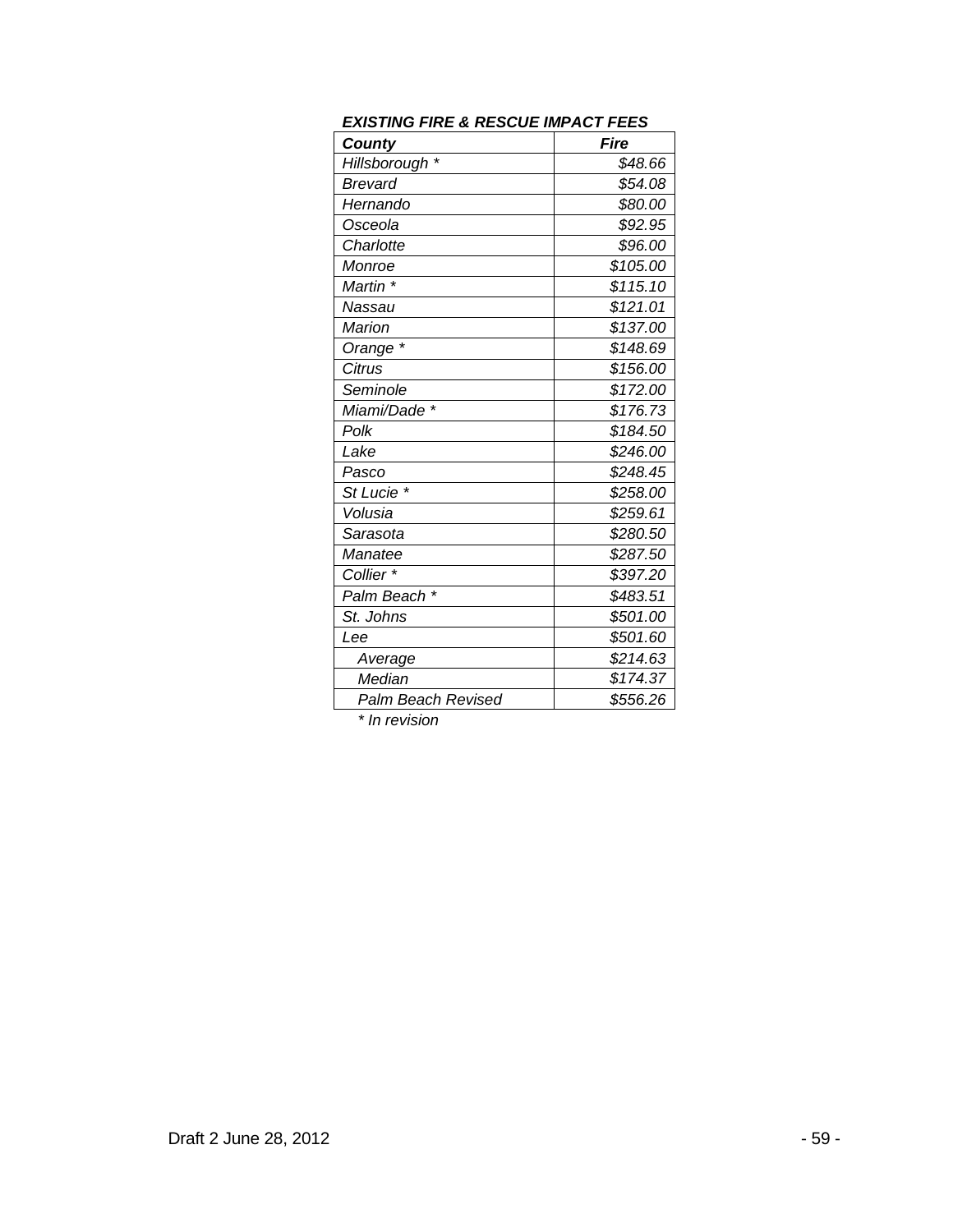# **VII Public Library Impact Fees**

The public library system of Palm Beach County serves the unincorporated area of the County plus a number of the incorporated areas. Municipal libraries serve the areas of the County not served by the County library system. The standards and costs set out below relate only to the area served by the County library system. It would follow that any County library impact fee would be applicable only in that service area. No library impact fees are proposed for the western or Glades area of the County due to the library needs of this area being unrelated to growth.

 The standards of library provision are set out in Table 20. These standards relate to the provision of library materials and to the provision of library buildings. Table 21 sets out the capital or acquisition cost experienced by the library

|                                             | <b>TOTAL</b> | <b>PER CAPITA</b> |  |  |
|---------------------------------------------|--------------|-------------------|--|--|
| POPULATION SERVED*                          | 1,080,172    |                   |  |  |
| <b>STANDARD FOR MATERIALS:</b>              |              |                   |  |  |
| <b>Books</b>                                | 1,655,726    | 1.533             |  |  |
| <b>Electronic Resources</b>                 | 41           | 0.000038          |  |  |
| TOTAL & PER CAPITA                          |              |                   |  |  |
| <b>STANDARDS FOR BUILDINGS:</b>             |              |                   |  |  |
| Total Library Buildings (FT <sup>2</sup> )  | 366,437      |                   |  |  |
| LIBRARY SPACE PER CAPITA (FT <sup>2</sup> ) |              | 0.339             |  |  |
|                                             |              |                   |  |  |

TABLE 20

# **STANDARDS FOR LIBRARY SERVICE PALM BEACH COUNTY**

SOURCE: Palm Beach County Dept. of Libraries, May 2012. \*Including seasonal population

Both the standards and the costs exclude the cost of short-term items such as popular novels and news periodicals.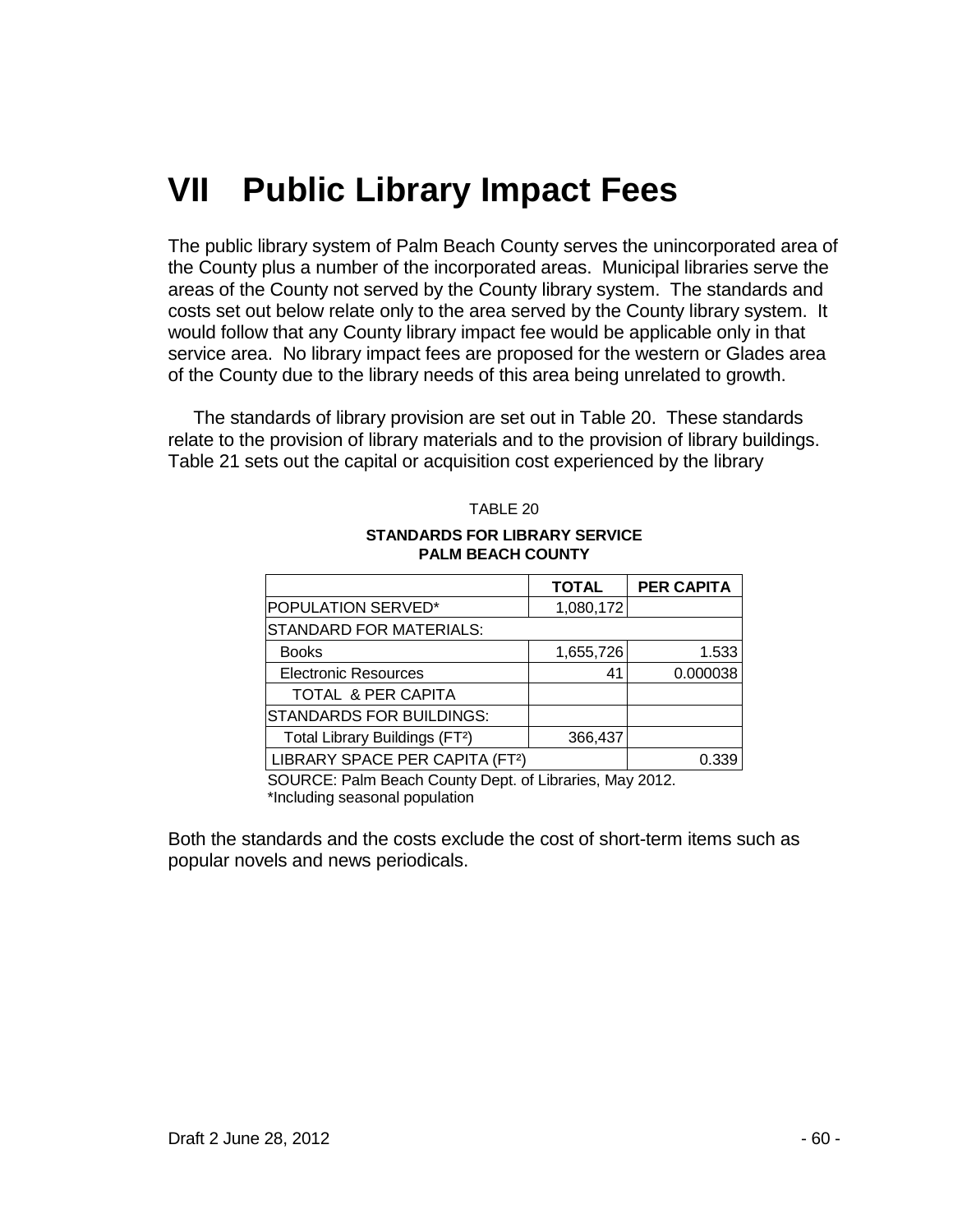#### TABLE 21

#### **LIBRARY CAPITAL COSTS PALM BEACH COUNTY**

| <b>ITEM</b>                      | <b>COST PER</b><br><b>ITEM</b> | <b>STANDARD</b><br><b>PER CAPITA</b> | COST PER <br><b>CAPITA</b> |
|----------------------------------|--------------------------------|--------------------------------------|----------------------------|
| Books & Materials                | \$19.20                        | 1.533                                | \$29.43                    |
| <b>Electronic Resources</b>      | \$12,100                       | 0.000038                             | \$0.46                     |
| <b>Buildings &amp; Equipment</b> | \$402.97                       | 0.339                                | \$136.61                   |
| TOTAL PER CAPITA                 |                                |                                      | \$166.50                   |

SOURCE: Palm Beach County Dept. of Libraries, May 2012, and Engineering News Record, *2012 Per Square Foot Cost Book*.

There is no existing outstanding debt for public libraries thus there is no need to consider credits for debt. The State of Florida and the federal government maintain grant programs that partially absorbs the cost of library capital improvements. Table 22 shows the history

## **TABLE 22 LIBRARY CAPITAL CREDITS PALM BEACH COUNTY**

| <b>CAPITAL SPENDING 04-08:</b>        |                     |            |  |  |
|---------------------------------------|---------------------|------------|--|--|
| <b>Books</b>                          | \$21,374,164        |            |  |  |
| <b>Electronic Resources</b>           | \$2,964,495         |            |  |  |
| <b>Buildings &amp; Equipment</b>      | \$64,162,633        |            |  |  |
| <b>TOTAL</b>                          | \$88,501,292        |            |  |  |
| Grants                                | \$1,150,000         |            |  |  |
| PER CENT FROM GRANTS                  | 1.30%               |            |  |  |
| TOTAL TAXABLE VALUE                   | \$111,745.7 Million |            |  |  |
| LIBRARY GENERAL OBLIGATION DEBT       | \$72.20 Million     |            |  |  |
| <b>MATURITY</b>                       |                     | 20.0 Years |  |  |
| YEARS TO GO                           | 16.5                | Years      |  |  |
| <b>INTEREST RATE</b>                  | 4.04%               |            |  |  |
| AVERAGE ANNUAL DEBT SERVICE           | \$5.3\$             | Million    |  |  |
| <b>DEBT SERVICE MILLAGE</b>           | \$0.0477            |            |  |  |
| AVERAGE TAXABLE VALUE PER CAPITA      | \$68,134            |            |  |  |
| ANNUAL TAX PAYMENTS                   | \$3.25              | Per Capita |  |  |
| <b>CAPITALIZATION PERIOD (Years)</b>  | 25.00               |            |  |  |
| <b>DISCOUNT RATE</b>                  | 4.13%               |            |  |  |
| CREDIT FOR FUTURE PAYMENTS PER CAPITA | \$50.08             | Per Capita |  |  |
| <b>CREDIT FOR PAST PAYMENTS</b>       | 1.3%                | of Total   |  |  |

SOURCE: Palm Beach County Dept. of Libraries, April 2012.

of grants over the past 5 years. The costs shown in Table 23 are based upon the assumption that Palm Beach County will continue to no longer receive grants library capital grants. Table 22 also shows the credit for past and future tax payments toward library capital costs.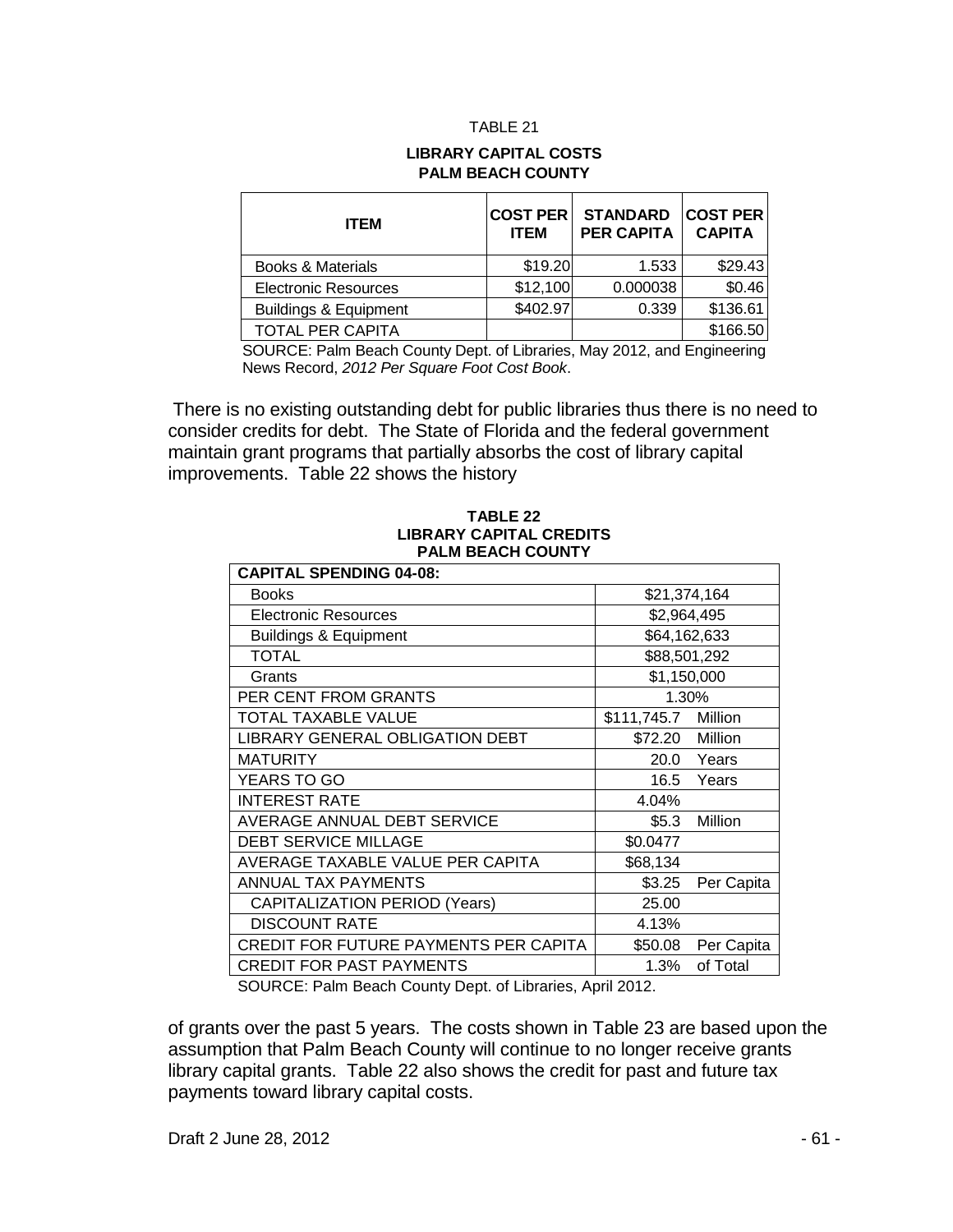The formula for calculating the public library impact fee is:

COST PER UNIT = POPULATION PER UNIT x COST PER CAPITA

 CREDIT = (1.3% + 1.3%) x COST PER UNIT + (\$50.08 x POPULATION PER UNIT

NET COST = COST PER UNIT - CREDIT.

# TABLE 23

## **PUBLIC LIBRARY NEEDS AND COSTS BY LAND USE TYPE PALM BEACH COUNTY**

| <b>LAND USE TYPE (UNIT)</b> | <b>RESIDENTIAL</b><br><b>POPULATION</b> | <b>COST PER</b><br><b>UNIT</b> | <b>CREDITS</b> | <b>NET COST</b> |  |  |
|-----------------------------|-----------------------------------------|--------------------------------|----------------|-----------------|--|--|
|                             | <b>RESIDENTIAL UNITS BY SIZE</b>        |                                |                |                 |  |  |
| 800 Feet and Under          | 1.555                                   | \$258.89                       | \$84.60        | \$174.29        |  |  |
| $801 - 1,399$               | 3.105                                   | \$517.06                       | \$168.97       | \$348.09        |  |  |
| 1,400 - 1,999               | 3.221                                   | \$536.33                       | \$175.26       | \$361.07        |  |  |
| $2,000 - 3,599$             | 3.374                                   | \$561.77                       | \$183.58       | \$378.19        |  |  |
| 3,600 and Over              | 3.516                                   | \$585.44                       | \$191.31       | \$394.13        |  |  |

| <b>Changes</b>                   |                |                 |          |  |  |
|----------------------------------|----------------|-----------------|----------|--|--|
|                                  | <b>Revised</b> | <b>Existing</b> | % Change |  |  |
| <b>RESIDENTIAL UNITS BY SIZE</b> |                |                 |          |  |  |
| 800 Feet and Under               | \$174.29       | \$101.69        | 71.39%   |  |  |
| $801 - 1,399$                    | \$348.09       | \$123.02        | 182.95%  |  |  |
| 1,400 - 1,999                    | \$361.07       | \$140.63        | 156.75%  |  |  |
| $2,000 - 3,599$                  | \$378.19       | \$160.84        | 135.13%  |  |  |
| 3,600 and Over                   | \$394.13       | \$176.59        | 123.19%  |  |  |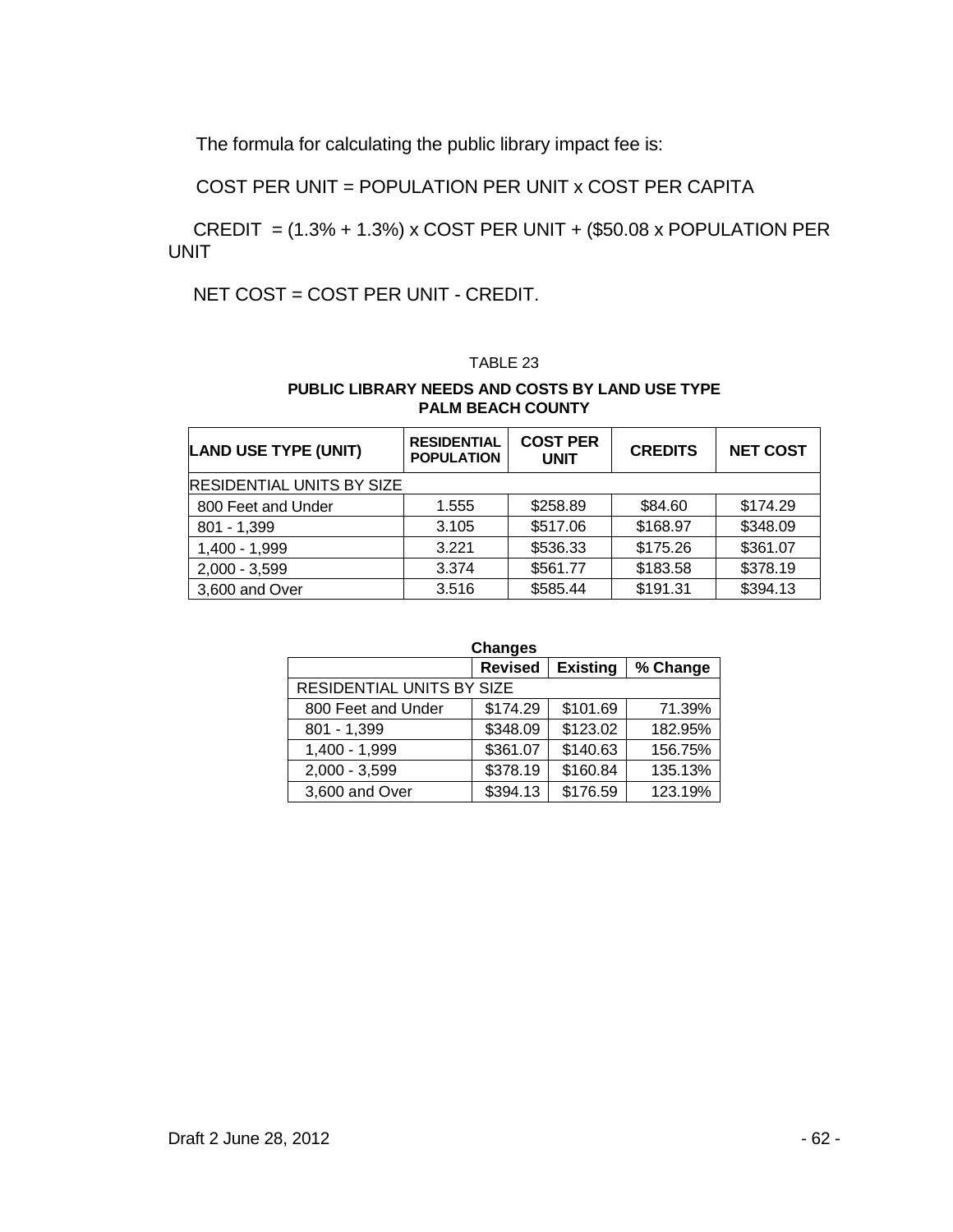# **EXISTING LIBRARY IMPACT FEES**

| <b>County</b>      | Library  |
|--------------------|----------|
| Seminole Co        | \$54     |
| <b>Brevard Co</b>  | \$64     |
| Palm Beach Co      | \$161    |
| St. Lucie Co       | \$205    |
| Citrus Co          | \$238    |
| Monroe Co          | \$242    |
| Collier Co         | \$317    |
| Sarasota Co        | \$380    |
| Indian River Co    | \$483    |
| Martin Co          | \$515    |
| Mean               | \$266    |
| Median             | \$240    |
| Palm Beach Revised | \$361.07 |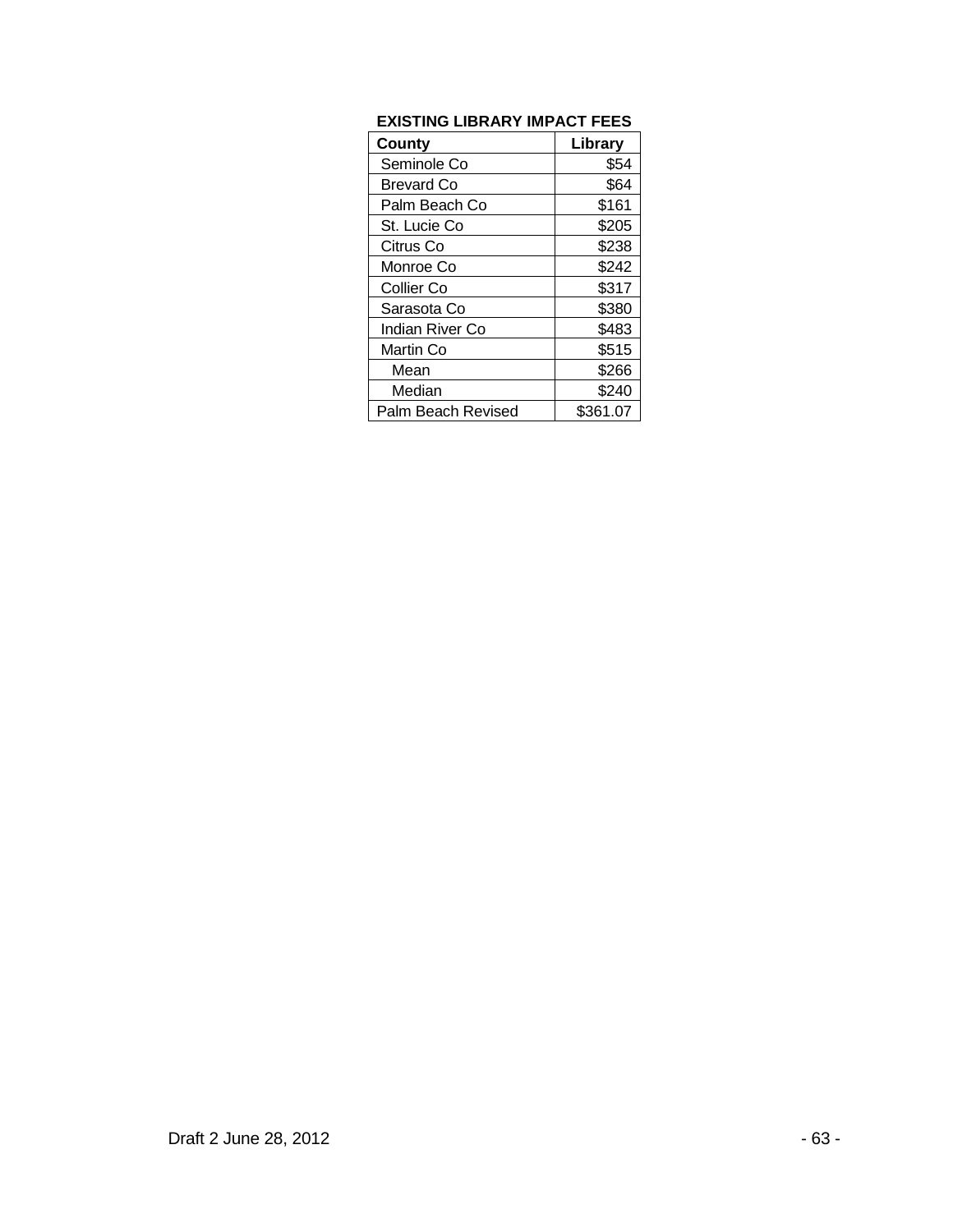# **VIII Roads**

Palm Beach County originally adopted road impact fees in 1979. These fees were modified (raised) in 1985, 1989, 1994, 1998, 2001, 2003, and again in 2005. The road fees are again being reviewed. This memorandum sets out an analysis of the parameters of road impact and costs and the resulting fees. The data presented in Table 24 are the cost parameters used in calculating impact on the road system, the cost of new roads, and the net impact of growth on the road capital finance system. The sources are listed below. The formula for calculation is set out below.

#### **TABLE 24 ROAD PARAMETERS PALM BEACH COUNTY 2012**

| PER LANE MILE ROAD COSTS: |                           |               |              |          |                   |
|---------------------------|---------------------------|---------------|--------------|----------|-------------------|
|                           | <b>CONSTRUCTION</b>       | <b>R.O.W.</b> | <b>TOTAL</b> | Annual % | <b>Cost Index</b> |
| 1989                      | \$825,000                 | \$270,618     | \$1,095,618  |          |                   |
| 1994                      | \$1,101,287               | \$279,890     | \$1,381,177  | 4.74%    | Not Reported      |
| 1996                      | \$1,144,759               | \$299,756     | \$1,444,515  | 2.27%    | Not Reported      |
| 1998                      | \$1,398,830               | \$390,314     | \$1,789,144  | 11.29%   | Not Reported      |
| 2000                      | \$1,461,194               | \$386,287     | \$1,847,481  | 1.62%    | Not Reported      |
| 2003                      | \$1,671,588               | \$138,453     | \$1,810,041  | $-0.68%$ | Not Reported      |
| 2005                      | \$1,868,000               | \$154,721     | \$2,022,721  | 5.71%    | 8.49%             |
| 2007                      | \$3,610,000               | \$299,005     | \$3,909,005  | 39.02%   | 17.39%            |
| 2009                      | \$2,726,000               | \$755,000     | \$3,481,000  | $-5.63%$ | $-2.96%$          |
| 2012                      | \$3,065,000               | \$375,000     | \$3,440,000  | $-0.39%$ | 0.00%             |
|                           | Annual Growth - 2000-2012 |               |              | 5.32%    | 2.38%             |

SOURCE: Palm Beach County Engineering Department, April 2012, and Federal Highway Administration, Office of Highway Policy Information, "National Highway Construction Cost Index (NHCCI)."

Since 2000, road construction costs in Palm Beach County have been growing at an annual rate of 5.32% per year. This may be contrasted with a national average of 2.38% per year.

In Palm Beach County, the primary means of financing road construction are motor fuel taxes to the federal, state, and county governments. Secondary means include requiring developers to construct and dedicate road improvements and impact fees. In order to establish a fair and proportionate set of road impact fees, it is necessary to give consideration to the amounts that new development pays toward the road improvements that will be needed. These payments will be in the form of motor fuel taxes that are devoted to capital improvements. In the past Palm Beach County had devoted a portion of ad valorem taxes to road projects -- \$.40 per 1,000 of taxable value. This policy is no longer in effect and thus there is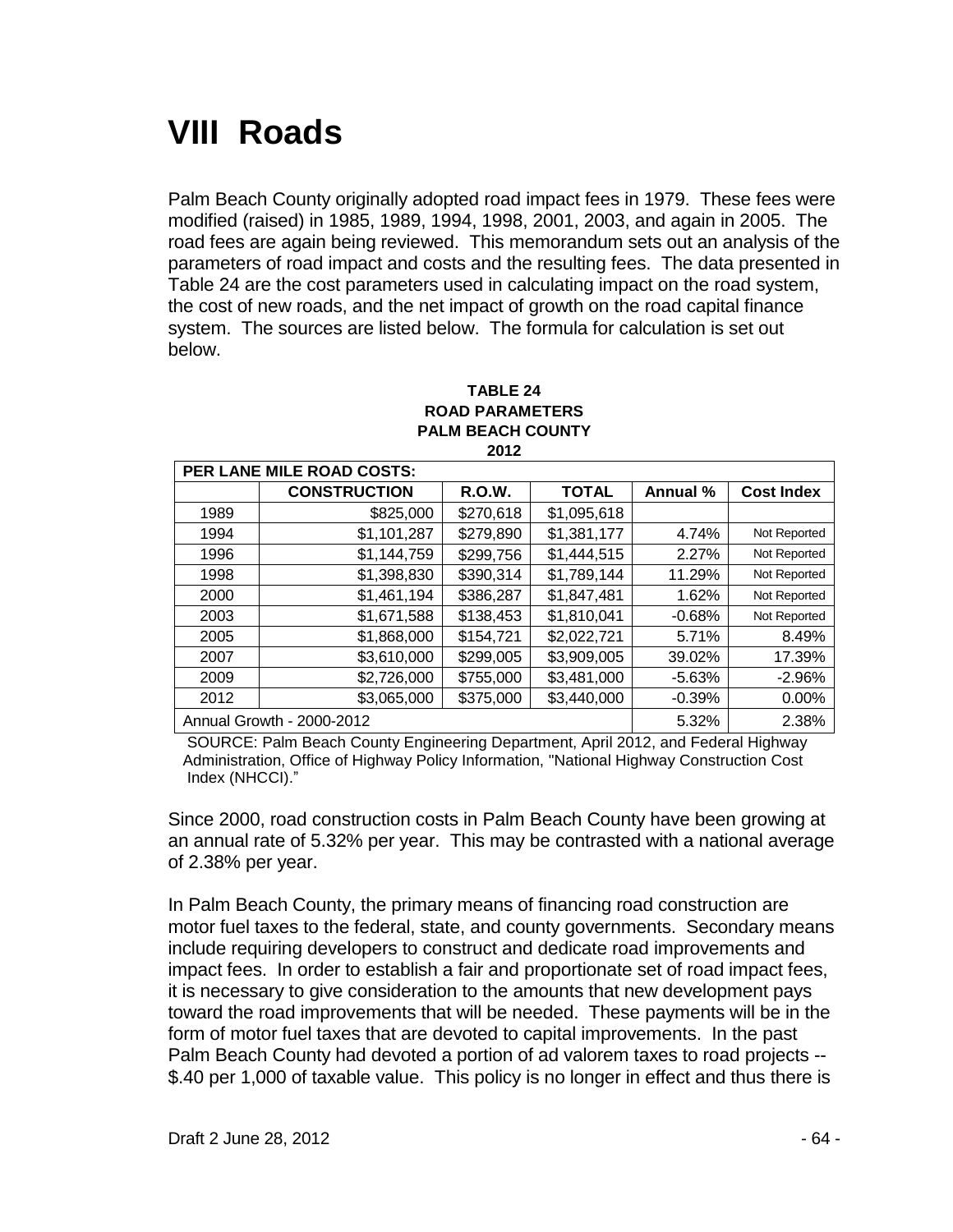no longer any need for a property tax credit for future payments toward roads. A credit for past payments of property taxes for roads is not included due to the discontinuation of the use of property taxes for roads.

#### TABLE 25

## **AVAILABLE REVENUES PALM BEACH COUNTY**

| <b>MOTOR FUEL TAXES</b>              |         |                       |                  |  |
|--------------------------------------|---------|-----------------------|------------------|--|
|                                      | \$ PER  | ℅                     | <b>EFFECTIVE</b> |  |
|                                      |         | <b>GALLON CAPITAL</b> | <b>RATE</b>      |  |
| Federal                              | \$0.201 | 51.3%                 | \$0.103          |  |
| State                                | \$0.211 | 43.4%                 | \$0.091          |  |
| County                               |         |                       |                  |  |
| 5th & 6th                            | \$0.020 | 20.0%                 | \$0.004          |  |
| 7th                                  | \$0.010 | 0.0%                  | \$0.000          |  |
| 8th                                  | \$0.010 | 0.0%                  | \$0.000          |  |
| 9th                                  | \$0.010 | 0.0%                  | \$0.000          |  |
| Optional                             | \$0.110 | 75.0%                 | \$0.083          |  |
| Gas Tax Equivalent of Road Debt      | \$0.010 | 100.0%                | \$0.010          |  |
| TOTAL                                | \$0.582 |                       | \$0.291          |  |
| OTHER PARAMETERS:                    |         |                       |                  |  |
| <b>MILES PER GALLON</b>              | 17.10   |                       |                  |  |
| LANE CAPACITY (Vehicles Per Day)     | 8,013   |                       |                  |  |
| <b>CAPITALIZATION PERIOD (Years)</b> |         |                       | 25               |  |
| <b>DISCOUNT RATE</b>                 |         |                       | 4.13%            |  |
| PRESENT VALUE FACTOR                 |         |                       | 15.41            |  |

SOURCES: Palm Beach County Engineering Department, April 2012.

Palm Beach County Five-Year Capital Improvement Program, 2012- 2016.

Florida Department of Transportation, "Florida's Transportation Tax Sources," January 1994.

Statistical Abstract of the US 2009, Tables 1051, and 1062.

NOTES: (1) The motor fuel tax rates shown are weighted averages of gasoline and diesel rates. (2) Vehicular miles per gallon is for all vehicles, including trucks.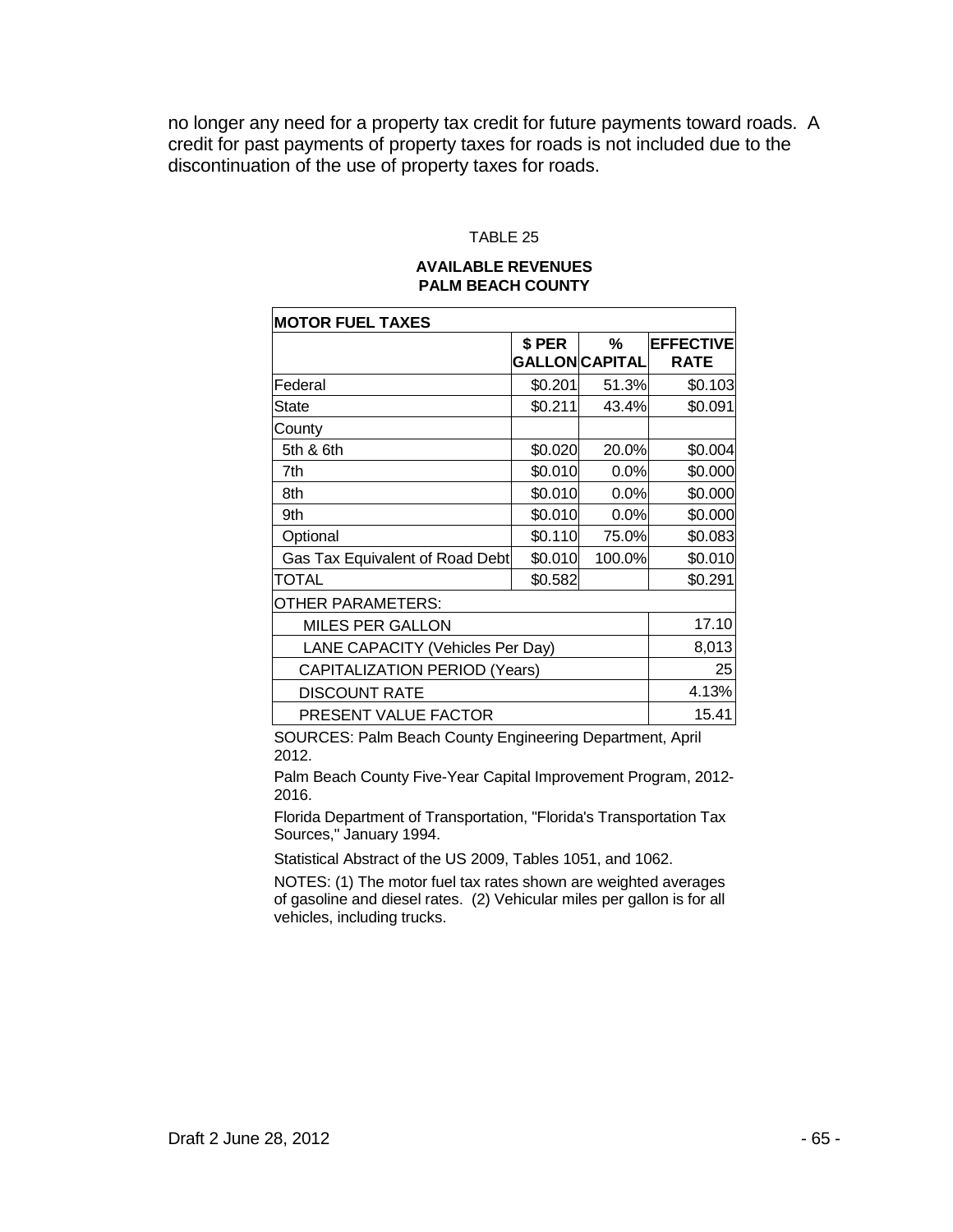Generally, the data shown in Table 24 are those presently used by the Palm Beach County Office of the County Engineer, although updated. One exception is the simplified listing of non-residential land uses. A study of "pass-by" trips was presented in the 1987, 1992, 1997, and 2001 *ITE, Trip Generation Manual*. Additionally, pass-by data have been gathered and supplied by Palm Beach County's Department of Public Works. These data show net road impact as a function of the size of the commercial destination. Not all trips to a particular building or development are new or impact trips. Rather, many new developments, especially retail developments, capture existing or "pass-by" trips. This factor is represented by the following formula:

ITE "PASS BY" FORMULA

Pass-By Trip % =  $.8318 - [.093 * Ln(X)]$ 

X - 1,000 Square Feet Gross Leasable Area

| <b>BUILDING</b>            |                | <b>PASS-BY NEW TRIPS</b> |
|----------------------------|----------------|--------------------------|
| <b>SIZE</b>                | <b>PERCENT</b> | <b>PERCENT</b>           |
| $= 10,000$ FT <sup>2</sup> | 61.8%          | 38.24%                   |
| 50,000 FT <sup>2</sup>     | 46.8%          | 53.21%                   |
| 100,000 FT <sup>2</sup>    | 40.3%          | 59.65%                   |
| 200,000 FT <sup>2</sup>    | 33.9%          | 66.10%                   |
| 300,000 FT <sup>2</sup>    | 30.1%          | 69.87%                   |
| 400,000 FT <sup>2</sup>    | 27.5%          | 72.55%                   |
| 500,000 FT <sup>2</sup>    | 25.4%          | 74.62%                   |
| 600,000 FT <sup>2</sup>    | 23.7%          | 76.32%                   |
| 800,000 FT <sup>2</sup>    | 21.0%          | 79.00%                   |
| 1,000,000 FT <sup>2</sup>  | 18.9%          | 81.07%                   |
| 1,200,000 FT <sup>2</sup>  | 17.2%          | 82.77%                   |

## **PASS-BY TRIP EXAMPLES**

SOURCE: Institute of Transportation Engineers, *TRIP GENERATION*, 6th Edition, 2001, Chapter 5, and Palm Beach County, Department of Public Works, May 10, 2010.

The formula used and the data shown above are different from pervious impact fee calculations. The data used for the pass-by calculations are recent Florida commercial developments. The result is a higher pass-by factor than in previous versions. Data from the recently released National Household Transportation Survey (USDOT) were also considered in this update.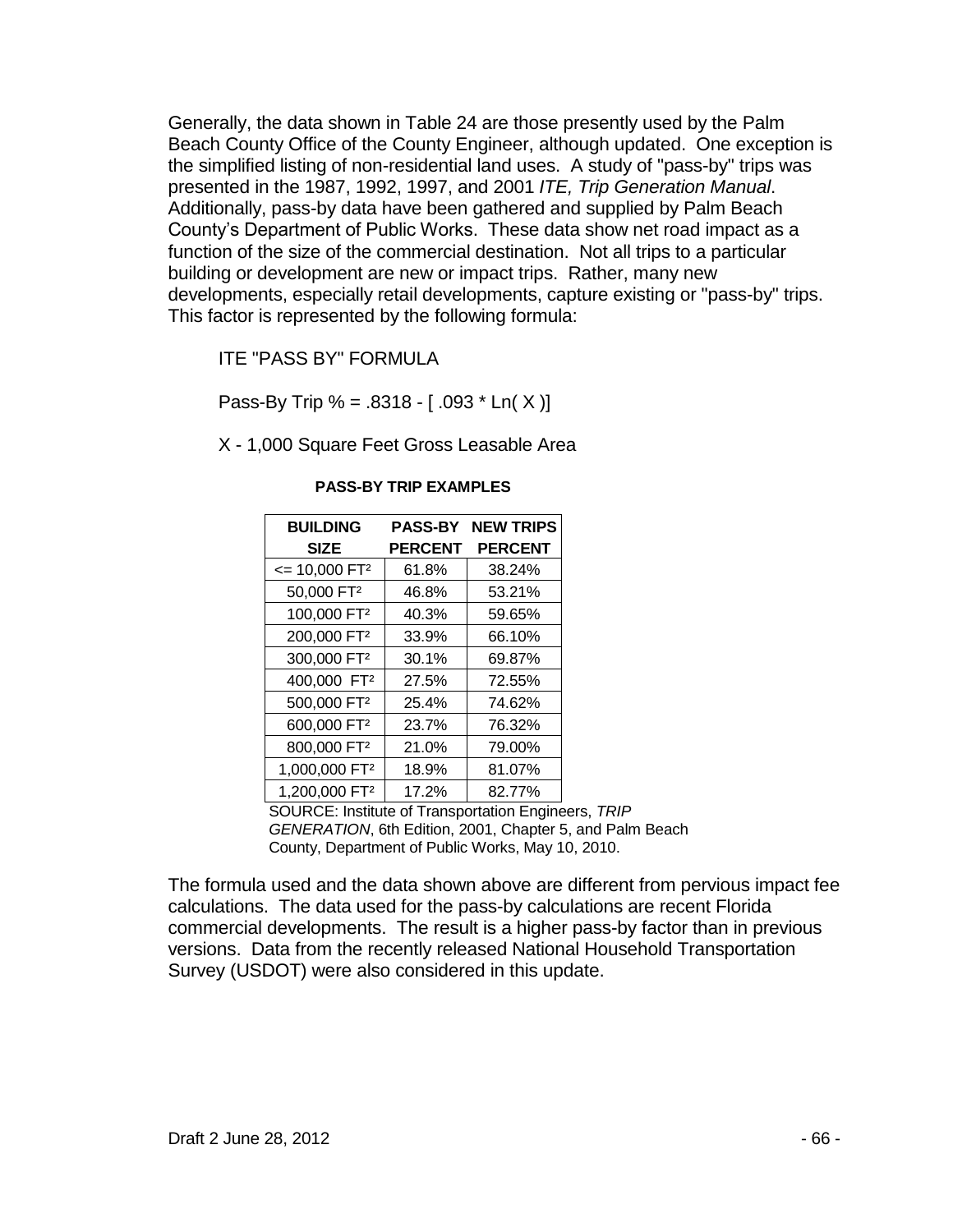# **ROAD NEEDS BY LAND USE TYPE PALM BEACH COUNTY**

| <b>LAND USE TYPE (UNIT)</b>                           | <b>TRIP</b><br><b>RATE</b> | AVG.<br><b>LENGTH</b> | %<br><b>NEW</b> | <b>NEW</b><br><b>ROADS</b><br>(Lane Miles) |  |  |
|-------------------------------------------------------|----------------------------|-----------------------|-----------------|--------------------------------------------|--|--|
| <b>RESIDENTIAL:</b>                                   |                            |                       |                 |                                            |  |  |
| <b>Single Family Detached</b>                         | 10.00                      | 6.0                   | 100.0%          | 0.00374                                    |  |  |
| <b>Attached Housing</b>                               | 7.00                       | 6.0                   | 100.0%          | 0.00262                                    |  |  |
| Congregate Living                                     | 2.02                       | 6.0                   | 100.0%          | 0.00076                                    |  |  |
| Mobile Home                                           | 5.00                       | 6.0                   | 100.0%          | 0.00187                                    |  |  |
| <b>Accessory Apartment</b>                            | 4.00                       | 6.0                   | 100.0%          | 0.00150                                    |  |  |
| NON-RESIDENTIAL:                                      |                            |                       |                 |                                            |  |  |
| Drive-in Bank Per 1,000 FT <sup>2</sup>               | 148.15                     | 2.0                   | 37.0%           | 0.00684                                    |  |  |
| Mini-Warehouse Per 1,000 FT <sup>2</sup>              | 2.50                       | 2.0                   | 90.0%           | 0.00028                                    |  |  |
| Hotel Per Room                                        | 8.92                       | 2.0                   | 90.0%           | 0.00100                                    |  |  |
| Movie Theater Per Seat                                | 1.80                       | 2.0                   | 95.0%           | 0.00021                                    |  |  |
| Racquet Club Per Court                                | 40.50                      | 2.0                   | 95.0%           | 0.00480                                    |  |  |
| Place of Worship per 1,000 FT <sup>2</sup>            | 9.11                       | 2.0                   | 95.0%           | 0.00108                                    |  |  |
| Day Care Center Per 1,000 FT <sup>2</sup>             | 79.26                      | 2.0                   | 50.0%           | 0.00495                                    |  |  |
| Quality Restaurant Per 1,000 FT <sup>2</sup>          | 89.95                      | 2.0                   | 75.0%           | 0.00842                                    |  |  |
| High Turnover Sit-Down Rest. Per<br>1,000 Ft          | 127.15                     | 2.0                   | 90.0%           | 0.01428                                    |  |  |
| New Car Sales Per 1,000 FT <sup>2</sup>               | 33.34                      | 2.0                   | 85.0%           | 0.00354                                    |  |  |
| Office Per 1,000 FT <sup>2</sup> :                    |                            |                       |                 |                                            |  |  |
| $= 10,000$ FT <sup>2</sup>                            | 22.60                      | 2.0                   | 90.0%           | 0.00254                                    |  |  |
| 50,000 FT <sup>2</sup>                                | 15.59                      | 2.0                   | 90.0%           | 0.00175                                    |  |  |
| 100,000 FT <sup>2</sup>                               | 13.27                      | 2.0                   | 90.0%           | 0.00149                                    |  |  |
| 150,000 FT <sup>2</sup>                               | 12.08                      | 2.0                   | 90.0%           | 0.00136                                    |  |  |
| 200,000 FT <sup>2</sup>                               | 11.30                      | 2.0                   | 90.0%           | 0.00127                                    |  |  |
| 400,000 FT <sup>2</sup>                               | 9.62                       | 2.0                   | 90.0%           | 0.00108                                    |  |  |
| 500,000 FT <sup>2</sup>                               | 9.14                       | 2.0                   | 90.0%           | 0.00103                                    |  |  |
| 600,000 FT <sup>2</sup>                               | 8.76                       | 2.0                   | 90.0%           | 0.00098                                    |  |  |
| 700,000 FT <sup>2</sup>                               | 8.45                       | 2.0                   | 90.0%           | 0.00095                                    |  |  |
| 800,000 FT <sup>2</sup>                               | 8.19                       | 2.0                   | 90.0%           | 0.00092                                    |  |  |
| <b>Medical Buildings:</b>                             |                            |                       |                 |                                            |  |  |
| Medical Offices Per 1,000 FT <sup>2</sup>             | 36.13                      | 2.0                   | 90.0%           | 0.00406                                    |  |  |
| Hospitals Per 1,000 FT <sup>2</sup>                   | 16.50                      | 2.0                   | 90.0%           | 0.00185                                    |  |  |
| Nursing Home Per 1,000 FT <sup>2</sup>                | 3.72                       | 2.0                   | 90.0%           | 0.00042                                    |  |  |
| Industrial Buildings:                                 |                            |                       |                 |                                            |  |  |
| Gen. Industrial Per 1,000 FT <sup>2</sup>             | 6.97                       | 2.0                   | 90.0%           | 0.00078                                    |  |  |
| Warehousing Per 1,000 FT <sup>2</sup>                 | 3.56                       | 2.0                   | 90.0%           | 0.00040                                    |  |  |
| General Commercial Retail Per 1,000 FT <sup>2</sup> : |                            |                       |                 |                                            |  |  |
| $= 10,000$ FT <sup>2</sup>                            | 152.03                     | 2.0                   | 38.2%           | 0.00725                                    |  |  |
| 50,000 FT <sup>2</sup>                                | 86.56                      | 2.0                   | 53.2%           | 0.00575                                    |  |  |
| 100,000 FT <sup>2</sup>                               | 67.91                      | 2.0                   | 59.7%           | 0.00506                                    |  |  |
| 200,000 FT <sup>2</sup>                               | 53.28                      | 2.0                   | 66.1%           | 0.00440                                    |  |  |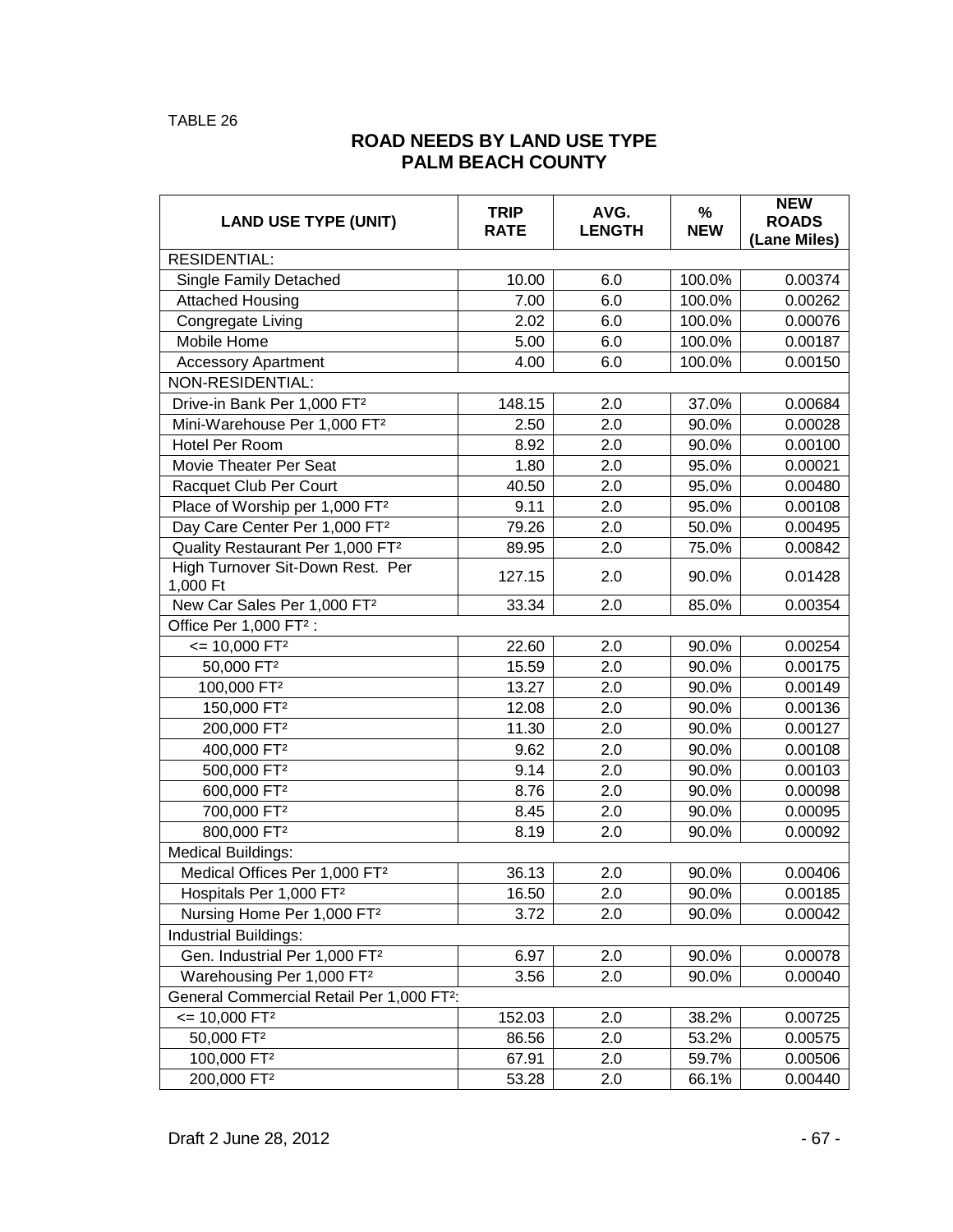| <b>LAND USE TYPE (UNIT)</b>  | <b>TRIP</b><br><b>RATE</b> | AVG.<br><b>LENGTH</b> | %<br><b>NEW</b> | <b>NEW</b><br><b>ROADS</b><br>(Lane Miles) |
|------------------------------|----------------------------|-----------------------|-----------------|--------------------------------------------|
| 300,000 FT <sup>2</sup>      | 46.23                      | 2.0                   | 69.9%           | 0.00403                                    |
| 400,000 FT <sup>2</sup>      | 41.80                      | 2.0                   | 72.5%           | 0.00378                                    |
| 500,000 FT <sup>2</sup>      | 38.66                      | 2.0                   | 74.6%           | 0.00360                                    |
| 600,000 FT <sup>2</sup>      | 36.27                      | 2.0                   | 76.3%           | 0.00345                                    |
| 800,000 FT <sup>2</sup>      | 32.80                      | 2.0                   | 79.0%           | 0.00323                                    |
| 1,000,000 FT <sup>2</sup>    | 30.33                      | 2.0                   | 81.1%           | 0.00307                                    |
| 1,200,000 FT <sup>2</sup>    | 28.46                      | 2.0                   | 82.8%           | 0.00294                                    |
| Pharmacy With Drive Thru     | 88.16                      | 1.0                   | 50.0%           | 0.00275                                    |
| <b>Fast Food Restaurant</b>  | 496.12                     | 1.0                   | 40.0%           | 0.01238                                    |
| Gas Station Per Fueling Stn. | 168.56                     | 1.0                   | 30.0%           | 0.00316                                    |
| <b>Convenience Retail</b>    | 737.99                     | 1.0                   | 30.0%           | 0.01381                                    |
| Automotive Repair Shop       | 24.87                      | 2.0                   | 50.0%           | 0.00155                                    |
| Car Wash per Bay             | 166.00                     | 2.0                   | 50.0%           | 0.01036                                    |
| <b>Carpet Store</b>          | 5.95                       | 2.0                   | 59.7%           | 0.00044                                    |
| Cemetery per Acre            | 4.73                       | 2.0                   | 50.0%           | 0.00030                                    |
| <b>Funeral Home</b>          | 12.60                      | 2.0                   | 50.0%           | 0.00079                                    |
| <b>Furniture Store</b>       | 5.06                       | 2.0                   | 53.2%           | 0.00034                                    |
| <b>General Recreation</b>    | 17.14                      | 2.0                   | 50.0%           | 0.00107                                    |
| Oil and Lube Shop per Bay    | 40.00                      | 2.0                   | 50.0%           | 0.00250                                    |
| <b>Veterinary Clinic</b>     | 32.80                      | 2.0                   | 50.0%           | 0.00205                                    |

SOURCE: Palm Beach County Engineering Department and Institute of Transportation Engineers, Trip Generation, 8th Edition, 2009.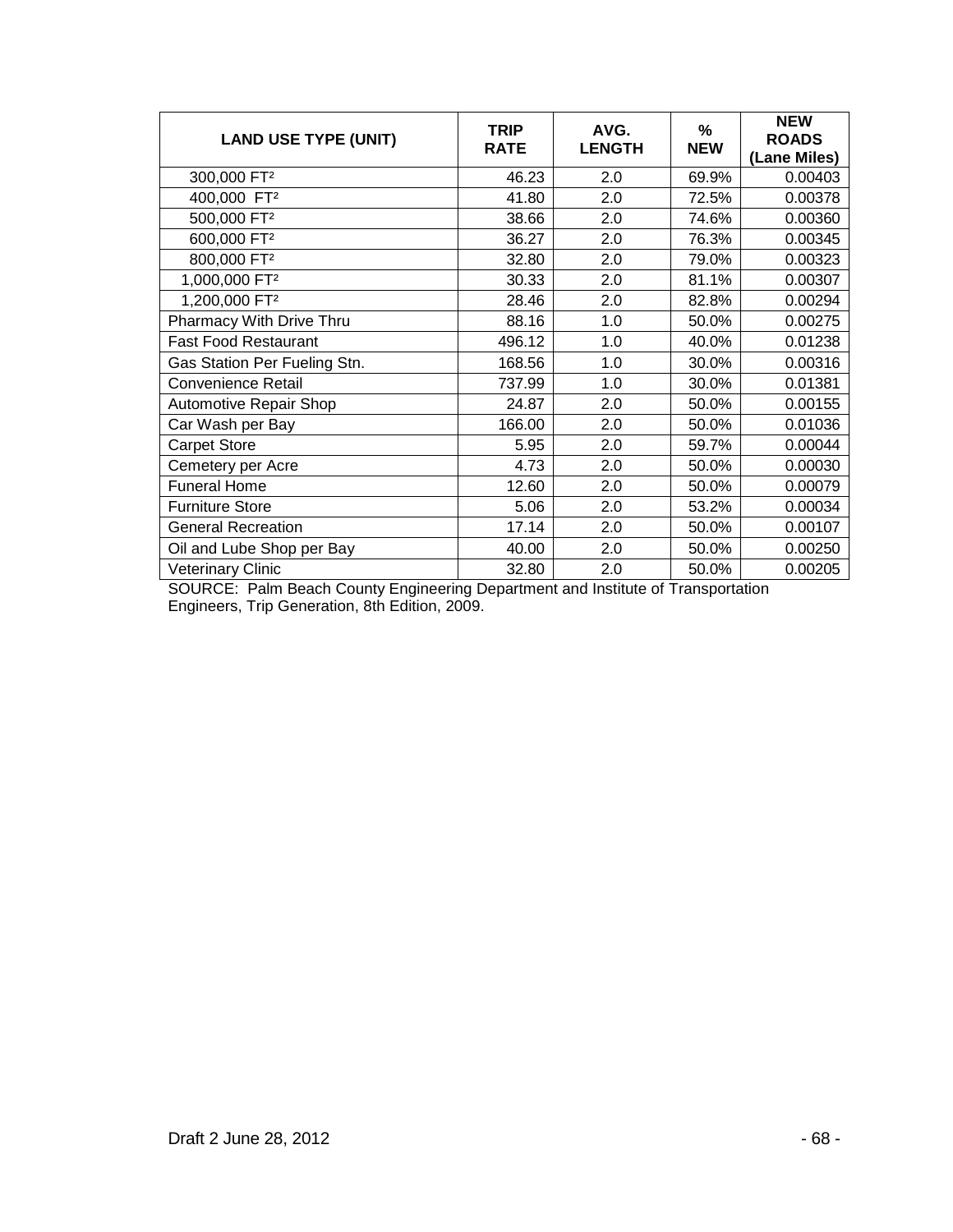The formula for calculating the road impact fees is:

ATTRIBUTABLE TRAVEL = [(TRIP RATE x TRIP LENGTH)/2] \* %NEW TRIPS

NEW LANE MILES = ATTRIBUTABLE TRAVEL / LANE CAPACITY

CONSTRUCTION COST = NEW LANE MILES x CONSTRUCTION COST PER LANE MILE

RIGHT OF WAY COST = NEW LANE MILES  $x$ RIGHT OF WAY COST PER LANE MILE

TOTAL COST = CONSTRUCTION COST + RIGHT OF WAY COST

PAST PAYMENT CREDIT  $= 0$ 

MOTOR FUEL CREDIT =  $\{[(ATTRIBUTABLE TRAVEL * 365)/MPG] *$ TAX} \* PV Factor

NET COST = TOTAL COST - PAST CREDIT - MOTOR FUEL CREDIT

PV = Present Value Factor.

The land uses employed in this presentation of road impact are rather general. The primary reason for the use of general classifications is that most nonresidential structures can have a wide variety of tenants within their general zoning classifications. This formulation bases impact on the use classification rather than the particular mix of tenants. This would relieve the need for reassessment of impact and possibly of impact fees when tenants change. It also will mean that the particular mix of tenants would not be a basis for road impact or traffic impact assessment.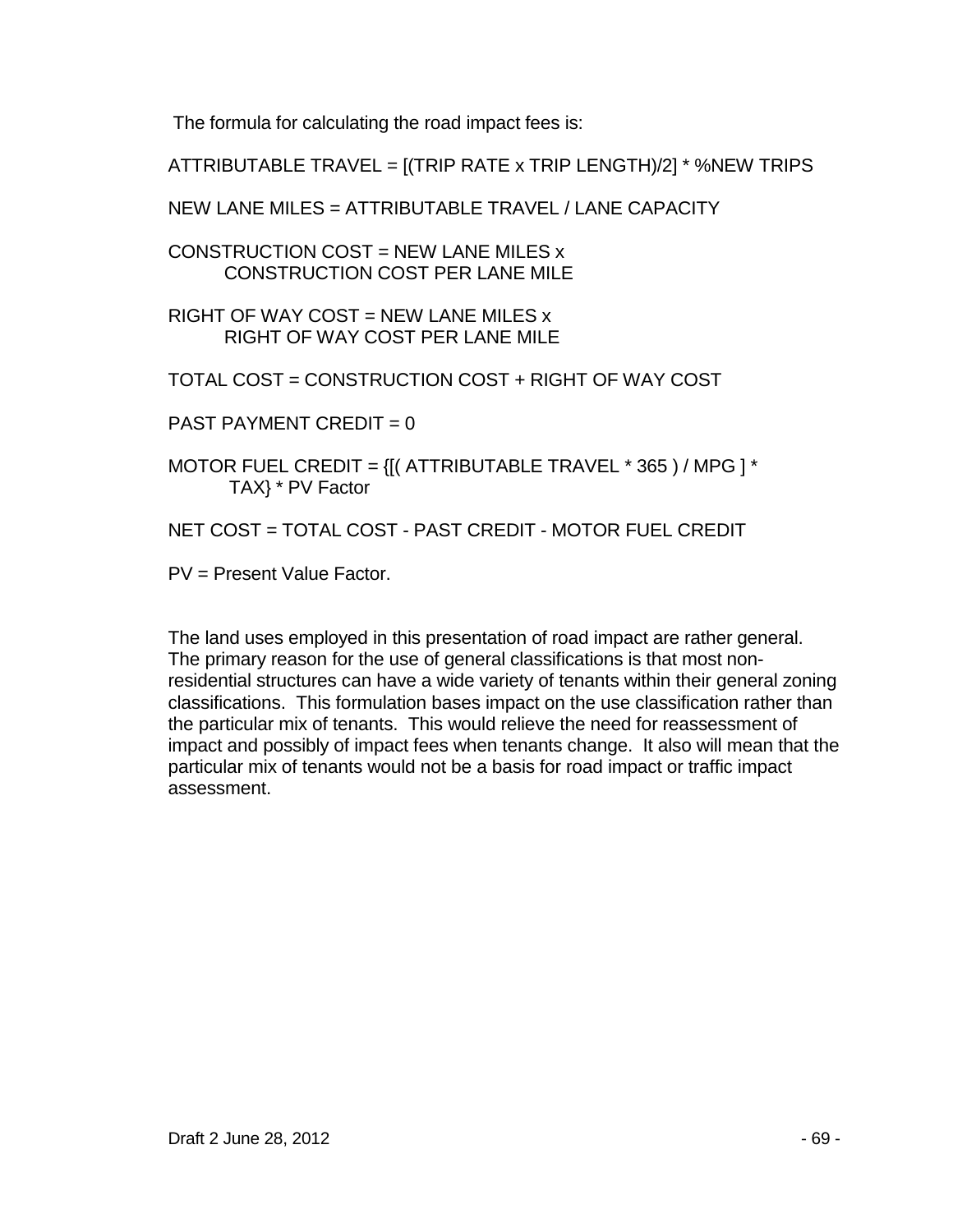## TABLE 27

# **NET ROAD COST BY LAND USE TYPE PALM BEACH COUNTY**

|                                                       | <b>ANNUAL</b>              | <b>CREDIT</b>                            | <b>ROAD COSTS</b>            |          |                           |  |
|-------------------------------------------------------|----------------------------|------------------------------------------|------------------------------|----------|---------------------------|--|
| <b>LAND USE TYPE (UNIT)</b>                           | <b>GAS</b><br><b>TAXES</b> | <b>FOR</b><br><b>GAS</b><br><b>TAXES</b> | <b>CONST.</b><br><b>COST</b> | R.O.W. * | <b>NET</b><br><b>COST</b> |  |
| <b>RESIDENTIAL:</b>                                   |                            |                                          |                              |          |                           |  |
| <b>Single Family Detached</b>                         | \$186                      | \$2,871                                  | \$11,463                     | \$0      | \$8,592                   |  |
| <b>Attached Housing</b>                               | \$130                      | \$2,010                                  | \$8,030                      | \$0      | \$6,020                   |  |
| Congregate Living                                     | \$38                       | \$580                                    | \$2,329                      | \$0      | \$1,749                   |  |
| Mobile Home                                           | \$93                       | \$1,435                                  | \$5,732                      | \$0      | \$4,297                   |  |
| <b>Accessory Apartment</b>                            | \$75                       | \$1,148                                  | \$4,598                      | \$0      | \$3,450                   |  |
| NON-RESIDENTIAL:                                      |                            |                                          |                              |          |                           |  |
| Drive-in Bank Per 1,000 FT <sup>2</sup>               | \$340                      | \$5,245                                  | \$20,965                     | \$0      | \$15,720                  |  |
| Mini-Warehouse Per 1,000 FT <sup>2</sup>              | \$14                       | \$215                                    | \$858                        | \$0      | \$643                     |  |
| Hotel Per Room                                        | \$50                       | \$768                                    | \$3,065                      | \$0      | \$2,297                   |  |
| Movie Theater Per Seat                                | \$11                       | \$164                                    | \$644                        | \$0      | \$480                     |  |
| Racquet Club Per Court                                | \$239                      | \$3,682                                  | \$14,712                     | \$0      | \$11,030                  |  |
| Place of Worship per 1,000 FT <sup>2</sup>            | \$54                       | \$828                                    | \$3,310                      | \$0      | \$2,482                   |  |
| Day Care Center Per 1,000 FT <sup>2</sup>             | \$246                      | \$3,792                                  | \$15,172                     | \$0      | \$11,380                  |  |
| Quality Restaurant Per 1,000 FT <sup>2</sup>          | \$419                      | \$6,456                                  | \$25,807                     | \$0      | \$19,351                  |  |
| High Turnover Sit-Down Rest. Per 1,000<br>Ft          | \$711                      | \$10,951                                 | \$43,768                     | \$0      | \$32,817                  |  |
| New Car Sales Per 1,000 FT <sup>2</sup>               | \$176                      | \$2,712                                  | \$10,850                     | \$0      | \$8,138                   |  |
| Office Per 1,000 FT <sup>2</sup> :                    |                            |                                          |                              |          |                           |  |
| $= 10,000$ FT <sup>2</sup>                            | \$126                      | \$1,946                                  | \$7,785                      | \$0      | \$5,839                   |  |
| 50,000 FT <sup>2</sup>                                | \$87                       | \$1,343                                  | \$5,364                      | \$0      | \$4,021                   |  |
| 100,000 FT <sup>2</sup>                               | \$74                       | \$1,143                                  | \$4,567                      | \$0      | \$3,424                   |  |
| 150,000 FT <sup>2</sup>                               | \$68                       | \$1,040                                  | \$4,168                      | \$0      | \$3,128                   |  |
| 200,000 FT <sup>2</sup>                               | \$63                       | \$973                                    | \$3,893                      | \$0      | \$2,920                   |  |
| 400,000 FT <sup>2</sup>                               | \$54                       | \$829                                    | \$3,310                      | \$0      | \$2,481                   |  |
| 500,000 FT <sup>2</sup>                               | \$51                       | \$787                                    | \$3,157                      | \$0      | \$2,370                   |  |
| 600,000 FT <sup>2</sup>                               | \$49                       | \$754                                    | \$3,004                      | \$0      | \$2,250                   |  |
| 700,000 FT <sup>2</sup>                               | \$47                       | \$728                                    | \$2,912                      | \$0      | \$2,184                   |  |
| 800,000 FT <sup>2</sup>                               | \$46                       | \$705                                    | \$2,820                      | \$0      | \$2,115                   |  |
| <b>Medical Buildings:</b>                             |                            |                                          |                              |          |                           |  |
| Medical Offices Per 1,000 FT <sup>2</sup>             | \$202                      | \$3,112                                  | \$12,444                     | \$0      | \$9,332                   |  |
| Hospitals Per 1,000 FT <sup>2</sup>                   | \$92                       | \$1,421                                  | \$5,670                      | \$0      | \$4,249                   |  |
| Nursing Home Per 1,000 FT <sup>2</sup>                | \$21                       | \$320                                    | \$1,287                      | \$0      | \$967                     |  |
| Industrial Buildings:                                 |                            |                                          |                              |          |                           |  |
| Gen. Industrial Per 1,000 FT <sup>2</sup>             | \$39                       | \$600                                    | \$2,391                      | \$0      | \$1,791                   |  |
| Warehousing Per 1,000 FT <sup>2</sup>                 | \$20                       | \$307                                    | \$1,226                      | \$0      | \$919                     |  |
| General Commercial Retail Per 1,000 FT <sup>2</sup> : |                            |                                          |                              |          |                           |  |
| $= 10,000$ FT <sup>2</sup>                            | \$361                      | \$5,563                                  | \$22,221                     | \$0      | \$16,658                  |  |
| 50,000 FT <sup>2</sup>                                | \$286                      | \$4,407                                  | \$17,624                     | \$0      | \$13,217                  |  |
| 100,000 FT <sup>2</sup>                               | \$252                      | \$3,877                                  | \$15,509                     | \$0      | \$11,632                  |  |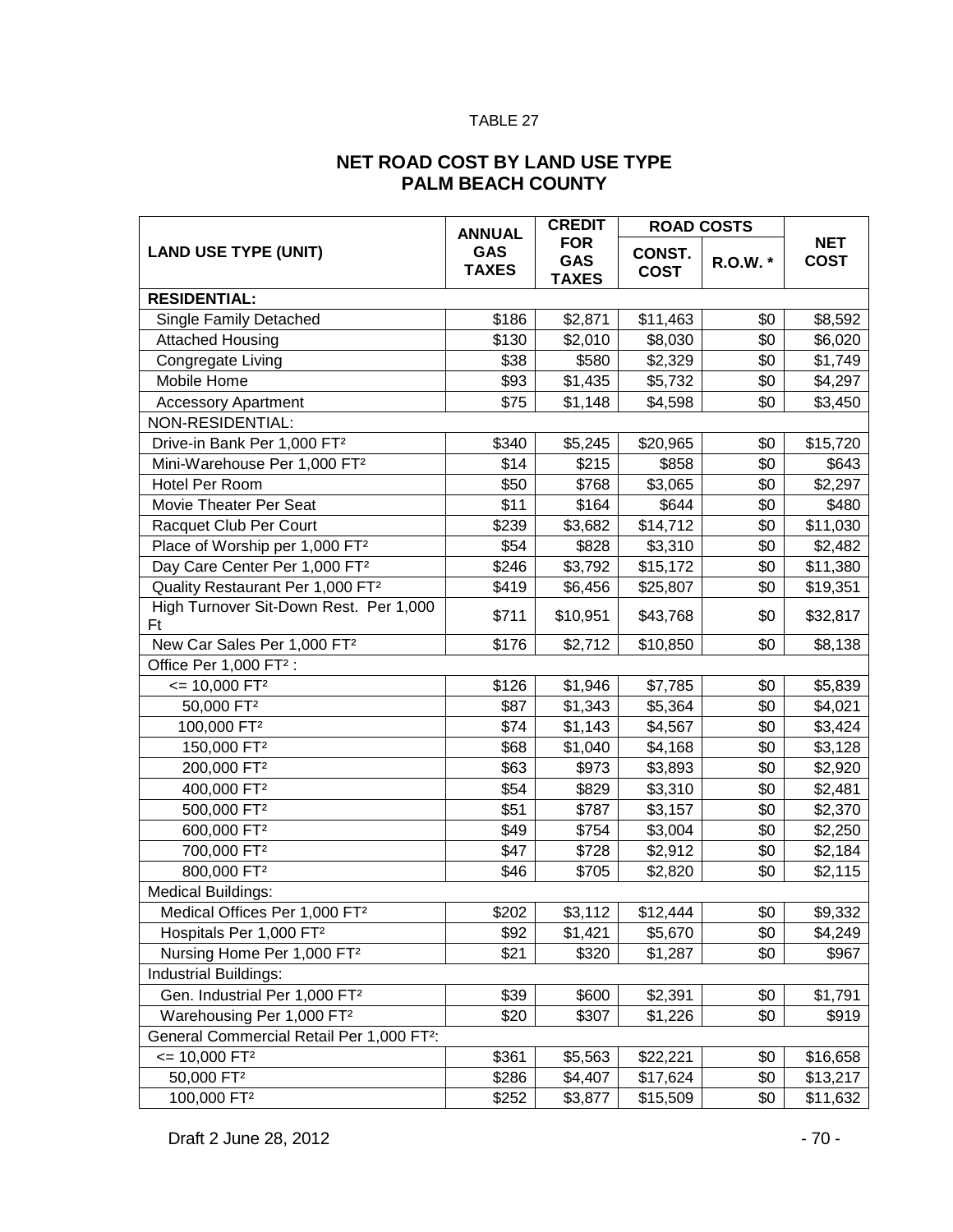| <b>LAND USE TYPE (UNIT)</b>  | <b>ANNUAL</b> | <b>CREDIT</b> | <b>ROAD COSTS</b> |     | <b>NET</b> |
|------------------------------|---------------|---------------|-------------------|-----|------------|
| 200,000 FT <sup>2</sup>      | \$219         | \$3,370       | \$13,486          | \$0 | \$10,116   |
| 300,000 FT <sup>2</sup>      | \$201         | \$3,091       | \$12,352          | \$0 | \$9,261    |
| 400,000 FT <sup>2</sup>      | \$188         | \$2,902       | \$11,586          | \$0 | \$8,684    |
| 500,000 FT <sup>2</sup>      | \$179         | \$2,761       | \$11,034          | \$0 | \$8,273    |
| 600,000 FT <sup>2</sup>      | \$172         | \$2,649       | \$10,574          | \$0 | \$7,925    |
| 800,000 FT <sup>2</sup>      | \$161         | \$2,479       | \$9,900           | \$0 | \$7,421    |
| 1,000,000 FT <sup>2</sup>    | \$153         | \$2,353       | \$9,410           | \$0 | \$7,057    |
| 1,200,000 FT <sup>2</sup>    | \$146         | \$2,254       | \$9,011           | \$0 | \$6,757    |
| Pharmacy With Drive Thru     | \$137         | \$2,109       | \$8,429           | \$0 | \$6,320    |
| <b>Fast Food Restaurant</b>  | \$616         | \$9,495       | \$37,945          | \$0 | \$28,450   |
| Gas Station Per Fueling Stn. | \$157         | \$2,420       | \$9,685           | \$0 | \$7,265    |
| <b>Convenience Retail</b>    | \$688         | \$10,593      | \$42,328          | \$0 | \$31,735   |
| Automotive Repair Shop       | \$77          | \$1,190       | \$4,751           | \$0 | \$3,561    |
| Car Wash per Bay             | \$516         | \$7,943       | \$31,753          | \$0 | \$23,810   |
| <b>Carpet Store</b>          | \$22          | \$340         | \$1,349           | \$0 | \$1,009    |
| Cemetery per Acre            | \$15          | \$226         | \$920             | \$0 | \$694      |
| <b>Funeral Home</b>          | \$39          | \$603         | \$2,421           | \$0 | \$1,818    |
| <b>Furniture Store</b>       | \$17          | \$258         | \$1,042           | \$0 | \$784      |
| <b>General Recreation</b>    | \$53          | \$820         | \$3,280           | \$0 | \$2,460    |
| Oil and Lube Shop per Bay    | \$124         | \$1,914       | \$7,663           | \$0 | \$5,749    |
| <b>Veterinary Clinic</b>     | \$102         | \$1,569       | \$6,283           | \$0 | \$4,714    |

\* Right of Way cost not included in net cost.

| onangoo in noaa i coo                        |                |                 |           |  |  |  |  |
|----------------------------------------------|----------------|-----------------|-----------|--|--|--|--|
|                                              | <b>Revised</b> | <b>Existing</b> | Change    |  |  |  |  |
| <b>RESIDENTIAL:</b>                          |                |                 |           |  |  |  |  |
| Single Family Detached                       | \$8,592.00     | \$4,821.56      | 78.20%    |  |  |  |  |
| <b>Attached Housing</b>                      | \$6,020.00     | \$3,375.09      | 78.37%    |  |  |  |  |
| Congregate Living                            | \$1,749.00     | \$1,036.34      | 68.77%    |  |  |  |  |
| Mobile Home                                  | \$4,297.00     | \$2,410.78      | 78.24%    |  |  |  |  |
| <b>Accessory Apartment</b>                   | \$3,450.00     | \$1,928.64      | 78.88%    |  |  |  |  |
| NON-RESIDENTIAL:                             |                |                 |           |  |  |  |  |
| Drive-in Bank Per 1,000 FT <sup>2</sup>      | \$15,720.00    | \$23,017.07     | $-31.70%$ |  |  |  |  |
| Mini-Warehouse Per 1,000 FT <sup>2</sup>     | \$643.00       | \$381.71        | 68.45%    |  |  |  |  |
| Hotel Per Room                               | \$2,297.00     | \$1,361.93      | 68.66%    |  |  |  |  |
| Movie Theater Per Seat                       | \$480.00       | \$282.86        | 69.70%    |  |  |  |  |
| Racquet Club Per Court                       | \$11,030.00    | \$6,509.11      | 69.45%    |  |  |  |  |
| Place of Worship per 1,000 FT <sup>2</sup>   | \$2,482.00     | \$1,464.15      | 69.52%    |  |  |  |  |
| Day Care Center Per 1,000 FT <sup>2</sup>    | \$11,380.00    | \$8,916.99      | 27.62%    |  |  |  |  |
| Quality Restaurant Per 1,000 FT <sup>2</sup> | \$19,351.00    | \$12,288.15     | 57.48%    |  |  |  |  |
| High Turnover Sit-Down Rest. Per 1,000 Ft    | \$32,817.00    | \$17,805.86     | 84.30%    |  |  |  |  |
| New Car Sales Per 1,000 FT <sup>2</sup>      | \$8,138.00     | \$5,725.60      | 42.13%    |  |  |  |  |
| Office Per 1,000 FT <sup>2</sup> :           |                |                 |           |  |  |  |  |
| $= 10,000$ FT <sup>2</sup>                   | \$5,839.00     | \$3,450.66      | 69.21%    |  |  |  |  |
| 50,000 FT <sup>2</sup>                       | \$4,021.00     | \$2,380.32      | 68.93%    |  |  |  |  |

### **Changes in Road Fees**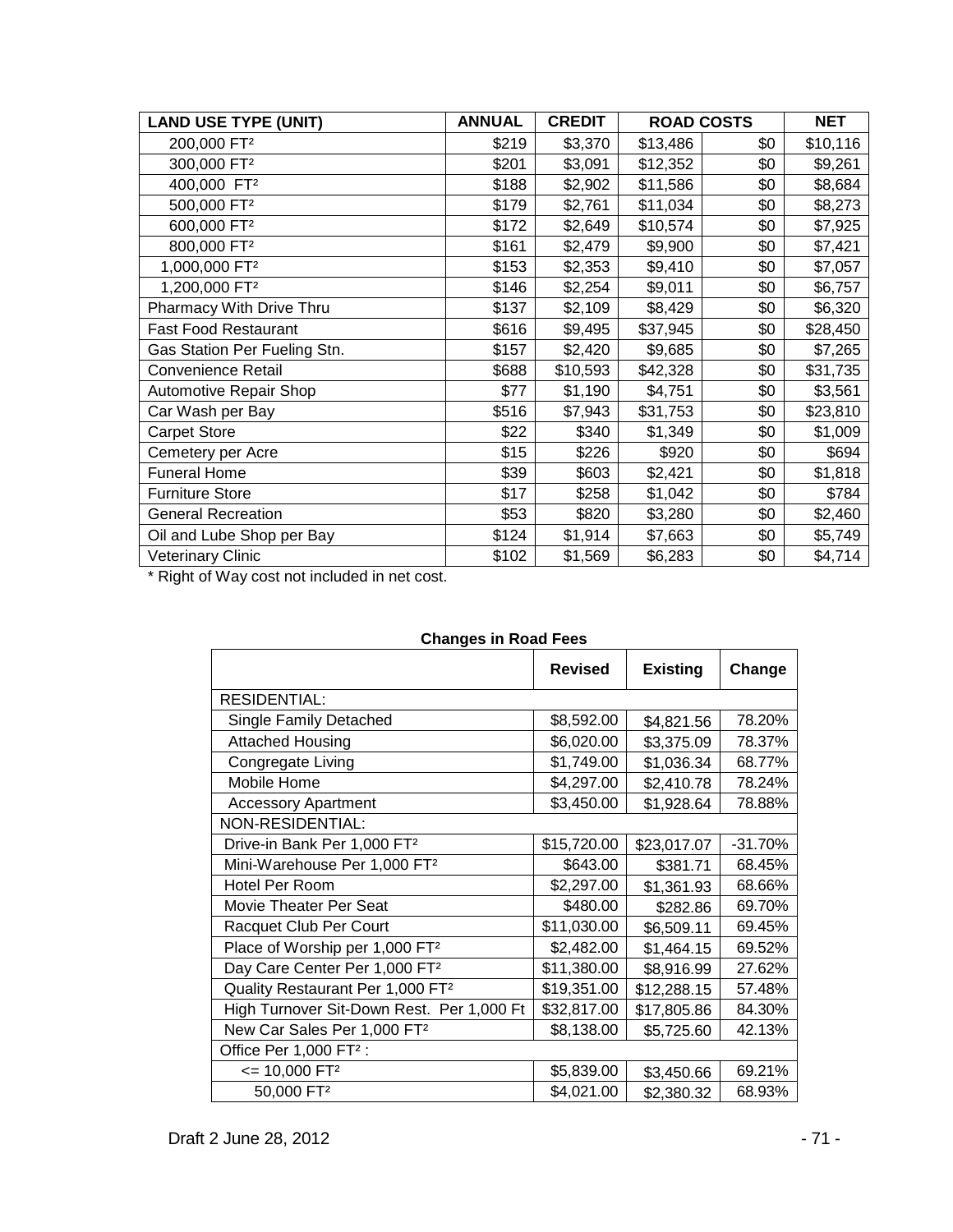|                                                       | <b>Revised</b> | <b>Existing</b> | Change    |
|-------------------------------------------------------|----------------|-----------------|-----------|
| 100,000 FT <sup>2</sup>                               | \$3,424.00     | \$2,026.10      | 68.99%    |
| 150,000 FT <sup>2</sup>                               | \$3,128.00     | \$1,844.41      | 69.59%    |
| 200,000 FT <sup>2</sup>                               | \$2,920.00     | \$1,725.33      | 69.24%    |
| 400,000 FT <sup>2</sup>                               | \$2,481.00     | \$1,468.82      | 68.91%    |
| 500,000 FT <sup>2</sup>                               | \$2,370.00     | \$1,395.53      | 69.83%    |
| 600,000 FT <sup>2</sup>                               | \$2,250.00     | \$1,337.51      | 68.22%    |
| 700,000 FT <sup>2</sup>                               | \$2,184.00     | \$1,290.10      | 69.29%    |
| 800,000 FT <sup>2</sup>                               | \$2,115.00     | \$1,250.48      | 69.14%    |
| <b>Medical Buildings:</b>                             |                |                 |           |
| Medical Offices Per 1,000 FT <sup>2</sup>             | \$9,332.00     | \$5,516.43      | 69.17%    |
| Hospitals Per 1,000 FT <sup>2</sup>                   | \$4,249.00     | \$2,562.02      | 65.85%    |
| Nursing Home Per 1,000 FT <sup>2</sup>                | \$967.00       | \$567.98        | 70.25%    |
| Industrial Buildings:                                 |                |                 |           |
| Gen. Industrial Per 1,000 FT <sup>2</sup>             | \$1,791.00     | \$1,064.20      | 68.30%    |
| Warehousing Per 1,000 FT2                             | \$919.00       | \$757.31        | 21.35%    |
| General Commercial Retail Per 1,000 FT <sup>2</sup> : |                |                 |           |
| $= 10,000$ FT <sup>2</sup>                            | \$16,658.00    | \$13,734.15     | 21.29%    |
| 50,000 FT <sup>2</sup>                                | \$13,217.00    | \$7,858.11      | 68.20%    |
| 100,000 FT <sup>2</sup>                               | \$11,632.00    | \$6,255.99      | 85.93%    |
| 200,000 FT <sup>2</sup>                               | \$10,116.00    | \$5,080.75      | 99.10%    |
| 300,000 FT <sup>2</sup>                               | \$9,261.00     | \$4,559.07      | 103.13%   |
| 400,000 FT <sup>2</sup>                               | \$8,684.00     | \$4,268.18      | 103.46%   |
| 500,000 FT <sup>2</sup>                               | \$8,273.00     | \$4,076.24      | 102.96%   |
| 600,000 FT <sup>2</sup>                               | \$7,925.00     | \$3,953.14      | 100.47%   |
| 800,000 FT <sup>2</sup>                               | \$7,421.00     | \$3,801.97      | 95.19%    |
| 1,000,000 FT <sup>2</sup>                             | \$7,057.00     |                 |           |
| 1,200,000 FT <sup>2</sup>                             | \$6,757.00     |                 |           |
| Pharmacy With Drive Thru                              | \$6,320.00     | \$4,469.59      | 41.40%    |
| <b>Fast Food Restaurant</b>                           | \$28,450.00    | \$21,927.33     | 29.75%    |
| Gas Station Per Fueling Stn.                          | \$7,265.00     | \$5,418.15      | 34.09%    |
| <b>Convenience Retail</b>                             | \$31,735.00    | \$23,721.76     | 33.78%    |
| <b>Automotive Repair Shop</b>                         | \$3,561.00     | \$3,792.99      | $-6.12%$  |
| Car Wash per Bay                                      | \$23,810.00    | \$13,339.76     | 78.49%    |
| <b>Carpet Store</b>                                   | \$1,009.00     | \$956.28        | 5.51%     |
| Cemetery per Acre                                     | \$694.00       | \$760.21        | $-8.71%$  |
| <b>Funeral Home</b>                                   | \$1,818.00     | \$2,025.07      | $-10.23%$ |
| <b>Furniture Store</b>                                | \$784.00       | \$813.24        | $-3.60%$  |
| <b>General Recreation</b>                             | \$2,460.00     | \$2,754.74      | -10.70%   |
| Oil and Lube Shop per Bay                             | \$5,749.00     | \$9,643.20      | -40.38%   |
| Veterinary Clinic                                     | \$4,714.00     | \$5,271.31      | $-10.57%$ |

## **Changes in Road Fees**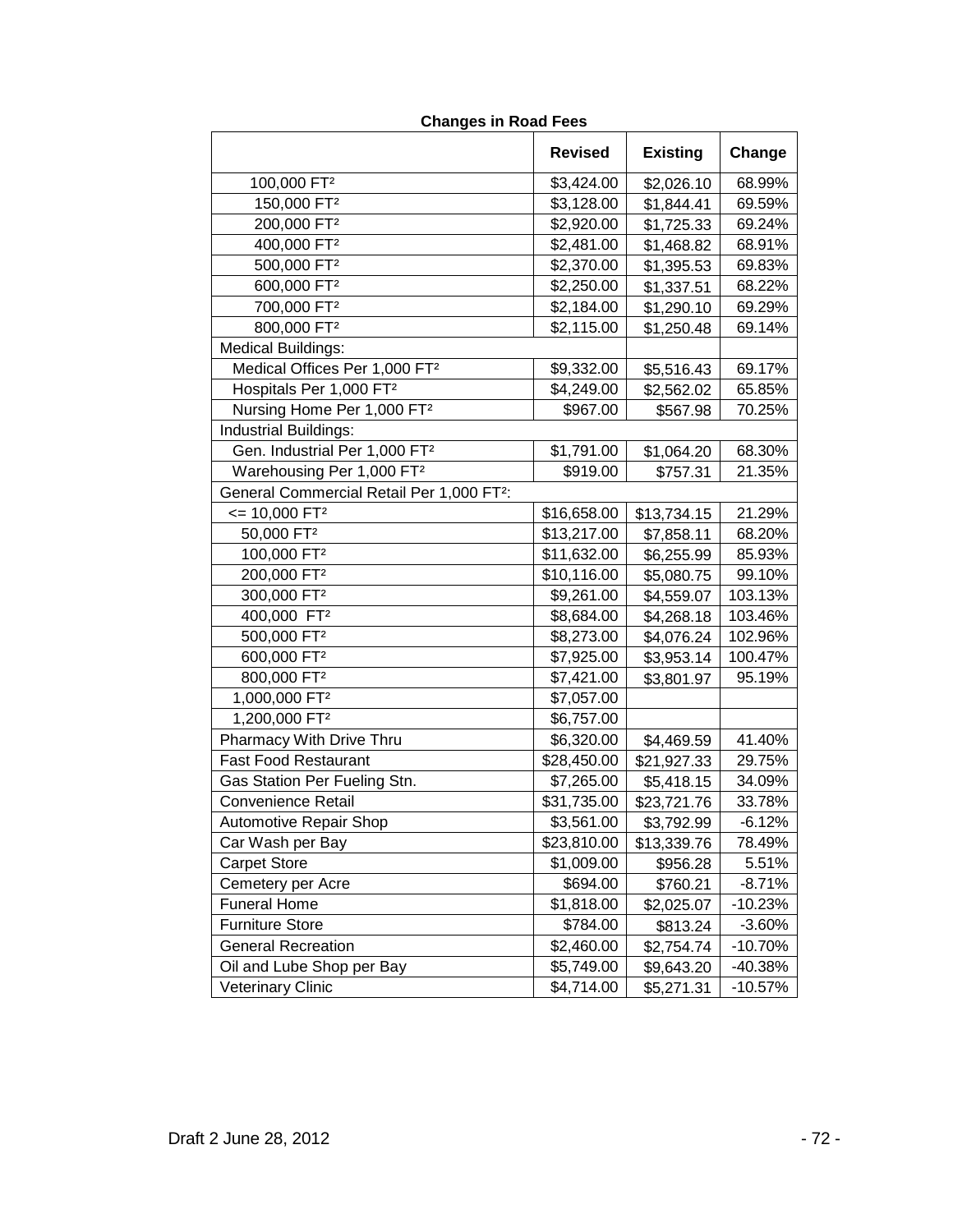| County              | <b>Road/Trans</b> |
|---------------------|-------------------|
| Alachua Co          | \$5,372           |
| <b>Brevard Co</b>   | Suspended         |
| <b>Broward Co</b>   | \$3,556           |
| Charlotte Co        | \$1,832           |
| Citrus Co           | \$1,985           |
| Clay Co             | Suspended         |
| Collier Co          | \$6,133           |
| Columbia Co         | Suspended         |
| Miami/Dade Co       | \$3,553           |
| DeSoto Co           | Suspended         |
| Flagler Co          | \$1,438           |
| Gilchrist Co        | \$1,750           |
| Glades Co           | Suspended         |
| Hardee Co           | Suspended         |
| <b>Hendry Co</b>    | Suspended         |
| Hernando Co         | Suspended         |
| <b>Highlands Co</b> | Suspended         |
| Hillsborough Co     | \$1,475           |
| Indian River Co     | \$4,483           |
| Lake Co             | Suspended         |
| Lee Co              | \$6,701           |
| Levy Co             | \$1,046           |
| Manatee Co          | \$3,946           |
| Marion Co           | Suspended         |
| Martin Co           | \$4,209           |
| Monroe Co           | \$633             |
| Nassau Co           | Suspended         |
| Orange Co.          | \$2,869           |
| Osceola Co          | \$6,877           |
| Palm Beach Co       | \$4,822           |
| Pasco Co            | \$10,302          |
| Pinellas Co         | \$2,066           |
| Polk Co             | Suspended         |
| Putnam Co           | Suspended         |
| Santa Rosa Co       | Suspended         |
| St. Johns Co        | \$4,292           |
| St. Lucie Co        | \$4,452           |
| Sarasota Co         | \$2,887           |
| Seminole Co         | \$1,025           |
| Sumter Co           | \$2,600           |
| Volusia Co          | Suspended         |
| Mean                | \$3,612           |
| Median              | \$3,553           |
| Palm Beach Revised  | \$8,592           |

#### **EXISTING ROAD IMPACT FEES IN FLORIDA COUNTIES**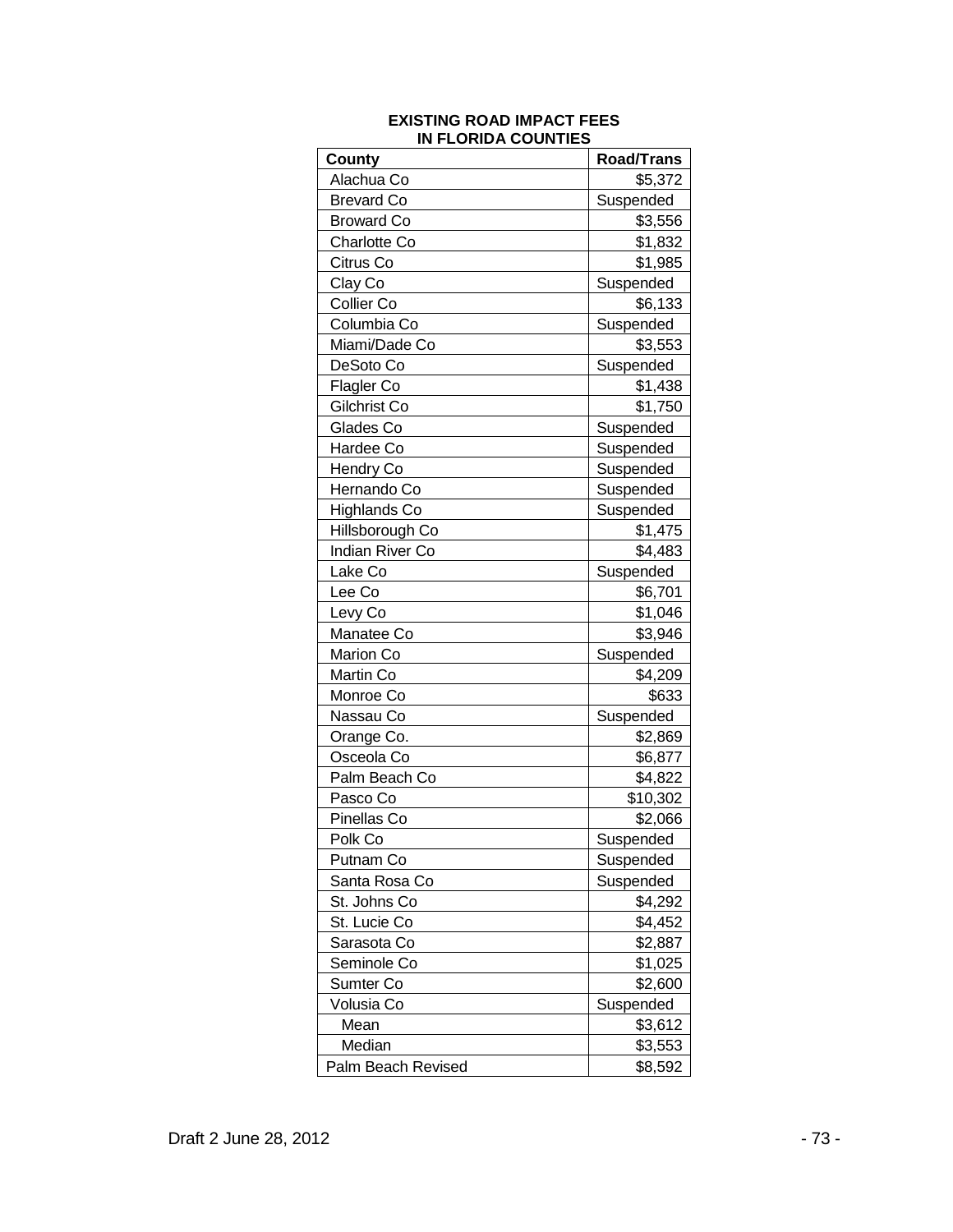# **IX Public Education**

It is recommended that the Public Education impact fee be set at zero for this biennium. The basis for this recommendation is that the Palm Bach County School District's Capital Improvement Plan does not propose any educational capacity new capital improvements during the period 2012-15. This matter is now before the School Board and a new Capital Improvement Plan is expected to be completed in September 2012.

The following is a restatement of the data and methods using to calculate the now existing public educational impact fee. These calculations were originally done in 2005 and the impact fees have been maintained at this level by direction of the Board of County Commissioners.

*The public educational impact of residential units is set out in Table 1 through 2.2. These tables show dwelling unit occupancy on the basis of the size of the dwelling and over the expected life of the dwelling. The costs of providing public educational facilities per student are estimated in Table 28.*

|                                           | <b>Per Student</b><br>Cost | <b>Adjustment</b> | Weight | Cost       |
|-------------------------------------------|----------------------------|-------------------|--------|------------|
| Elementary                                | \$13,782                   | 100.00%           | 46.00% | \$6,339.46 |
| Middle                                    | \$15,801                   | 100.00%           | 24.39% | \$3,853.60 |
| High                                      | \$20,910                   | 100.00%           | 29.61% | \$6,192.19 |
| Weighted Facility Cost per Student        | \$16,385.25                |                   |        |            |
| Acres Owned                               | 4,404                      |                   |        |            |
| Value per Acre                            | \$130,800                  |                   |        |            |
| <b>Total Land Value</b>                   | \$576,043,200              |                   |        |            |
| Enrollment                                | 170,838                    |                   |        |            |
| Land per Student                          | \$3,371.87                 |                   |        |            |
| <b>Facility and Land Cost per Student</b> | \$19,757.12                |                   |        |            |

## *TABLE 28 SCHOOL FACILITY COSTS PER STUDENT*

*NOTE: Costs as of Sept. May 2005*

*SOURCE: Smart School Clearinghouse, Fl Depart of Education. <http://www.state.fl.us/edu/conferences/PECO/station.htm> Palm Beach County School Board, May 2005*

*The costs shown in Table 28 are based upon the State's construction program and guidelines, and adjusted to Palm Beach County experience. These are shown in Table 28 as cost per student by school level. Palm Beach County school construction has been running 100% of the state*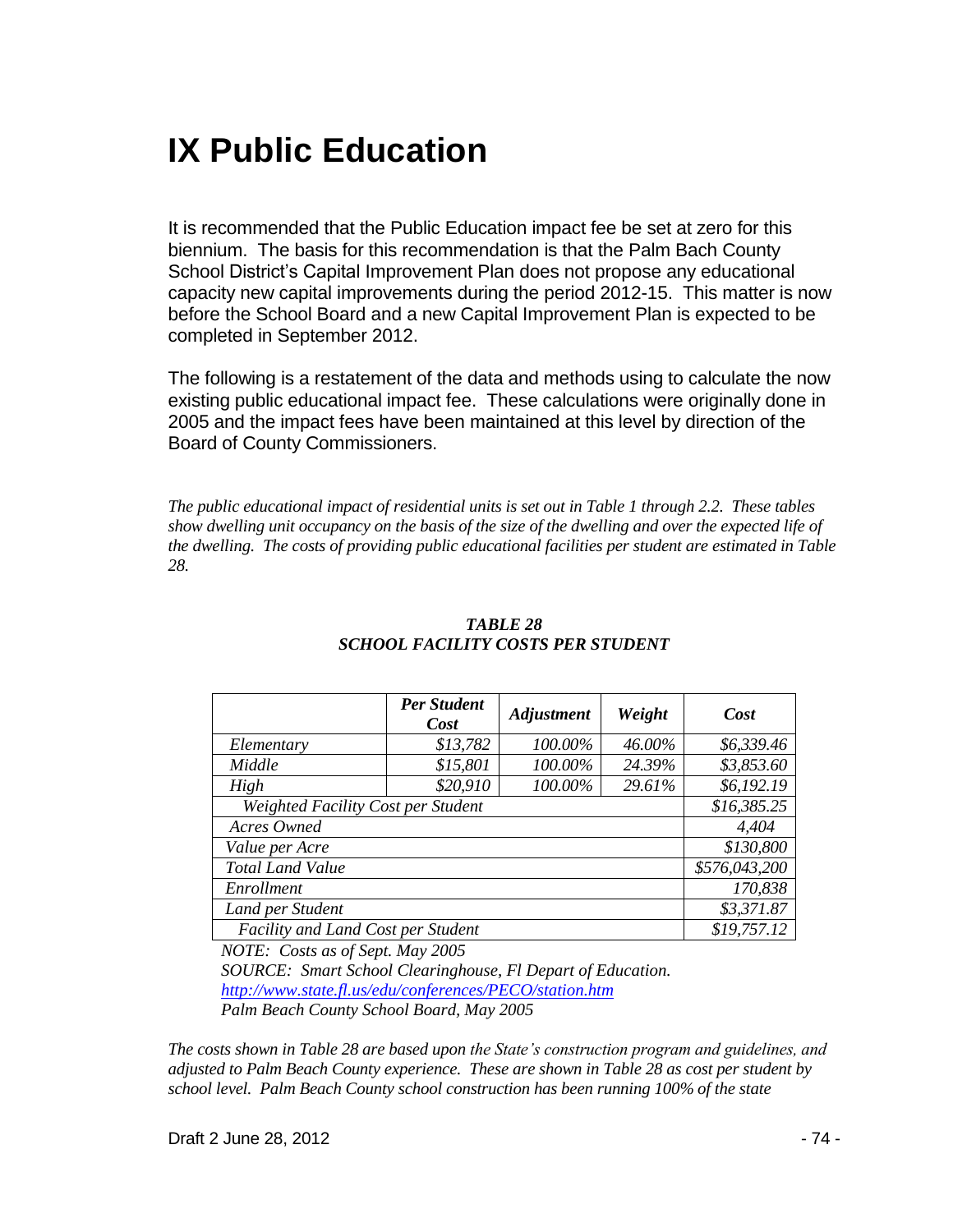*guidelines, thus there is no adjustment from the state guidelines. The cost of land is added to facility costs to get total cost per student. Land cost is projected by multiplying school acres owned by the average per acre cost of recent acquisitions and dividing the result by enrollment. Note may be taken of the costs that are not included in Table 28. Costs associated with site improvement, utilities, environment mitigation, and hurricane shelter are not included in the total shown in Table 28.*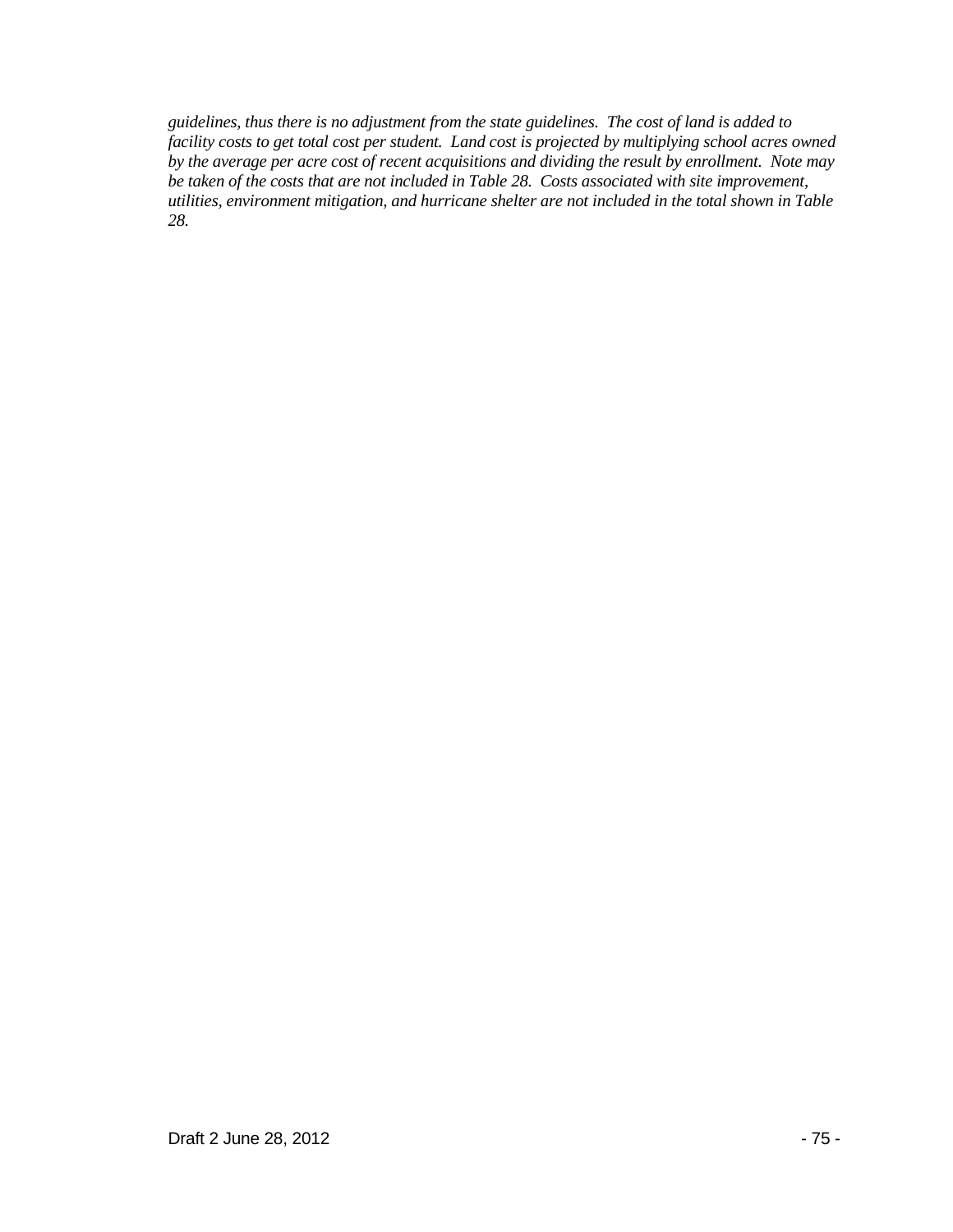| <b>SOURCE</b>                | FY00        | <i>FY01</i> | <b>FY02</b> | <b>FY03</b> | <b>FY04</b> | 5 YEARS       |  |
|------------------------------|-------------|-------------|-------------|-------------|-------------|---------------|--|
| <b>STATE OF FLORIDA:</b>     |             |             |             |             |             |               |  |
| <b>COBI</b> Bonds            | 1.612.000   | $\theta$    | 2,877,000   |             | 6.050.000   | 10,539,000    |  |
| CO & DS                      | 707,000     | 811,000     | 1,529,000   | 1,137,000   | 947,000     | 5,131,000     |  |
| PECO - Maintenance           | 3,904,000   | 7,940,000   | 10,867,000  | 3,524,000   |             | 26,235,000    |  |
| PECO - Construction          | 13,503,000  | 8,499,000   | 17,572,000  | 18,977,000  | 13,628,000  | 72,179,000    |  |
| Classrooms First/Lottery     |             |             |             |             |             |               |  |
| School Infrastructure Thrift | 531.000     | $\theta$    | $\theta$    | 2,043,000   | $\theta$    | 2,574,000     |  |
| <b>Class Size Reduction</b>  | 7,055,000   | $\theta$    | 860,000     | $\theta$    | 42,597,000  | 50,512,000    |  |
| <b>Effort Index</b>          | 23,700,000  | $\theta$    | $\theta$    | $\theta$    | 0           | 23,700,000    |  |
| <b>Total State</b>           | 51,012,000  | 17,250,000  | 33,705,000  | 25,681,000  | 63,222,000  | 190,870,000   |  |
| <b>LOCAL TAXES:</b>          |             |             |             |             |             |               |  |
| C.I.T.                       | 130,910,000 | 139,353,000 | 153,724,000 | 170,095,000 | 190,149,000 | 784,231,000   |  |
| <i>Interest</i>              | 12.666.000  | 18,154,000  | 17,408,000  | 15,435,000  | 8,350,000   | 72,013,000    |  |
| Other                        | 3.206.000   | 634,000     | 808,000     | 1,386,000   | 2,572,000   | 8,606,000     |  |
| To Gen. Fund                 | 37.564.000  | 36.482,000  | 34,700,000  | 32,850,000  | 33.000.000  | 174,596,000   |  |
| Major Maintenance            |             |             |             |             |             | 0             |  |
| Modernization                |             |             |             |             |             | 0             |  |
| <b>COPs Payment</b>          | 22,784,000  | 30,575,000  | 37,335,000  | 50,769,000  | 78,126,000  | 219,589,000   |  |
| Net C.I.T.                   | 86,434,000  | 91,084,000  | 99,905,000  | 103,297,000 | 89,945,000  | 470,665,000   |  |
| % for New Const              | 58.9%       | 57.6%       | 58.1%       | 55.3%       | 44.7%       | 54.4%         |  |
| <b>LOCAL BORROWING:</b>      |             |             |             |             |             |               |  |
| <b>Bonds/Loans</b>           | $\theta$    | $\theta$    | $\theta$    | $\theta$    | $\theta$    | 0             |  |
| COPs                         | 154,143,000 | 134,147,000 | 394,062,000 | 382,914,000 | 109,786,000 | 1,175,052,000 |  |
| <b>IMPACT FEES</b>           | 21.159.000  | 9,494,000   | 13.500.000  | $\theta$    | 22.510.000  | 66.663.000    |  |
| <b>Total Local</b>           | 261,736,000 | 234,725,000 | 507,467,000 | 486,211,000 | 222,241,000 | 1,712,380,000 |  |
| <b>TOTAL CAPITAL REVENUE</b> | 312,748,000 | 251,975,000 | 541,172,000 | 511,892,000 | 285,463,000 | 1,903,250,000 |  |

*TABLE 29 SOURCES OF EDUCATIONAL CAPITAL Funds Palm beach county*

*Table 29 shows that, on the average, 61.7% of school capital costs are financed by debt and thus interest costs will be incurred. Using this average together with the costs from Table 28 yields the interest costs shown in Table 30. Furthermore, Table 29 shows that 54.4% of all capital revenues are used for capacity enhancements. The other portion is used for maintenance of existing facilities.*

*The local educational facility costs, including interest, will be paid by a combination of appropriations from the State of Florida, the annual Capital Improvement Tax (CIT), district borrowing and impact fees. Table 29 sets out the mix of capital funding. Table 31 sets out and calculates the offsets for local school capital funding initiatives.*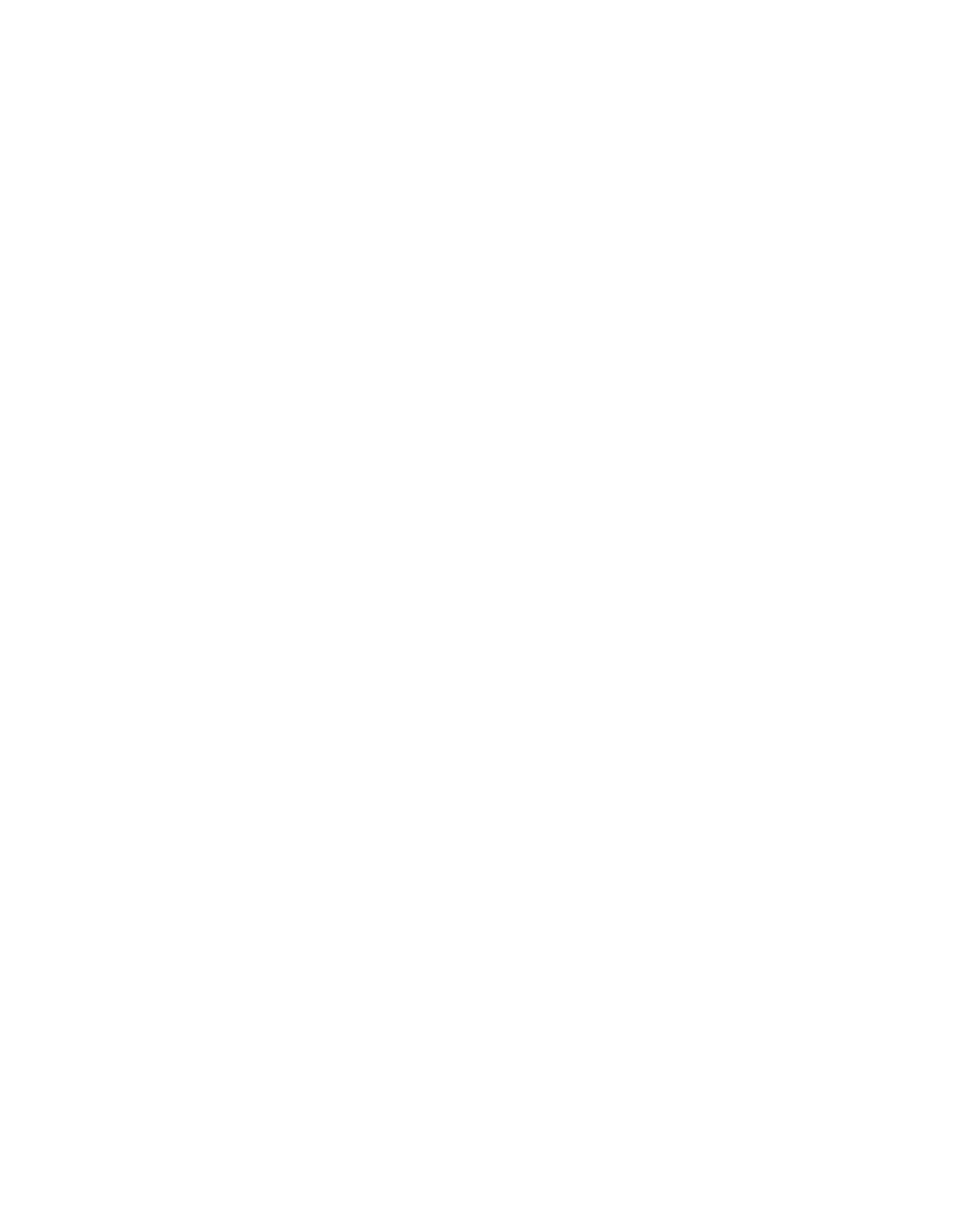#### *TABLE 30*

#### *INTEREST COST PALM BEACH COUNTY*

| <b>FACILITY COSTS PER STUDENT:</b>           |                     |  |
|----------------------------------------------|---------------------|--|
| <b>Facility Cost</b>                         | \$19,757.12 100.00% |  |
| Financed by Debt                             | $$12,197.90$ 61.74% |  |
| <b>Interest Cost</b>                         | $$6,240.91$ 31.59%  |  |
| <b>Revised Total Cost</b>                    | \$25,998.03 131.59% |  |
| Paid by The State                            | $$1,981.37$ 7.62%   |  |
| <b>Revised Local Cost Including Interest</b> | \$24,016.66 92.38%  |  |
| <b>Interest Rate on Local Debt</b>           | 4.00%               |  |
| Period (Years)                               | 20.00               |  |

#### *TABLE 31*

### *EDUCATIONAL CREDIT CALCULATIONS PALM BEACH COUNTY*

| <b>CAPITAL</b>                     | CIT            | $\%$           | <b>EFFECTIVE</b> | <b>GOB</b>     | <b>CAPITAL</b> |
|------------------------------------|----------------|----------------|------------------|----------------|----------------|
| MILLAGE:                           | <b>MILLAGE</b> | <b>CAPITAL</b> | <b>CIT RATE</b>  | <b>MILLAGE</b> | <b>MILLAGE</b> |
| <b>2000</b>                        | 2.000          | 58.89%         | 1.1777           | 0.431          | 1.6087         |
| <i>2001</i>                        | 2.000          | 57.60%         | 1.1519           | 0.401          | 1.5529         |
| 2002                               | 2.000          | 58.10%         | 1.1621           | 0.352          | 1.5141         |
| 2003                               | 2.000          | 55.26%         | 1.1053           | 0.320          | 1.4253         |
| 2004                               | 2.000          | 44.73%         | 0.8947           | 0.274          | 1.1687         |
| <b>AVERAGE '00-04</b>              | 1.4539         |                |                  |                |                |
| <b>TAXABLE VALUE (Millions)</b>    | \$100,905.3    |                |                  |                |                |
| <b>STUDENT POPULATION</b>          | 170,838        |                |                  |                |                |
| <i>TAXABLE VALUE PER STUDENT</i>   | \$590,649      |                |                  |                |                |
| CAPITAL MILLAGE RATE (Per \$1,000) | \$1.4539       |                |                  |                |                |
| ANNUAL TAX PAYMENTS PER STUDENT    | \$858.77       |                |                  |                |                |
| CAPITALIZATION PERIOD (Years)      | 25.00          |                |                  |                |                |
| <b>CAPITALIZATION RATE</b>         | $4.00\%$       |                |                  |                |                |
| CAPITALIZED TAXES PER STUDENT      | \$13,415.72    |                |                  |                |                |

*SOURCE: Palm Beach County School District, Capital Projects, May 2005.*

*The voters of Palm Beach County recently approved the Optional ½ Cent Sales Tax for school capital purposes. Therefore a credit is in order for this new source of capital revenue. Table 32 sets out the projected receipts of the tax over its life. There are two adjustments made to these receipts in order to calculate a credit. The first is the divide the receipts between capacity expansion and other capital uses. The percentage shown in Table 29 is used to make this division. A second adjustment is the subtraction out the non-local portion of the sale tax paid (20%), that is,*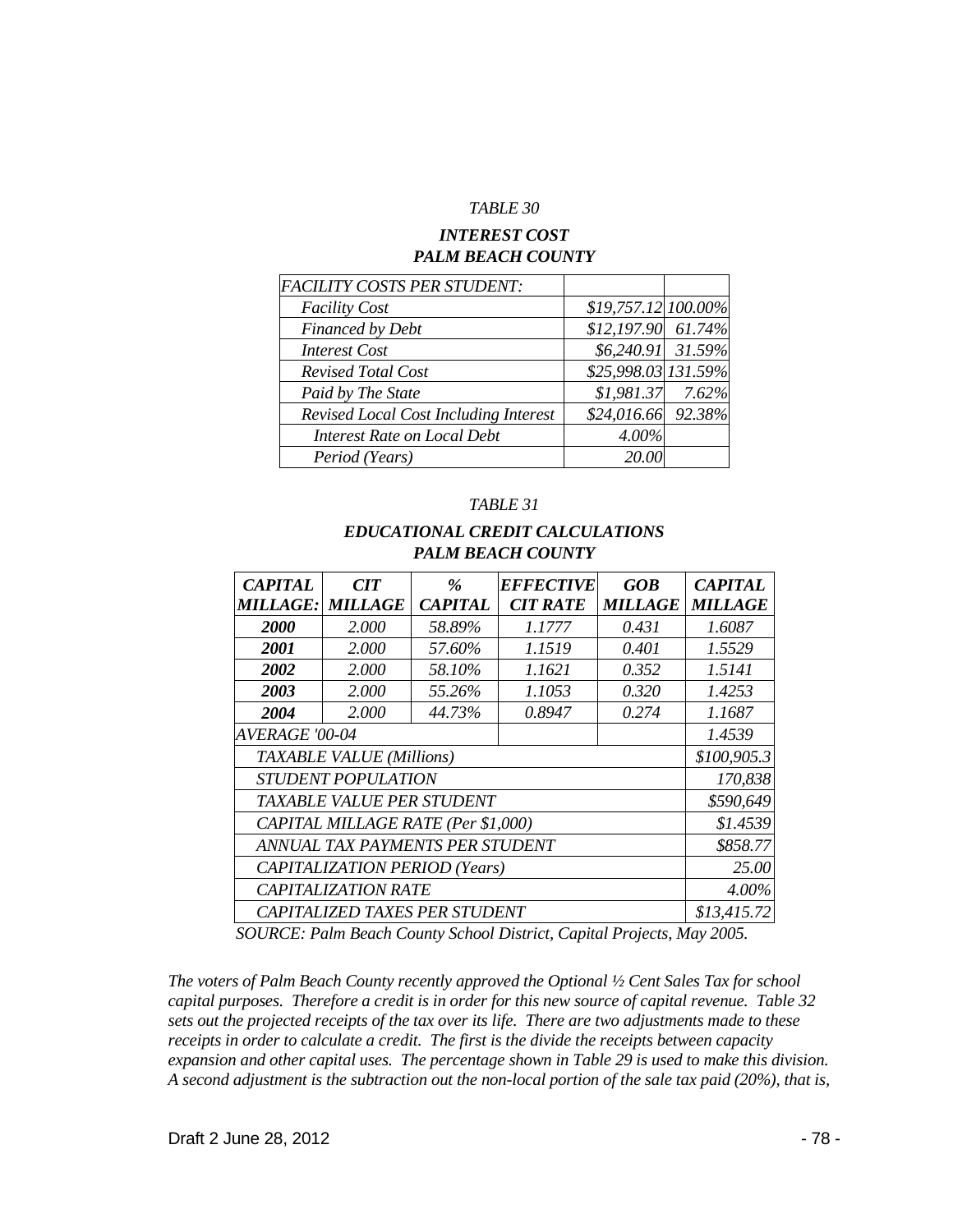*the portion of the optional tax paid by out of county residents is deducted. The result is then divided by projected enrollment to get proceeds per student. The present value of that amount is taken to get a present value, which is the amount credited.*

|      | Projected<br><b>Receipts</b> | <b>Portion</b><br><b>Allocated to</b><br>Capacity | <b>Locally Paid</b><br>and Credited | <b>Enrollment</b> | <b>Locally Credited</b><br>per Student |
|------|------------------------------|---------------------------------------------------|-------------------------------------|-------------------|----------------------------------------|
| 2005 | \$100,000,000                | \$54,421,576                                      | \$43,537,261                        | 174,847           | \$249.00                               |
| 2006 | \$103,000,000                | \$56,054,223                                      | \$44,843,379                        | 181,462           | \$247.12                               |
| 2007 | \$106,090,000                | \$57,735,850                                      | \$46,188,680                        | 179,929           | \$256.71                               |
| 2008 | \$109,272,700                | \$59,467,925                                      | \$47,574,340                        | 185,436           | \$256.55                               |
| 2009 | \$112,550,881                | \$61,251,963                                      | \$49,001,571                        | 189,331           | \$258.81                               |
| 2010 | \$115,927,407                | \$63,089,522                                      | \$50,471,618                        | 194,317           | \$259.74                               |
|      |                              |                                                   | <b>Discount Rate</b>                | 6.00%             | \$1,250.10                             |

*TABLE 32 CREDIT FOR LOCAL OPTION ½ CENT SALES TAX*

*The formula for the School Impact Fee is:*

*EDUCATIONAL COST PER STUDENT = ADJUSTED COST PER STUDENT PLUS LAND COST PER STUDENT*

*LOCAL COST = COST PER STUDENT \* STATE ALLOCATION PER STUDENT*

*REVISED TOTAL COST = COST PER STUDENT + ( % DEBT \* LOCAL COST \* PV OF INTEREST)*

*REVISED LOCAL COST = REVISED TOTAL COST - STATE ALLOCATION*

*CREDIT FOR PAST PAYMENT = 4.1% OF LOCAL COST*

*CREDIT FOR FUTURE PROPERTY TAXES = \$13,415.72 PER STUDENT*

*CREDIT FOR FUTURE SALES TAXES = \$1,250.10 PER STUDENT*

*NET LOCAL COST PER STUDENT = REVISED LOCAL COST* 

- *- PAST PAYMENT CREDIT*
- *- CREDIT FOR FUTURE CAPITAL PROPERTY TAXES PER STUDENT*
- *- CREDIT FOR FUTURE SALES TAXES PER STUDENT*

*NET COST PER RESIDENCE = NET LOCAL COST PER STUDENT \* STUDENT OCCUPANCY PER UNIT*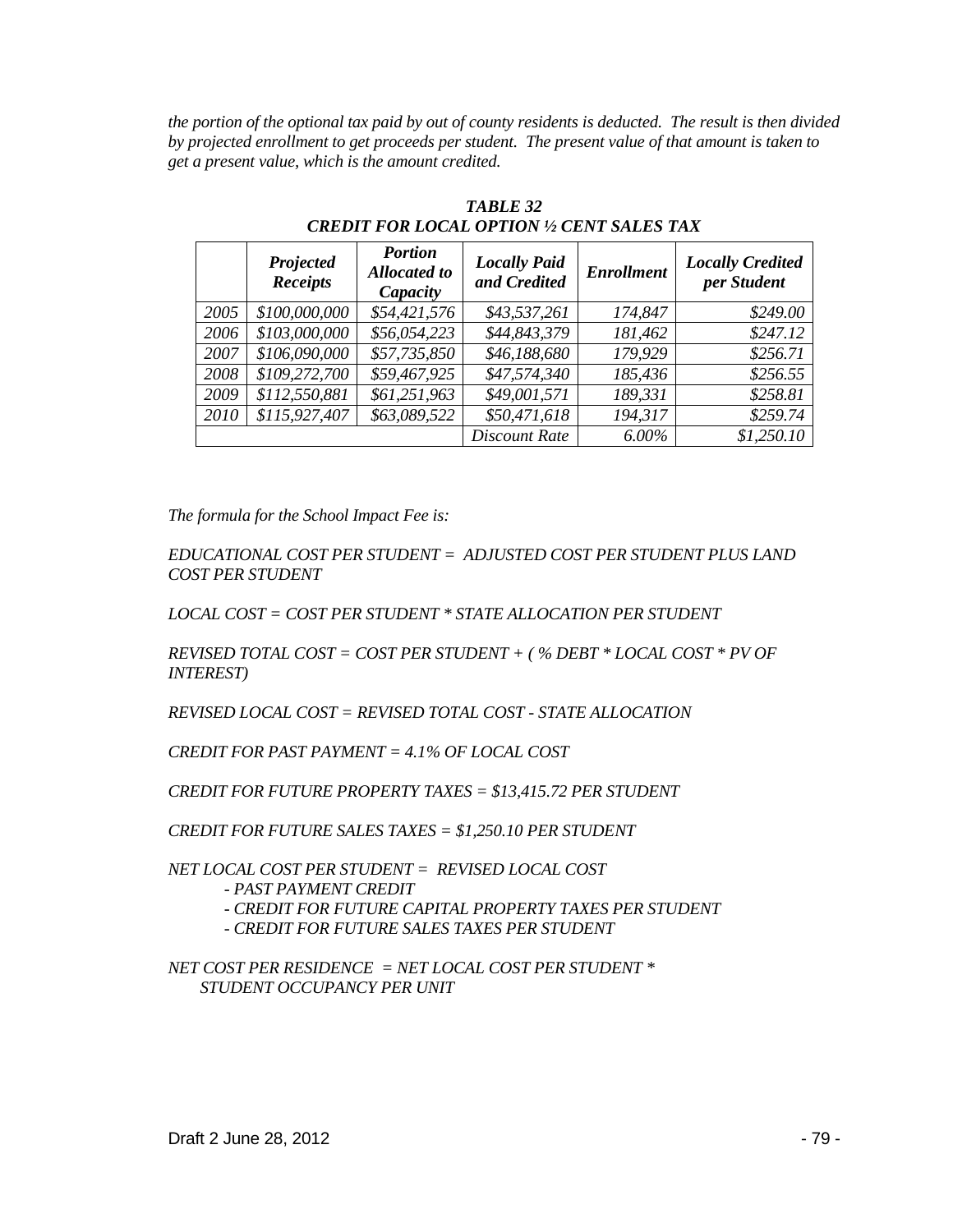| PER UNIT BY TYPE AND SIZE OF UNIT |              |              |               |              |               |             |
|-----------------------------------|--------------|--------------|---------------|--------------|---------------|-------------|
|                                   | OCCU-        | <b>TOTAL</b> | <b>STATE</b>  | <b>LOCAL</b> | <b>LOCAL</b>  | <b>NET</b>  |
|                                   | <b>PANCY</b> | <b>COST</b>  | <b>CREDIT</b> | <b>COST</b>  | <b>CREDIT</b> | <b>COST</b> |
| <b>RESIDENTIAL UNITS BY SIZE:</b> |              |              |               |              |               |             |
| 800 Feet and Under                | 0.096        | \$2,506.52   | \$191.03\$    | \$2,315.49   | \$1,508.89    | \$806.60    |
| $801 - 1,399$                     | 0.243        | \$6,317.30   | \$481.46      | \$5,835.84   | \$3,802.93    | \$2,032.91  |
| $1,400 - 1,999$                   | 0.364        | \$9,465.50   | \$721.39      | \$8,744.11   | \$5,698.11    | \$3,046.00  |
| $2,000 - 3,599$                   | 0.503        | \$13,077.47  | \$996.66      | \$12,080.81  | \$7,872.47    | \$4,208.34  |
| 3,600 and Over                    | 0.611        | \$15,892.43  | \$1,211.20    | \$14,681.23  | \$9,567.05    | \$5,114.18  |

# *TABLE 33 EDUCATIONAL IMPACT PER STUDENT COST*

*EXISTING & REVISED SCHOOL FEE CALCULATIONS*

|                           | <b>Revised</b> | <b>Existing</b> | % Change  |
|---------------------------|----------------|-----------------|-----------|
| RESIDENTIAL UNITS BY SIZE |                |                 |           |
| 800 Feet and Under        | \$806.60       | \$987.41        | $-18.3\%$ |
| $801 - 1,399$             | \$2,032.91     | \$2,023.84      | $0.4\%$   |
| $1,400 - 1,999$           | \$3,046.00     | \$3,242.34      | $-6.1\%$  |
| $2,000 - 3,599$           | \$4,208.34     | \$4,572.91      | $-8.0\%$  |
| $3,600$ and Over          | \$5,114.18     | \$5,602.33      | $-8.7\%$  |